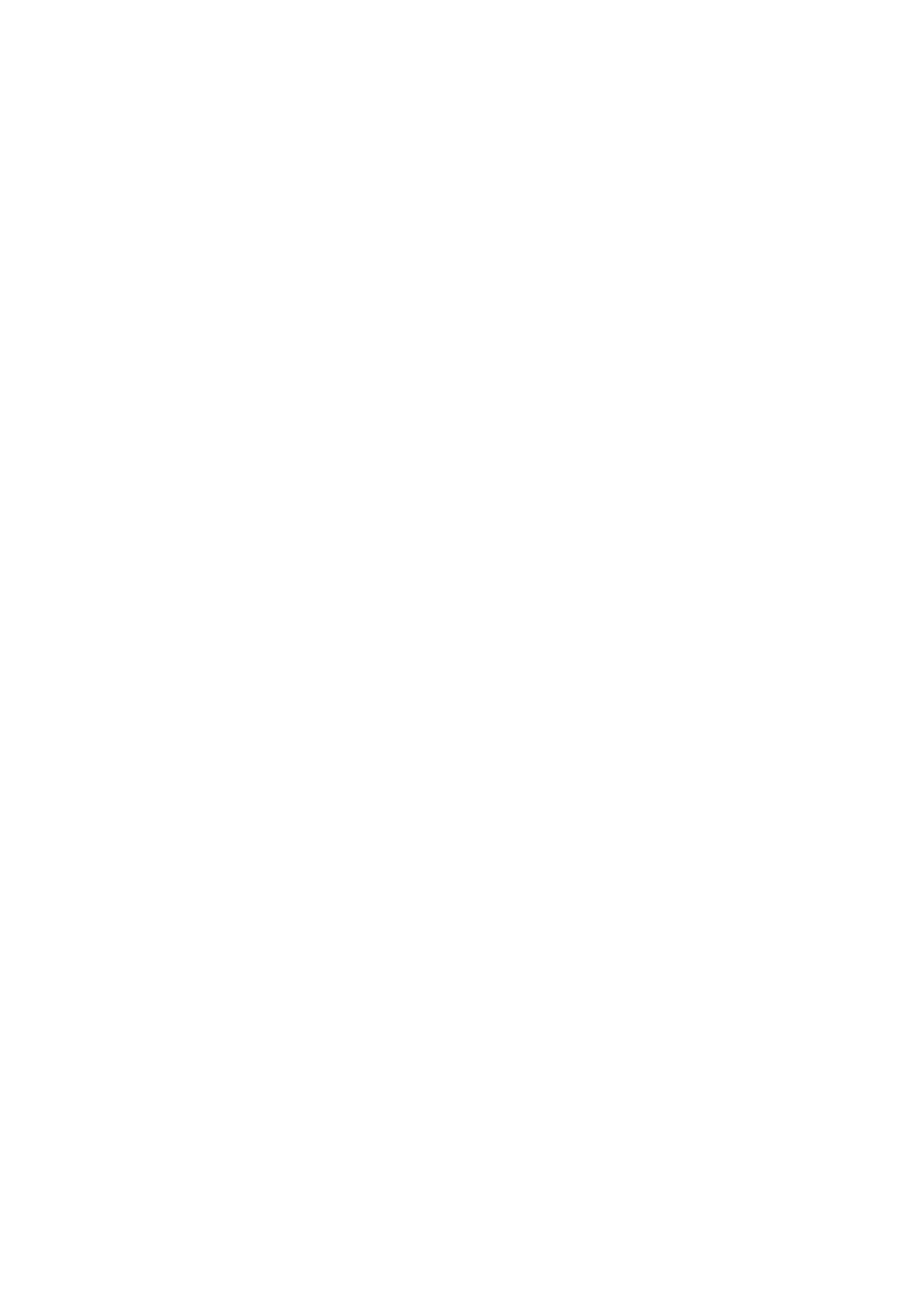| 2. |  |  |  |
|----|--|--|--|
|    |  |  |  |
| 4. |  |  |  |
|    |  |  |  |
|    |  |  |  |
| 7. |  |  |  |
|    |  |  |  |
|    |  |  |  |
|    |  |  |  |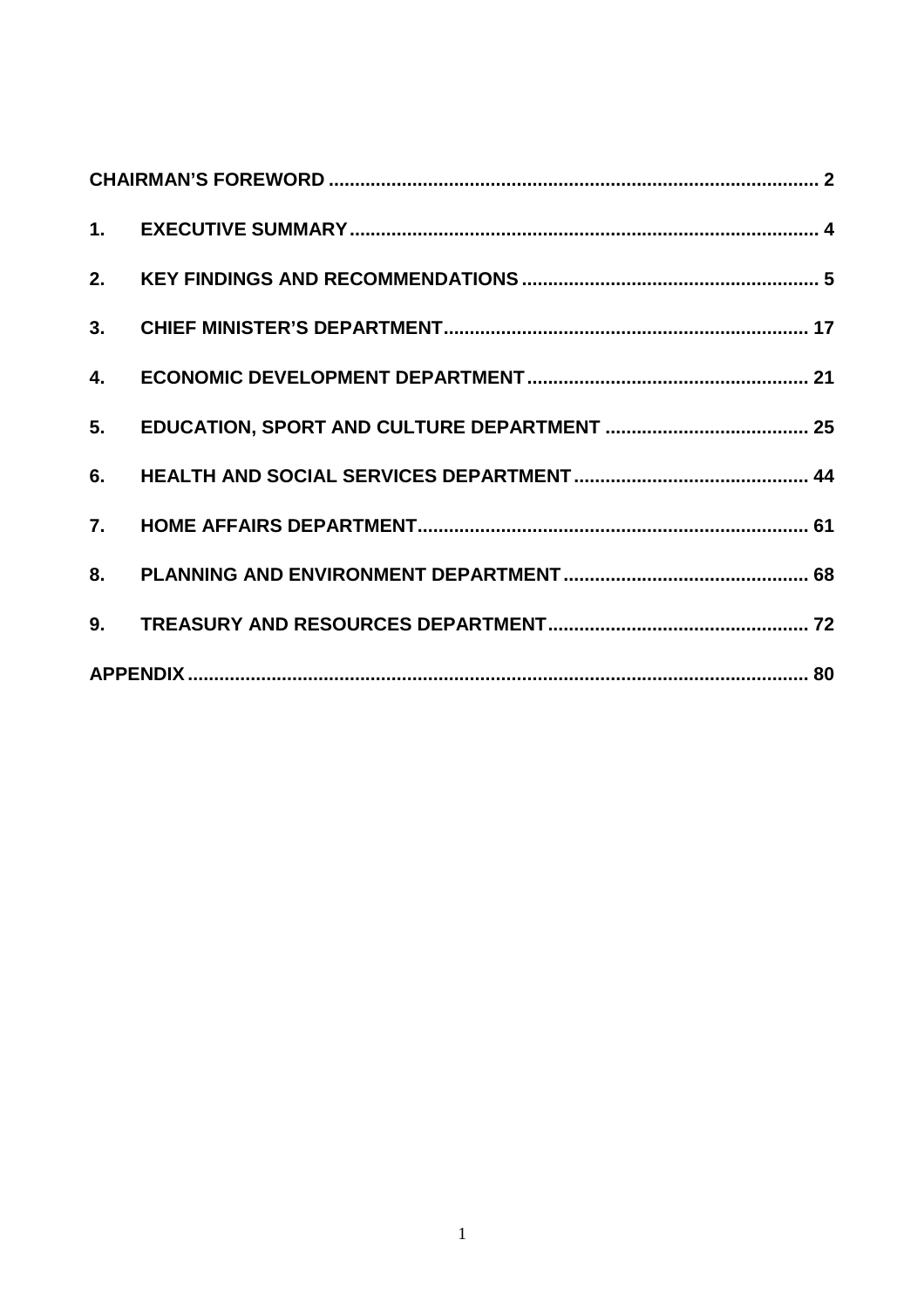# **Chairman's Foreword**

Many of the proposals for savings in the Public Sector in the Comptroller and Auditor General's report 'Emerging Issues – States Spending Review' were originally suggested by Departmental Officers. Even allowing for the change in some of the personnel in the interim, the vociferous opposition to some of the proposals from those same Departments is somewhat perplexing.

Within the following pages the Committee have concentrated largely on the 'big ticket' Departments: Education and Health, although no Department will remain untouched by the sweeping cost cuts that shall be required. Overspending issues within Home Affairs are investigated and some issues have also been highlighted as 'case studies,' questioning the rationale for such opposition to change.

While the PAC supports the endeavours of the Treasury Minister to cut spending, and welcomes the imminent Comprehensive Spending Review, the PAC places emphasis on actual measurable achievements rather than promises - promises which sometimes prompt a certain sense of déjà vu. In fact, a previous Fundamental Spending Review, undertaken in 2004 to a fanfare of 'we will cut spending' was in some respects an abject failure. Expenditure increased significantly in the following years, despite the rhetoric.

The PAC has made some overarching observations at the beginning of this report. There are certain issues which arise repeatedly within our investigations of each Department and it is these problems which need to be addressed without delay.

Within these pages, the PAC has made several recommendations, and the Committee will be closely monitoring the Executive to ensure those recommendations are implemented.



Senator B.E. Shenton Chairman, Public Accounts Committee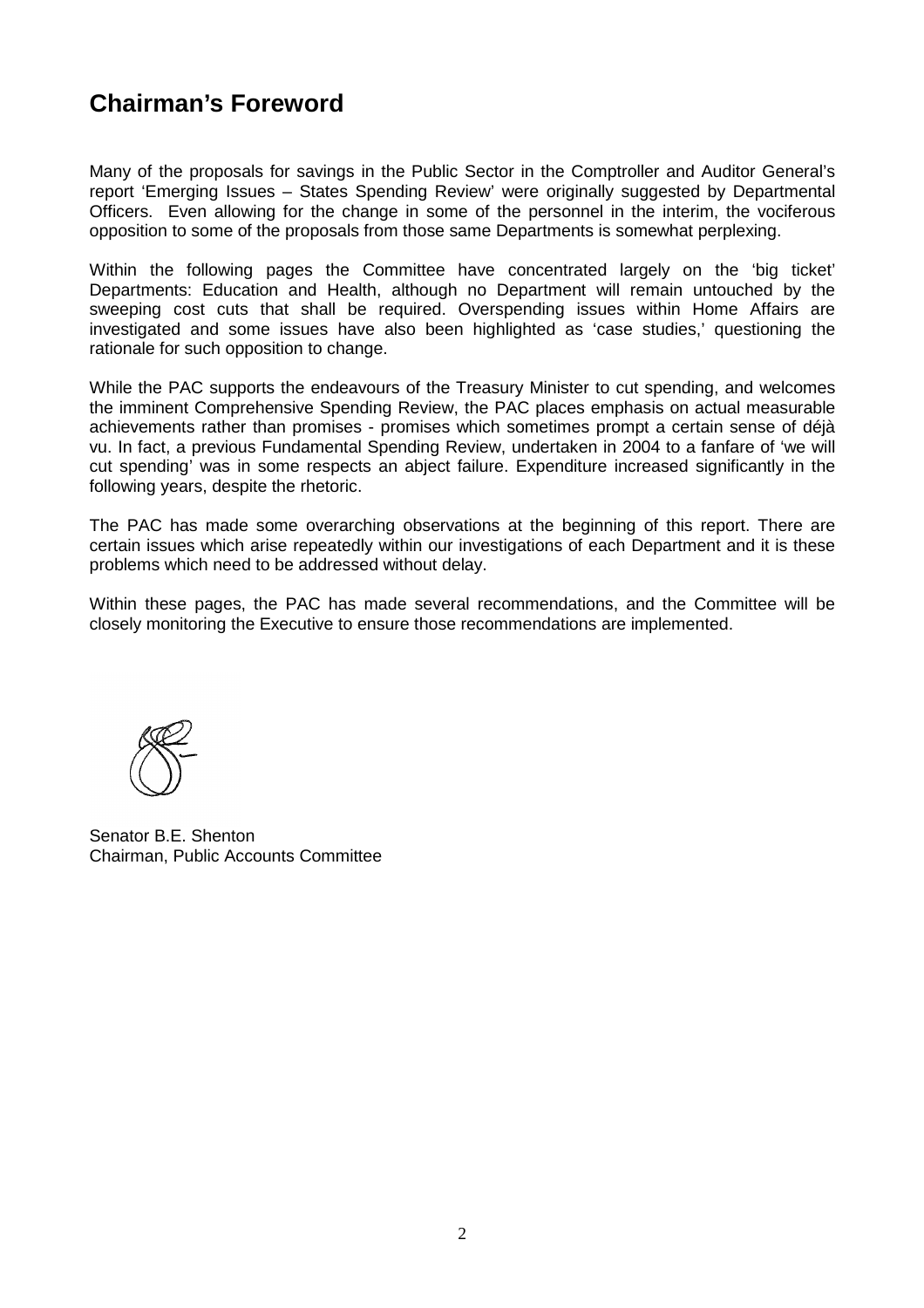# **Acronyms and abbreviations used in this report**

- PAC Public Accounts Committee
- C&AG Comptroller and Auditor General
- CMB Corporate Management Board
- ICR Integrated Care Records
- EDD Economic Development Department
- ESC Education Sport and Culture
- JFL Jersey Finance Limited
- CSR Comprehensive Spending Review
- HR Human Resources
- HSS Health and Social Services

# **Committee Membership**

The current membership of the Public Accounts Committee (as at 23rd April 2010) comprises:

## **States Members**

Senator B.E Shenton (Chairman)

Connétable J. Refault (Vice-Chairman)

Senator A. Breckon

Senator J. Perchard

## **Independent Members**

Mr K. Keen

Mr A. Fearn

Mr M. Magee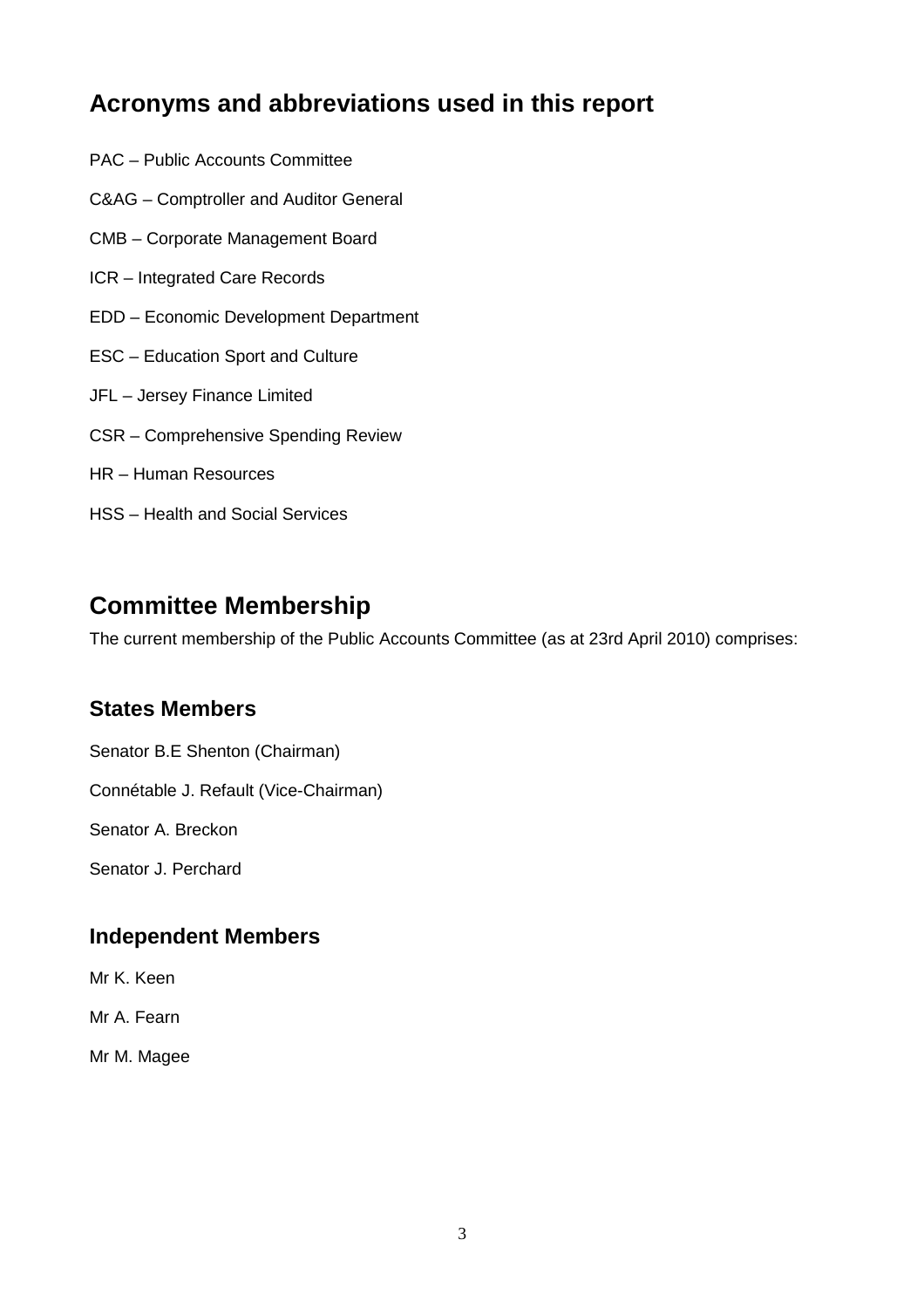# **1. Executive Summary**

- 1.1 In May 2008, the Comptroller and Auditor General produced a report entitled 'Emerging Issues – States Spending Review.' This report outlined proposals for cost cutting measures within most States Departments.
- 1.2 On 14<sup>th</sup> September, the Deputy Chief Executive supplied the Public Accounts Committee with a copy of a report presented to the Council of Ministers on  $7<sup>th</sup>$  May 2009, consisting of responses to the C&AG's report by every executive States Department.
- 1.3 The Public Accounts Committee considered that the majority of Departmental responses were lacking in detail, analysis, and evidence based benchmarking techniques.
- 1.4 Furthermore, the Committee is concerned at the lack of challenge to these inadequate responses by the Corporate Management Board and the Council of Ministers.
- 1.5 The Committee has been in correspondence with every major States Department in order to follow up on progress with regards to the C&AG report.
- 1.6 On 12<sup>th</sup> January 2010, the Committee visited the Jersey Met Office along with the Chief Officer for Planning and Environment in order to discuss the C&AG's proposals for privatisation.
- 1.7 On 15<sup>th</sup> January 2010, the Committee held Public Hearings with the Deputy Chief Executive and Chief Officer for Resources, the Director of Education and Senior Management at Health and Social Services.
- 1.8 The Public Accounts Committee is disappointed that nearly two years on from the C&AG's initial report, most of the cost cutting measures suggested have yet to be implemented.
- 1.9 In order to achieve the savings required in order to offset the imminent structural deficit, not only are substantial cost cutting measures required, but also the political appetite to achieve those savings.
- 1.10 Within this report, the Committee has examined many of the C&AG's proposals in detail, along with the respective Departmental reactions.
- 1.11 This report makes several recommendations for each Department. The Committee will be closely observing progress and ensuring that these recommendations are realised.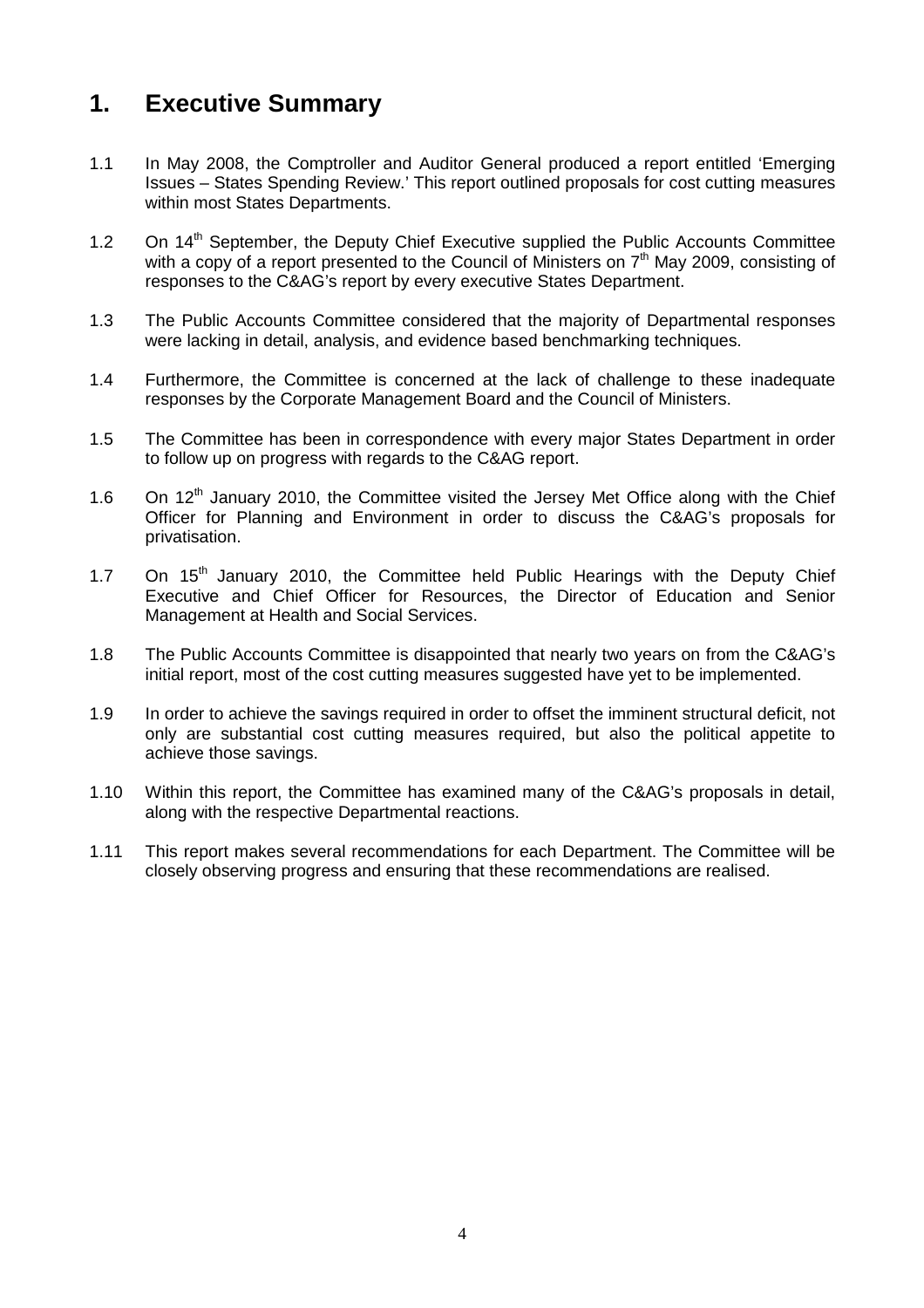# **2**. **Key Findings and Recommendations**

## **Overarching key findings and recommendations**

#### **2.1 KEY FINDING**

The Comptroller and Auditor General's proposals within his 'Emerging Issues' report have largely not been acted on. The Public Accounts Committee is disappointed that the recommendations of the C&AG have not been implemented, and that there has been no apparent political will to do so, and no robust reason given for the lack of response.

#### **2.2 RECOMMENDATION**

The Public Accounts Committee formally requests that each Chief Officer replies to this report in a timely manner and indicates what action is to be taken in respect of every proposal of the C&AG pertinent to his or her Department. Where there has been no action taken, an adequate justification of this inaction is required.

#### **2.3 KEY FINDING**

States Assembly decisions are sometimes not implemented and it is not clear who is responsible for ensuring that they are.

#### **2.4 RECOMMENDATION**

Members of the States Assembly should be aware that the exact wording of a Proposition is more important than the accompanying report or what is said in the debate. Chief Officers should take account of the wishes of the Assembly when implementing policy, rather than simply ignoring policies that are inconvenient.

#### **2.5 RECOMMENDATION**

Chief Officers should be more heedful of their mandate to carry out decisions of the States. There should be a follow up process to ensure the work is done. A body or individual should be tasked with ensuring that the decisions of the States Assembly are realized. We note that there is currently no mechanism in place to ensure that this happens and recommend that the Privileges and Procedures Committee investigate whether such a mechanism should be put in place forthwith.

#### **2.6 KEY FINDING**

The Departmental responses to the C&AG's cost cutting proposals lack depth and analysis. Many of the Departmental responses are sparse or inadequate. There is limited use of benchmarking techniques i.e. comparison to other / equivalent jurisdictional spending levels. In the private sector the first job in cutting costs would be to establish what services the organisation (the States) need to provide as a statutory duty, and work forward from there. e.g to ask what services can be privatised using cost as the criterion. This kind of logical process appears to be missing in the States. It is almost as if there is a genuine belief amongst the public sector that they are not subject to the standard requirements of efficiency, benchmarking and cost control.

#### **2.7 RECOMMENDATION**

A robust system of benchmarking should be put in place where appropriate. It should be possible to demonstrate the efficiency of Departments through the use of appropriate benchmarking.

#### **2.8 KEY FINDING**

There appears to be a lack of challenge and leadership by the Council of Ministers. The Public Accounts Committee has witnessed no challenge to the inadequate responses of Departments to the C&AG proposals by the Corporate Management Board. This is not what the PAC would expect to see if the States are serious about efficiency gains and cost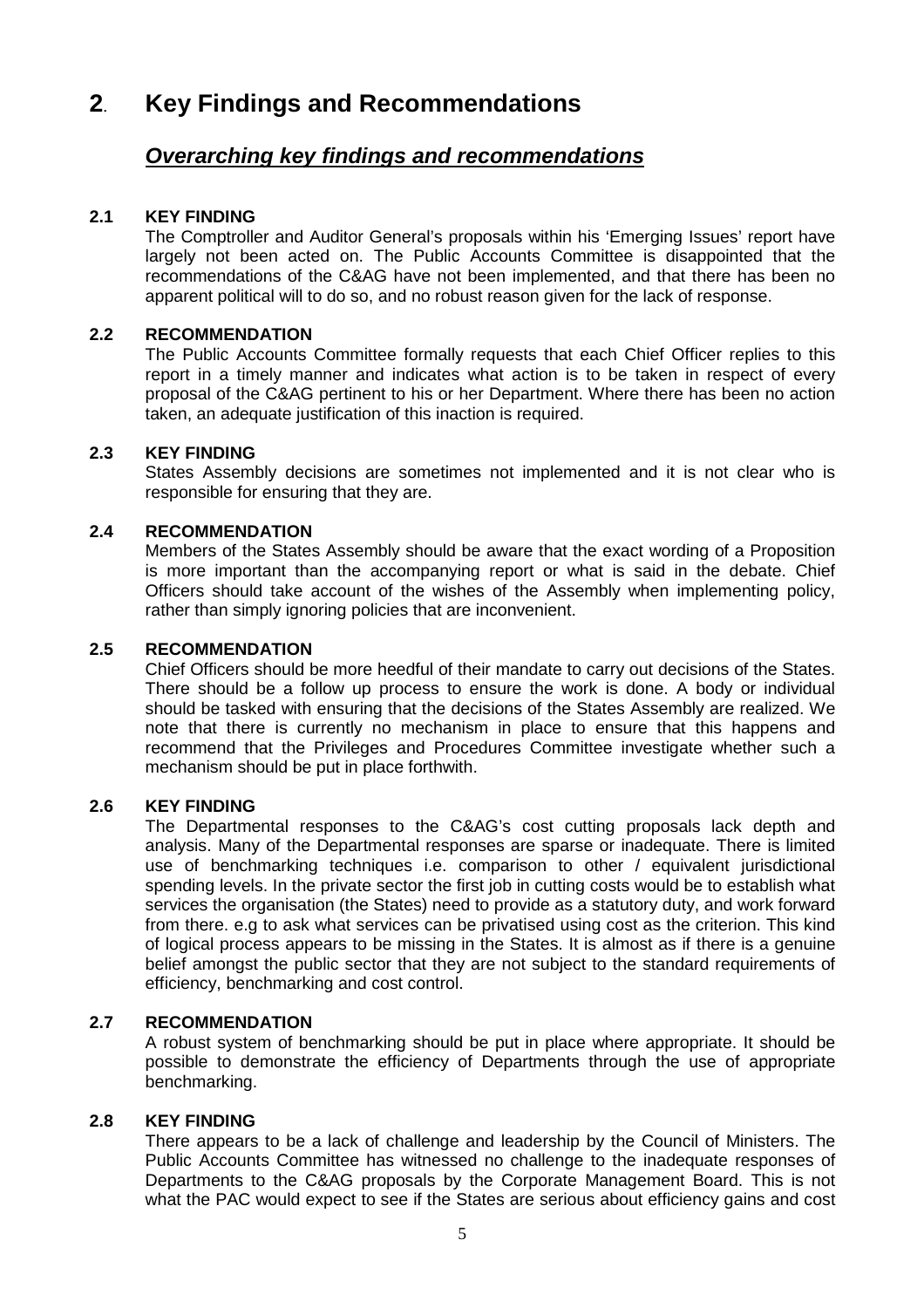cutting. The Departmental responses frequently mention that 'appetite and political will' will be required for savings to be achieved. But we see very little of that political will or appetite from the Council of Ministers. Other than the Public Accounts Committee, there appears to be no mechanism to challenge inadequate responses.

#### **2.9 RECOMMENDATION**

There needs to be more leadership within the Council of Ministers in order to cascade political decisions through to Departments. This may mean changes to the Public Finances (Jersey) Law 2005 in order to specifically ensure in law that Chief Officers (in particular the Treasurer) not only provide advice, but are responsible for ensuring that advice is implemented.<sup>1</sup>

## **Chief Minister's Department**

#### **2.10 KEY FINDING**

"The public sector is 10% ahead of the market median and basic pay when compared to all organisations in the private sector and 3% above the market median in total earnings. This data suggests that the public sector is in a healthy basic pay position when compared against the private sector in Jersey. However, for some positions, the States pays most generously in comparison with the private sector. For some senior positions, the States remuneration system is not competitive with remuneration offered by private sector employers and in consequence, the States are at risk of losing senior employees." (Quote from the C&AG Report – 'Emerging Issues- States Spending Review.)

#### **2.11 KEY FINDING**

The biggest cost to the taxpayer is salary costs and benefits. Yet the decentralization of ownership of these costs to the States Employment Board leaves little responsibility within individual Departments. The provision of across the board pay rises does little to correct disparities within the public sector – effectively increasing the salaries of the overpaid and not correcting the underpaid.

#### **2.12 KEY FINDING**

The Public Accounts Committee is extremely disappointed that no action has been taken to ensure that 'staff remuneration is competitive but not unduly generous' as recommended by the Comptroller & Auditor General.

#### **2.13 RECOMMENDATION**

The Council of Ministers should undertake a comprehensive review of all pay and conditions and adjust remuneration levels where appropriate. Note- this could lead to a reduction in some remuneration packages.

#### **2.14 KEY FINDING**

The Public Accounts Committee is pleased to note that there is recognition that the current arrangements in respect of public sector pay needs to change.

#### **2.15 RECOMMENDATION**

A more flexible remuneration system which takes into account private sector remuneration needs to be introduced. Positions paying well in excess of their private sector equivalents should be abolished and replaced with structures that operate in a more cost effective manner.

 1 As discussed in the C&AG's report – 'Public Finances (Jersey) Law 2005- a Review in the Light of Experience' February 2010 page 15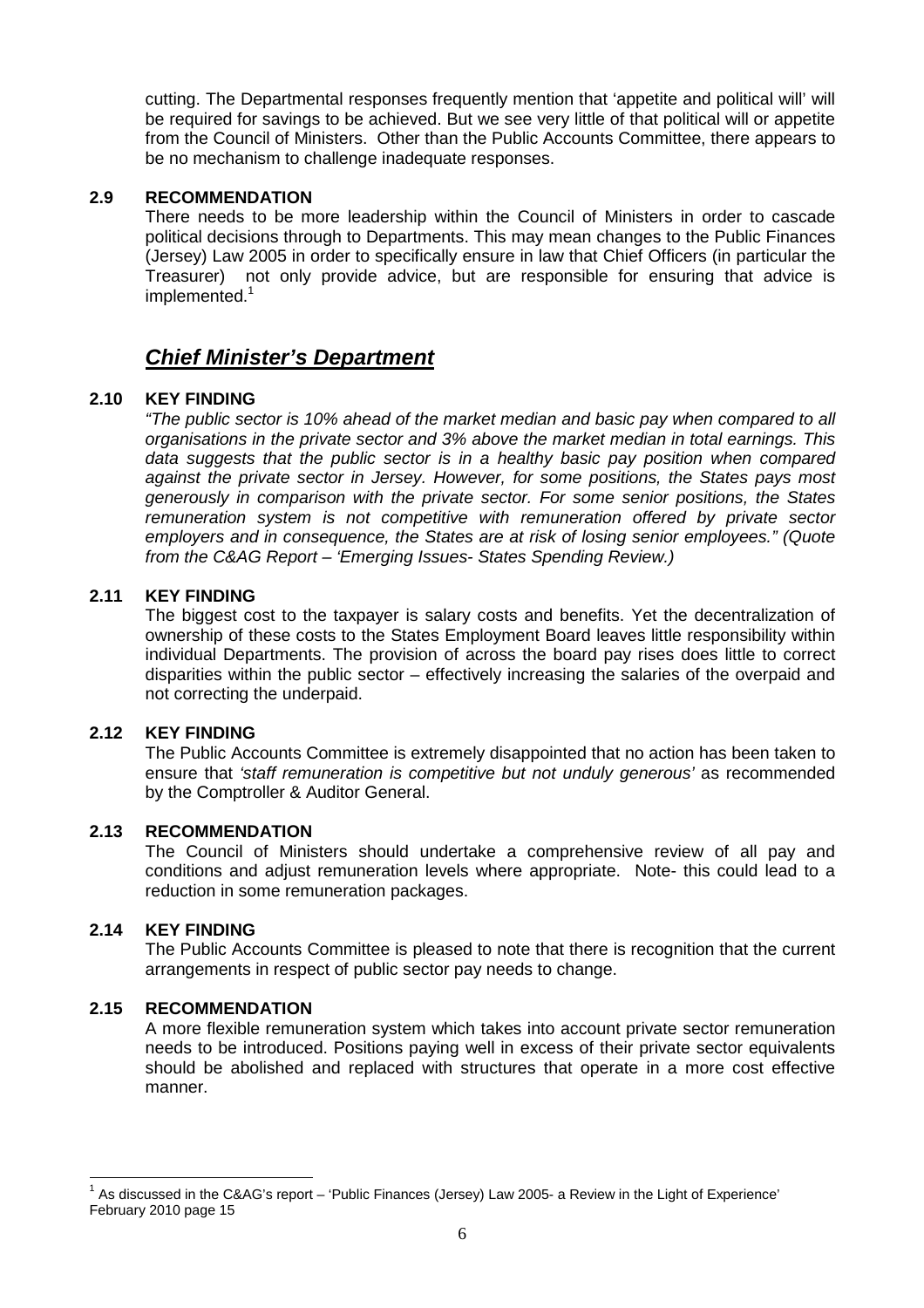## **Economic Development Department**

#### **2.16 KEY FINDING**

There is a lack of demonstrable or specific achievement by Jersey Finance in order to justify their grant. It is simply unacceptable to declare that funding cannot be reduced if there has been no exercise to ascertain whether the budget is appropriate and that the funds are achieving targets.

#### **2.17 KEY FINDING**

The Public Accounts Committee agrees that investment in the Jersey Finance Industry is necessary, given its importance to the overall economy. However, the level of grant appears somewhat arbitrary and the Public Accounts Committee believes that a more scientific and accountable method of distribution needs to be devised.

#### **2.18 RECOMMENDATION**

The funding of Jersey Finance should be structured with a clear and fixed (by percentage) contribution from the finance industry. A matched financing approach should be considered.

#### **2.19 KEY FINDING**

It is important that taxpayers' money is used in an optimum manner and there appears no public documentation available that examines any consultation with the finance industry to determine whether Jersey finance is achieving its aim. At the very minimum, Economic Development should be examining why certain industry players are not members of Jersey Finance and their opinion of the size of grant funding an organisation of this nature should require. There are significant players of the Finance Industry who do not consider Jersey Finance to be a significant factor in their success.

#### **2.20 RECOMMENDATION**

The grant to Jersey Finance is substantial. A structured formula needs to be devised by the Economic Development Department.

#### **2.21 KEY FINDING**

The PAC is sceptical that something as broad as 'positive press coverage' can be attributed to the activities of Jersey Finance, as media coverage and reputation is comprised of a multiplicity of complex factors.

#### **2.22 KEY FINDING**

Many of the achievements listed here general Island successes only, not necessarily attributable to Jersey Finance (or if so, only in part).The PAC considers that Jersey Finance does not provide value for money, and that some of its speculative trips to the Far East are of uncertain value, considering that meetings with politicians and regulators did not create business for the Island. It is acknowledged however that if Jersey is marketing itself as an international finance centre, then this type of activity could be beneficial. However, the PAC is sceptical about whether this activity should be publicly funded.

#### **2.23 RECOMMENDATION**

The grant to JFL should be reduced to a level whereby 50% of the funding is provided by the Finance Industry, given their lower contribution to fiscal revenues.

## **Education, Sport and Culture Department**

#### **2.24 KEY FINDING**

Education Sport and Culture, in providing free childcare in excess of 20 hours, is operating outside of its remit. Given the lack of educational benefits in providing childcare at this age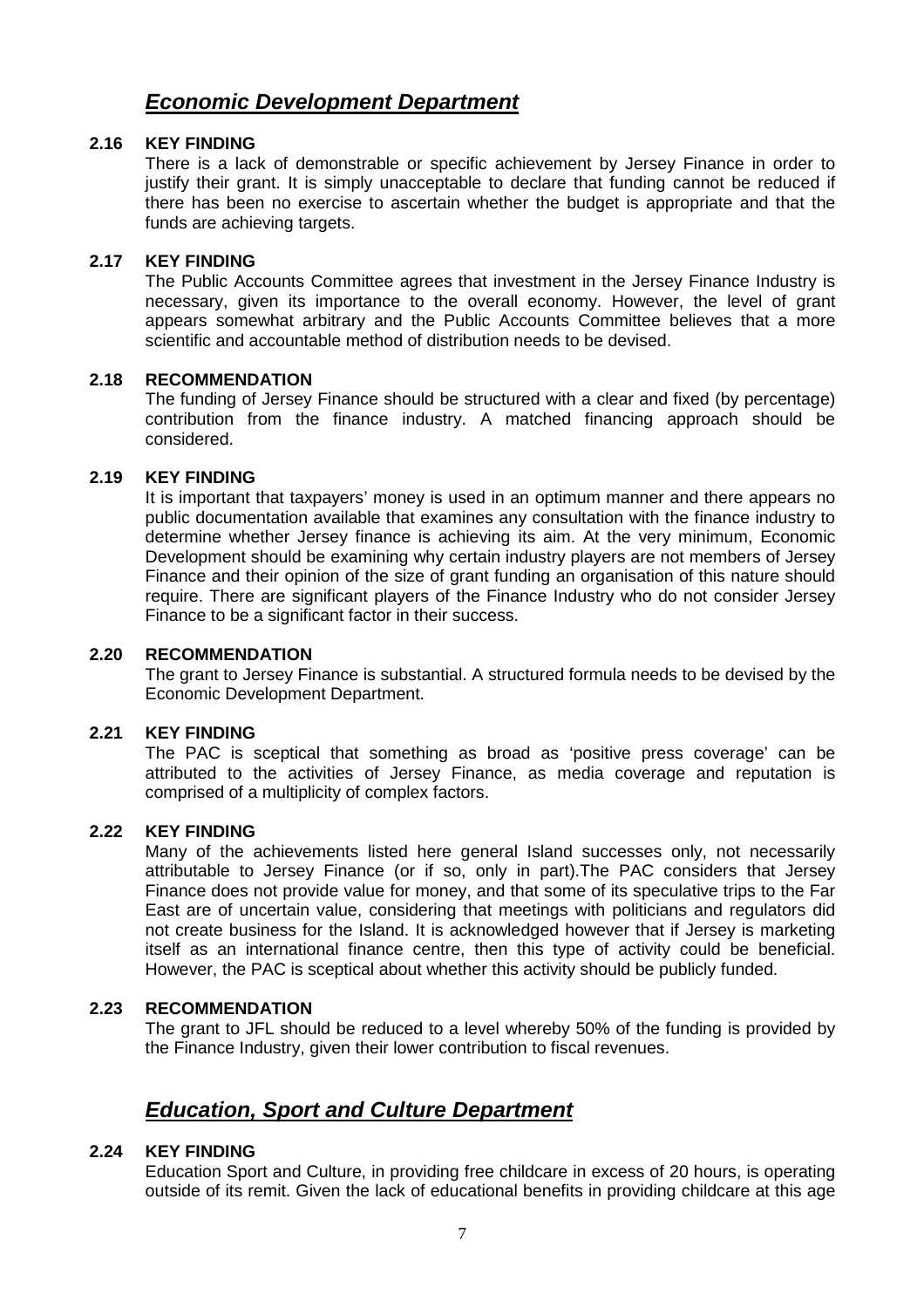and the fact that there is no legal requirement to provide education under the age of 5 means the provision of nursery care should be seen as a luxury. The Public Accounts Committee questions whether the public sector should be involved in this service provision.

#### **2.25 RECOMMENDATION**

The introduction of 20 free hours nursery care was intended to provide a level playing field with the private sector. The PAC recommends that charges are introduced for more than 20 hours, based on the full costs, including premises, of providing that service. The fact that public sector nurseries (30 hours) are over subscribed emphasises the fact that the promised 'level playing field' has not been delivered.

#### **2.26 KEY FINDING**

The predicted impact of a fee increase is greatly overstated by ESC, especially as many schools have waiting lists. These assertions are made without any supporting documentation and some conclusions appear recklessly incorrect. It is highly unlikely that there will be the level of withdrawals from fee paying schools indicated by Education Sport and Culture based on the fee increases indicated. The suggestion that a small increase in fees would result in the removal of all fee paying students (at a subsequent costs to the taxpayer of up to £7 million) is absurd.

#### **2.27 RECOMMENDATION**

The PAC requests that Education Sport and Culture undertake a meaningful examination of optimal fees, taking into account waiting lists and the apparent lack of confidence by some parents in the non fee paying sector. Furthermore the PAC acknowledges that the continuation of funding fee paying schools at an optimal level is prudent from both a financial and educational perspective.

#### **2.28 KEY FINDING**

There is potentially no incentive for Ministers to make savings within their Department as the resulting money saved would be lost from their budget. The shared approach to fiscal management simply does not work; there are no incentives for individual ministers to act in a fiscally responsible fashion. This is the case not just within Education, but across the board.

#### **2.29 RECOMMENDATION**

The performance of the Department and its Managers should be administered on a benchmarking basis whereby financial management and cost control is rewarded. In order to achieve this, there has to be a significant shift in the 'mind-set' of the Department and a full understanding of the cost of education in Jersey. An incentive to save should be introduced through a basic bonus structure. This could be reviewed in line with the C&AG finding that there was a degree of under remuneration at senior executive level.

#### **2.30 KEY FINDING**

The PAC notes that there are 22 primary schools, with many empty seats. To have this number of schools in such a small Island is a 'nice to have' but certainly not a necessity in the current economic climate. Although the PAC is pleased to note that the ESC Department has acknowledged that the C&AG's proposal is viable (albeit potentially unpopular) the Committee is concerned that no detailed analysis of exactly which primary schools two form entry system should be affected or considered for closure has been put forward.

#### **2.31 RECOMMENDATION**

The PAC recommends immediate progress on this issue, with the identification of which schools are to be affected.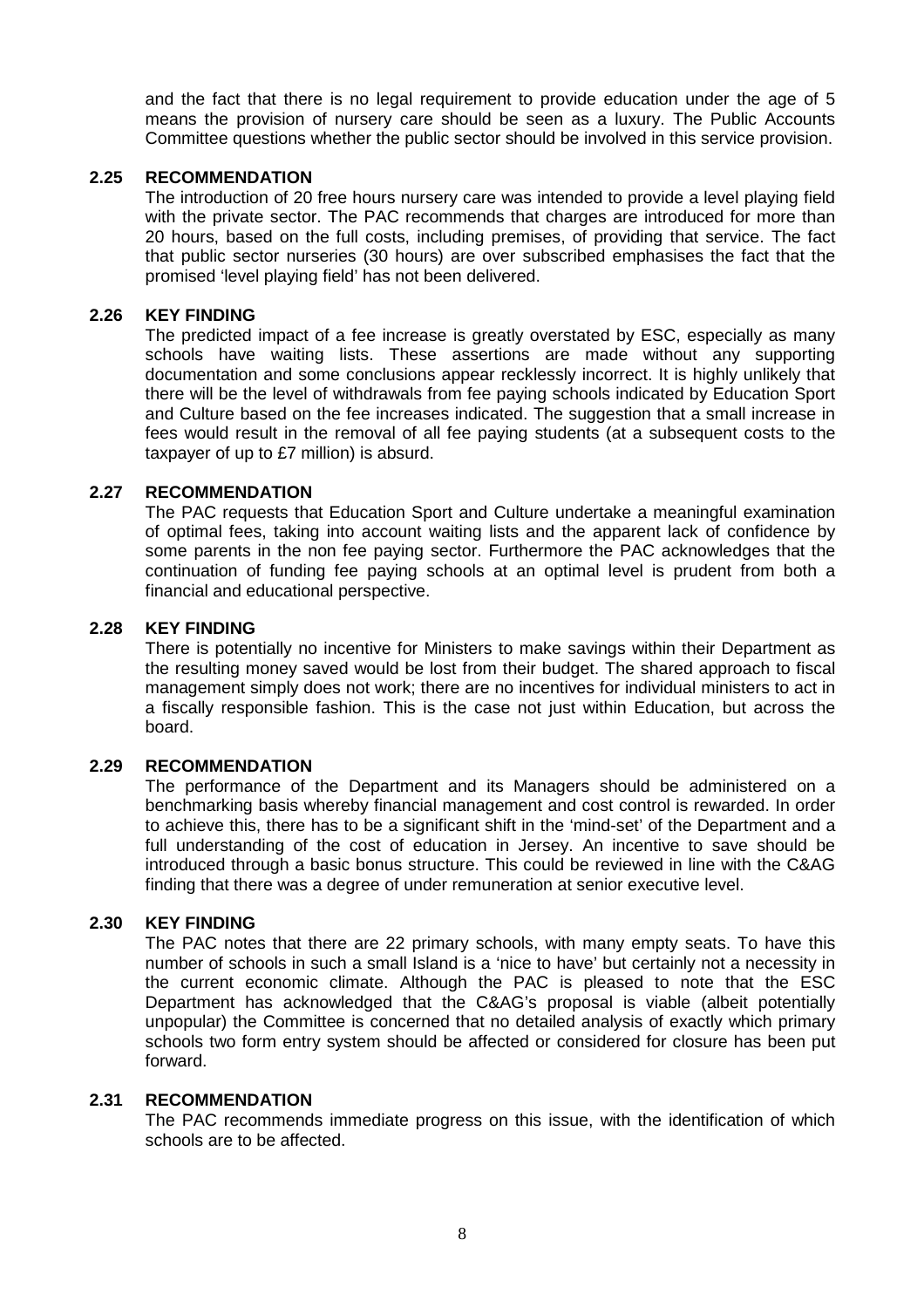#### **2.32 KEY FINDING**

The PAC detects an inconsistency of approach as to how and where political decisions are being made. The senior management at Education Sport and Culture are making political decisions that are outside their remit. A political decision appears to have been made at civil servant level. It is not the job of the civil service to make political decisions of this nature or to speculate about potential public reaction to a political decision.

#### **2.33 RECOMMENDATION**

In times of financial constraint, financial management must take precedent over personal preferences and perhaps public opinion. A blueprint for Education should be drawn up using financial management as one of its prime criteria.

#### **2.34 KEY FINDING**

Any savings resulting from falling pupil numbers will be reflected in the budget settlement from Treasury.

#### **2.35 RECOMMENDATION**

The Public Accounts Committee would like an assurance from Education Sport and Culture that they are capable of taking the tough decisions necessary to manage the demographic decline in student numbers while simultaneously increasing educational standards.

#### **2.36 KEY FINDING**

£480,000 (the proposed reduction of funding to the fee-paying colleges) appears to be an arbitrary figure and not reflective of the true costs. ESC does not know the true cost of sending a pupil to JCG or Victoria College.

#### **2.37 RECOMMENDATION**

The grant system to the private educational sector does provide value as it encourages a large proportion of taxpayers to contribute to education through fees. However, the funding mechanism must be transparent and shows no favouritism to individual schools.

#### **2.38 KEY FINDING**

The Director of Education Sport and Culture is vague about what his costs actually are. The Public Accounts Committee is concerned that without a thorough analysis of costs, a realistic saving plan is impossible to implement.

#### **2.39 RECOMMENDATION**

Budgets passed to Chief Officers must be based on the funding of all costs, including property costs. Education within the public sector must be regularly benchmarked and the results published.

#### **2.40 KEY FINDING**

Not all schools are members of the Schools Instrumental Service and those schools are still able to provide excellent music tuition. The conclusion fails to point out that many of the students come from affluent backgrounds and are more than able to purchase their own instruments. There is no evidence to suggest that serious students would be affected by the withdrawal of the service. For example, schools that are not members of the Schools Instrumental Service to excel. The PAC considers the service in its current form to be an unnecessary extravagance.

#### **2.41 RECOMMENDATION**

Loan charges should be introduced forthwith for musical instruments and the grant to the service cut accordingly. However, the PAC acknowledges that students from less affluent backgrounds should not be excluded from the opportunity to master a musical instrument. A more targeted approach is therefore supported in order to subsidise such students.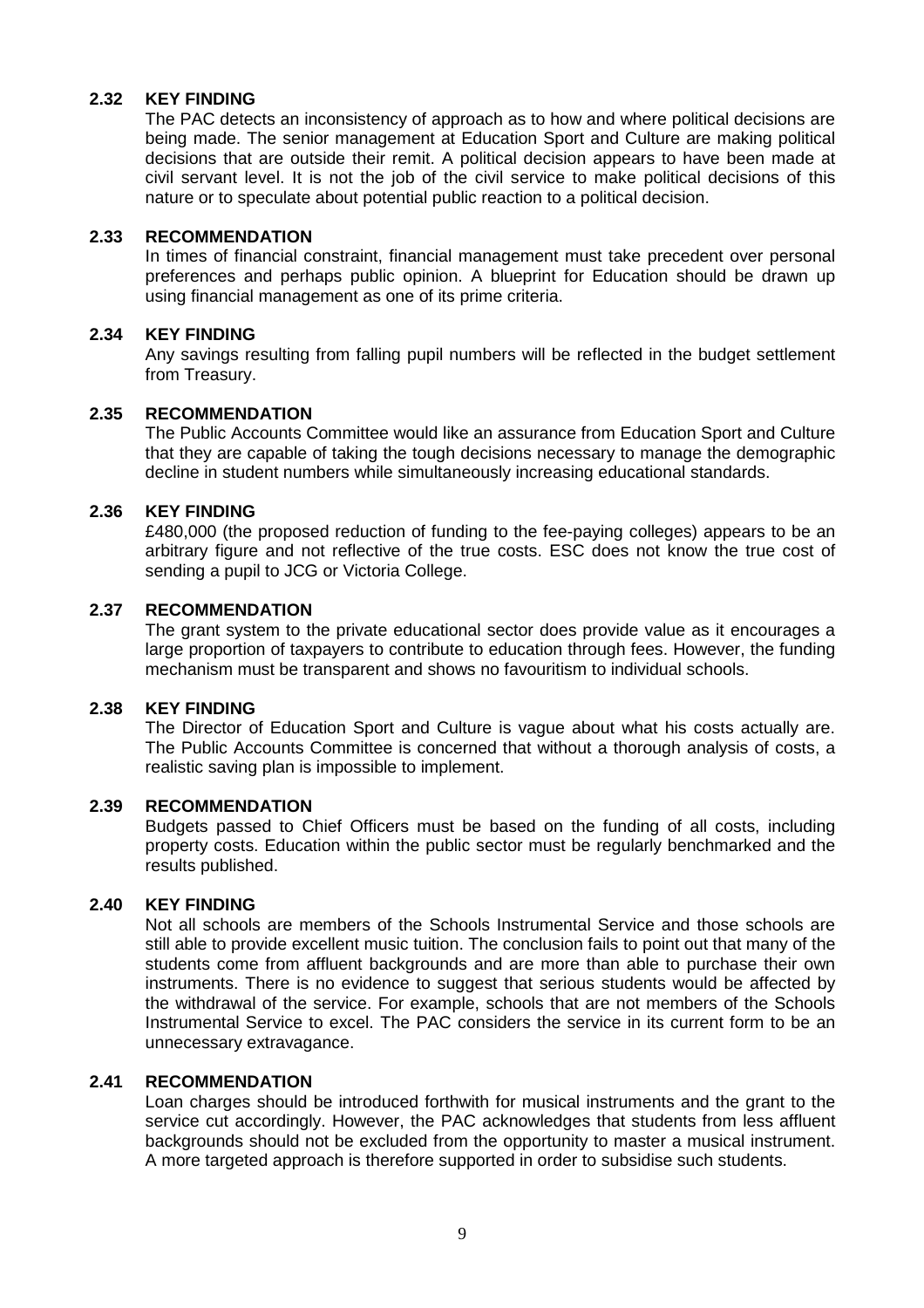#### **2.42 KEY FINDING**

It is unclear what the long term plan for Highlands funding is. It is also unclear what the aims of Highlands are.

#### **2.43 RECOMMENDATION**

The long term business plan for Highlands needs to be developed – and it needs to decide exactly what Highlands is. Longer term funding arrangements require clarification, as the provision of fiscal stimulus funding is only a short term solution. A set formula needs to be developed in respect of Highlands funding – which is not based solely on student numbers.

#### **2.44 KEY FINDING**

The lack of clarity in respect of the functions and funding of the Jersey Childcare Trust is unacceptable. This matter was highlighted by a C&AG report back in September 2006 which noted the lack of cohesive Government strategy on Childcare provision in the  $Island.<sup>2</sup>$ 

#### **2.45 RECOMMENDATION**

A model for the Jersey Childcare Trust, with long term value for money financial planning, needs to be developed as a matter of urgency.

#### **2.46 KEY FINDING**

In the hearing, the Director of Education expressed that fact that the corporate goals of the Corporate Management Board and the goals of individual Ministers can often clash. The Minister for Education is a good example as he has made it publicly clear that he will oppose any move to cut his Department's budget.

#### **2.47 RECOMMENDATION**

In the UK, each council had an officer whose statutory duty it was to report back if there was concern in respect of the financial situation. There is currently no such statutory duty in Jersey. Chief Officers may well be more diligent in carrying out their accountable duties if such legislation were in place and if they had incentives to make necessary cuts. The culture of protectionism needs to be driven out of the system and a more business-like financial approach developed in terms of overall management. Ministers need to realise that whilst they have responsibility to protect their Department, their ultimate responsibility is to the whole Island and they must manage the assets under their capital in a prudent manner.

## **Health and Social Services Department**

#### **2.48 KEY FINDING**

The Director of Finance and Information Services for Health and Social Services has confirmed that it is impossible to know how much certain services cost in the Health Department. Without this information it is also impossible to know whether you are getting value for money, or whether some services would be better off outsourced. The PAC is concerned about how a meaningful comprehensive spending review can be undertaken without such fundamental information being available.

#### **2.49 RECOMMENDATION**

The PAC believes that Health and Social Services should know the true cost of very service provided. This body of work should be undertaken where possible, with the figures published, including appropriate benchmarks for comparison purposes. Concentration should be given to areas where private sector provision is already available.

 2 'Jersey Childcare Trust, report by the C&AG, September 2006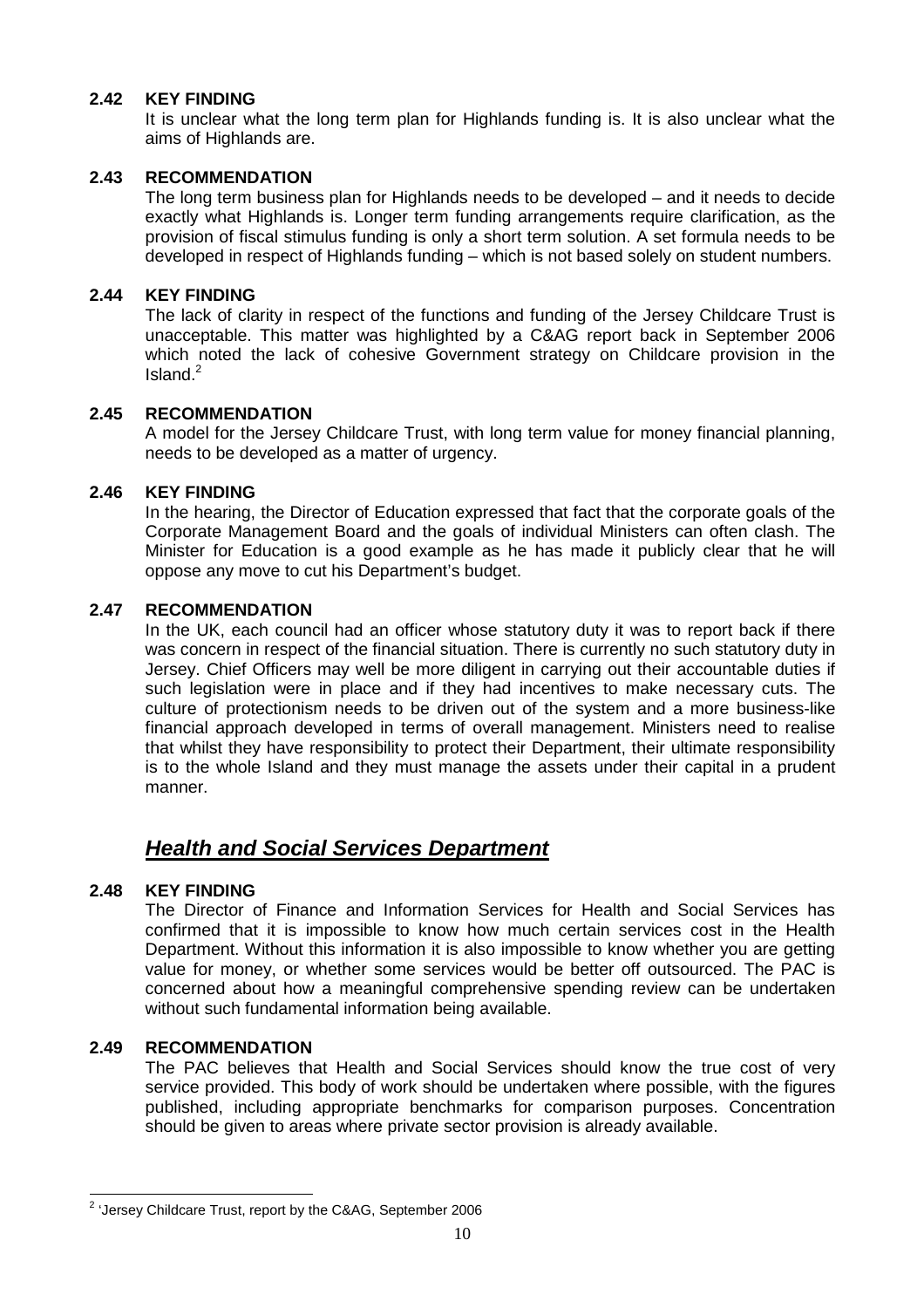#### **2.50 KEY FINDING**

There is a lack of a professional interface between primary and secondary care.

#### **2.51 RECOMMENDATION**

The Health and Social Services Department should determine essentially which core services that they should offer, and negotiate a clear segregation of services and responsibilities with the primary care body. The trend within other jurisdictions has been to encourage as many initial investigatory procedures as possible within primary care clinics. This has the benefit of speed of service and avoids the use of expensive hospital based services.

#### **2.52 KEY FINDING**

The lack of data gathering and monitoring, both in terms of what costs are and in terms of patient information, is a recurrent theme within Health. Without the existence of such information, cost cutting measures will be difficult if not impossible to implement.

#### **2.52 RECOMMENDATION**

An appropriate Integrated Care Record system should be installed in order to achieve the identified savings.

#### **2.53 KEY FINDING**

Although the PAC acknowledges the unpredictable nature of Health spending, Health Tourism is an area which has yet to be satisfactorily addressed.

#### **2.54 RECOMMENDATION**

Swift moves should be made to progress a Health Tourism policy.

#### **2.55 KEY FINDING**

When looking to make substantial savings such as those required now, 'difficult discussions' are unavoidable and should not be seen as a barrier to progress.

#### **2.56 RECOMMENDATION**

Political will is required to implement unpopular yet necessary decisions. Greater emphasis on overall costs should be undertaken in respect of the selection of the service provider.

#### **2.57 KEY FINDING**

There appears to be little urgency to adopt a user pays policy within the Health Service. With Health costs likely to continue to rise at above inflation levels, this could lead to an inappropriate use of resources, with core services neglected as funds are diverted to areas where a user pays policy would be more appropriate.

#### **2.58 RECOMMENDATION**

Where appropriate, 'user pays' policies should be introduced, rather than waiting for them to be forced on the Department due to budget constraints.

#### **2.59 KEY FINDING**

The initiative of working with Guernsey to develop joint services in health has merit, and should be pursued. The Public Accounts Committee shall seek to work closely with its Guernsey counterparts in order to advance inter-island co-operation, and a further meeting with the Guernsey Public Accounts Committee is currently being planned.

#### **2.60 RECOMMENDATION**

The financial model for the provision of all ambulance services should be reviewed. A benchmarking process using the taxpayer costs to the Guernsey taxpayer (of a similar service) should be published and reviewed.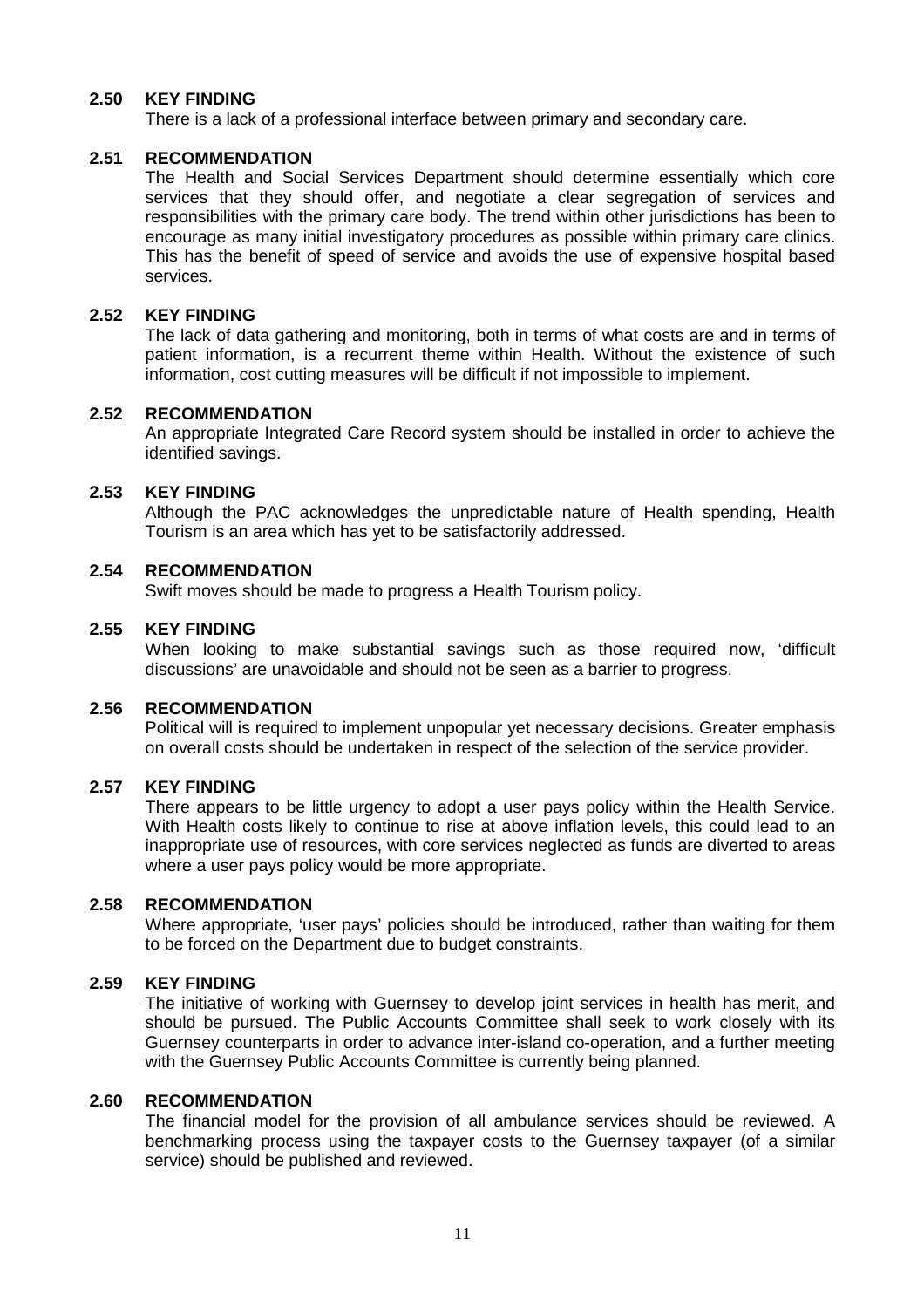#### **2.61 KEY FINDING**

The Acting Chief Officer of Health saw the job of addressing high absence levels in his Department as beyond his control. He saw this task as a centralised function.

The Public Accounts Committee was extremely concerned at the lack of ownership by H&SS management in respect of the management of sickness levels. Because HR had been centralized the problem had been passed away from the coalface – and lost at the centre. Good sickness management can achieve considerable savings for the taxpayer – yet there is a lack of ownership of the problem. The PAC sees no indication that the Acting Chief Officer of Health understood the relationship between effective resource management and the ability to achieve the desired outcomes in a Department. If there is no accord in working towards shared corporate objectives (in this case, making savings) then those objectives will not be achieved.

#### **2.62 KEY FINDING**

There are mixed messages from the Executive. There appears to be no consistency regarding whether sickness absence levels are a cause for concern and very little ownership of HR issues by the Departmental Chief Officer of Health. Without buy in from key officers and an acknowledgement of the problems that exist, progress on implementing savings arising from these issues is unlikely.

#### **2.63 RECOMMENDATION**

The absence of staff through sickness is considered more of a nuisance than a cost. Whilst the management of HR has been centralised, the management of sickness has not and this fact should be conveyed to all staff in management positions.

#### **2.64 KEY FINDING**

The position of Hospital Director has been removed. Therefore there is no longer any distinction between the operational running of the hospital and the strategic management of the Department. Therefore long-term planning had been somewhat neglected in favour of day to day 'fire fighting.'

#### **2.65 RECOMMENDATION**

There are two distinct spheres of HR management: process management and the way in which line managers manage. The latter cannot be outsourced. Managers need to take ownership and responsibility for of some aspects of HR management, otherwise certain issues, which are costing taxpayers' money, cannot be addressed

#### **2.66 KEY FINDING**

There is significant overspending due to an over reliance on locum staff, and problems within the recruiting process.

#### **2.67 KEY FINDING**

One of the reasons for believing that substantial procurement savings might be available was that the Department had issued a very large number of States purchasing cards. This indicates that many items are purchased on a piecemeal basis rather than by means of general contracts – where terms can be controlled.

#### **2.68 RECOMMENDATION**

The Procurement Manager at Treasury and Resources should be given overarching control over all HSS procurement functions.

#### **2.69 KEY FINDING**

While the PAC anticipates that savings will flow from the centralisation of IS under Chief Ministers, it is troubled that the savings mentioned above are promises for the future and that the above technology is not already in place. Installing and implementing ICT systems is only part of the picture. It appears that the rationale for procurement in this area has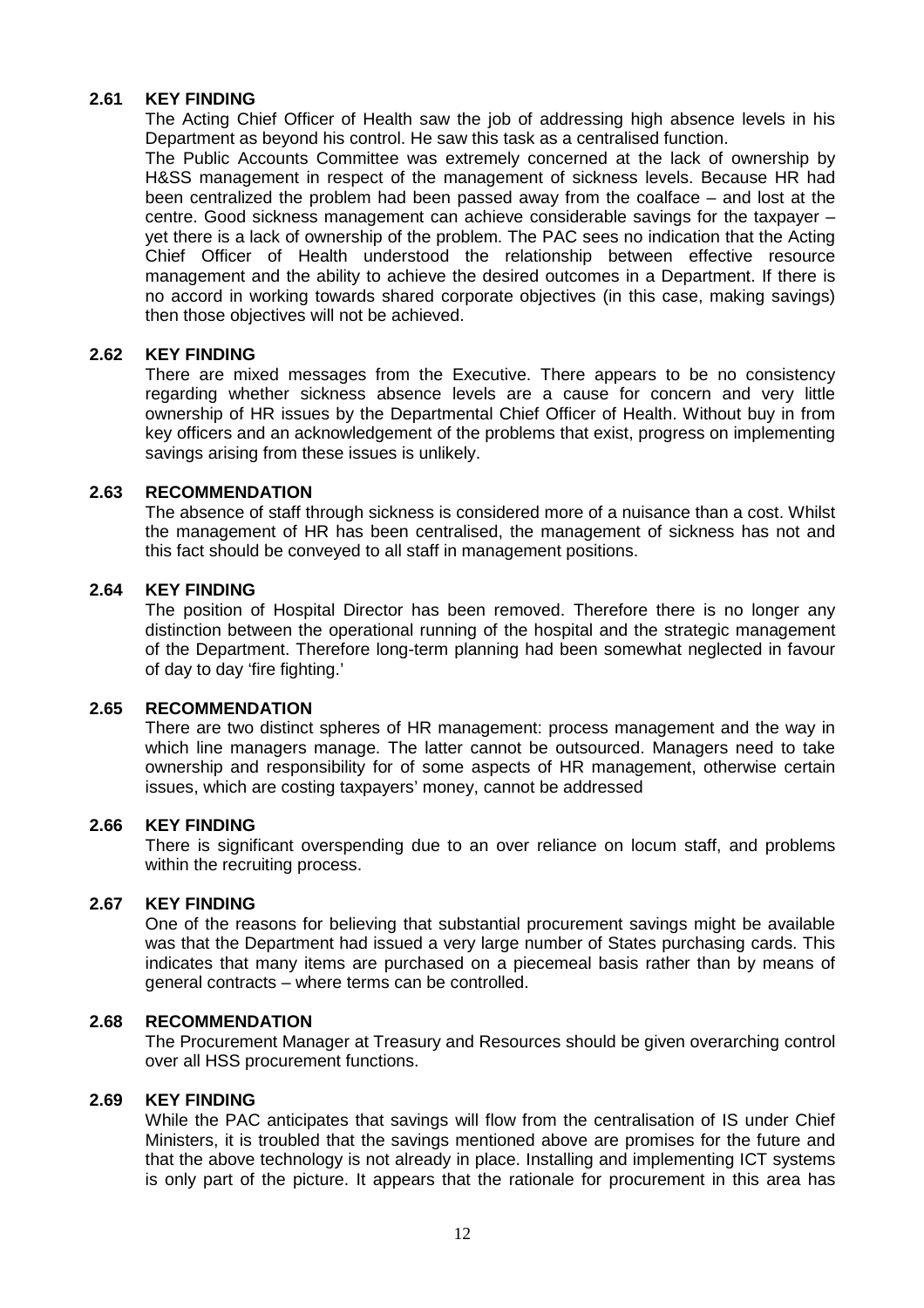been simplistically based on the purchase of equipment, without consideration of the process design which will allow staff to use it properly.

#### **2.70 KEY FINDING**

The PAC are heartened to note the efforts made to buy as a consortium.

#### **2.71 RECOMMENDATION**

More efforts should be made to co-operate with Guernsey in Health. The PAC recommends that potential avenues for making savings via joint purchases be thoroughly explored.

## **Home Affairs Department**

#### **2.72 KEY FINDING**

The response to the PAC was that closure of the Western Fire Station would result in a saving of £5,000. Yet in the private sector, the Finance Director would look at the substation as an asset – probably worth in excess of £500,000, as well as the running costs. He would also look at the cost of equipment duplication and the administrative burden. Based on site value, the elimination of maintenance and administration costs, and the fact that the capital sum released could be better utilised elsewhere, his conclusion may be that closure would result in significant savings to the Company and its shareholders. Yet in the public sector, the cost of the asset is considered differently and the 'true' cost of a service is not costed correctly. The rental from the premises in no way covers the capital employed in maintaining the service.

#### **2.73 KEY FINDING**

It is perverse that a recommendation by the Department is then opposed so robustly. The PAC intends to undertake further work in respect of the efficiency of the Fire Service.

#### **2.74 RECOMMENDATION**

The PAC would like the option of closing the Western Fire Station to be fully costed and represented.

#### **2.75 KEY FINDING**

The PAC is concerned that political decisions seem to be being made at individual Departmental level.

a) It is not a civil servant's job to anticipate or make decisions based on an anticipated political reaction.

b) Even if the public reaction were to be disapproving, it does not necessarily follow that the saving should not be made.

There has to be a clearer and stronger direction by Ministers in respect of policy. The replies to the C&AG's Emerging Issues report were largely unacceptable in terms of quality and structure. However, they appear to have received the sanction of the Minister.

#### **2.76 RECOMMENDATION**

Ministers should ensure that policies determined by the States are upheld and not sidetracked by their Department. There appears to remain confusion as to where a Minister's loyalty lies. An oath of office should be sworn by each Minister promising to uphold his responsibilities to the public.

#### **2.77 KEY FINDING**

The Department's conclusion here cautions that there would be "significant risks" to the "sustainability of the business" if charges for the inspection of commercial premises were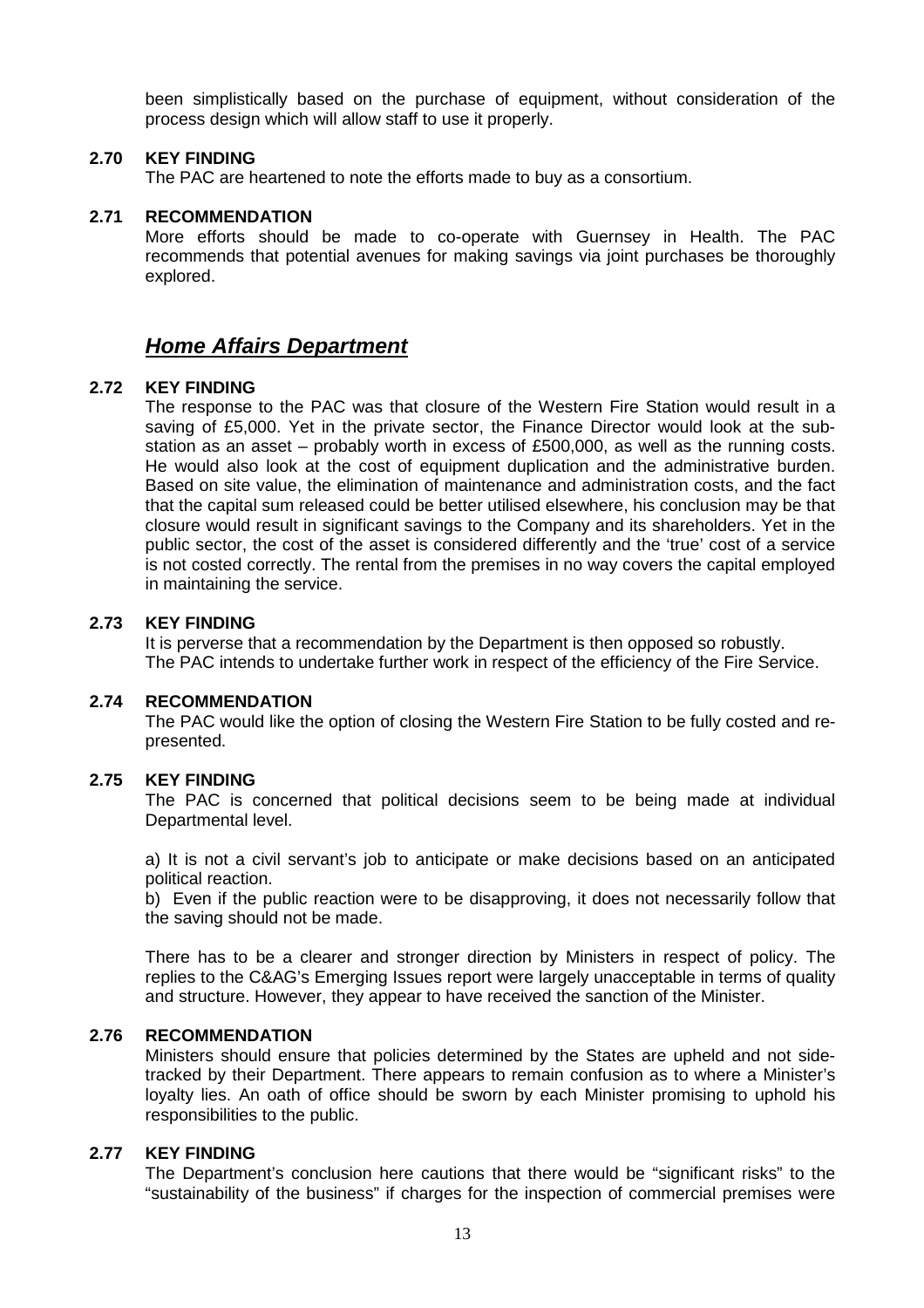implemented. Our Committee is unconvinced as to what these risks would be. Are "commercial expectations" really so much more demanding? In terms of safety implications, this is a worrying statement. We are also sceptical towards the assertion that the introduction of charges would dissuade individuals or companies from taking the appropriate advice. Surely compliance with safety regulations is mandatory, regardless of costs? Also, we are aware that many developments are undertaken by large companies who can more than afford to pay.

#### **2.78 RECOMMENDATION**

The Jersey Fire Service inspection unit should be reduced to a size whereby self-financing is possible. An internal transfer from Planning and Environment to cover services provided should be introduced. Alternatively, Planning and Environment could provide this service internally – reducing the fire service staffing in this area.

## **Planning and Environment Department**

#### **2.79 RECOMMENDATION**

The Public Accounts Committee is perplexed by the statement that (in order to privatise the Met Office) a large investment into the IT infrastructure would be required "of the order of £500,000 to £1m plus additional ongoing costs." The C&AG was not necessarily suggesting the creation of a hefty independent entity to compete immediately in the European market place. The Committee does however think it is fair to question whether the wholesale funding of a local weather forecasting service by the taxpayers money is entirely justified. With this in mind, we suggest that other options including outsourcing need to be examined more realistically.

#### **2.80 RECOMMENDATION**

The PAC believes that this service could be marketed much more effectively than it is now, as there are many groups (e.g. farmers or builders) who would buy the service. The report is currently posted and/or emailed out. If it were available online via a subscription service that was effectively advertised, more income could be obtained. Services to all media organisations should be reviewed and charges introduced where appropriate.

#### **2.81 KEY FINDING**

Manpower is the main cost to the Met office.

#### **2.82 RECOMMENDATION**

The PAC considers that it is possible to cut staff further at the Jersey Met Office, particularly as an entirely automated night observation could be technically possible in the future. A saving could be made with a move away from shift work pay to normal working hours.

The PAC notes that technology is always improving. Radar has trouble differentiating between rain snow and drizzle but soon, improved technology will mean that they can be more easily distinguished. Also, unmanned night time monitoring is technically feasible, meaning less staff are required.

#### **2.83 RECOMMENDATION**

A rental income should be transferred to the Met Office in order to facilitate its transformation to a standalone entity

#### **2.84 KEY FINDING**

The establishment of a Met Office as a QUANGO has been very successful in New Zealand.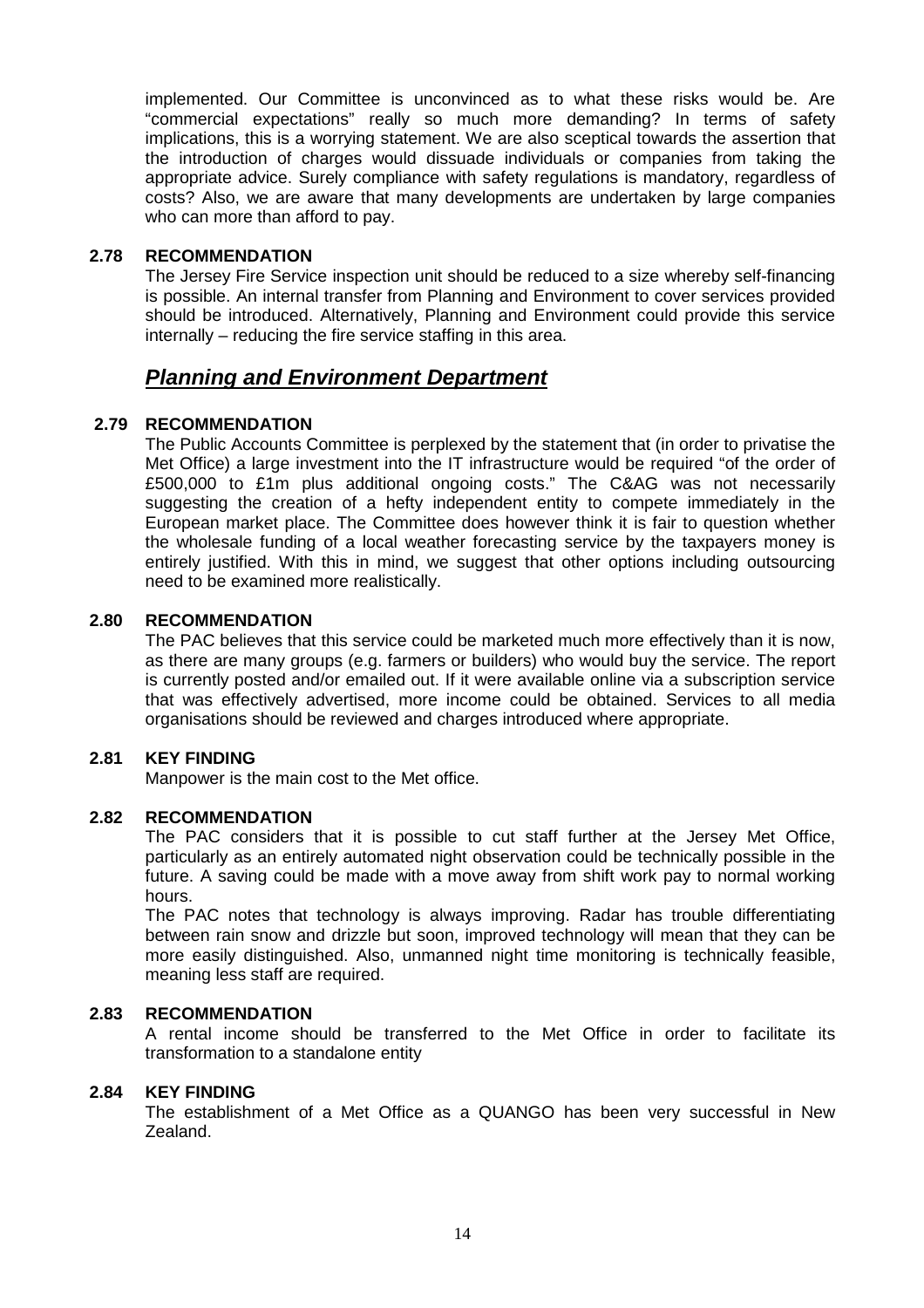#### **2.85 RECOMMENDATION**

Rather than total privatisation, Jersey Met could be re-established as a States owned commercial trading enterprise.

### **Treasury and Resources Department**

#### **2.86 KEY FINDING**

It is clear that the Chief Officer of Resources has no appetite to identify a lot of redundant properties. The implications of this are serious, in that this is an example of a Chief Officer failing to implement a decision of the States Assembly. This Chief Officer is also allowing personal concerns (his budget) to take precedence over corporate objectives and goals. The PAC is concerned by not only is the lost opportunity to save public funds, but there is also an overarching issue of the lack of accountability of a Chief Officer in carrying out States decisions.

#### **2.87 RECOMMENDATION**

All property assets should be assigned to relevant Departments as a matter of urgency. A full list of all assets, detailing both their capital value and rental value should be submitted to the States Assembly as a report within 6 months.

#### **2.88 KEY FINDING**

There appears to be a fundamental failure by the Public Sector in properly accounting for the services that they deliver. Furthermore, there is a failure in understanding the importance of this concept.

#### **2.89 RECOMMENDATION**

There appears to be a significant deficiency in the mind-set of Public Sector Managers in respect of understanding the time cost of the service or Department that they are responsible for. The PAC recommends that the Treasury a policy of 'education' amongst its Public Sector Managers in order that they fully understand their role and the true costs of running their Departments.

#### **2.90 KEY FINDING**

Basic management deadlines are not in place which dilutes accountability and urgency.

#### **2.91 RECOMMENDATION**

All policies should have set time frames for implementation together with regular review. The Property Plan has the consent of the Assembly and should be implemented forthwith.

#### **2.92 KEY FINDING**

The Chief Officer of Resources does not appear to consider it his role to ensure that policies are implemented in Departments. He sees is as the job of the respective Ministers. He sees his role as to provide 'opportunities' for savings and 'expertise.' There is a vast financial cost difference between giving Departments 'what they want' as opposed to 'what they need.' There appears to be no incentive in place to ensure that public funds are not wasted.

#### **2.93 RECOMMENDATION**

The extent of the savings now required calls for consistent and strong leadership from the centre. Political will is required to effect unpopular yet necessary decisions. The Chief Officer of Resources requires the mandate to implement and cascade these political decisions, insisting on changes if necessary. The provision of this mandate will require changes to the Public Finances (Jersey) Law 2005.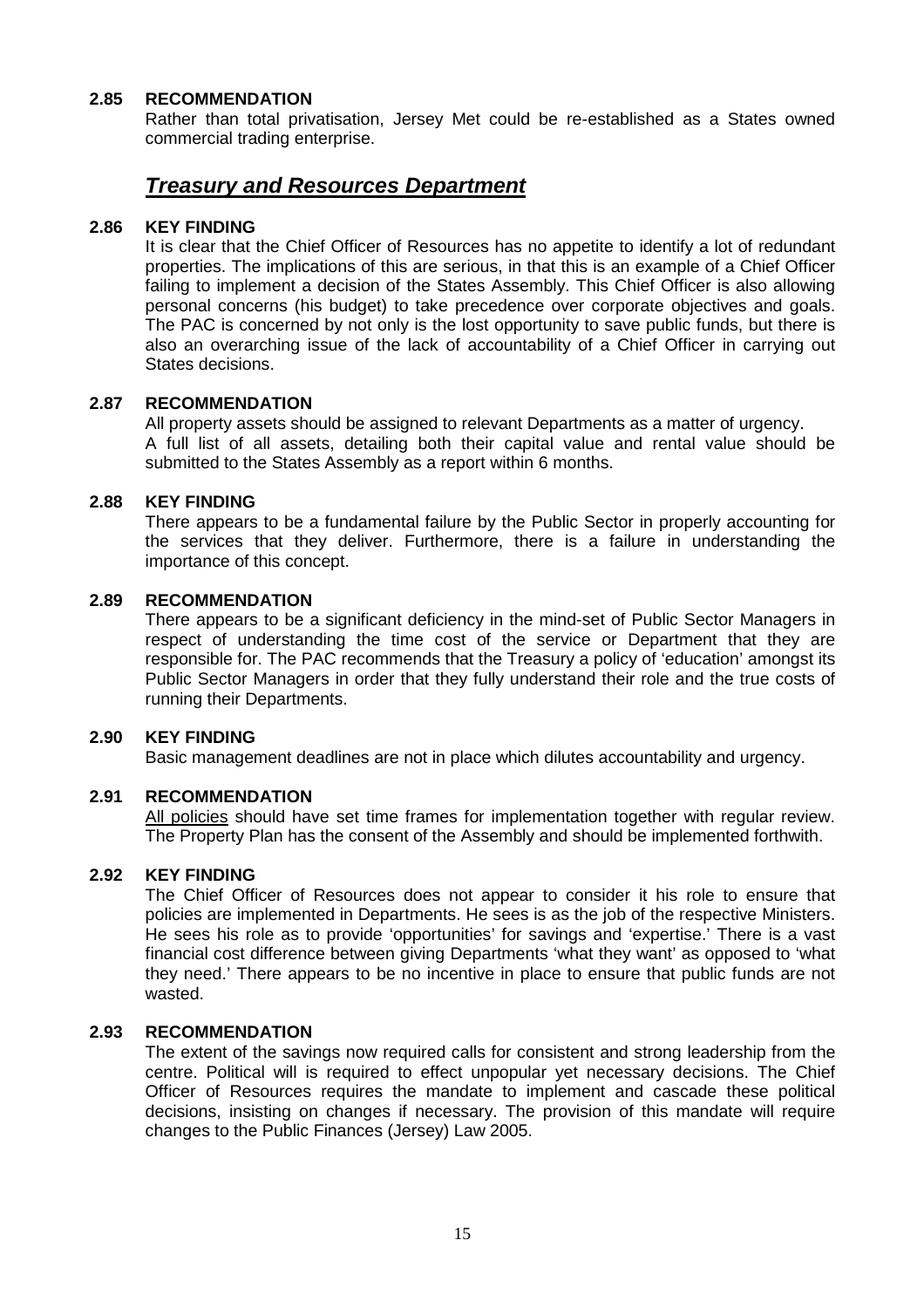#### **2.94 KEY FINDING**

In other jurisdictions, including the UK, an officer is assigned with the specific responsibility for financial management. No such framework exists in the States of Jersey.

#### **2.95 RECOMMENDATION**

The PAC recommends that the responsibilities for financial management (in line with the 'Section 151 Officers' in the UK) are added to the duties of the Treasurer, so that his responsibility is enshrined in law.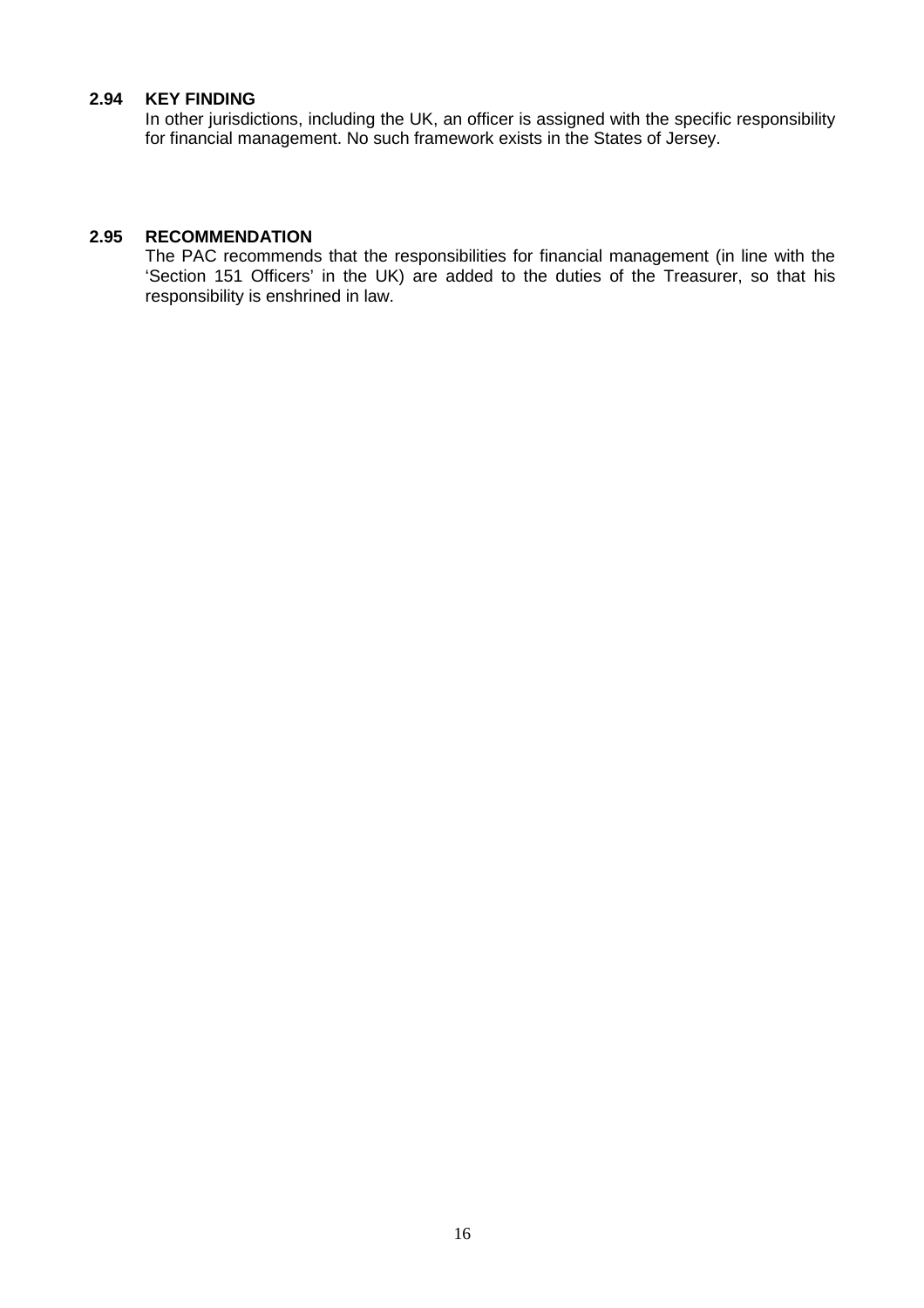# **3. Chief Minister's Department**

## **3.1 Are we paying too much for our Public Sector?**

Within his States Spending Review Report, the C&AG quoted the findings of the Hay Group, who undertook a survey between January and March 2006 of the remuneration paid by the States of Jersey to their staff and compared that with remuneration paid to staff of similar grades within the private sector in the Island and within the public sector on the mainland.

The survey stated:

**"The public sector is 10% ahead of the market median and basic pay when compared to all organisations in the private sector and 3% above the market median in total earnings.** This data suggests that the public sector is in a healthy basic pay position when compared against the private sector in Jersey. It will also suggest a very competitive position when comparing total earnings, although this is relative to economy and company performance and is due to the variable nature of a percentage of most private sector packages. **The public sector have an even healthier market position when compared against the private industrial and service sector with a 23% lead on the market median in pensionable pay and are 21% ahead of the market median in total earnings.** Although the private finance sector is the highest paying group in the private sector the public sector still have a lead on overall pensionable salary (4.1%). However, the finance sector is the highest payers when looking at total earnings (4% more than the public sector). Although the data in the report suggests that the public sector overall are well placed in the pay market in Jersey, there are some pay groups which are behind, or specific positions in certain pay groups."<sup>3</sup>

This overall general analysis is consistent with the result of work carried out by the Island's Statistics Unit and published in June 2007. The Statistics Unit report included the following table comparing average weekly earnings in different sectors in the Island.



 3 C&AG Report – 'Emerging Issues - States Spending Review page 16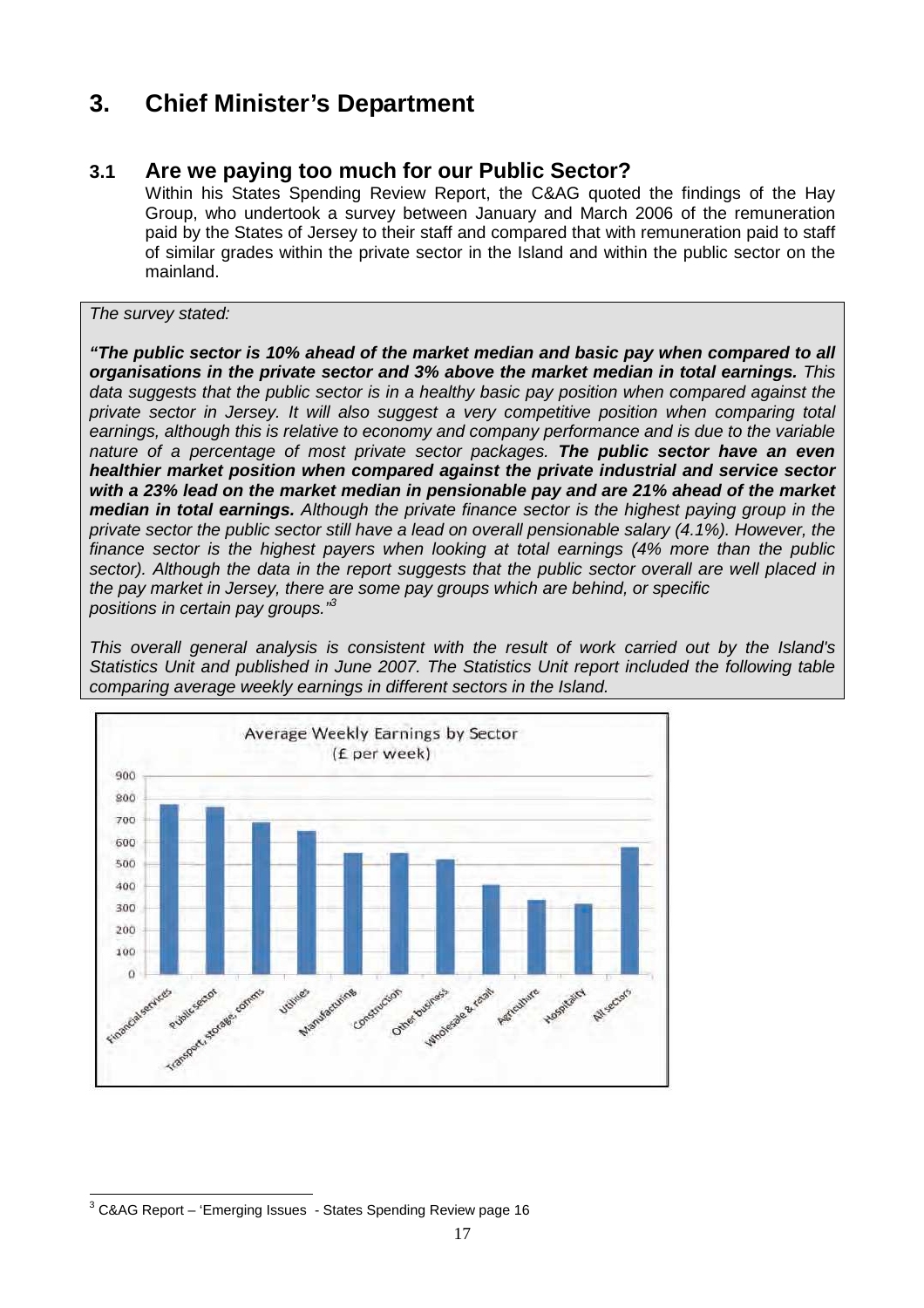The significance of the Hay Group survey and of the Statistics Unit report is that they suggest that:

**1) average remuneration within the Island's public sector appears to be higher than in almost all of the Island's sectors.** In its work, the Statistics Unit found that earnings of public sector employees amounted to £760 whereas the average earnings of financial services sector employees amounted to £770. By comparison, the average earnings for all sectors were £580 and in utility businesses £650.

(2) the margin between public sector earnings and private sector earnings was greatest for the lowest paid grades.

(3) at the highest paid grades, public sector earnings were lower than comparable earnings in the private sector.

The survey evidence about remuneration comparisons is consistent with anecdotal evidence. States' departments suggest that it is possible to recruit and train professional staff (i.e. that in early training grades the available remuneration is competitive with the private sector) but that once they have qualified and have gained experience, employees are vulnerable to recruitment offers from the private sector (i.e. at higher grades, the States' remuneration is not competitive).

#### **Implications**

From the point of view of the Spending Review, the significance of this information is twofold:

(1) for some positions, the States pays most generously in comparison with the private sector. For some senior positions, the States remuneration systems is not competitive with remuneration offered by private sector employers and in consequence, the States are at risk of losing senior employees.

(2) the existing remuneration system does not appear sufficiently flexible to reward skill and experience appropriately.

#### **3.2 KEY FINDING**

"The public sector is 10% ahead of the market median and basic pay when compared to all organisations in the private sector and 3% above the market median in total earnings. This data suggests that the public sector is in a healthy basic pay position when compared against the private sector in Jersey. However, for some positions, the States pays most generously in comparison with the private sector. For some senior positions, the States remuneration system is not competitive with remuneration offered by private sector employers and in consequence, the States are at risk of losing senior employees." (Quote from the C&AG Report – 'Emerging Issues- States Spending Review.)

3.3 There is a seemingly inability to look at the cost of the Public Sector in a truly holistic manner. Other Public Sectors worldwide have viewed the maintenance of employment levels as being of higher priority than the maintenance of salary levels.

#### 3.4 '**The public sector have an even healthier market position when compared against the private industrial and service sector with a 23% lead on the market median**  inpensionable pay and are 21% ahead of the market median in total earnings.'<sup>4</sup>- Hay **Group.**

- 3.5 The Public Accounts Committee is concerned that the apparent decision to not consider salary reductions will ultimately lead to much higher unemployment levels than may be necessary. There is no doubt that those fighting for unjustified pay increases will be increasing the risk of putting colleagues out of work.
- 3.6 The CAG report suggests that a remuneration system 'dedicated to ensuring that staff remuneration is competitive but not unduly generous may prove to be less expensive to the States than the present arrangements.<sup>5</sup>

 4 C&AG Report – 'Emerging Issues – States Spending Review page 17

<sup>5</sup> C&AG Report – 'Emerging Issues – States Spending Review page 20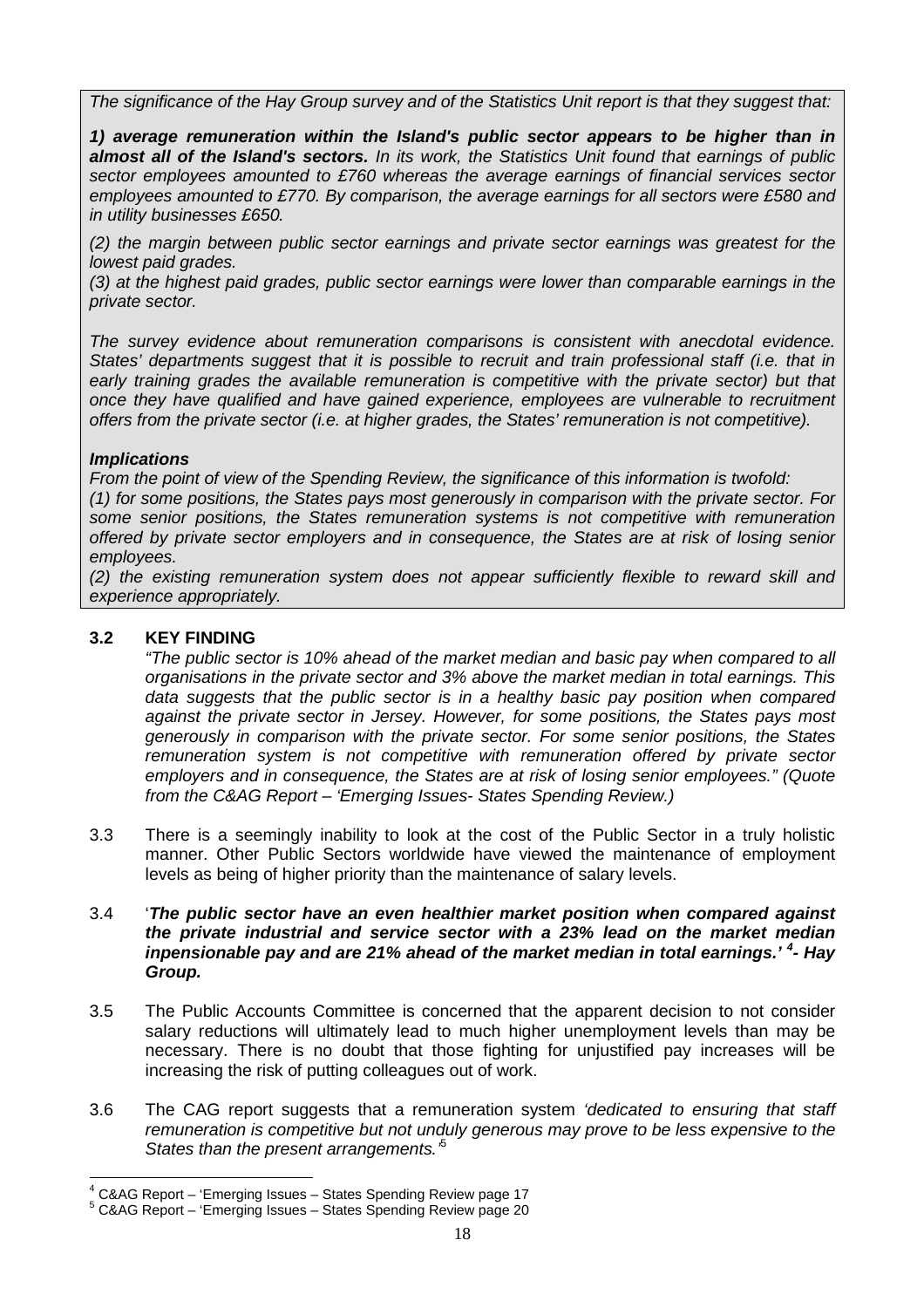3.7 There is little doubt that if the States were to move towards a more market led approach then it would require a transformation of the employee relationship, job evaluation, the process of salary determination, collective and/or individual bargaining and the relationship with trade unions. This would be both a significant and expansive piece of work. The first step would be to analyze the options for moving towards a new remuneration system and the approach needed to implement a new system.

#### **3.8 KEY FINDING**

The biggest cost to the taxpayer is salary costs and benefits. Yet the decentralization of ownership of these costs to the States Employment Board leaves little responsibility within individual Departments. The provision of across the board pay rises does little to correct disparities within the public sector – effectively increasing the salaries of the overpaid and not correcting the underpaid.

#### **3.9 KEY FINDING**

The Public Accounts Committee is extremely disappointed that no action has been taken to ensure that 'staff remuneration is competitive but not unduly generous' as recommended by the C&AG.

#### **3.10 RECOMMENDATION**

The Council of Ministers should undertake a comprehensive review of all pay and conditions and adjust remuneration levels where appropriate. Note- this could lead to a reduction in some remuneration packages.

## **3.11 Remuneration and redundancy arrangements in the Public Sector**

C&AG proposals regarding remuneration:

The evidence suggests…that the States' staff remuneration mechanisms should be thoroughly reviewed to ensure that they are appropriate to support the achievement of the States' objectives in the current environment. The evidence also suggests that a remuneration system dedicated to ensuring that staff remuneration is competitive but not unduly generous may prove to be less expensive to the States than the present arrangements.  $6$ 

C&AG proposals regarding redundancy arrangements

As a part of the review of the normal terms and conditions of employment, the standard terms for redundancy should be re-visited. In interviews with managers in the course of this review, there were frequent references to the difficulty of declaring redundancies.<sup>7</sup>

It should be clear that a number of the spending options canvassed in this report (and the related detailed departmental reports) will be impossible unless the standard terms for declaring positions redundant are re-negotiated. $8$ 

3.12 The PAC questioned the Chief Officer of Resources about progress on the above issues.

#### **Mr. K. Keen:**

In the private sector the individual's needs would have to go to one side for the survival of the business, so it would be much more quick and instant than that and people might have to take a pay cut. How do you align the public sector with the private sector so that you do have that sort of shared pain or I suppose we are talking about shared vision? What is fair

e<br>
FC&AG Report – 'Emerging Issues - States Spending Review page 20<br>
<sup>7</sup> C&AG Report – 'Emerging Issues - States Spending Review page 22<br>
<sup>8</sup> C&AG Report – 'Emerging Issues - States Spending Review page 22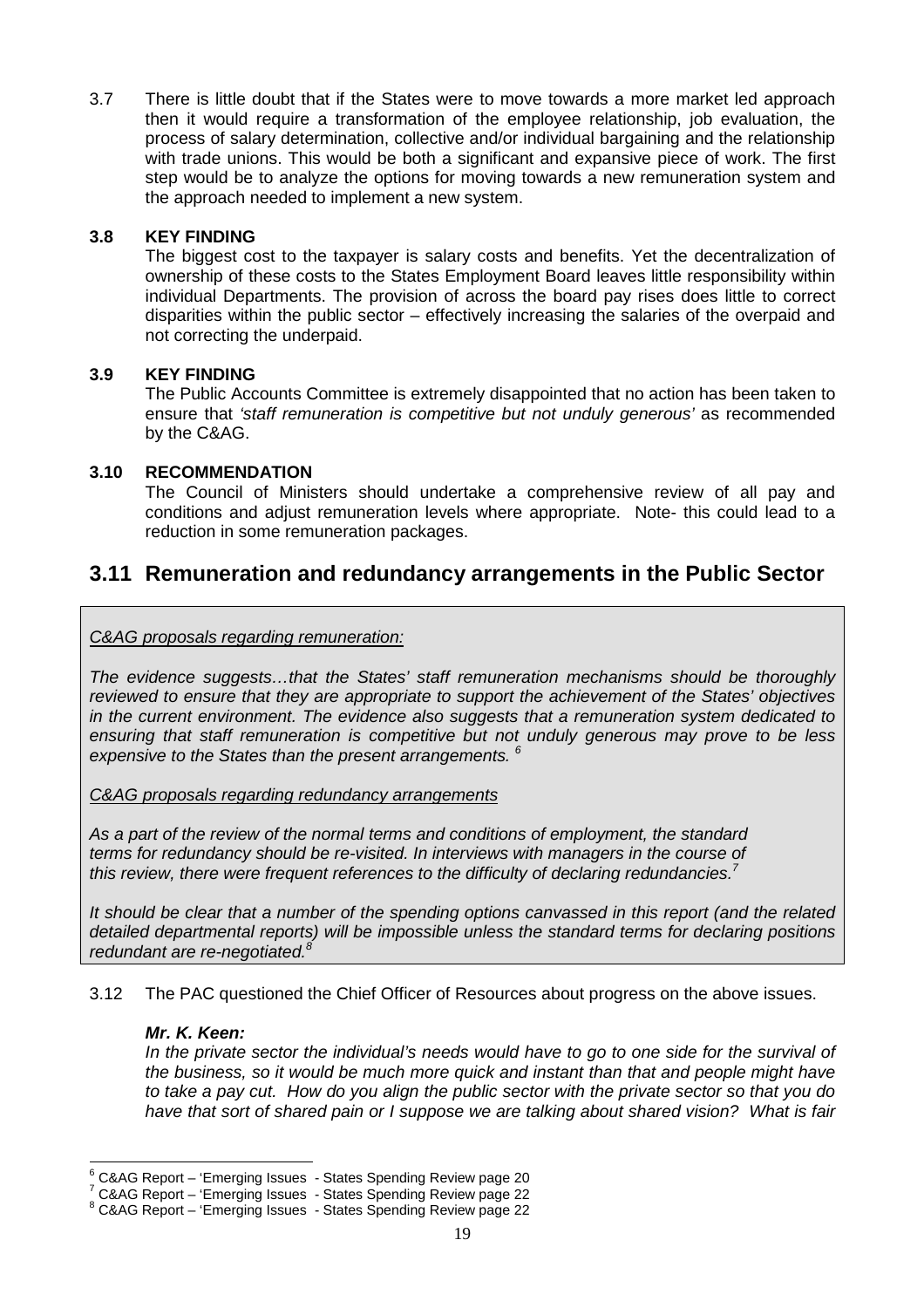enough for the private sector is also fair enough for the public sector rather than these long, drawn-out reviews and even longer implementations. Back to pay again.

#### **Deputy Chief Executive and Chief Officer for Resources**

Well a number of public sector organisations I am aware of in Jersey have delivered very effective change programmes where the change to their staff levels, their remuneration levels, et cetera have been managed over a period of time. We have seen some recently being publicised. I know of a number of big organisations in the past who have done exactly the same thing and we have to work towards making sure - we in the States I think are seen as a good employer - and we have to remain a good employer and we have to manage our staff properly. There are 2 or 3 very big organisations in the private sector I know of over here who have managed a significant transition, I know 2 of them quite well, and I am very, very impressed as to how they have done it. If I could mirror that in the States I think we would be doing equally well but they have not all been quick-fire, one-off changes. Most of the changes I know of in the big private sector companies have been properly managed over a period of time.

#### **Senator J.L. Perchard:**

Does that mean replacing the Hay evaluation system with something new and more modern and more relevant?

#### **Deputy Chief Executive and Chief Officer for Resources**

As part of my role running Human Resources, and I know my H.R. Director is of the same view, we would both like to see the Hay system replaced and we would also very much like to see a far more common grading system. While I am on that, I have a very strong view that I think we have a structure which in some way divides the organisation between manual workers and civil servants. My goal would be that we have a one-tier structure. We obviously have to keep nurses and teachers in separate scales but within the service, I would like to do away with the manual worker and civil service grades. I would like to have one structure, one spine that recognises and rewards people and far fewer grades than we have.

#### **Senator J.L. Perchard:**

I think that is music to my ears, personally. Also, redundancy arrangements, and I do feel that the States have rightly earned a reputation for being a "job for life". Once you are a States employee you have a job for as long as you want it and I suspect that the States are carrying much dead wood. Are there any plans to review the redundancy arrangements within the States?

#### **Senator B.E. Shenton:**

Can I add to that, would you say that the current redundancy arrangements are overgenerous compared to the private sector?

#### **Deputy Chief Executive and Chief Officer for Resources**

The current voluntary redundancy arrangements?

#### **Senator J.L. Perchard:**

Yes, the whole redundancy arrangements, Chairman, rather than the financial arrangements, the fact they have identified people who are not performing and doing something about it.

#### **Deputy Chief Executive and Chief Officer for Resources**

Well, I am going to reflect back for a moment on my track record on what I have done in my organisation in that, within Transport and Technical Services public service, I took 100 staff out between the1998 service review and leaving the department in May last year. Now if I can do it with the current constraints and the current pressures, then I have to ask the question why can it not be done elsewhere?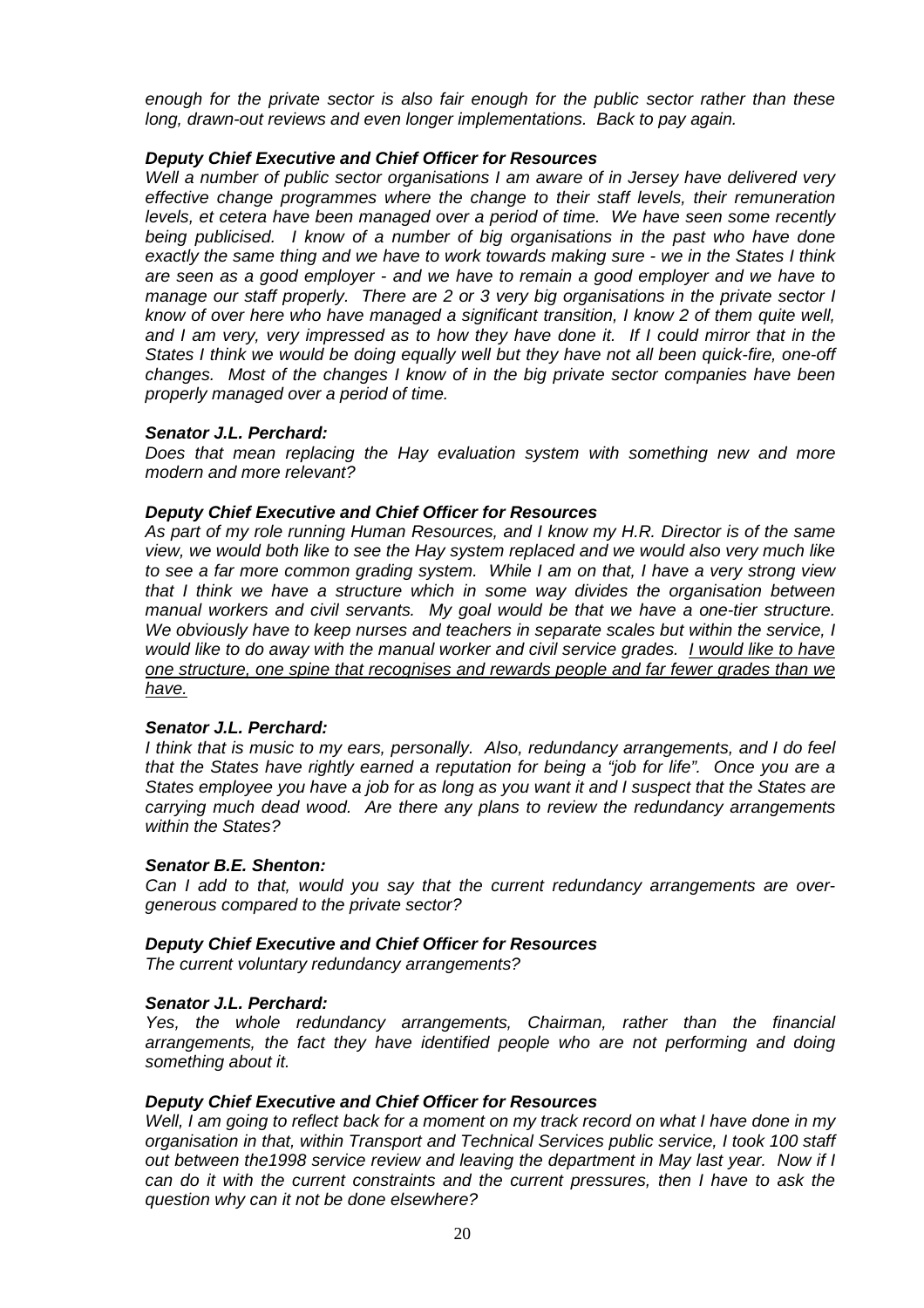#### **Senator J.L. Perchard:**

It has to be done, John, do you agree?

## **Deputy Chief Executive and Chief Officer for Resources**

Absolutely, yes.

#### **Senator B.E. Shenton:**

But would you say that the current redundancy arrangements are very generous in the public sector?

#### **Deputy Chief Executive and Chief Officer for Resources**

I have to say my initial reaction would have been yes, until I heard some of the others being offered, some quite recently. Before I would give a definitive answer, I would want to understand exactly what was being offered currently in other areas.<sup>9</sup>

#### **3.13 KEY FINDING**

The PAC is pleased to note that there is recognition that the current arrangements in respect of public sector pay needs to change.

#### **3.14 RECOMMENDATION**

A more flexible remuneration system which takes into account private sector remuneration needs to be introduced. Positions paying well in excess of their private sector equivalents should be abolished and replaced with structures that operate in a more cost effective manner.

## **4. Economic Development Department**

## **4.1 The Jersey Finance Grant**

The Comptroller and Auditor General proposed that the Economic Development reduce the grant to Jersey Finance:

Amount: £250,000 Timing: Long term Type of reduction: Other Certainty: Speculative

At present, Jersey Finance is financed partly by the States and partly by the financial services industry. This option for reducing spending would lead to a balancing of the direct and 'in kind' contributions made by these two parties so that the States and the industry make equivalent contributions.<sup>10</sup>

- 4.2 The Economic Development Department opposes the proposed reduction in grant to Jersey Finance Limited.
- 4.3 In its preliminary response to the proposal to cut the budget to Jersey Finance, EDD was clear in its view that to do so 'is not appropriate.<sup>11</sup>

ert of the mattem control of the mattem of the multiple of the multiple of the multiple of the multiple of the multiple of the multiple of the multiple of the multiple of the multiple of the multiple of the multiple of the

 $10$  Report by the C&AG – 'Emerging Issues – States Spending Review' Page 37

<sup>&</sup>lt;sup>11</sup> Extract from Economic Development Department's response within the Council of Ministers Report  $7<sup>th</sup>$  May 2009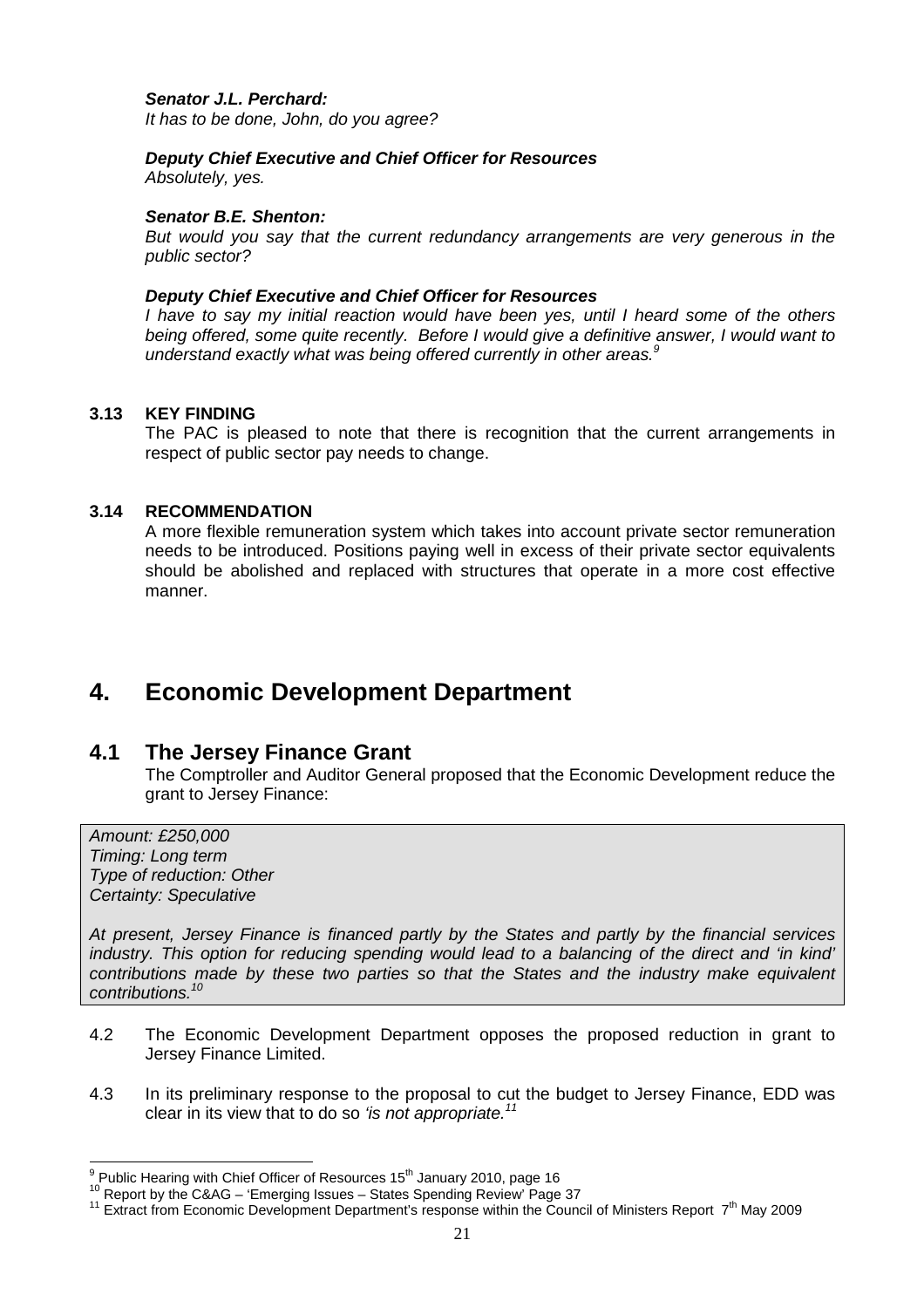4.4 In fact, the converse was considered the case and that rather than reducing the grant, the Department claimed that 'further investment is required to compete effectively and promote Jersey businesses.<sup>12</sup> And that to decrease the grant might result in a decrease of Government revenues:

The London Business School Report identified that the Jersey government needs to invest more rather than less resources into promoting the finance industry. Recent analysis of this issue demonstrates that the finance industry does contribute does contribute at least as much as if not more than the current States grant by 'in kind' contributions. Adequately promoting the finance industry is essential in order to compete effectively with other jurisdictions, especially during a period of increasingly demanding market conditions. It is also necessary to counteract the impact of the globalisation of the industry where individual Jersey firms no longer market Jersey because they have themselves become global financial services businesses. By contrast reducing the investment in promoting the finance industry may result in the deterioration in scale and or profitability of the industry. This would have significant impact on the Treasury's revenues as finance currently contribute considerably more than 50% of government revenues.<sup>13</sup>

#### **4.5 KEY FINDING**

There is a lack of demonstrable or specific achievement by Jersey Finance in order to justify their grant. It is simply unacceptable to declare that funding cannot be reduced if there has been no exercise to ascertain whether the budget is appropriate and that the funds are achieving targets.

## **4.6 How is the grant currently justified?**

In 2010, Jersey Finance Limited will receive a grant of £1.8 million from the Economic Development Department's budget. The Chief Officer of EDD maintains that the awarding of this grant was subject to a scrupulous process, and that the activities of Jersey Finance are monitored in any event by his attendance on their board:

The award of this grant follows a rigorous analysis of a detailed business and marketing plan submitted to the Department. The analysis undertaken is informed, in no small part, by the presence on the Board of both me, as the EDD Accounting Officer, and Mr Martin De Forest-Brown, the States Director of International Finance.<sup>14</sup>

4.7 However, the Chief Officer confirmed that *EDD* does not use a benchmark of what is spent on other industries to determine the JFL grant. We do, for illustrative purposes, publish the percentage "split" by sector that results from our budget and business planning process.<sup>15</sup>

#### **4.8 KEY FINDING**

 $\overline{\phantom{a}}$ 

The Public Accounts Committee agrees that investment in the Jersey Finance Industry is necessary, given its importance to the overall economy. However, the level of grant appears somewhat arbitrary and the Public Accounts Committee believes that a more scientific and accountable method of distribution needs to be devised.

#### **4.9 RECOMMENDATION**

The funding of Jersey Finance should be structured with a clear and fixed (by percentage) contribution from the finance industry. A matched financing approach should be considered.

<sup>&</sup>lt;sup>12</sup> Extract from Economic Development Department's response within the Council of Ministers Report  $7<sup>th</sup>$  May 2009

 $13$  Extract from Economic Development Department's response within the Council of Ministers Report  $7<sup>th</sup>$  May 2009

 $14$  Correspondence from the Chief Officer of Economic Development,  $24<sup>th</sup>$  December 2009

<sup>&</sup>lt;sup>15</sup> Correspondence from the Chief Officer of Economic Development, 24<sup>th</sup> December 2009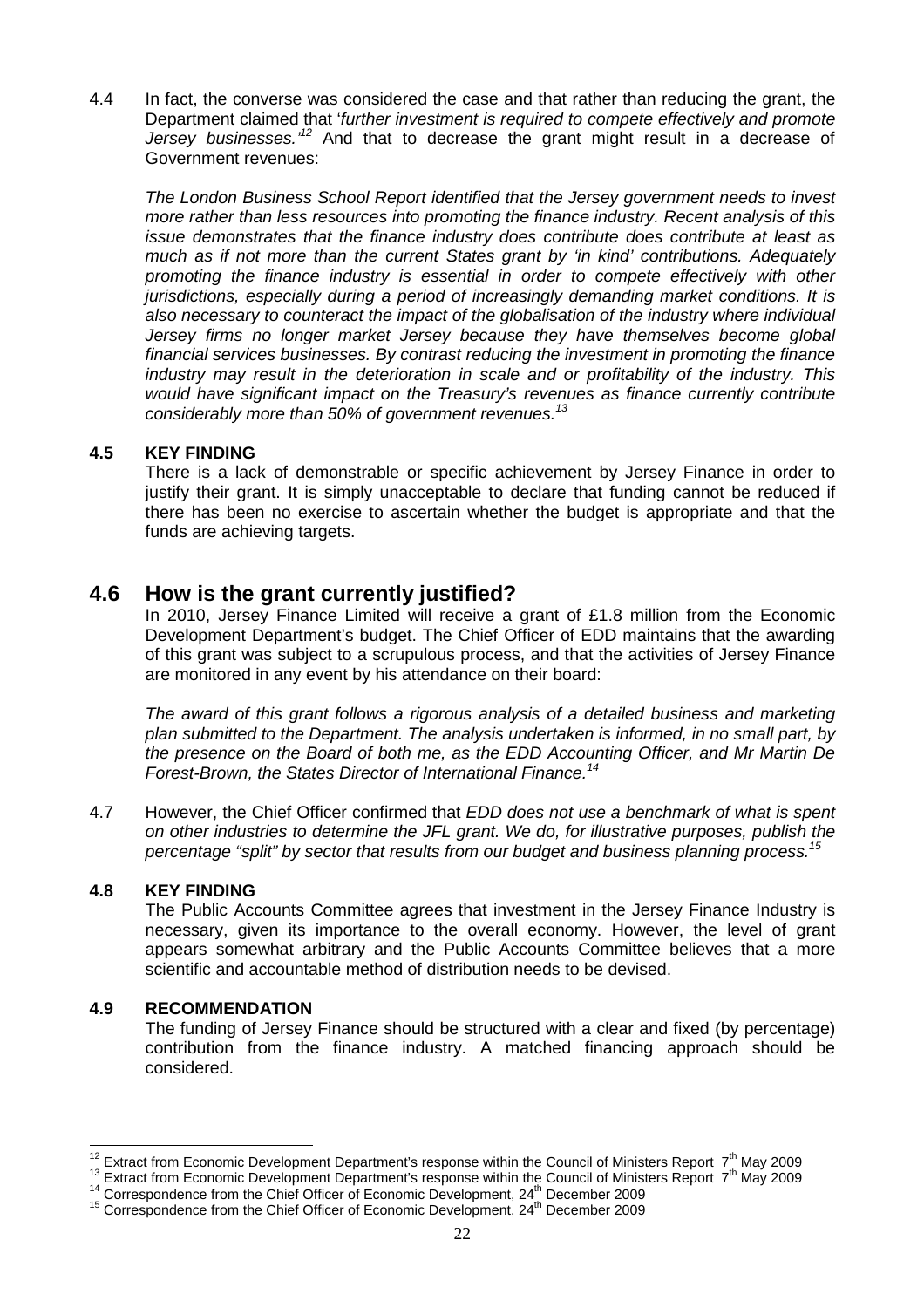## **4.10 How is the effectiveness of the grant measured?**

The Public Accounts Committee wrote to the Chief Officer for Economic Development expressing its concern that there appeared to be no measurement of the effectiveness of the grant and no way of ascertaining the optimum grant level required to achieve all objectives.

4.11 The Chief Officer disagreed, stating that the grant was subject to a stringent business plan:

The business plan is tested against the States strategy for financial services which is defined, in part, by the 2008 report by the London Business School, one of the world's leading authorities on financial services development, and other work commissioned by JFL that assessed the impact of the global economic climate on Jersey's Finance industry and suggested a number of specific actions to address both risk and opportunity.<sup>16</sup>

4.12 Furthermore, the Chief Officer held that the outcomes of Jersey Finance Limited's activities are both measurable and monitored:

In addition to the establishment costs which given the expertise of staff members and remit of the organisation are modest, the JFL business plan consists of a series of projects and activities, each of which addresses elements of the States strategy and defines, on a project by project basis KPIs, outputs and outcomes. This includes a sophisticated measurement of the performance of JFL's marketing and promotional activity, within which year on year continuous improvement targets are set.<sup>17</sup>

## **4.13 The achievements of Jersey Finance:**

#### **a) The provision of technical consultation**

Economic Development's Chief Officer outlined some of the achievements of Jersey Finance, stating that the organisation provides technical consultation in the development of legislation:

JFL plays a vital role in undertaking technical consultation with industry that informs the development of financial services legislation. The subsequent aggregation of industry response is a significant benefit to the speed of our legislative development process. We estimate that the value of pro bono contribution of industry professionals who engage with JFL in this process is very significant. Indeed, in the absence of such a contribution, the States would struggle to fund the required technical and industry input to legislative development. On this aspect alone JFL makes a measurable contribution to the cost of legislative development and reform.<sup>18</sup>

4.14 However the PAC notes that many key industry players are not involved with Jersey Finance. The Committee wrote to the Chief Executive of Jersey Finance with this concern. He indicated that in his view, many key groups and individuals were engaged:

'Whilst Jersey Finance is fortunate enough to have over 190 firms as it members who we meet and correspond with on a daily basis, we also sit on each financial trade association to ensure that if a firm is not one of our members, we are capturing the overall agreed views and priorities of each industry. Furthermore…we are members of strategic working groups and also engage third party consultants, such as the London Business School, to provide detailed analysis of opportunities and challenges facing Jersey's finance industry to ensure we are focusing our energies in the optimum direction $\mathbf{1}^d$ 

 $\overline{\phantom{a}}$  $16$  Correspondence from the Chief Officer of Economic Development,  $24<sup>th</sup>$  December 2009

 $17$  Correspondence from the Chief Officer of Economic Development,  $24<sup>th</sup>$  December 2009

 $18$  Correspondence from the Chief Officer of Economic Development,  $24<sup>th</sup>$  December 2009

 $19$  Correspondence from the Chief Executive of Jersey Finance,  $22<sup>nd</sup>$  January 2010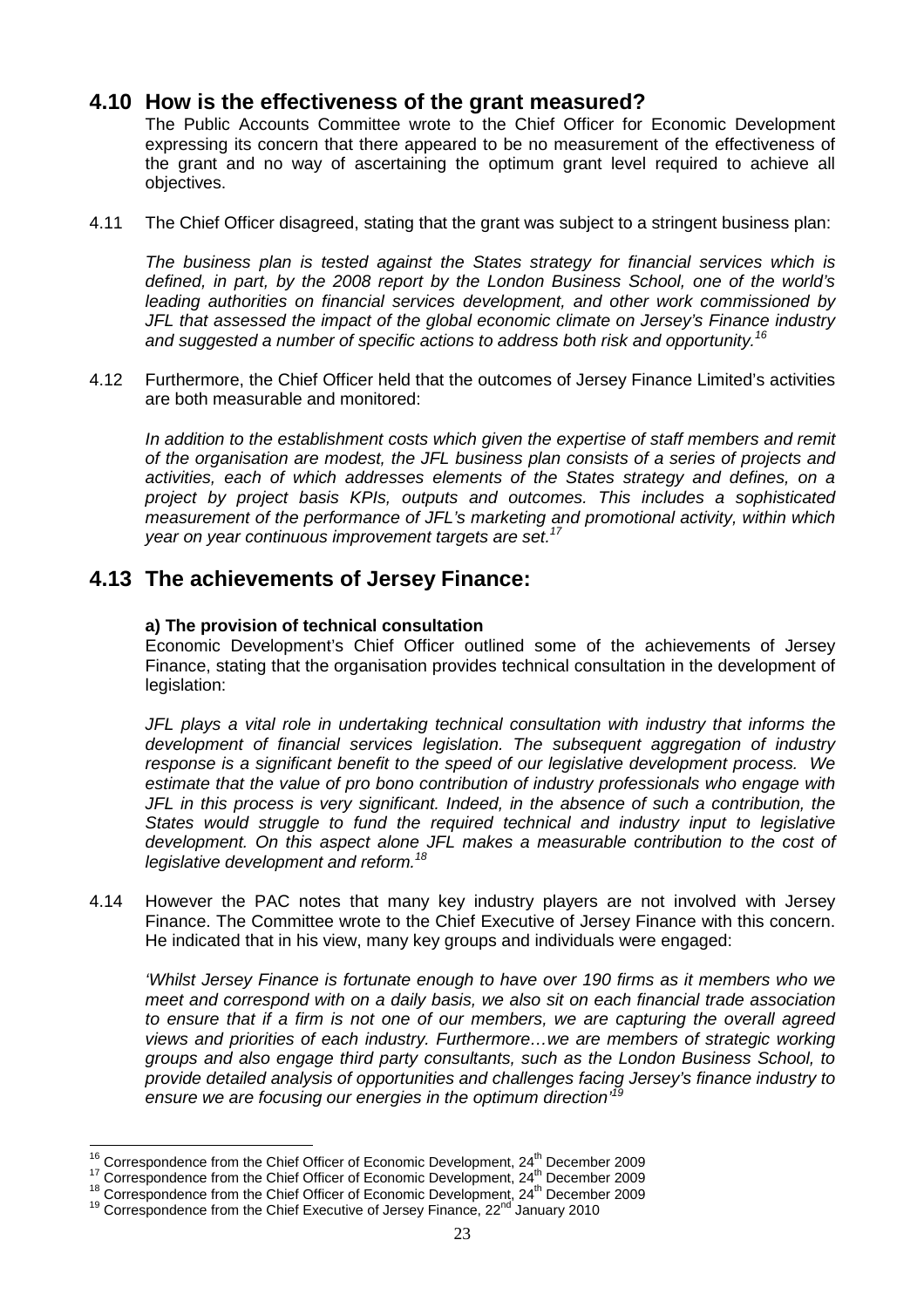#### **4.15 KEY FINDING**

It is important that taxpayers' money is used in an optimum manner and there appears no public documentation available that examines any consultation with the finance industry to determine whether Jersey finance is achieving its aim. At the very minimum, Economic Development should be examining why certain industry players are not members of Jersey Finance and their opinion of the size of grant funding an organisation of this nature should require. There are significant players of the Finance Industry who do not consider Jersey Finance to be a significant factor in their success.

#### **4.16 RECOMMENDATION**

The grant to Jersey Finance is substantial. A structured formula needs to be devised by the Economic Development Department.

#### **4.17 b) Enhancing the Island's reputation in the international marketplace**

The Chief Officer of Economic Development asserted that JFL 'fulfils an important and highly credible role in preserving and developing the island's reputation as a well regulated and co-operative jurisdiction in the international financial services marketplace. The efficacy of this activity is clear from the extensive and positive press coverage enjoyed by Jersey at the height of the global financial crisis.<sup>20</sup>

#### **4.18 KEY FINDING**

The PAC is sceptical that something as broad as 'positive press coverage' can be attributed to the activities of Jersey Finance, as media coverage and reputation is comprised of a multiplicity of complex factors.

#### **4.19 c) Other achievements**

Some other achievements outlined by the Chief Executive of Jersey Finance were:<sup>21</sup>

- Receiving G20 white list status from the OECD
- STEP Best International Finance Centre 2009
- Moving to the top of the offshore centres in the Global Financial Centres Index.
- IMF review placing Jersey at the very top globally in terms of the finance industry's engagement with regulation.
- Acquiring 15 new member firms
- Launch of a new website
- High increase in press engagement locally and internationally
- Generated £1,022,482 cost equivalence of publicity (as at October 2009)
- Launch of successful school roadshows programme.
- Facilitation of 37 events and visits.
- Launch of Foundation and associated regulation as a new product.
- Provision of ongoing consultation over Funds and Trust regulation.
- Regular communication and presentation to local industry regarding technical developments and issues.
- Opened representative offices in London and Hong Kong.
- Jersey Companies granted the right to list on the Hong Kong stock exchange
- Diversified into other markets recommended by LBS, namely China, India and Eastern Europe.
- Continued regular promotional visits to Hong Kong and PRC, focusing on corporate opportunities and to reflect the importance of this market.
- Led delegation visits to Mumbai and Delhi
- Created a strategy to promote our product and service offering as Islamic compliant.
- Initiated a project to review in China/Hong Kong and India discriminatory blacklists and identify the Double Tax Agreement provisions which Jersey should seek to negotiate.

 $\overline{a}$  $20$  Correspondence from the Chief Officer of Economic Development,  $24<sup>th</sup>$  December 2009

<sup>&</sup>lt;sup>21</sup> Correspondence from the Chief Executive of Jersey Finance, 22<sup>nd</sup> January 2010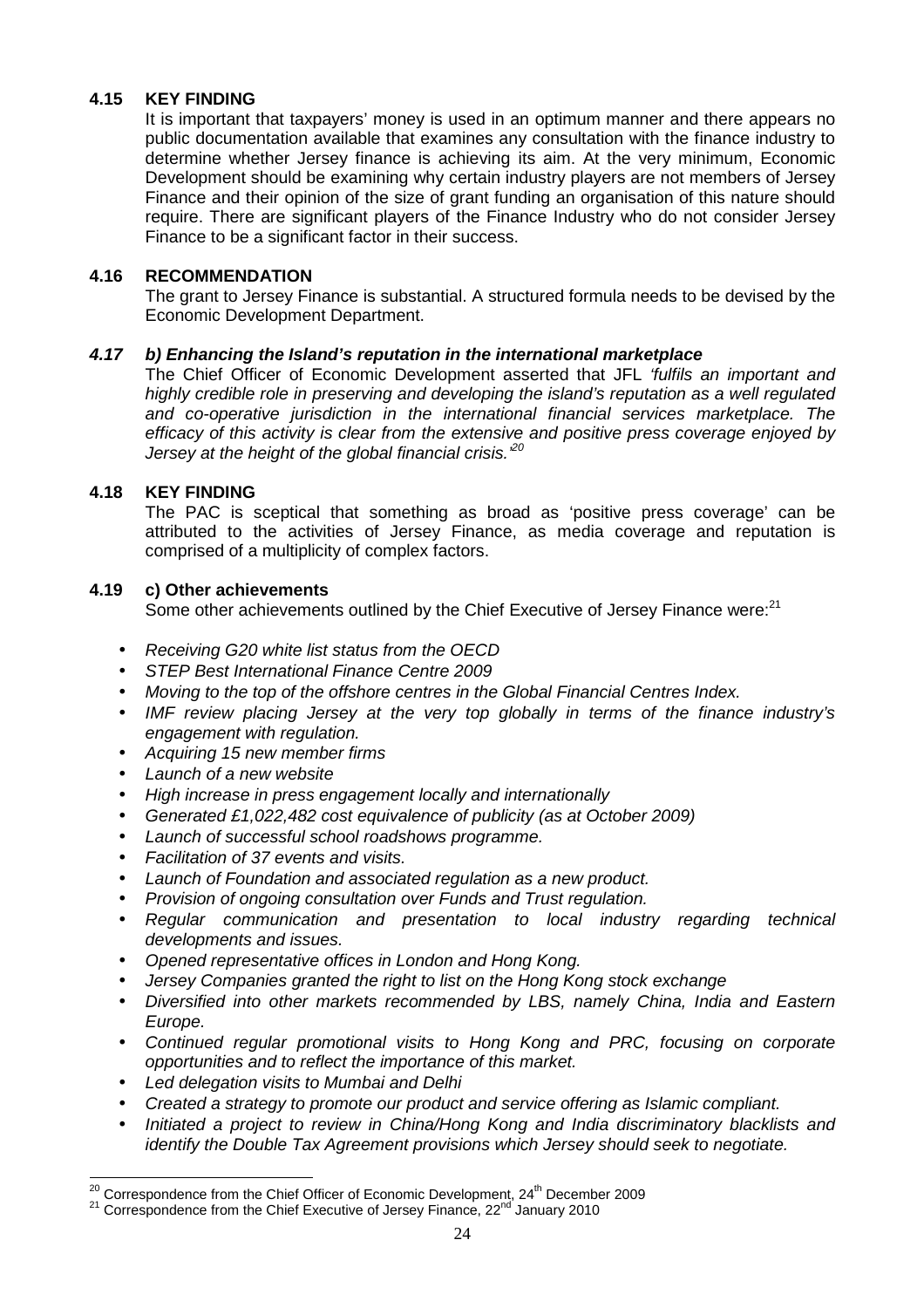Developed a proposal to assess insurance as a possible  $4<sup>th</sup>$  market sector.

#### **4.20 KEY FINDING**

Many of the achievements listed here general Island successes only, not necessarily attributable to Jersey Finance (or if so, only in part). The PAC considers that Jersey Finance does not provide value for money, and that some of its speculative trips to the Far East are of uncertain value, considering that meetings with politicians and regulators did not create business for the Island. It is acknowledged however that if Jersey is marketing itself as an international finance centre, then this type of activity could be beneficial. However, the PAC is sceptical about whether this activity should be publicly funded.

#### **4.21 RECOMMENDATION**

The grant to JFL should be reduced to a level whereby 50% of the funding is provided by the Finance Industry, given their lower contribution to fiscal revenues.

# **5. Education, Sport and Culture Department**

- 5.1 On the  $15<sup>th</sup>$  January 2010, the PAC held a hearing with the Director of Education, to explore the issues raised in the Emerging Issues report, pertinent to Education Sport and Culture.
- 5.2 He said: We are content that the C.M.B. (Corporate Management Board) has taken the report seriously. Obviously some of the proposals will take some time to deliver, if they can be delivered at all' $^{22}$
- 5.3 The Director of Education announced that he had commissioned several reviews in his Department:

We have a review looking at school funding, we have a review that is looking at demographics, we have a review of inclusion - and this is about our special provisions and the accommodation that we make in mainstream schools for children with special needs and we have a review of the structure of secondary education and a review of vocational education 14 to 19. Now, it does not matter which way you cut it, the fact of the matter is that they are all inter-linked. $23$ 

5.4 He supplied a catch all terms of reference for these reviews as being:

"A strategic review of the demographic and curricular pressures on arrangements for secondary education in Jersey to develop options which will enable the service to improve and broaden its curriculum offered to students in a cost-effective and efficient way. $^{24}$ 

- 5.5 The proposed reviews in ESC, with costs are included in the Appendix of this report.
- 5.6 On the 10<sup>th</sup> February 2010, the PAC wrote to the Director of Education with the following concerns with regard to these reviews:
	- The Comptroller and Auditor General's 2008 report 'Emerging Issues States Spending Review' contained several proposals pertinent to the Department, yet it was not clear how this body of work is to be integrated into the proposed reviews.

 $\overline{\phantom{a}}$ 

 $^{22}$  Transcript of the public hearing with the Director of Education, p3

 $^{23}$  Transcript of the public hearing with the Director of Education, p3

<sup>&</sup>lt;sup>24</sup> Transcript of the public hearing with the Director of Education, p8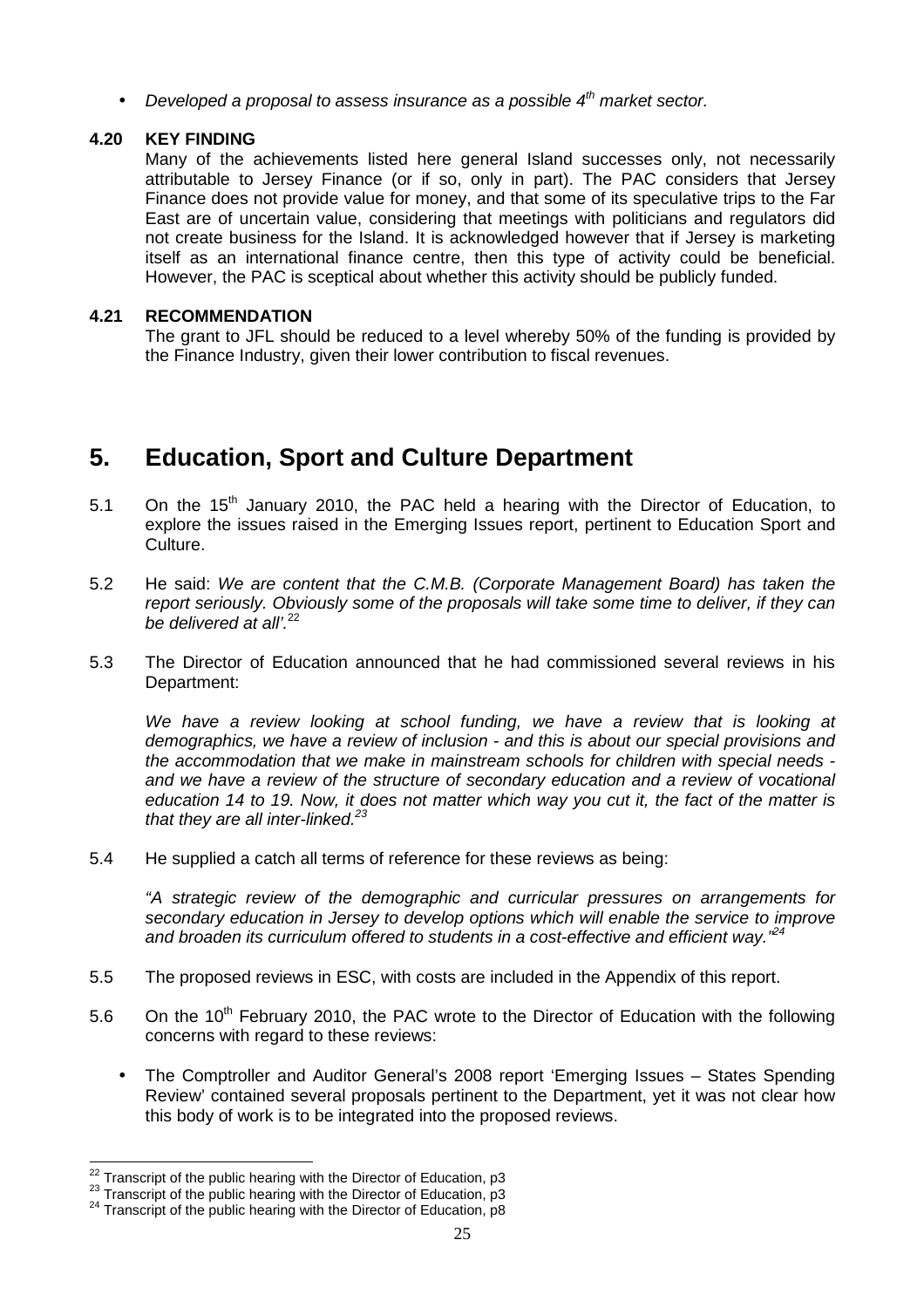- The Committee requested an explanation as to how the cost for each review was assessed, and what element related to external consultants. The Committee was minded that should surely it was well within the scope / remit of the Department to do this without external cost, bearing in mind the previous reviews that have been carried out.
- The Committee expressed its surprised to see no targets within the terms of reference of these reviews for an appropriate level of efficiency and savings, and no mention of use / adoption / leveraging of the available central services existing within the States.
- Concern was expressed that there appeared to be no review of mandatory / statutory services versus non statutory / statutory services. The Committee was troubled that the normal and accepted methods of identifying and understanding where efficiencies can be applied are not being used as part of these reviews.<sup>25</sup>
- 5.7 On the  $19<sup>th</sup>$  February 2010, the Director of Education responded and confirmed that:

'The proposals contained in the C&AG's report, together with any recommendations that flow from the reviews initiated by the Department, will form an integral part of the Comprehensive Spending Review (CSR).'

- 5.8 Also, he confirmed that there were four reasons for bringing in expert consultants:
	- The Senior Management team at ESC is small and requires added support.
	- Much of the work is technical and will benefit from specialist expertise.
	- A number of the areas of review have been considered 'sacred cows' so a degree of independence is desirable
	- The short term use of external consultants is value for money compared to the costs of extending the Senior Management Team<sup>'26</sup>

## **5.9 Free Nursery Education**

#### **Senator B.E. Shenton:**

Just digressing a little bit to early years strategy, a decision was taken not to charge for more than 20 hours within the public sector on the nursery side.

**Director of Education:** 

That is right, yes.

#### **Senator B.E. Shenton:**

Was this a political decision or was this a decision by the department?

#### **Director of Education:**

It was a political decision.

#### **Senator B.E. Shenton:**

Did the Department make any recommendations to the Minister?

#### **Director of Education:**

 $\overline{a}$ 

Well, it is for the Department to provide the options, quite clearly. Yes, in terms of making recommendations, our department, based on capacity and being able to predict what would happen in the future, will be saying: "One step at a time." It was thought appropriate that one step at a time as this was the introduction of what was a fairly significant strategy for the department: the introduction of the early years strategy from September.

<sup>&</sup>lt;sup>25</sup> Correspondence from the PAC to the Director of Education 10<sup>th</sup> February 2010

<sup>&</sup>lt;sup>26</sup> Correspondence from the Director of Education to the PAC 19<sup>th</sup> February 2010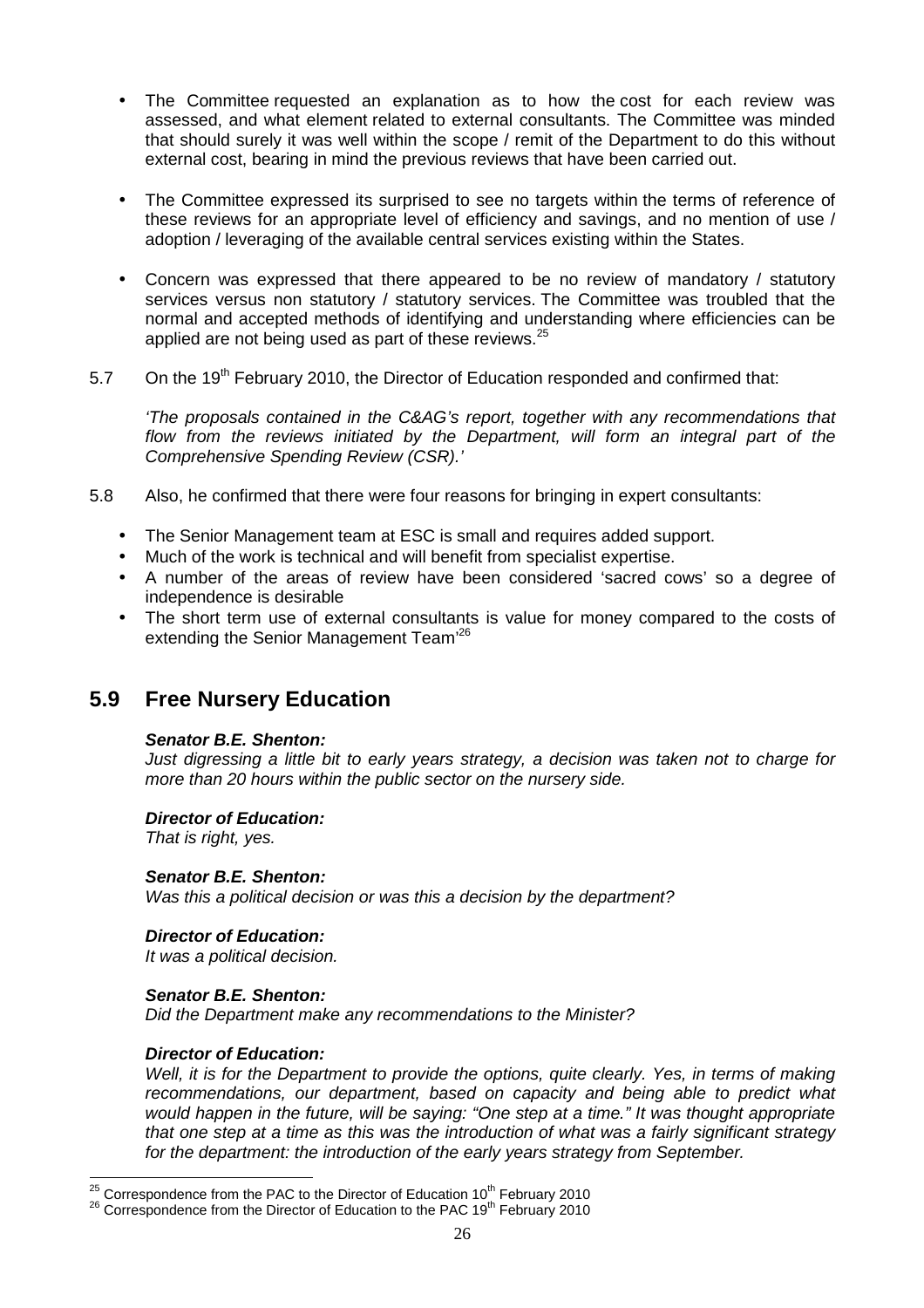#### **Senator B.E. Shenton:**

But the idea was to level the playing field - and I am digressing a little bit - but the playing field has not been level because you get 30 hours free in the public sector and 20 hours free in the private sector.

#### **Director of Education:**

You do, and that is currently a political decision. But the Minister has committed to review all aspects of that.

#### **Senator B.E. Shenton:**

By ...? Do you know when?

#### **Director of Education:**

Well, we do not have a timescale for that. When you see the reviews that are going on at the moment - and the C&AG and myself did agree in the report that capacity within the department is a major issue, and we are focusing on some big-ticket issues here - I think the important thing for us is to be able to manage that in a way that we can bring forward conclusions that are positive and get a result. $27$ 

#### **5.10 KEY FINDING**

Education Sport and Culture, in providing free childcare in excess of 20 hours, is operating outside of its remit. Given the lack of educational benefits in providing childcare at this age and the fact that there is no legal requirement to provide education under the age of 5 means the provision of nursery care should be seen as a luxury. The Public Accounts Committee questions whether the public sector should be involved in this service provision.

#### **5.11 RECOMMENDATION**

The introduction of 20 free hours nursery care was intended to provide a level playing field with the private sector. The PAC recommends that charges are introduced for more than 20 hours, based on the full costs, including premises, of providing that service. The fact that public sector nurseries (30 hours) are over subscribed emphasises the fact that the promised 'level playing field' has not been delivered.

## **5.12 The C&AG's Proposals for Fee-paying provided schools**

Amount £800,000 Timing Medium term Type of reduction User pays Certainty Speculative

Certain schools owned and managed by the States (e.g. Victoria College and Jersey College for Girls) charge fees. Currently these fees are set by reference to the formula by which the funds provided to non-fee paying schools are calculated. This formula takes account of the staff and non-staff direct costs of schools (except property costs). Broadly, fees are set to cover at least 50% of these formula costs and thus do not cover the property costs incurred by the States in providing these schools. If the fees were to be increased to meet 50% of the property costs incurred, they would have to be increased by about £800,000. $^{28}$ 

5.13 The ESC Department provided some figures to represent what they saw as the implications of the above savings:

 $\overline{a}$ 

 $27$  Hearing with the Director of Education page 13

<sup>28</sup> Report by the C&AG – 'Emerging Issues – States Spending Review' Page 38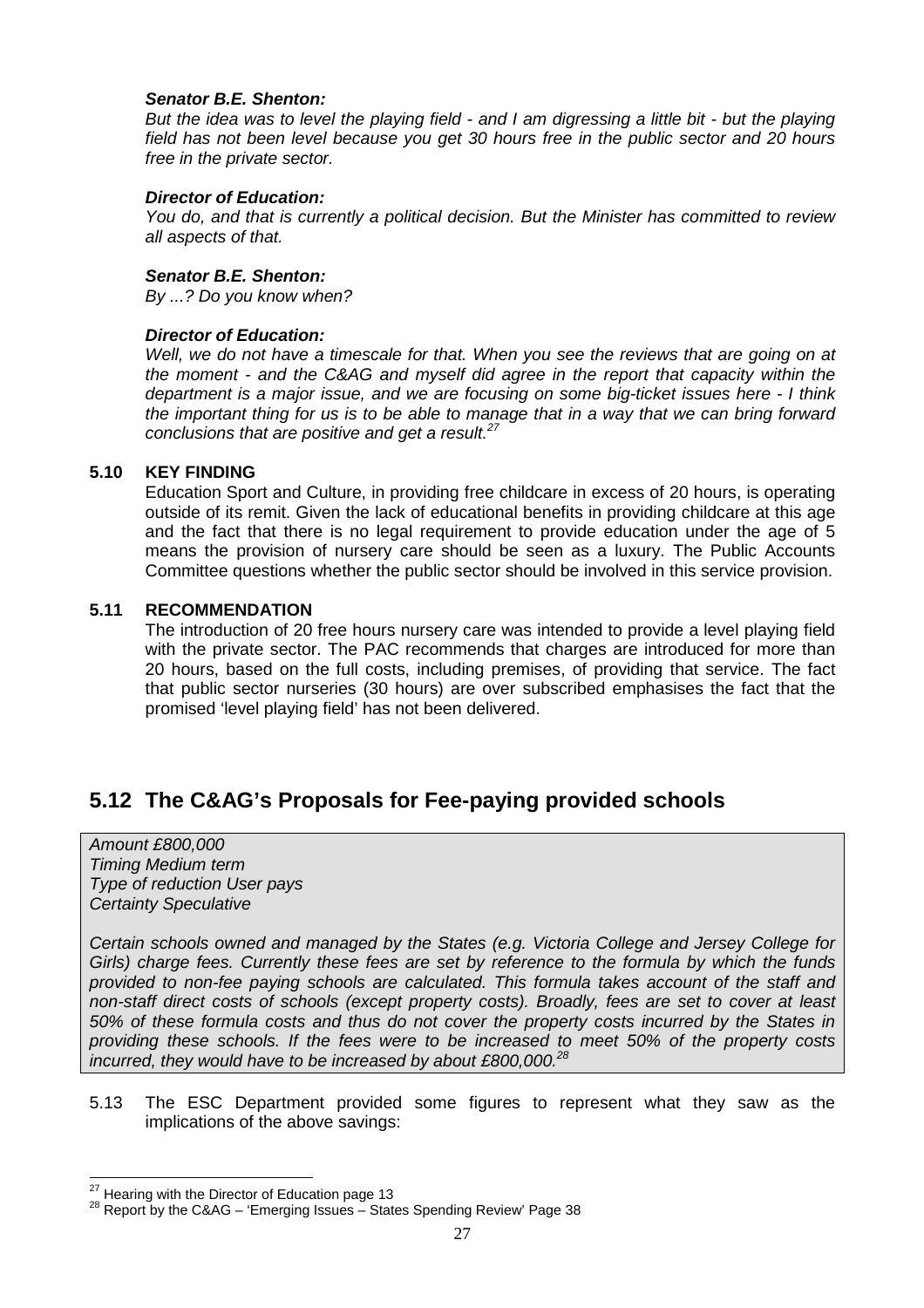Assuming that these changes were passed on to parents via fee increases, it can be assumed from the current occupancy levels that fees would have to increase by £90-£100 per term per child at the preparatory schools and around £140-£160 per term per child at the Colleges. These increases represent a rise of about 8% for the preparatory schools (fees currently £1,100-£1,260 per term) and 12% for the Colleges (fees £1,175-£1,260 per term). The schools' usual fee increases vary between 3-6%, so the total increase in the year of introduction would be in the range 11%-18%.

It is not known what the financial sensitivity of parents is to increase in fees, but it would seem reasonable to assume that an increase of this order would meet opposition from parents and could result in some parents deciding to withdraw their children from feepaying education.<sup>29</sup>

5.14 In the public hearing, the Director of Education confirmed that the fee levels were 'recommended by the Board of Governors and approved by the Minister.' <sup>30</sup> It seemed that the Minister was planning to increase fees to a certain extent, albeit in a very gradual manner:

#### **Director of Education:**

Well, the Minister capped the fees for 2009 and he expects the colleges to go through a process which is around justifying any fee increases that they would want to make. In terms of the recommendation in the C.&A.G.'s report to pass an additional £800,000 on to the parents of those schools, in fact, a commitment has been made in the Business Plan from 2011 plus to take forward £480,000 of that.

5.15 The Director of Education appeared to believe that a fee hike might well result in a mass departure of students from fee paying schools, saying that:

'If you create a situation where there is an exodus from fee paying education into non-fee paying education it will increase the costs because you are going to pick up obviously the full cost of educating those young people. So, what we have done is to introduce it gradually over a period so the grants to fee paying schools will be reduced by £80,000 each year for 6 years.  $31$ 

#### **5.16 KEY FINDING**

The predicted impact of a fee increase is greatly overstated by ESC, especially as many schools have waiting lists. These assertions are made without any supporting documentation and some conclusions appear recklessly incorrect. It is highly unlikely that there will be the level of withdrawals from fee paying schools indicated by Education Sport and Culture based on the fee increases indicated. The suggestion that a small increase in fees would result in the removal of all fee paying students (at a subsequent costs to the taxpayer of up to £7 million) is absurd.

#### **5.17 RECOMMENDATION**

The PAC requests that Education Sport and Culture undertake a meaningful examination of optimal fees, taking into account waiting lists and the apparent lack of confidence by some parents in the non fee paying sector. Furthermore the PAC acknowledges that the continuation of funding fee paying schools at an optimal level is prudent from both a financial and educational perspective.

#### **5.18 Senator B.E. Shenton:**

My understanding is the Board of Governors wanted to increase the fees but you capped it to save money for the States.

 $\overline{\phantom{a}}$ <sup>29</sup> Extract from ESC Department's response within the Council of Ministers Report 7<sup>th</sup> May 2009

 $30$  Transcript of the public hearing with the Director of Education, p4

<sup>&</sup>lt;sup>31</sup> Transcript of the public hearing with the Director of Education, p4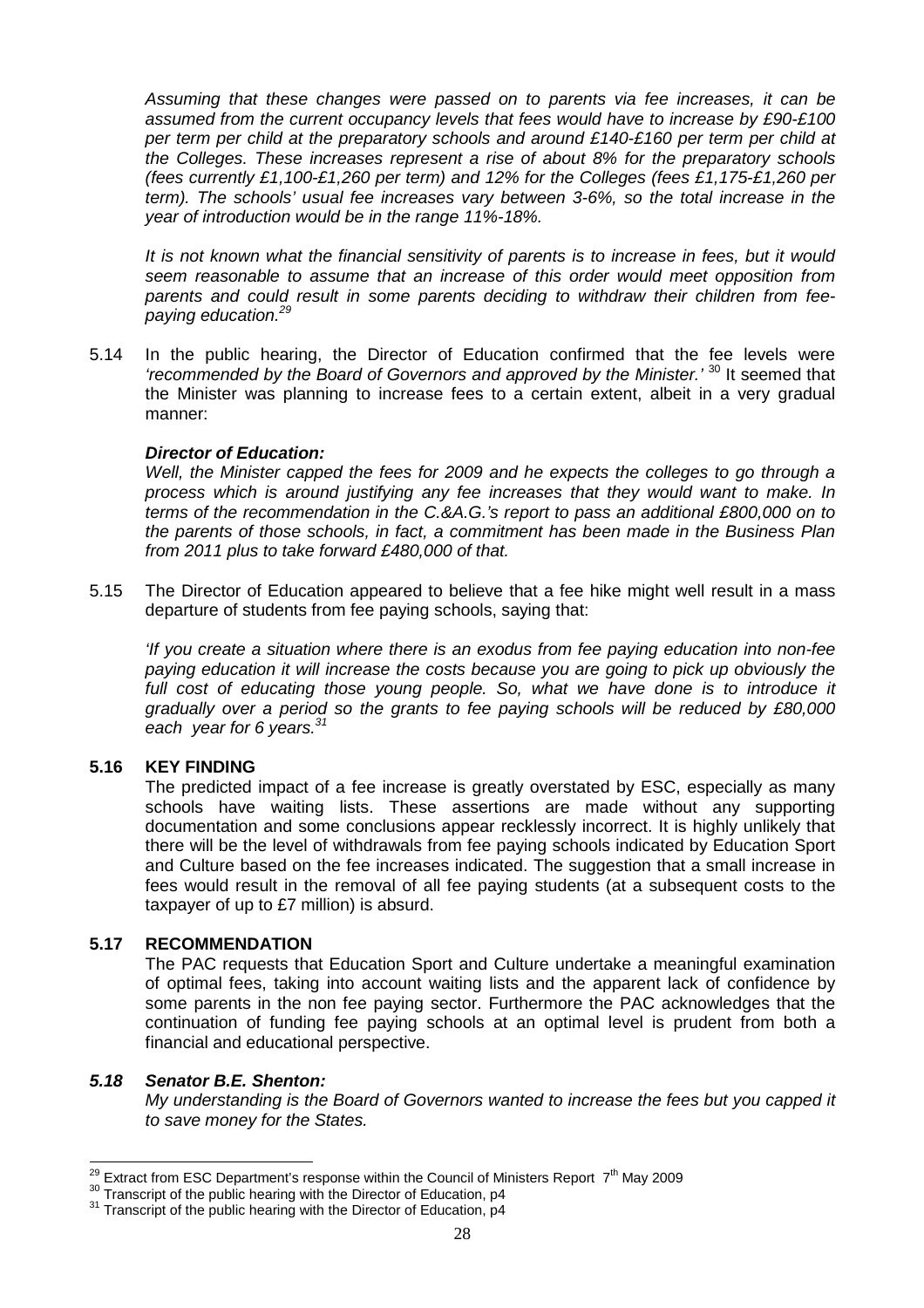#### **Director of Education:**

I do not cap the fees, the Minister makes the decision.

#### **Senator B.E. Shenton:**

Well, the Minister capped the fees to save money for the States; in effect saving money for parents as well because it is this 50/50 arrangement, is that right?

#### **Director of Education:**

I do not feel it is for me to answer for the Minister in this situation, however, I would say that one of the considerations that he took into account was the economic climate at the time. $32$ 

5.19 The PAC were interested to discover whether it would be in the interests of the Education Minister to make the savings proposed, given that presumably any savings would be returned to the centre and taken away from Education:

#### **Director of Education:**

The effect of paying the full cost, for example, in our provided fee paying schools ... well if you think that the provided fee paying schools are costing in the region of about £13 million and we receive just over £8.6 or something similar in fees, the cost of providing that at the moment the revenue cost is £5.6 million. So the saving would be in the region of £5.6 million and whatever else you would save in terms of property.

#### **Senator B.E. Shenton:**

All right. If you as a department saves sums in that amount, would that be then returned to the centre as opposed to just being used in the Education budget elsewhere?

#### **Director of Education:**

I suppose that is down to the end of year political discussion. $33$ 

#### **5.20 KEY FINDING**

 $\overline{a}$ 

There is potentially no incentive for Ministers to make savings within their Department as the resulting money saved would be lost from their budget. The shared approach to fiscal management simply does not work; there are no incentives for individual ministers to act in a fiscally responsible fashion. This is the case not just within Education, but across the board.

#### **5.21 RECOMMENDATION**

The performance of the Department and its Managers should be administered on a benchmarking basis whereby financial management and cost control is rewarded. In order to achieve this, there has to be a significant shift in the 'mind-set' of the Department and a full understanding of the cost of education in Jersey. An incentive to save should be introduced through a basic bonus structure. This could be reviewed in line with the C&AG finding that there was a degree of under remuneration at senior executive level.

 $32^{32}$  Transcript of the public hearing with the Director of Education, p5

<sup>&</sup>lt;sup>33</sup> Transcript of the public hearing with the Director of Education, p6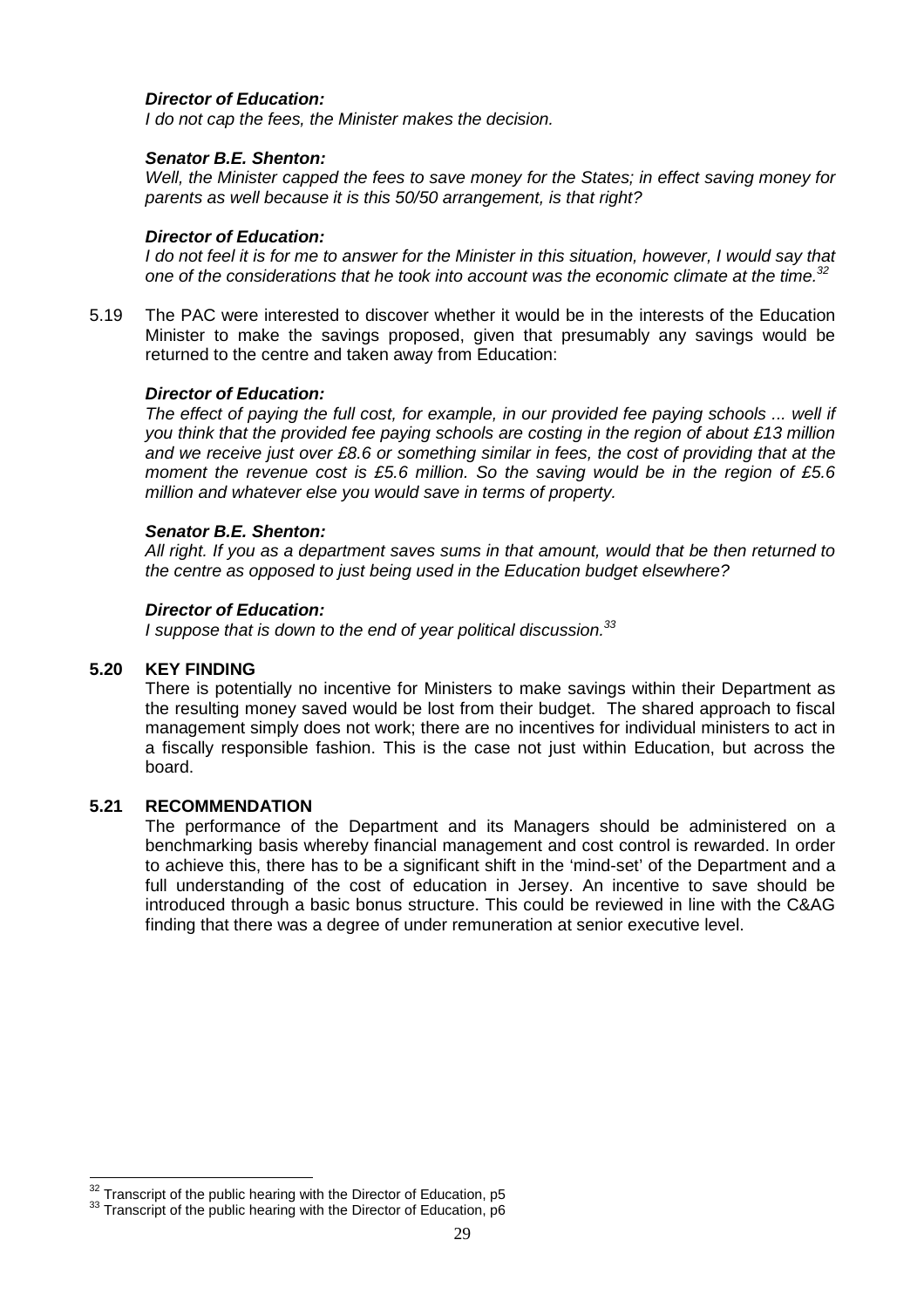Amount £900,000 Timing Long-term Type of reduction Efficiency Certainty Not speculative

The current demographic projections used by the department for service planning indicates that by 2015, there will be a substantial surplus of primary school places.

The recently published draft proposals from the Council of Ministers for the 2009 Business Plan recognises and includes a reduction in expenditure for the department of £325,000 in 2009, £288,000 in 2010 and £208,000 in 2011. On the basis of the current predictions, it is reasonable to expect that the reduction in expenditure that could be achieved by elimination of surplus places would be higher than this by 2015. There is inevitably some uncertainty surrounding the demographic projections.<sup>34</sup>

5.23 The Director of Education confirmed that some work had already been done in this area:

We have taken steps with the primary schools. We have closed a form of entry at Rouge Bouillon School and we have closed a form of entry at Samares School. These work their way through the schools over a period of 7 years. So at the end of 7 years - and I think we are in the third year now - you have lost 14 classes which is equivalent to taking the variable costs out of one-form entry schools but clearly it affects costs for them.<sup>35</sup>

5.24 In its response, the ESC Department also provided some background statistics:

#### **'Capacity in primary schools**

There are currently 22 non fee paying primary schools. Of these, 14 schools were designed to accommodate one form of entry (175-182 pupils), 7 schools have two forms of entry (350-364 pupils) and one school was designed to provide 3 forms of entry (525-546 pupils).

#### **Projected primary school roll**

Demographic projections to 2015 indicate a reducing primary population. Predictions beyond 2011 are less robust as pupils for these year groups have not yet been born. Should the birth rate increase as happened in 2007 these numbers could change significantly.

#### **Influencing factors**

There are 2 factors which influence the way that capacity is utilised across the primary phase; class size policy and the amount of spare capacity that is required to meet demand in particular catchments and accommodate the needs of families moving from one area of the Island to another. Capacity is currently calculated on class sizes of 25 and a maximum of 208 classes across the system (5,200 places).

In order to facilitate pupil movement between schools and to accommodate demand in each catchment area, a minimum of 5% spare capacity is required across the system. Even at this level, it is not always possible to accommodate families moving from one catchment area to another. Jersey has a low level of capacity when compared with most parts of the UK, where the average is 10%. A reasonable target capacity for ESC would be 10% in line with UK arrangements, as this would give the Department sufficient flexibility to manage pupil admissions and transfers. On current projections this target could be achieved by 2013.<sup>36</sup>

5.25 In their initial response to the C&AG's proposals, the Department examined two possibilities:

 $\overline{a}$  $34$  Report by the C&AG – 'Emerging Issues – States Spending Review' Page 38

 $35$  Transcript of the public hearing with the Director of Education, p9

 $36$  Extract from ESC Department's response within the Council of Ministers Report  $7<sup>th</sup>$  May 2009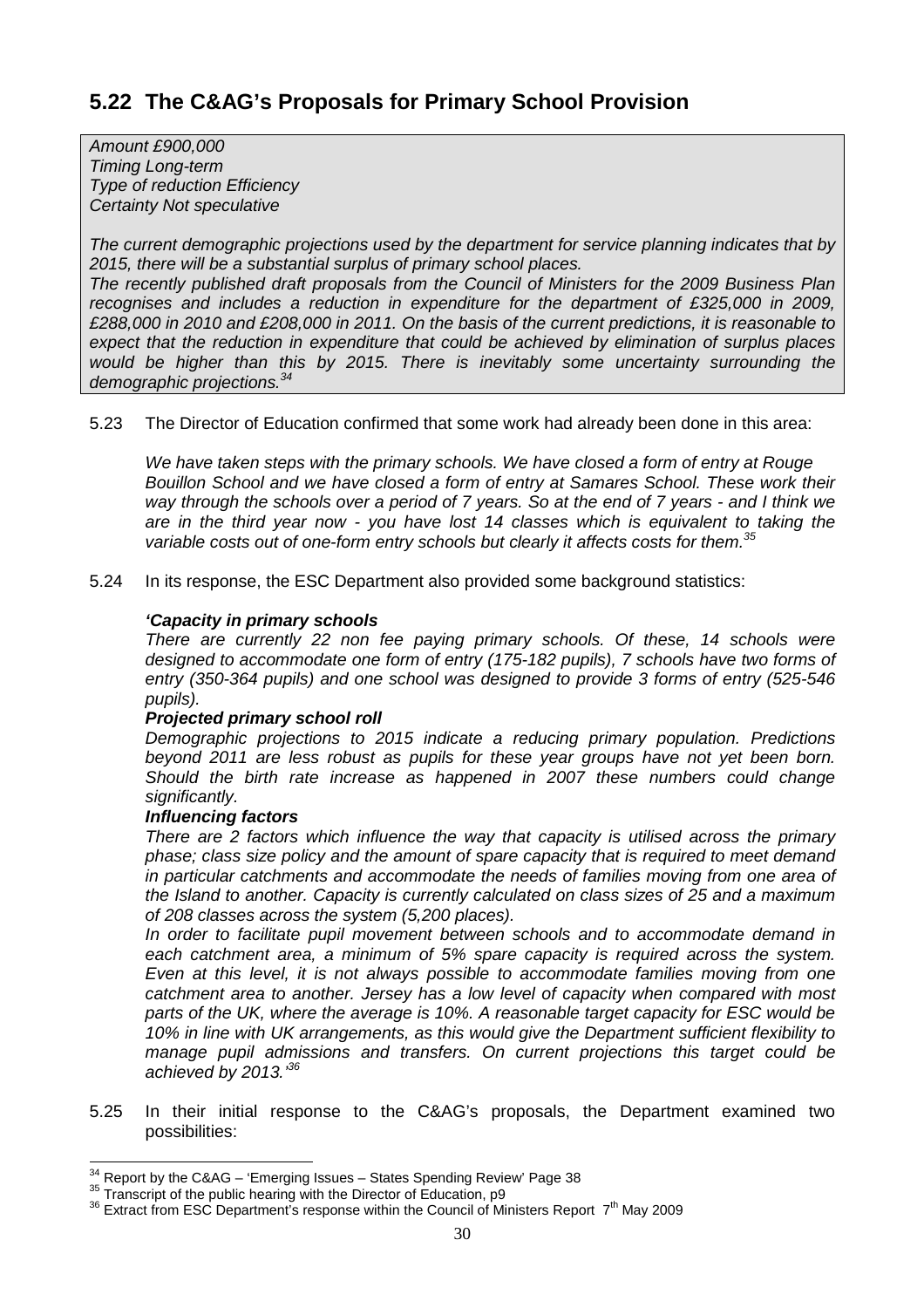'Reduce the number of forms in two form entry schools. Reducing a two form entry school to a single form of entry school is unlikely to be problematic. If the numbers are viable and the process is carried out with care, there is no reason why this cannot continue. Under these arrangements there remains the flexibility to reopen additional places if required. This is less disruptive than closing a school, with the resultant requirement to move existing pupils to different schools.

Primary school closures. Closing a school is more problematic. Public and political reaction would be strong. The Department has an obligation to provide appropriately located schooling for children of primary age and parents have an expectation that it will be provided.<sup>37</sup>

- 5.26 The response also states that 'public and political reaction would be strong' to closing a primary school.' Also, that 'the Department has an obligation to provide appropriately located schooling for children of primary age and parents have an expectation that it will be provided.<sup>38</sup>
- 5.27 The Department preferred the option of reducing the number of forms in two form entry schools:

'This is a less radical option but it is more likely to be publicly and politically acceptable. Under this option the cost of providing the service would be lower, given the reduction in total student numbers, but the total number of schools would remain the same. This means there would be flexibility to increase or reduce the total number of classes according to changes in population, reduce class sizes in more challenging schools and also to meet the proposed target capacity of  $10\%$ .  $^{39}$ 

5.28 The Department identified achievable savings as follows:

**Primary school closures**. The saving from a one from entry school would be in the order of £600,000.

**Reduce the number of forms in two form entry schools**. Each individual class closed would save approximately £50,000-£70,000 assuming that no pupils had to be relocated to other schools. Reducing a 2 form entry school to a 1 form entry would therefore save in the order of £350,000. However, as the Department is already funded based on the overall number of pupils this would not result in any further decrease in the budget. $40$ 

## **5.29 The ESC's current stance on the proposals regarding primary education**

In a letter from the Director of Education dated  $19<sup>th</sup>$  February 2010, the PAC were informed that since the C&AG's review, the birth rate has increased, and also 'the Department' closed 7 classes at Rouge Bouillon School (one form of entry) this means that spare capacity across the system in 2015 is now expected to be around 9% rather than the 14% originally predicted…in effect this means that other mechanisms are required to create spare capacity if the closure of a primary school is to be considered. This will necessarily include policy reviews in respect of class sizes, the desirability of teaching mixed age groups and the potential for federating schools to make the best use of resources. $^{41}$ 

 $\overline{a}$  $37$  Extract from ESC Department's response within the Council of Ministers Report  $7<sup>th</sup>$  May 2009

 $38$  Extract from ESC Department's response within the Council of Ministers Report  $7<sup>th</sup>$  May 2009

 $39$  Extract from ESC Department's response within the Council of Ministers Report  $7<sup>th</sup>$  May 2009

 $40$  Extract from ESC Department's response within the Council of Ministers Report  $7<sup>th</sup>$  May 2009

 $41$  Correspondence from the Director of Education to the PAC 19<sup>th</sup> February 2010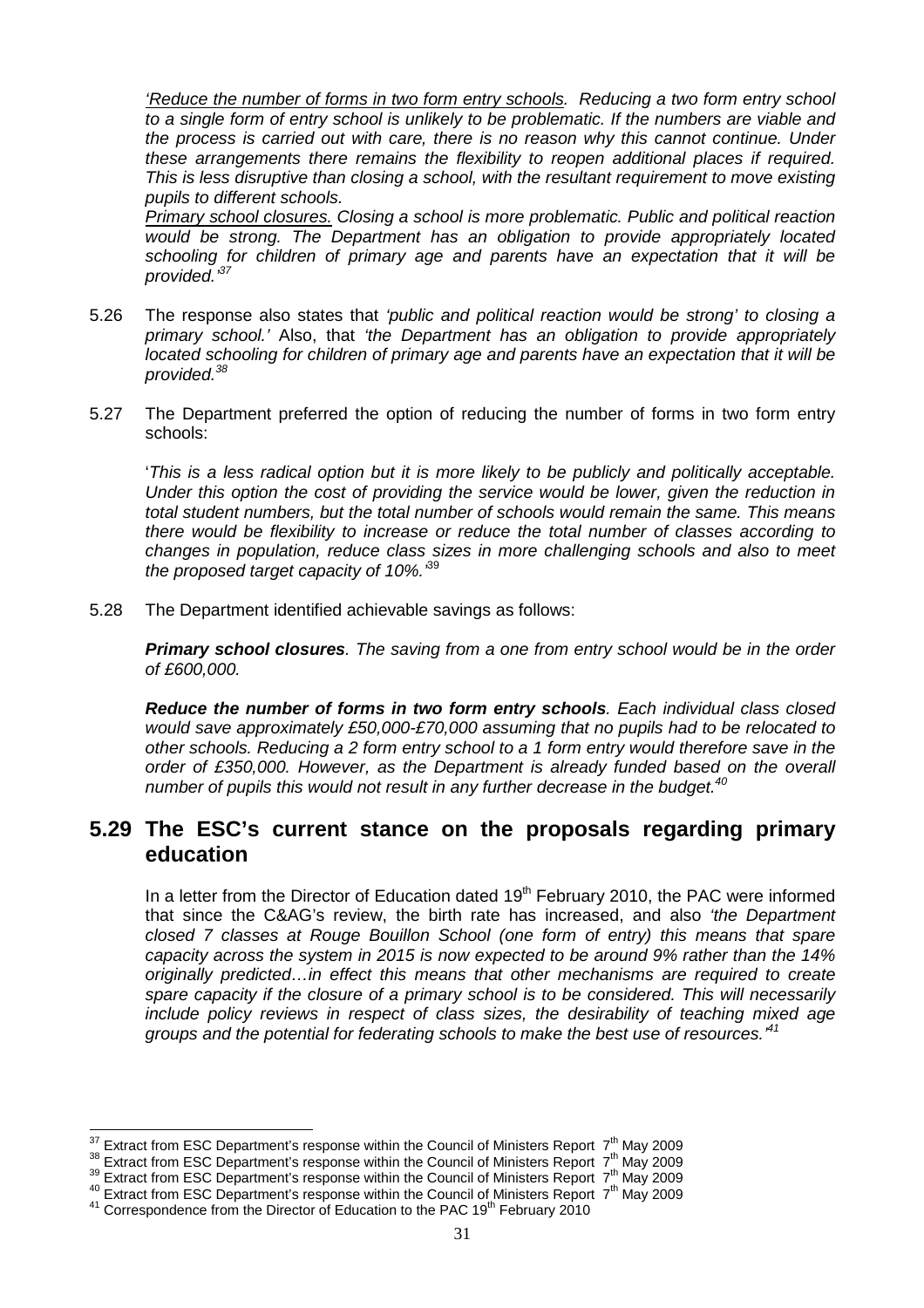#### **5.30 KEY FINDING**

The PAC notes that there are 22 primary schools, with many empty seats. To have this number of schools in such a small Island is a 'nice to have' but certainly not a necessity in the current economic climate. Although the PAC is pleased to note that the ESC Department has acknowledged that the C&AG's proposal is viable (albeit potentially unpopular) the Committee is concerned that no detailed analysis of exactly which primary schools two form entry system should be affected or considered for closure has been put forward.

#### **5.31 RECOMMENDATION**

The PAC recommends immediate progress on this issue, with the identification of which schools are to be affected.

## **5.32 Political Decisions?**

The Director of Education confirmed that when it came to the CMB report, '... many of the decisions are political decisions.<sup>42</sup>

5.33 The Director of Education refused to speculate on whether reducing the number of sixth forms on the island was a possibility:

#### **Senator B.E. Shenton:**

Will the review look at perhaps closing schools or recognising the sixth form colleges?

#### **Director of Education:**

I think if it was looking at closing schools it would have reached the conclusion in a sense before the review had been conducted. I think if closing a school is an option that comes out of it, then obviously that would be one that would be presented for politicians to take a view on. There are small, or have been small, secondary schools and that was a matter of choice. You do have 6 sixth form providers in the Island if you include Highlands College in that and politically you would want to know, I guess, that that is giving you value for money and that your system could not be organised more efficiently and this will tell you that. But it will require obviously some serious consideration of the implications, particularly in maintaining the balance between fee paying and non-fee paying and the costs of reorganisation. So it will all be in there but it would be wrong for me to pre-empt the outcome at this point in time.<sup>43</sup>

5.34 Yet, as seen above, the Director of Education was content to speculate as to what public reaction would be to closing a primary school or increasing school fees.<sup>44</sup>

#### **5.35 KEY FINDING**

 $\overline{a}$ 

The PAC detects an inconsistency of approach as to how and where political decisions are being made. The senior management at Education Sport and Culture are making political decisions that are outside their remit. A political decision appears to have been made at civil servant level. It is not the job of the civil service to make political decisions of this nature or to speculate about potential public reaction to a political decision.

 $42$  Transcript of the public hearing with the Director of Education, p3

<sup>&</sup>lt;sup>43</sup> Transcript of the public hearing with the Director of Education, p8

<sup>&</sup>lt;sup>44</sup> The Director of Education has responded to say that any political speculation in the original Departmental response originated not from civil servants but from the former Education Minister (Senator Vibert). However, the Public Accounts Committee deals with Chief Officers, not Ministers. We had requested a factual response to the C&AG's 'Emerging Issues' report from the Chief Executive and his Officers, not a political response. We further note that the Departmental response to the PAC on 14th September 2009 was signed off by the Deputy Chief Executive, not the Chief Minister. Therefore the PAC maintains its view that the document is a Departmental response containing inappropriate political statements.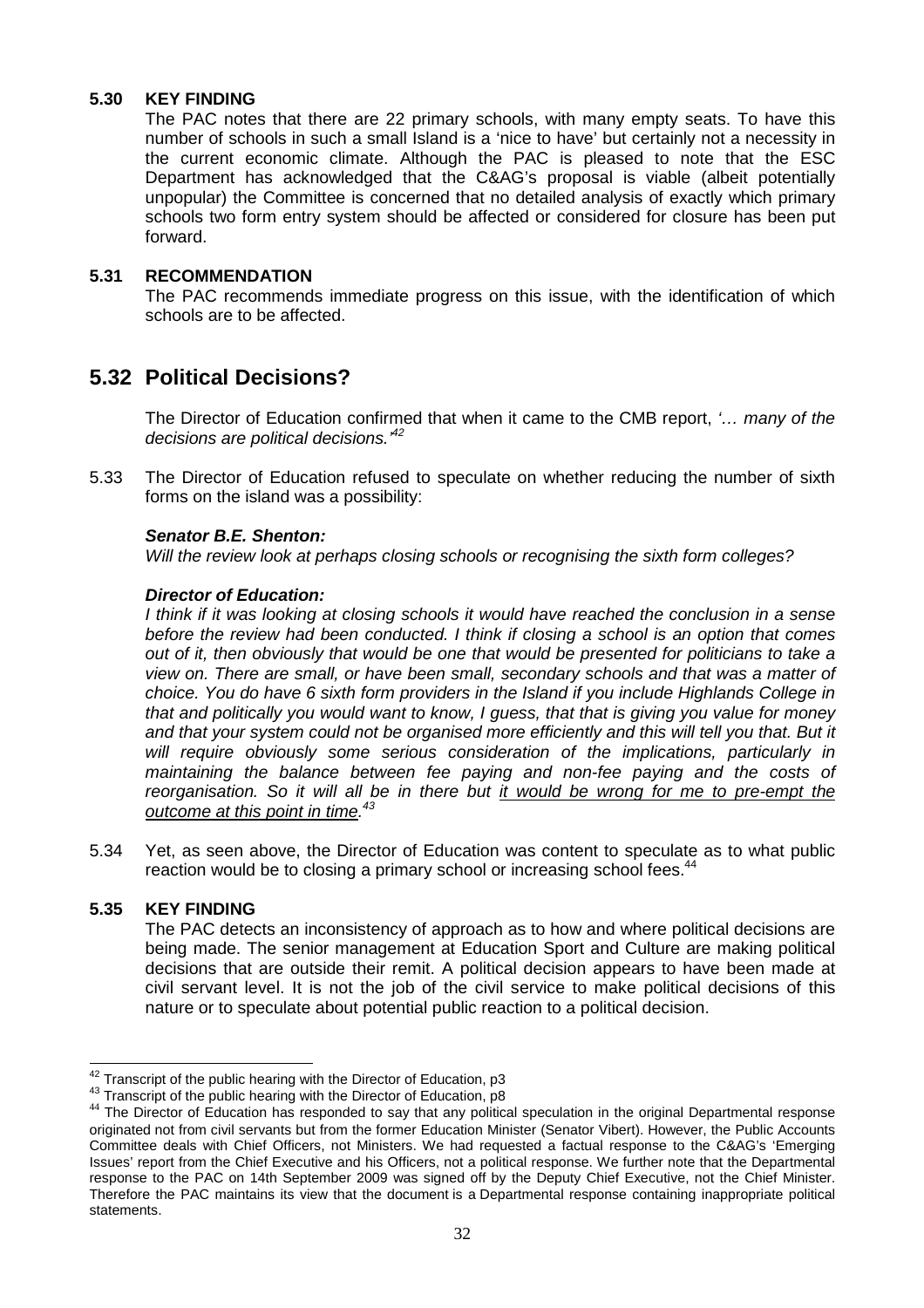#### **5.36 RECOMMENDATION**

In times of financial constraint, financial management must take precedent over personal preferences and perhaps public opinion. A blueprint for Education should be drawn up using financial management as one of its prime criteria.

## **5.37 The C&AG's Proposal for the Re-organsiation of Secondary Education**

Amount £250,000 Timing Medium term Type of reduction Efficiency Certainty Not speculative

As reported in the Council of Ministers' proposals for the 2009 Business Plan, the department's demographic projections to 2015 indicate a reducing secondary school population. It is agreed that the resulting surplus places in secondary schools would not be 'of sufficient magnitude' to warrant a school closure. However, it appears possible that the reduction in secondary school population will be sufficient to permit some reorganisation of the current secondary school provision. The estimate of the possible expenditure reduction of £250,000 is therefore indicative of what may be possible.<sup>45</sup>

- 5.38 The Director of Education confirmed that 'The Minister has already made a commitment in the Business Plan to bring to the States by June, or at least bring options to the States by June, for restructuring secondary education.<sup>46</sup>
- 5.39 The ESC Department indicated that this saving was viable providing pupil numbers remain at a certain level:

Secondary places are not funded on the basis of capacity; they are funded on pupil numbers. A reduction in the numbers will result in a reduction in funding. Provided pupil numbers do not fall beneath the level which allows schools to deliver a broad and balanced curriculum, this saving is achievable. The level of saving is dependent on actual numbers.<sup>47</sup>

5.40 However, the Department cautioned that interim funding might be required and that redundancies may follow if such a policy was pursued:

The main implication (of the proposed saving) is that schools may need transition funding to adjust to changes in their roll. For example, if at the end of an academic year 150 pupils leave a school but only 100 are admitted at the beginning of the next academic year, the school still has the full cost of staffing but has lost £200,00 from its budget. $48$ 

Some investment may be required to support any secondary school adjusting to a sudden drop in pupil numbers. If redeployment was not an option for some teachers, redundancy might need to be considered.<sup>49</sup>

5.41 In the public hearing, the Director of Education expressed concern that changes to the current system could a) incur extra costs b) would take time and c) potentially jeopardize principles of inclusion:

 $\overline{a}$ 

 $^{45}$  Report by the C&AG – 'Emerging Issues – States Spending Review' Page 38

<sup>&</sup>lt;sup>46</sup> Transcript of the public hearing with the Director of Education, p7

<sup>47</sup> Extract from ESC Department's response within the Council of Ministers Report 7<sup>th</sup> May 2009

<sup>48</sup> Extract from ESC Department's response within the Council of Ministers Report 7th May 2009

<sup>49</sup> Extract from ESC Department's response within the Council of Ministers Report 7th May 2009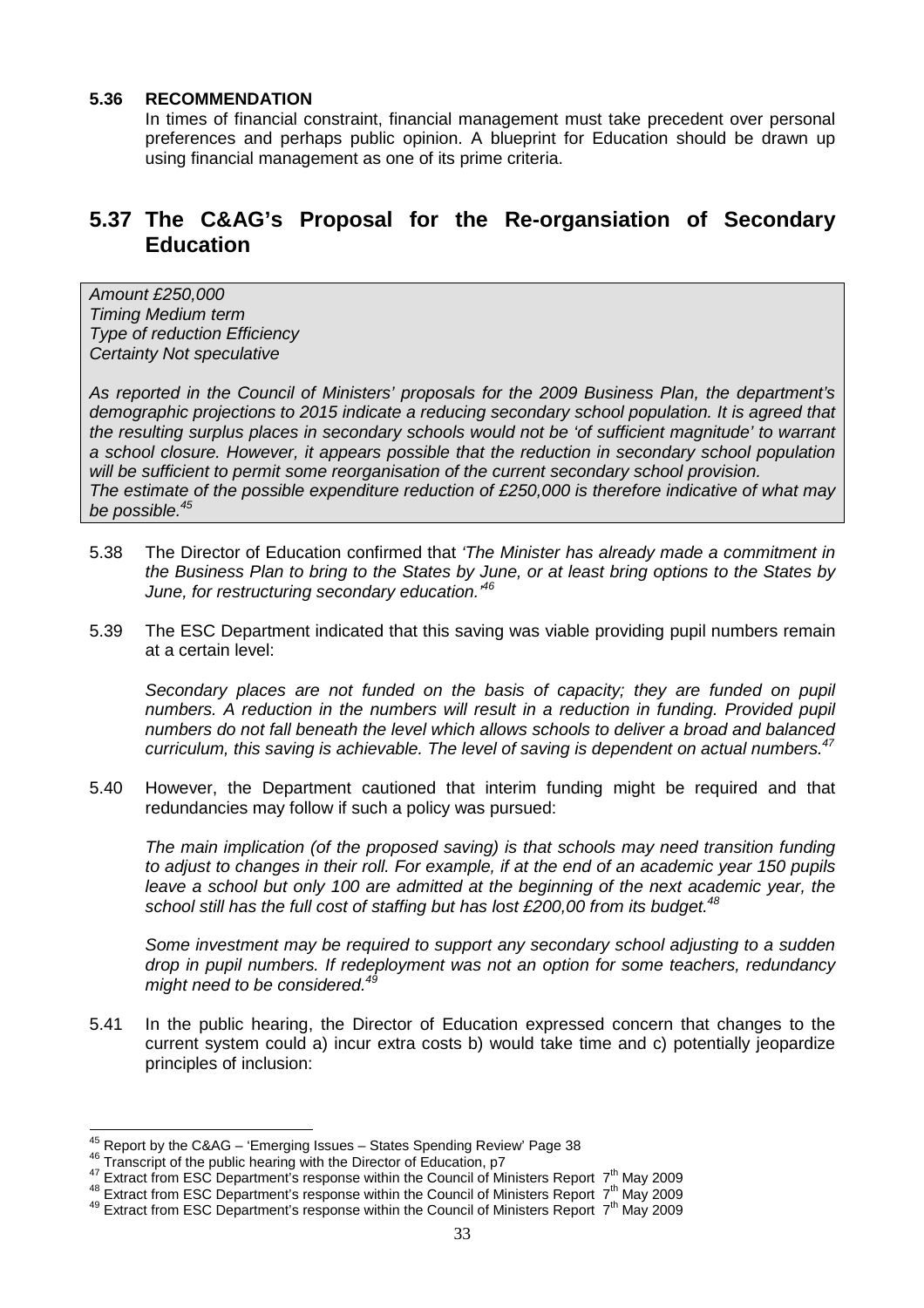There is a precarious balance in Jersey between fee paying education and non-fee paying education and if you are going to do anything that would in any way endanger or tip that balance, you have to be cautious because in actual fact you can incur additional costs. That is not something that can be done too quickly and it is not something that can be done on the basis of cost alone. There are other issues. There is the issue, for example, around vocational provision, around how you manage inclusion.<sup>50</sup>

#### **5.42 KEY FINDING**

Any savings resulting from falling pupil numbers will be reflected in the budget settlement from Treasury.

#### **5.43 RECOMMENDATION**

The Public Accounts Committee would like an assurance from Education Sport and Culture that they are capable of taking the tough decisions necessary to manage the demographic decline in student numbers while simultaneously increasing educational standards



**Victoria College** 

## **5.44 Education - Knowing the Costs**

The theme of not knowing what the costs actually are (which also arose in our examination of the Health Department) arose again within Education. The PAC was sceptical of what the calculations were based on:

#### **Senator B.E. Shenton:**

At the moment De La Salle College and Beaulieu College pay for their own buildings and infrastructure.

#### **Director of Education:**

Yes, and they set their fees at a level that they determine.

#### **Senator B.E. Shenton:**

Victoria College and J.C.G. (Jersey College for Girls) for example have free buildings and free infrastructure.

#### **Director of Education:**

Well, they are supported by the States, that is correct.

#### **Senator B.E. Shenton:**

Yes. What is going to happen to address that? Because without knowing the cost of that infrastructure we do not know how much it costs the taxpayer to send a child to J.C.G. or Victoria College.

 $\overline{\phantom{a}}$  $50$  Transcript of the public hearing with the Director of Education, p3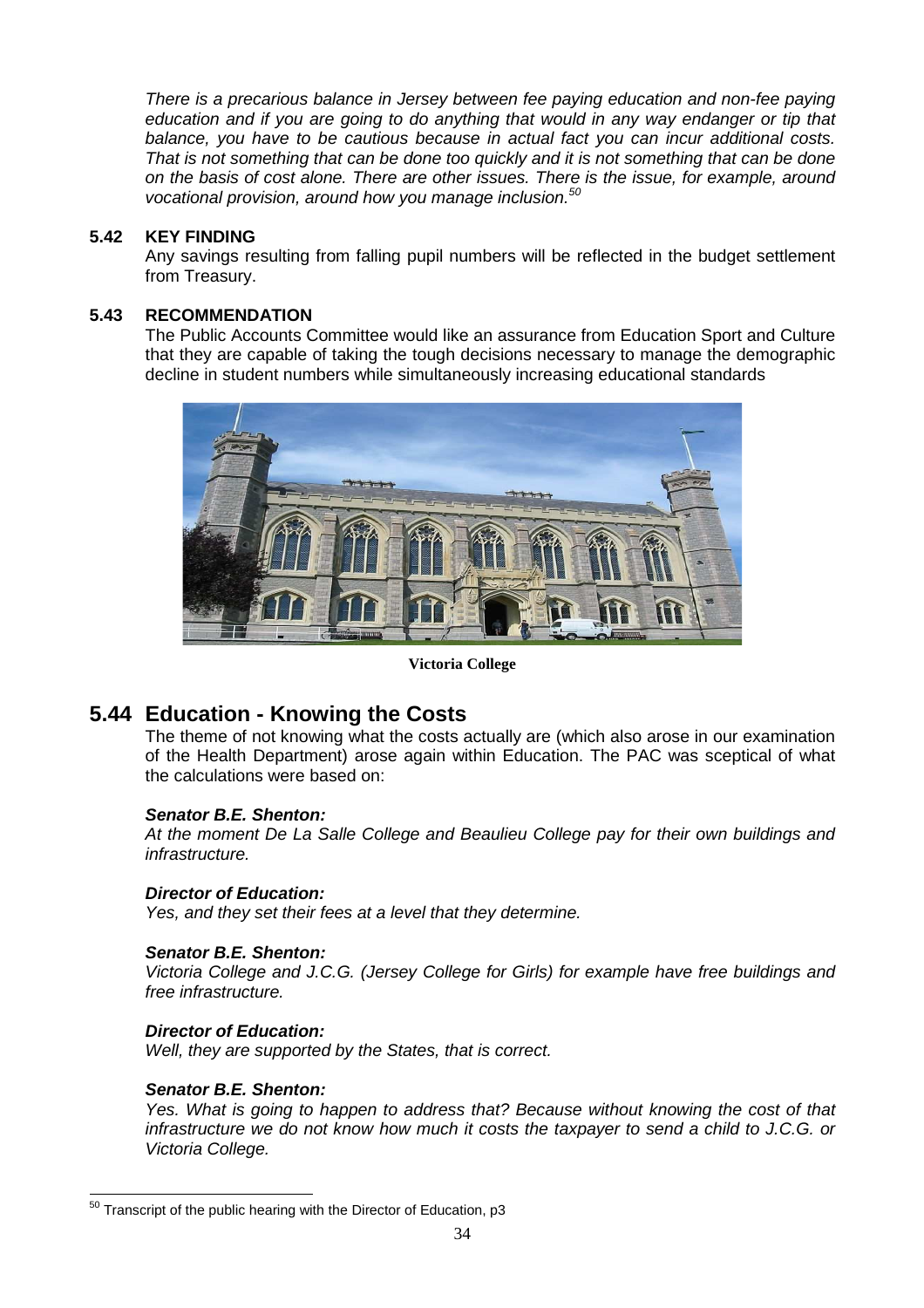#### **Director of Education:**

Well, what I have just explained is that we have agreed to pass on  $£480,000$  of the costs ... **Senator B.E. Shenton:** 

But that is an arbitrary figure; that is not a true cost.

#### **Director of Education:**

It is a figure that was based on some calculations which I do not have at the moment that would enable us to monitor the impact for passing additional costs to fee paying parents.

#### **Senator B.E. Shenton:**

So would you agree that the Education Department does not know the cost of sending a child to J.C.G. or Victoria College?

#### **Director of Education:**

The Education Department does know the cost of sending a child ...

#### **Senator B.E. Shenton:**

But does it include infrastructure and everything else?

#### **Director of Education:**

What I would say is clearly we know the full cost in terms of the money we provide to the school, but there are additional costs that are incurred by Property Holdings in terms of maintenance. We could have told you the exact amount of that when we were responsible for the property maintenance of the buildings but we are not responsible for that at this stage.<sup>51</sup>

## **5.45 The Department's current stance on the proposals regarding secondary education**

On the 19<sup>th</sup> February 2010, the Director of Education wrote to the PAC to confirm that there was progress in this area:

The proposed reviews of the funding of secondary education, demographics, vocational provision for 14-19 year olds and social inclusion will provide the basis for the Department to develop options for the re-organisation of secondary education. The retention of 14 plus transfer and the role and funding of fee-paying schools, both provided and private, will be considered in this context. In the meantime, a decision has been taken to reduce funding to the fee paying colleges by £480,000 over six years from 2010. $52$ 

#### **5.46 KEY FINDING**

 $\overline{a}$ 

£480,00 appears to be an arbitrary figure and not reflective of the true costs. ESC do not know the true cost of sending a pupil to JCG or Victoria College.

#### **5.47 RECOMMENDATION**

The grant systems to the private educational sector does provide value as it encourages a large proportion of taxpayers to contribute to education through fees. However, the funding mechanism must be transparent and shows no favouritism to individual schools.

### **5.48 Highlands College**

A similar issue arose in respect of Highlands College:

#### **Senator B.E. Shenton:**

 $51$  Transcript of the public hearing with the Director of Education, p6

 $52$  Correspondence from the Director of Education to the PAC  $19<sup>th</sup>$  February 2010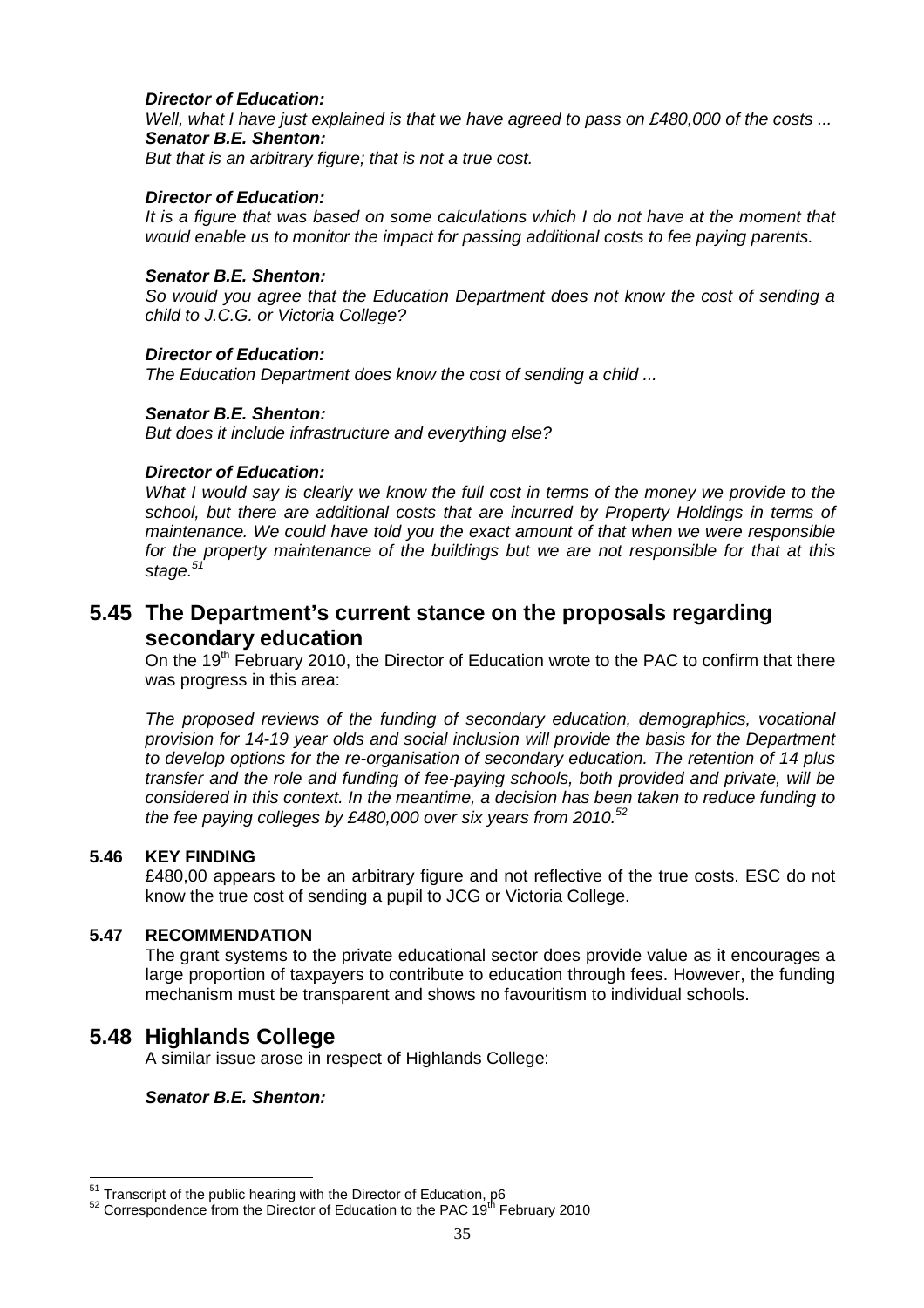When you look at the cost of educating the students at Highlands, do you take into account the cost of the infrastructure, the buildings and so on and so forth, or is that outside your equation?

#### **Finance Director, ESC:**

It is now all based on pupil numbers and we have tried to incorporate the fixed courses to have one pupil number amount.

#### **Director of Education:**

We do not obviously at this point in time across the States of Jersey take the cost ...property is a free good but obviously that will change in time. One would assume that Education, Sport and Culture would have to calculate the true cost of the property it occupies and pay for that in some way.

#### **Senator B.E. Shenton:**

So at the moment you do not know the cost of the properties you occupy?

#### **Director of Education:**

Well, we knew the cost of the properties we occupied when we managed the budget but we do not know exactly how much is being spent on those properties by Property Holdings at this  $\dots$  I do not have those figures with me but I could get those figures.<sup>53</sup>

#### **5.49 KEY FINDING**

The Chief Officer is vague about what his costs actually are. The Public Accounts Committee is concerned that without a thorough analysis of costs, a realistic saving plan is impossible to implement.

#### **5.50 RECOMMENDATION**

Budgets passed to Chief Officers must be based on the funding of all costs, including property costs. Education within the public sector must be regularly benchmarked and the results published.

## **5.51 Schools Instrumental Service. The Proposal by the C&AG**

Amount £100,000 Timing Short-term Type of reduction User pays Certainty Not speculative

 $\overline{a}$ 

This service is a valued part of the department's services and is believed to have contributed significantly to the enrichment of the Island's cultural life. The service currently incurs costs of the order of approximately £600,000 per year. No charges are made in respect of the loan of instruments. It is proposed that charges should be introduced in respect of the loan of instruments and that they should be calculated to achieve an income of approximately £100,000 per year in the first instance.<sup>54</sup>

5.52 In their initial response to the proposal, the Department stated that such a saving would be difficult to achieve:

It would be necessary to charge an average of around £175 p.a. per instrument (there are currently approx 580 instruments on loan). Given that a student violin typically costs about £50, and a clarinet costs about £200, some parents would opt to purchase their own instruments outright. This would necessitate a further increase in the annual hire charge for

 $53$  Transcript of the public hearing with the Director of Education, p10

<sup>54</sup> Report by the C&AG – 'Emerging Issues – States Spending Review' Page 40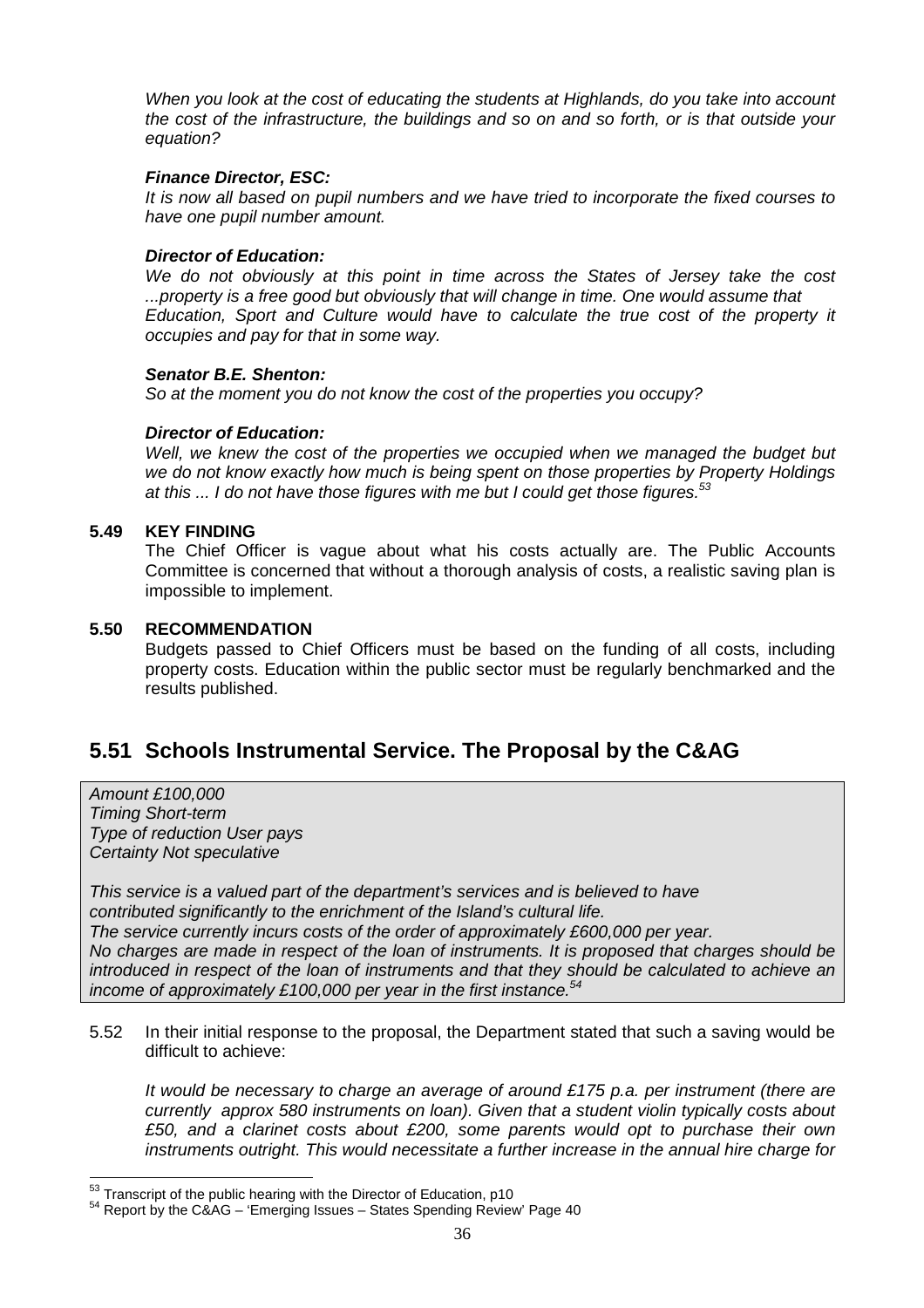those instruments still on loan. Another option would be to introduce an annual hire charge that would be relative to the cost of the instrument, but this would mean that the charge for the more expensive instruments would be much higher than the £175 average.. $55$ 

5.53 Furthermore the Department believed that such a move might discourage young people from learning to play some instruments:

It is believed that the introduction of loan charges would result in a significant lowering of demand for core instrumental tuition, with serious consequences for the other services provided by JIS e.g. concerts, workshops and ensemble activities. By way of comparison, the introduction of minor charges for instrumental services in the Isle of Wight resulted in a drop of approx 30% in the number of students. $56$ 

5.54 …and that the JIS principles of inclusion would be compromised:

It is considered that children from less affluent backgrounds would find it difficult to afford the loan charges, and the service would therefore become more exclusive. This would be contrary to one of the fundamental principles of the JIS, which is to provide maximum access and inclusion, regardless of family circumstances.<sup>57</sup>

5.55 In addition, the Department said that such a scheme would be difficult, and potentially costly to administer:

The system would be complicated to administer, given the type and number of instruments. Administrative support would be needed to maintain records, arrange for the collection of fees and manage late payments. An initial estimate indicates that a person would have to be employed for two days a week during the school term to administer the scheme.<sup>58</sup>

5.56 The PAC is very sceptical of the inference that if children buy their own instruments then the level of deposit will have to rise. There are currently 580 instruments on loan as seen above. However, if all parents purchased their own instruments, there would be significant savings and each parent purchasing would result in one less instrument needing to be made available. If all parents purchased then no instruments would be required.

## **5.57 The principle of inclusion**

The PAC wrote to the Director of Education with the above concerns on 30<sup>th</sup> October 2009. The reply explained that 'approximately 50% of parents currently purchase instruments. These tend to be the parents of those pupils who are performing at an intermediate or advanced level.' Therefore, the view was that the Jersey Instrumental Service requires a stock of instruments to 'enable budding musicians to access a free trial period.<sup>59</sup>

'The current policy is to ensure that any child who wishes to play an orchestral instrument has the opportunity to access specialist tuition, free of charge. Any change to this policy would obviously require Ministerial approval. $60$ 

5.58 At the public hearing, the Director of Education confirmed that the principle of inclusion had been a barrier to introducing fees:

#### **Director of Education:**

There has been no will to introduce charges or to introduce hire charges for instruments because it has always been perceived that this might affect the capacity of families who are less well-off to access the services.

 $\overline{a}$ <sup>55</sup> Extract from ESC Department's response within the Council of Ministers Report  $7<sup>th</sup>$  May 2009

 $56$  Extract from ESC Department's response within the Council of Ministers Report  $7<sup>th</sup>$  May 2009

 $57$  Extract from ESC Department's response within the Council of Ministers Report  $7<sup>th</sup>$  May 2009

<sup>&</sup>lt;sup>58</sup> Extract from ESC Department's response within the Council of Ministers Report 7<sup>th</sup> May 2009

 $59$  Letter to the Committee from the Director of Education dated  $17<sup>th</sup>$  November 2009

<sup>60</sup> Letter to the Committee from the Director of Education dated 17<sup>th</sup> November 2009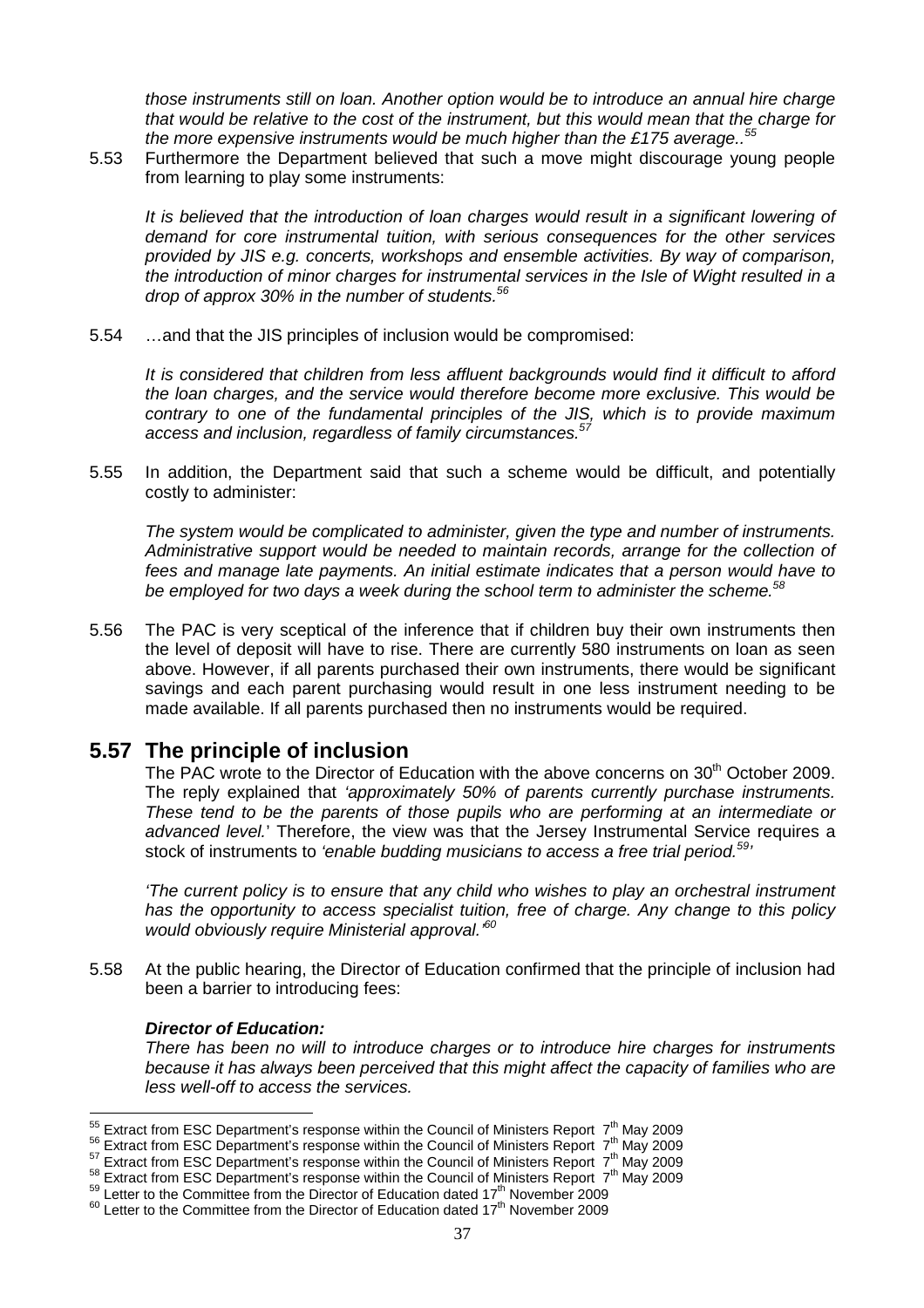#### **Senator B.E. Shenton:**

But surely you could move to a means testing or at least you could charge the fee paying schools.

#### **Director of Education:**

That would be an option. $61$ 

- 5.59 However in his letter of  $17<sup>th</sup>$  November, the Director of Education stated that if more parents purchased instruments, this would mean a rise in rental fees if the C&AG's income target of £100,00 was to be attained. 'This would mean that, in some circumstances, the cost of hiring an instrument would be more than the cost of purchase.<sup>62</sup>
- 5.60 He gave consideration to the principle of a *'realistic hire charge'* in the region of £30 p.a. per instrument, (which would generate an income of around £15,00 p.a.) but cautioned that 'the associated cost of administering the scheme would erode the income generated. $63$
- 5.61 The PAC notes that not all schools benefit from the JIS group and individual instrumental tuition. However, it also observes that the fee paying schools which benefit most make a contribution to the service. The contribution for 2009 was set at £66,000.<sup>64</sup>

#### **5.62 KEY FINDING**

Not all schools are members of the Schools Instrumental Service, and those schools are still able to provide excellent music tuition. The conclusion fails to point out that many of the students come from affluent backgrounds and are more than able to purchase their own instruments. There is no evidence to suggest that serious students would be affected by the withdrawal of the service. For example, schools that are not members of the Schools Instrumental Service continue to excel. The PAC considers the service in its current form to be an unnecessary extravagance.

#### **5.63 RECOMMENDATION**

Loan charges should be introduced forthwith for musical instruments and the grant to the service cut accordingly. However, the PAC acknowledges that students from less affluent backgrounds should not be excluded from the opportunity to master a musical instrument. A more targeted approach is therefore supported in order to subsidise such students.

## **5.64 Highlands College – the C&AG Proposals**



 $\overline{1}$  $61$ <sup>61</sup> Transcript of the public hearing with the Director of Education, p14

- $62$  Letter to the Committee from the Director of Education dated 17<sup>th</sup> November 2009
- $^{63}$  Letter to the Committee from the Director of Education dated 17<sup>th</sup> November 2009
- $64$  Letter to the Committee from the Director of Education dated  $17<sup>th</sup>$  November 2009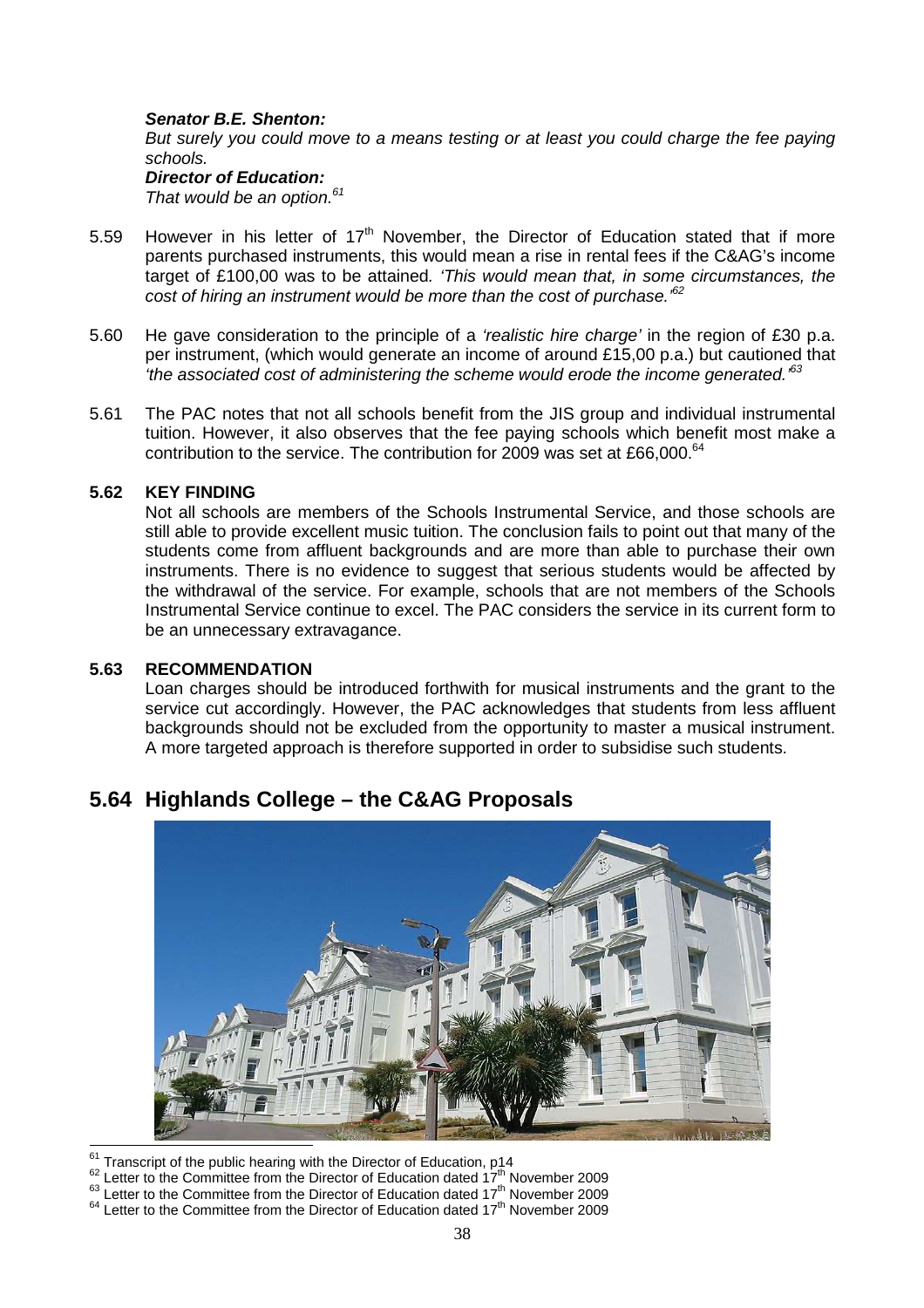Amount £250,000 Timing Short-term Type of reduction Efficiency Certainty Not speculative

In the recent past, Highlands College has been financed by applying (with some adjustments) the formula funding basis which is used for primary and secondary schools. A detailed review undertaken on the department's behalf indicate that the application of formula funding in this way resulted in some surplus funding for the College. The steps which are being taken by the department with the Learning and Skills Executive to provide a better framework for the financing of Highlands are much to be welcomed. On the basis of the review undertaken on behalf of the department, it would seem possible to reduce funding to Highlands further than the reduction of £200,000 already assumed by the department. $65$ 

5.65 The initial Departmental written response explained that such proposals needed to be viewed in context, and warned that valuable services would be cut:

This proposal needs to be seen in context. Highlands College has been making efficiency gains since 2005, and in 2008 it was required to make a saving of £200,000.

Based on the proposed funding formula for 2009 a further £250,000 saving would translate to a reduction in student numbers - approximately 40 full time students. The majority of students who attend Highlands College have no alternative place to study, as they do not have the entry qualifications that are required for sixth form education. In the context of the current States policies, where there is an emphasis on developing the skills of the local population, consideration would need to be given to the acceptability of reducing access to further education.

Another option would be to reduce the numbers of staff. It could be argued that the natural turnover of staff would allow for such a reduction, but this could have an impact on teaching ratios and therefore on the quality of teaching provision. Class sizes at Highlands College are already higher that the average level in U.K. Colleges of Further Education. Relying on natural turnover could mean that the College would have to cut courses that were essential to the skills needs of the Island. College staff tend to be specialists whose skills are not generally transferable.<sup>66</sup>

5.66 When pressed, the Director of Education conceded that the funding for Highlands had risen:

#### **Senator B.E. Shenton:**

Now you use age-weighted pupil numbers at Highlands, is it not the case that many Highlands' students do not work throughout the whole year? It is quite generous in that you have part-time students in effect where you have given full-time funding.

#### **Director of Education:**

 $\overline{a}$ 

We have turned our attention to Highlands over the last couple of years to try and ensure that the funding formula for the college is appropriate. Not just to meet the college's needs but to meet the funding aspirations that we would have at the department. We have also enhanced the governance and accountability arrangements with the college to make sure that we know what the money is being spent on. So we now have a new funding

 $65$  Report by the C&AG – 'Emerging Issues – States Spending Review' Page 39

 $66$  Extract from ESC Department's response within the Council of Ministers Report  $7<sup>th</sup>$  May 2009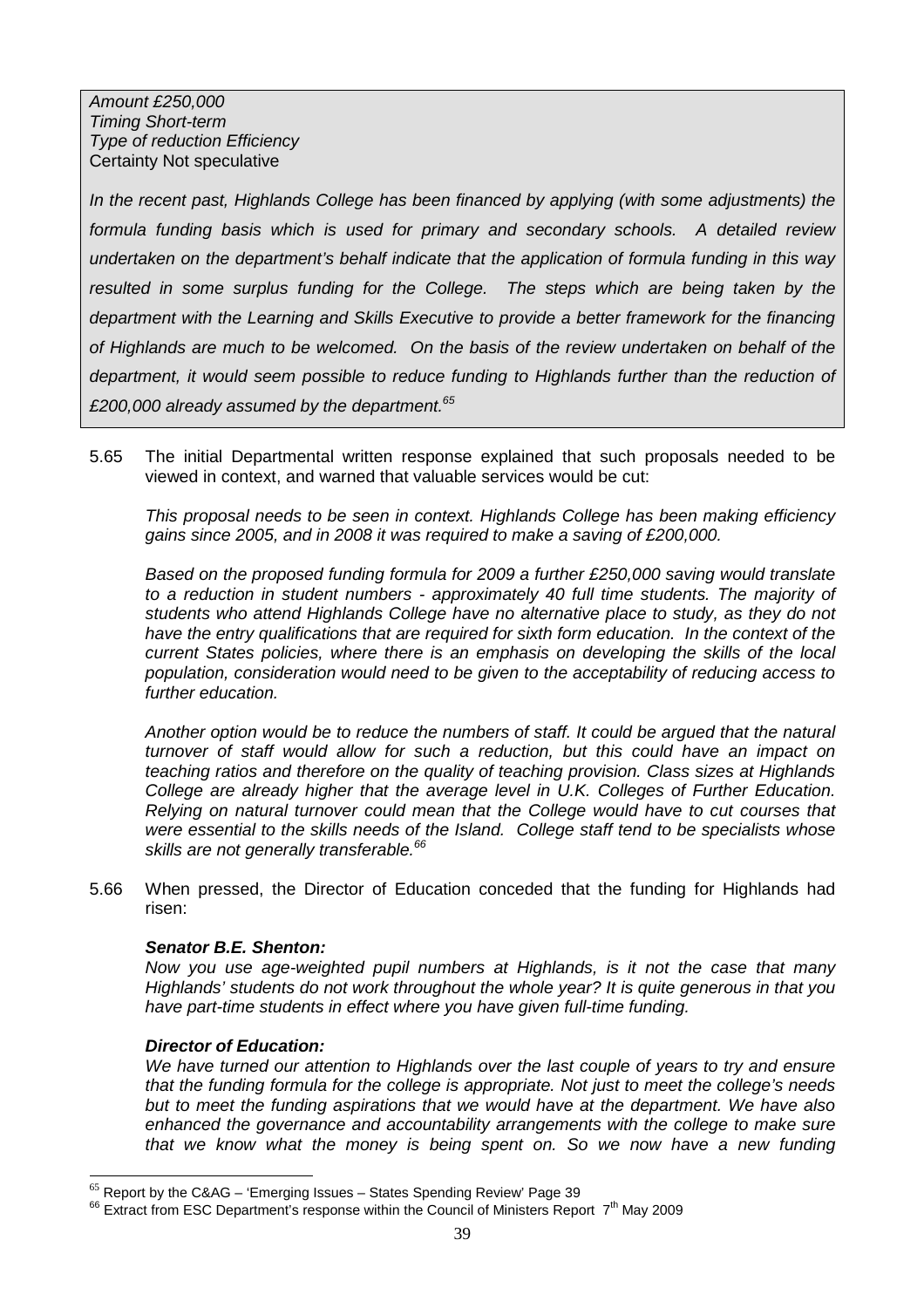arrangement which I can provide you with a copy of which clearly outlines how the college is funded. It is now based on the true cost of running courses at the college including an allocation for overheads.

#### **Senator B.E. Shenton:**

When you say the "true cost", how is that true cost calculated?

#### **Director of Education:**

Well, the true cost is calculated on the basis of weightings that are equated to the cost of educating a young person, for example, in the sixth form at Hautlieu and comparing that with similar costs and further education in the U.K. So, it will be a long story to take you through the detail at this point in time. What I can say is that the costs of running courses are reflected now in the funding, that the funding arrangement clarifies what the college gets funding for, that there is a stronger governance arrangement and an annual budget settlement process that we go through which involves the Skills Board; the operational group of the new Skills Executive. For example, one of the flexibilities that it gives us now is that if we were to decide for some reason that we wanted to use the resources to purchase services that Highlands is providing elsewhere, we could do that.

#### **Senator B.E. Shenton:**

But have you changed the funding just to get yourself some more money? Because you are getting in the Skills Executive more diverse pupils that may be more expensive to ... and now by changing the way you are funded you can say: "We want more money for this special needs service."

#### **Director of Education:**

No, if we did that we did not do it very successfully. It is absolutely the reverse of that.

#### **Senator B.E. Shenton:**

So has funding for Highlands College as a result of this change gone up or down?

#### **Director of Education:**

There have been a number of benefits in the new arrangement for funding Highlands College and one is greater clarity.

#### **Senator B.E. Shenton:**

So has funding gone up or down?

#### **Director of Education:**

But the big difference is that Highlands College is no longer funded on predicted numbers; it is funded on planned numbers, so our budget is no longer a hostage to fortune.

#### **Senator B.E. Shenton:**

Right. So has overall funding for Highlands College gone up or down as a result of this change?

#### **Director of Education:**

Well, Highlands' funding has increased but it has increased because numbers have increased and the increases - I think there has been an additional 100 students this year have been funded from fiscal stimulus money.

#### **5.67 KEY FINDING**

It is unclear what the longterm plan for Highlands funding is. It is also unclear what the aims of Highlands are.

#### **5.68 RECOMMENDATION**

The long term business plan for Highlands needs to be developed – and it needs to decide exactly what Highlands is. Longer term funding arrangements require clarification, as the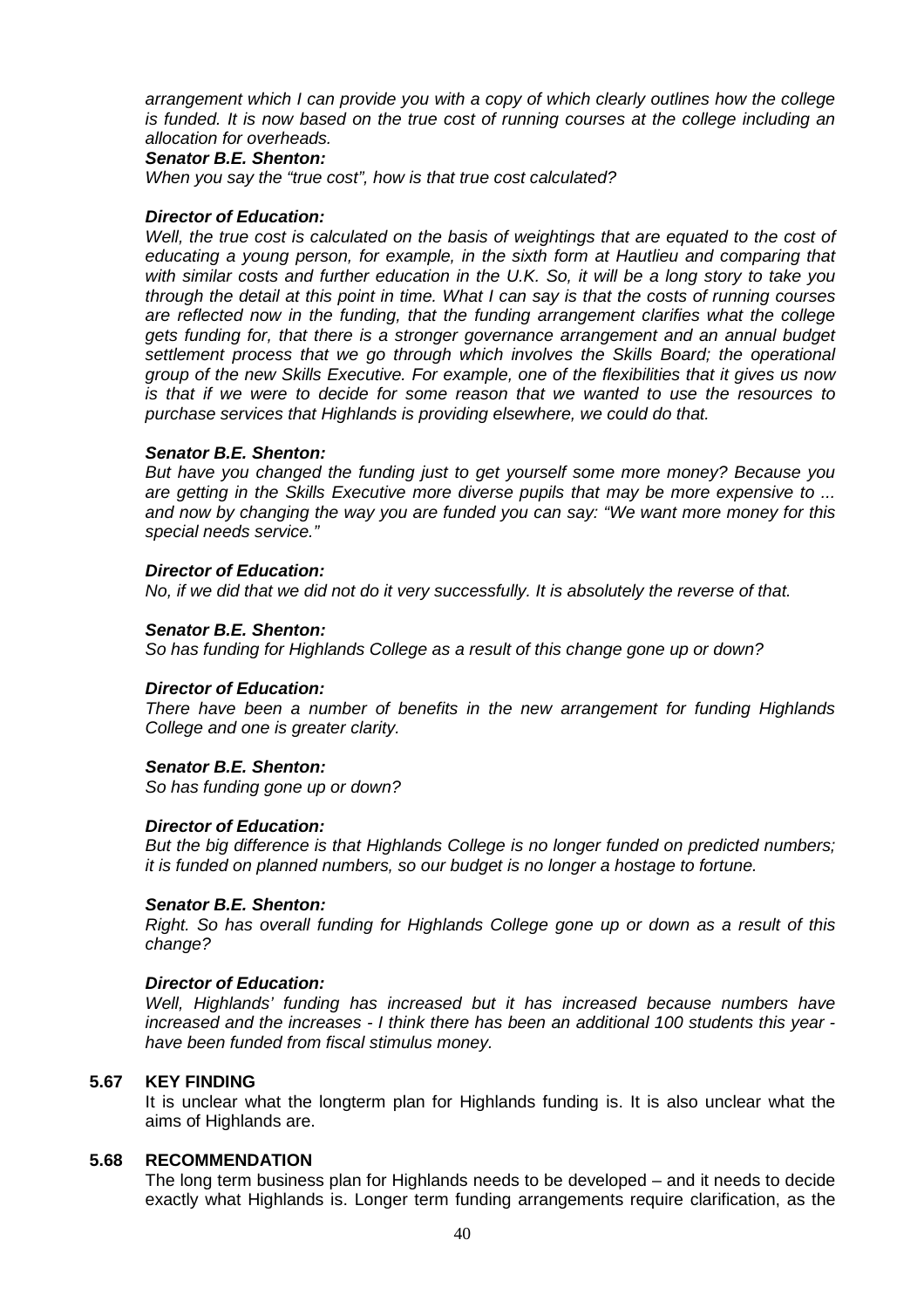provision of fiscal stimulus funding is only a short term solution. A set formula needs to be developed in respect of Highlands funding – which is not based solely on student numbers.

5.69 On  $19<sup>th</sup>$  February 2010, the Director of Education wrote to the PAC and confirmed the current plans for Highlands:

'The role of Highlands College will be reviewed and the feasibility of it becoming a Tertiary College delivering both general further and sixth form education considered as an option. There are both sound educational and financial reasons for doing so. However, the effect of this on the balance between fee-paying and non-paying education and the sustainability of the private sector needs careful consideration.<sup>67</sup>

## **5.70 Jersey Child Care Trust – the C&AG Proposals**

Amount £90,000 Timing Short-term Type of reduction Efficiency Certainty Not speculative

In a report published in 2006, I pointed out that the department had failed to give a clear remit to the Trust and that steps should be taken to correct the position. On the one hand the steps would lead to the possibility of a reduction in the department's grant to the Trust through raising of additional finance from the private sector, or alternatively an elimination of the department's grant to the trust. Since the publication of that report, the Trustees have secured additional finance from the public sector but the department has not yet clarified its intentions for the Trust as the Minister's 'early years' proposals will fall to be reviewed in the light of an impending Scrutiny  $report<sup>68</sup>$ 

- 5.71 The Child Care Trust is a promotional body which get a grant indirectly from the States Charity Commission and also directly from the States. Is seems to spend a significant sum on promoting affordable child care.
- 5.72 In its written reply to the C&AG report, the ESC Department re-iterated its fears of 'public opposition' to what it sees as inevitable service cuts:

The saving is not achievable if the services supported by the Jersey Child Care Trust are to be maintained, for it would have a major impact on the work of the Trust and it would be unable to continue in its present form…..The main barrier to achieving the saving is one of concern about the impact on the range of services provided by the Jersey Child Care Trust and the alternative arrangements that would need to be made if these services were to be provided by ESC or another department. It is likely there would be significant public opposition to any proposed reduction in the services provided, particularly from parents who would be directly affected by the change.<sup>69</sup>

5.73 At the public hearing, it became clear that while sponsorship from the private sector has been secured, a clear remit still had not been established for the Trust:

#### **Senator B.E. Shenton:**

l

If we could move on then to Jersey Childcare Trust which is an issue that came up in the report and the important question whether the purposes of the trust have been made clear in the terms of reference and so on. Have you been able to reduce the funding to the trust? **Director of Education:** 

 $^{67}$  Correspondence from the Director of Education to the PAC 19<sup>th</sup> February 2010

 $68$  Report by the C&AG – 'Emerging Issues – States Spending Review' Page 39

 $69$  Extract from ESC Department's response within the Council of Ministers Report  $7<sup>th</sup>$  May 2009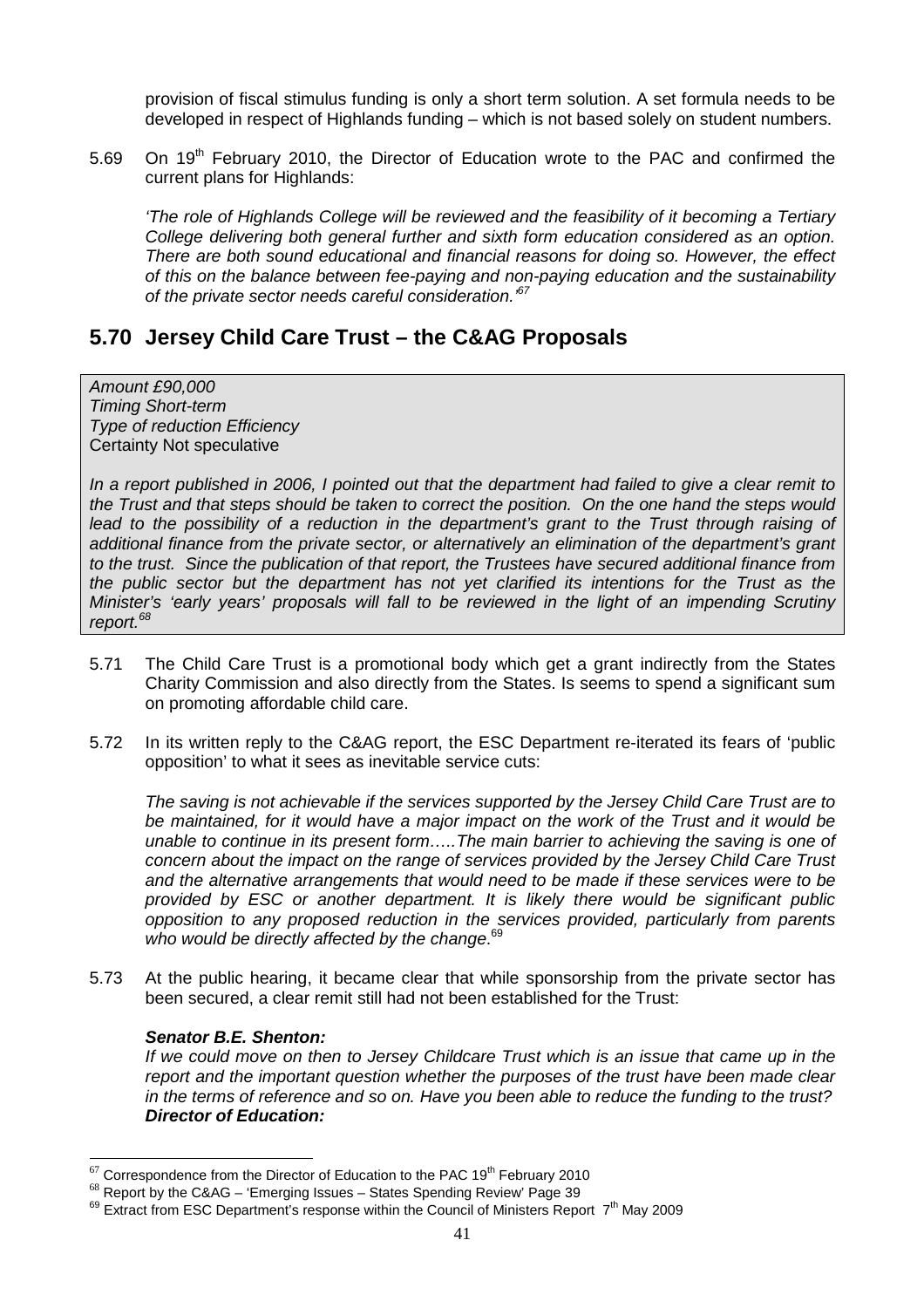No, we have not reduced the funding to Childcare Trust at this point in time and we have not determined the final model. The C.&A.G.'s report obviously does not make a clear recommendation on the model because at that point in time the future of the early years strategy was not clear. The early years strategy was implemented in September and the Jersey Childcare Trust have played a significant role in the implementation of that by helping us to develop a consultation to provide information to parents, et cetera. It was always envisaged that at the end of this first year, now that we have established a new early years partnership, that we would revisit this and the context has changed in another couple of ways. For a start the trust has started to bring in more funding itself, so if you were to look back at 2005, I think the funding that the trust managed to generate in sponsorship was around £29,000 a year; in 2008 it was about £154,000 a year. It has dropped slightly last year to £77,000 but the trust has made efforts to generate more funding through sponsorship. The other thing that has changed the context slightly is almost the introduction of a fourth option because there has been the development of a children's ... this concept of a children's information service in the U.K., and we have had discussions with the trust about it taking on some of the responsibilities of a more comprehensive children's information service in Jersey which is more than just about childcare; it is about health, it is about parenting support, it is about education in general. The third thing is really the development of a Children's Plan for Jersey which the new Children's Policy Group has committed to do. So, in that context we will be revisiting the role of the trust.

#### **The Connétable of St. Peter:**

Can you quantify for us how much the external funding is that the trust achieved? How much achieved came from external sources?

#### **Director of Education:**

Yes, those were the figures that I just expressed. I think in 2008 £154,000 and last year £77,000.

#### **The Connétable of St. Peter:**

It reduced last year by almost 50 per cent?

#### **Director of Education:**

Less sponsorship, yes. Obviously, I think, a lot of the charitable trusts were affected last year.

#### **Senator B.E. Shenton:**

When do you think you will determine the final model for the trust because it has sort of been going on for a while?

#### **Director of Education:**

Well, we have committed to doing something about that by the end of this vear..<sup>70</sup>

#### **5.74 KEY FINDING**

 $\overline{a}$ 

The lack of clarity in respect of the functions and funding of the Jersey Childcare Trust is unacceptable. This matter was highlighted by a C&AG report back in September 2006 which noted the lack of cohesive Government strategy on Childcare provision in the Island.<sup>71</sup>

#### **5.75 RECOMMENDATION**

A model for the Jersey Childcare Trust, with long term value for money financial planning, needs to be developed as a matter of urgency.

### **5.76 Accountability within the Education Sport and Culture Department**

 $70$  Transcript of the public hearing with the Director of Education, p12

<sup>71</sup> 'Jersey Childcare Trust, report by the C&AG, September 2006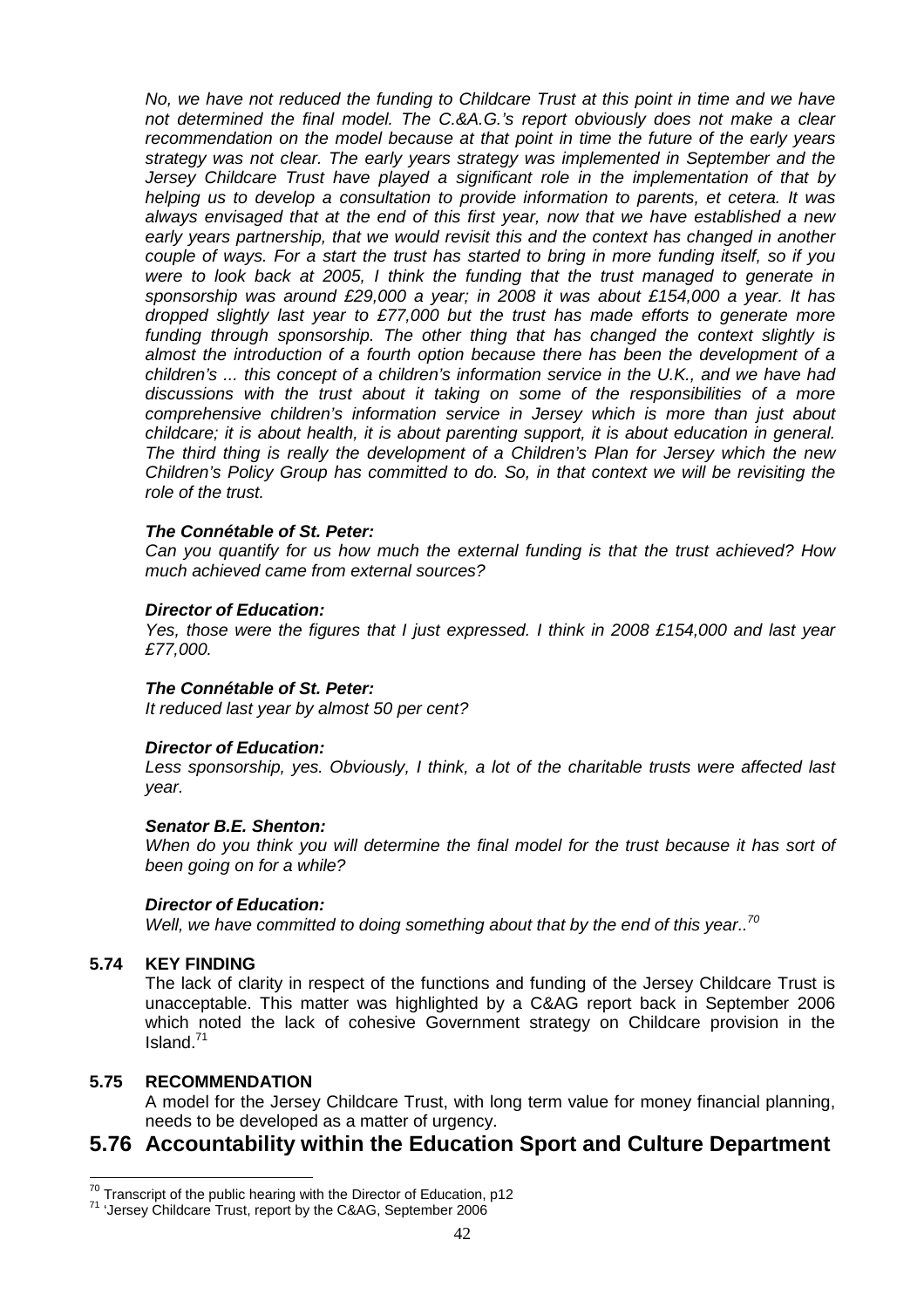The Committee addressed the recurrent issue of lines of accountability between Ministers and Chief Officers, asking the Director of Education for his take on the matter:

#### **Mr. K. Keen:**

In dealing with this structural deficit, which is obviously a huge issue for the Island, one of the things it seems to me that when you are trying to go through a change the clarity of leadership and reporting lines is pretty crucial. I get confused between the responsibilities of an accounting officer to the Chief Executive and to his Minister. Do you think that that is clear enough now?

#### **Director of Education:**

Well, it is certainly clear enough to me. The Minister has sole and legal responsibility. I guess the difficulty is political and it is not for me to comment on but I am clear on my responsibilities to my Minister and I am clear on my responsibility to present a broad range of options to him. Some of those options obviously would be good ways forward from an educational perspective but some of them might not be. Some of them might require us to cut services. If you are going to take the amount of money out of the States of Jersey to meet the deficit that you are facing, I guess you are going to have to look at cutting services.

#### **Mr. K. Keen:**

So you have made it quite clear your responsibilities to the Minister, what would be your responsibilities to the Chief Executive, then?

#### **Director of Education:**

Well, the Chief Executive is obviously my line manager so the Minister is responsible for matters of strategy and policy within the department and I am responsible for supporting my Minister. The way that I support the Minister obviously would be a matter for discussion with the Chief Executive because he has the responsibility to ensure that each of the Ministers gets the appropriate support. But quite clearly on the day-to-day business and on the corporate agenda, I have a responsibility to the Chief Executive and answer to him. But if you are saying to me: "How do you deliver savings in a corporate agenda without the consent of a Minister who has political responsibility?" then my answer would be: "With great difficulty."<sup>72</sup>

#### **5.77 KEY FINDING**

In the hearing, the Director of Education expressed that fact that the corporate goals of the Corporate Management Board and the goals of individual Ministers can often clash. The Minister for Education is a good example as he has made it publicly clear that he will oppose any move to cut his Department's budget.

#### **5.78 RECOMMENDATION**

In the UK, each council had an officer whose statutory duty it was to report back if there was concern in respect of the financial situation. There is currently no such statutory duty in Jersey. Chief Officers may well be more diligent in carrying out their accountable duties if such legislation were in place and if they had incentives to make necessary cuts. The culture of protectionism needs to be driven out of the system and a more business-like financial approach developed in terms of overall management. Ministers need to realise that whilst they have responsibility to protect their Department, their ultimate responsibility is to the whole Island and they must manage the assets under their capital in a prudent manner.

 $\overline{a}$  $72$  Transcript of the public hearing with the Director of Education, p20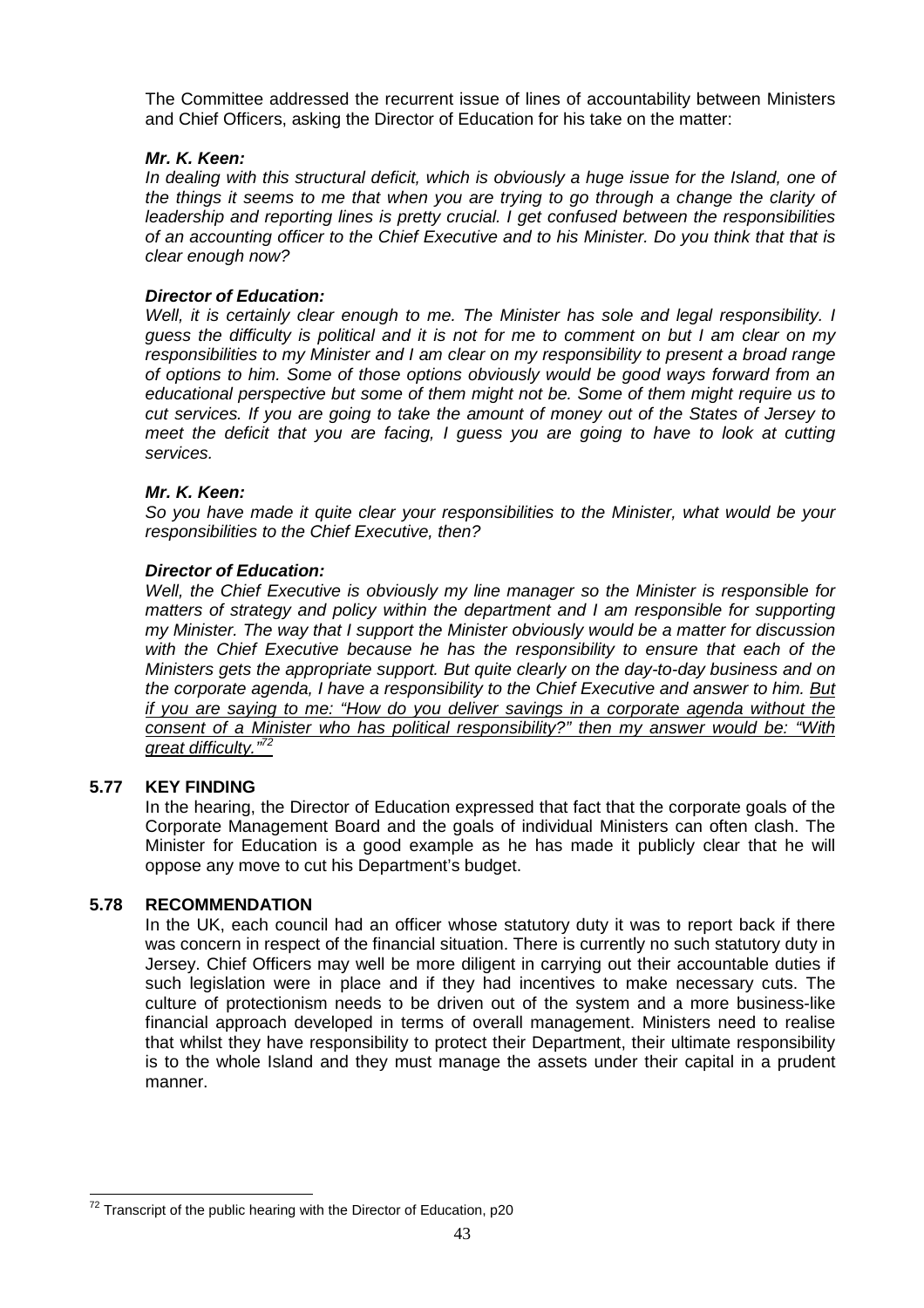# **6. Health and Social Services Department**

## **6.1 The importance of the C&AG's report**

The Director of Finance and information for Health and Social Services confirmed that the C&AG's report had been taken seriously within his Department, and also took personal responsibility for working towards making savings and achieving value for money:

#### **Senator B.E. Shenton:**

How high up the in-tray would a report like this be when you are sort of looking to what you can achieve at Health?

#### **Director of Finance and Information Services for Health and Social Services:**

For me personally, in my role, it is extremely high up the in-tray because obviously achieving value for money and working through the cash limits and maximum services for the resources we have is fundamental to my role in Health and Social Services.<sup>73</sup>

## **6.2 In order to undertake a comprehensive spending review, it is vital to know the costs.**

The Committee re-iterated its concern that the Health Department did not know what its costs actually were. Unless these costs are known, it is surely impossible to know whether value for money is being achieved. The Director of Finance and Information Services for Health and Social Services explained that even though establishing these figures was standard practice within his background at the NHS, in Jersey, such a costing exercise was not a priority and that there were insufficient resources to carry it out:

#### **Senator B.E. Shenton:**

When you were last here you admitted that you did not know the cost of a hospital bed, because you had some people who were in the hospital that should have been in nursing homes or residential homes, and that was seen as a saving because you were not paying a third party provider. But you did not know the cost of keeping them in the hospital.

#### **Director of Finance and Information Services for Health and Social Services:**

….traditionally Jersey Health and Social Services has not undertaken the same rigorous costing exercises that I have come from in the N.H.S. So, for example, the reference cost process, while has flaws in it in the N.H.S., is a comprehensive N.H.S.-wide process of costing hospital activity. There are not the resources in the finance team in H.S.S and has not been seen as a high enough priority piece of work to undertake to ensure that we regularly and routinely cost and understand all of our activities in a systematic way. If someone wanted to know a specific cost of a certain hospital bed or a certain activity, we would undertake a costing exercise as a specific one-off to deliver that. So, I think the important thing is saying we can identify what the costs are in response to questions, but we do not routinely cost up all of the hospital activity in the same way as with the N.H.S.<sup>74</sup>

#### **6.3 KEY FINDING**

The Director of Finance and Information Services for Health and Social Services has confirmed that it is impossible to know how much certain services cost in the Health Department. Without this information it is also impossible to know whether you are getting value for money, or whether they would be better off outsourced. The PAC is concerned about how a meaningful comprehensive spending review can be undertaken, without such fundamental information being available.

#### **6.4 RECOMMENDATION**

The PAC believes that Health and Social Services should know the true cost of very service provided. This body of work should be undertaken where possible, with the figures

 $\overline{a}$  $^{73}$  Transcript of public hearing with the Director of Finance and Information for Health and Social Services, p3

<sup>74</sup> Transcript of public hearing with the Director of Finance and Information for Health and Social Services, p23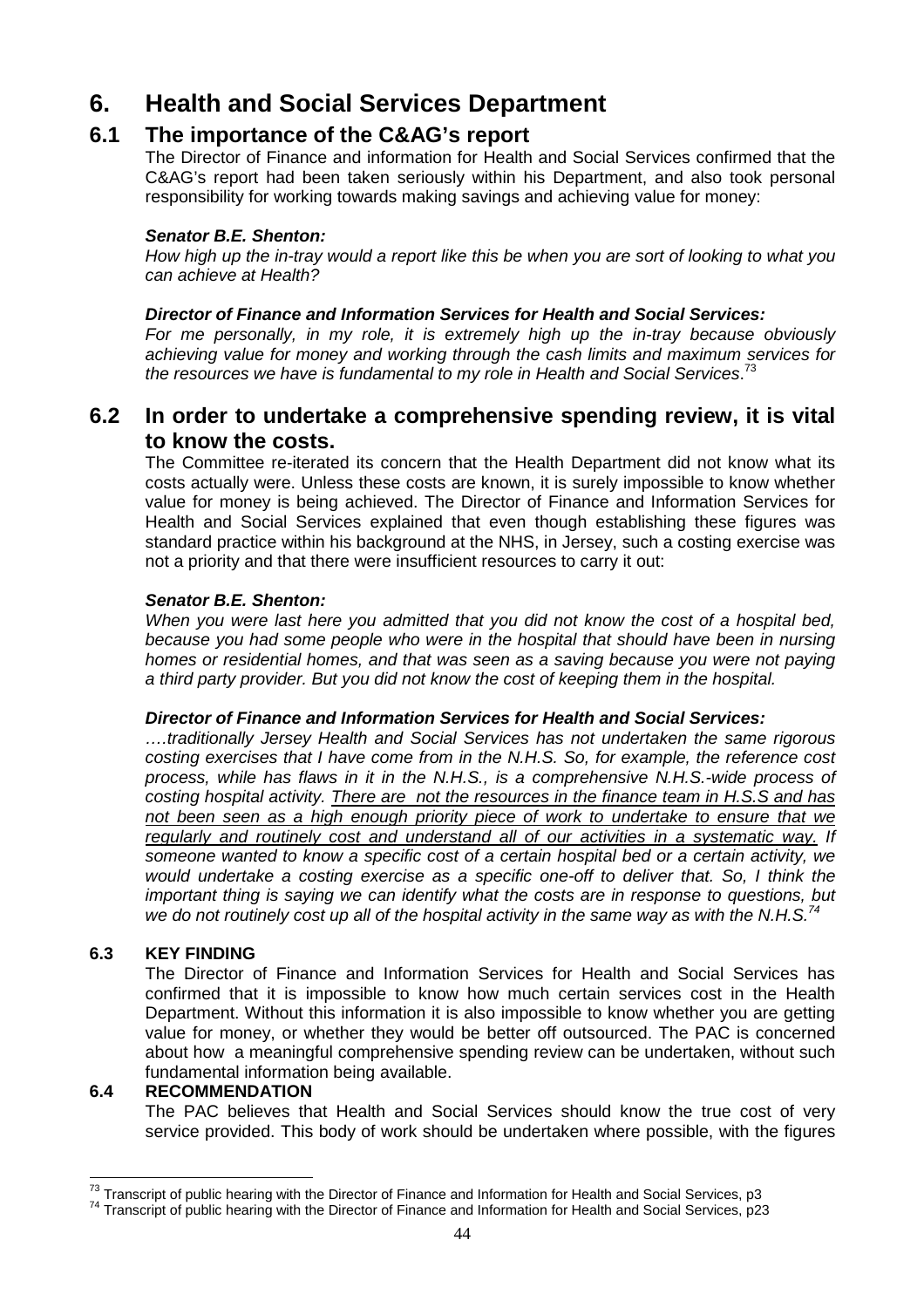published, including appropriate benchmarks for comparison purposes. Concentration should be given to areas where private sector provision is already available.

#### 6.5 **Senator B.E. Shenton:**

I am trying to get my head round how you can do a Comprehensive Spending Review if you do not know the cost.

#### **Acting Chief Officer, Health and Social Services:**

It is not just a press of a button, is it? That is the point. We know what our average length of stay is; we know what our delayed discharges are. But I am sure we could calculate for you an average bed cost, but it is like saying how much does a car cost. An intensive care bed is entirely different from a bed on an acute ward.

6.6 While the PAC understands that not all hospital beds cost the same amount, it considers that this is no reason not to undertake the calculations (as occurs in the NHS), otherwise any spending review will not work.

#### **Senator B.E. Shenton:**

But the implication is that this whole Comprehensive Spending Review system is a mirage, because you are just going to go through and look at all the costs and carry on spending the budget exactly as you were spending it before.<sup>75</sup>

## **6.7 The costs of primary care**

#### **Senator B.E. Shenton:**

Will you be looking at going back to your core services within and the provisional of core services?

#### **Acting Chief Officer, Health and Social Services:**

I think that is a really good question, particularly with respect to saving money across the health economy. The real trick is in all the transition points between primary, secondary and tertiary care, and if it is co-ordinate ... I mean, you have got to look within the box to find savings and efficiencies; I do not doubt that. But it is the interface between primary and secondary care, and secondary care and tertiary care that are big savings to be made. We are now moving in a positive direction with primary care, as of last night.

#### **Senator B.E. Shenton:**

Which says that you were not moving in a positive direction before last night.

#### **Acting Chief Officer, Health and Social Services:**

I am not sure we were moving.

**Senator B.E. Shenton:** 

You were not moving at all. **[Laughter]** 

#### **Acting Chief Officer, Health and Social Services:**

The primary care body is making very positive noises about working with us in the future.

#### **Senator B.E. Shenton:**

Okay; because the State does do an awful lot that perhaps we should not be doing.

#### **Acting Chief Officer, Health and Social Services:**

I just think they could be more effective. There could be more effective interface between primary care and secondary care.

 $\overline{a}$  $^{75}$  Transcript of public hearing with the Director of Finance and Information for Health and Social Services, p24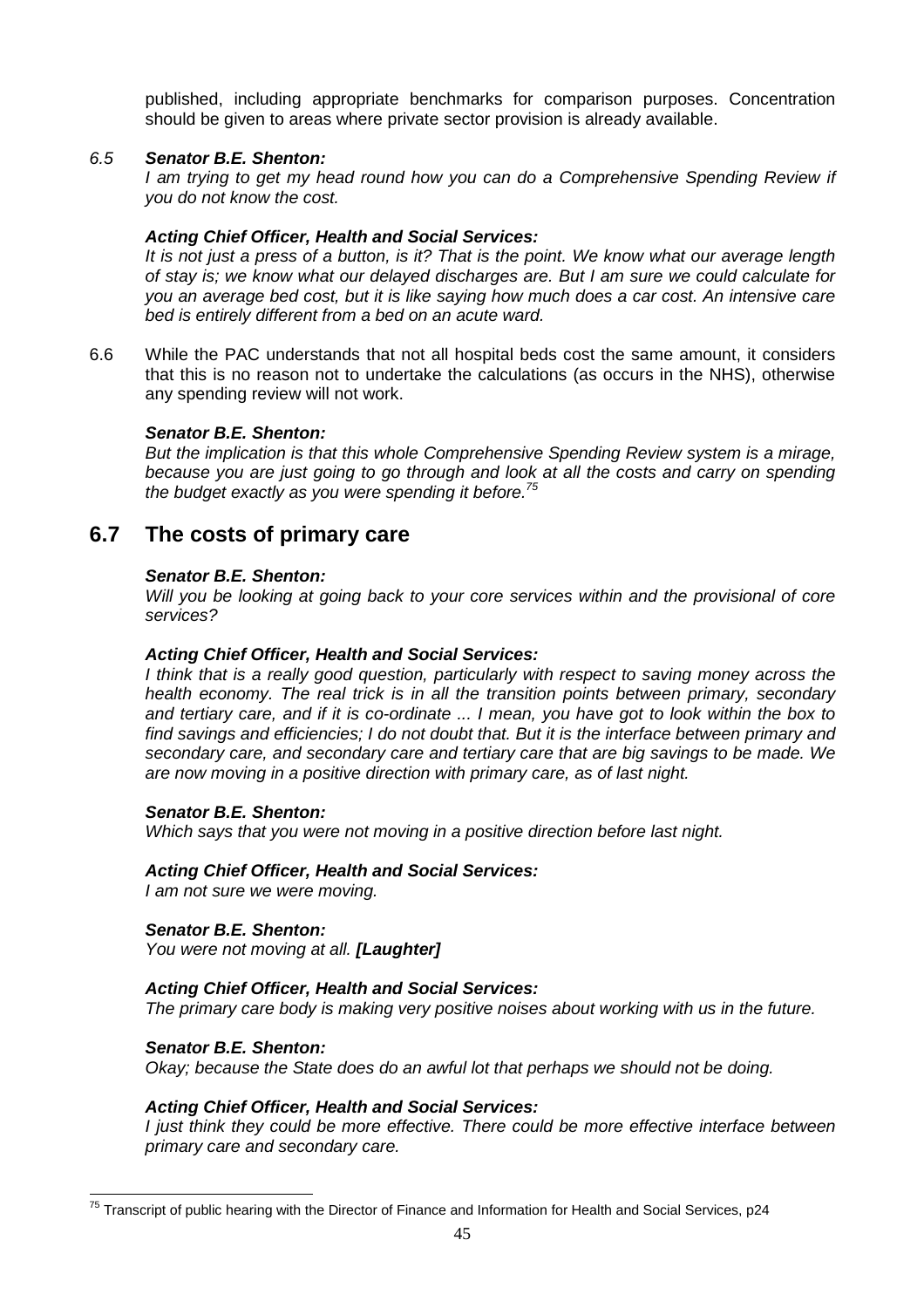#### **6.8 KEY FINDING**

There is a lack of a professional interface between primary and secondary care.

#### **6.9 RECOMMENDATION**

The Health and Social Services Department should determine essentially which core services that they should offer, and negotiate a clear segregation of services and responsibilities with the primary care body. The trend within other jurisdictions has been to encourage as many initial investigatory procedures as possible within primary care clinics. This has the benefit of speed of service and avoids the use of expensive hospital based services.

### **6.10 Free prescriptions have a cost**

#### **Senator B.E. Shenton:**

Just as an aside; the financial impact of introducing free prescriptions to the department was a loss of revenue of what?

#### **Director of Finance and Information Services for Health and Social Services:**  £100,000.

#### **Senator B.E. Shenton:**

Are you concerned about the fact that since prescriptions were made free the general level of prescriptions has gone up? I know this is not an area that you are funding but obviously it did have an implication on your department when it came in.

#### **Director of Finance and Information Services for Health and Social Services:**

To answer that question comprehensively we have recently approved a post in the pharmacy to review ... their prime role is to review drug prescribing by clinicians to ensure that it is appropriate, cost effective and, from a planning point of view, this post is about delivering estimates and plans as to what is happening with drug dispensary in our organisation. Obviously the outputs of those types of reports should be options for the senior management team to consider around where certain clinicians are operating in certain ways that may be, for example, outside N.I.C.E. guidance and what the options would be on those. By having this pharmacy post dedicated to that role it means that another clinician effectively is in a position of expertise to challenge other senior clinicians about what they are doing.

#### **Senator B.E. Shenton:**

For the benefit of the other members around the table, I was Health Minister at the time prescription charges were abolished and not only did we not agree to the abolition but we also asked for it to be delayed while we could do a piece of work on the financial implications. But unfortunately the political decision was to abolish charges without that piece of work being in place. $^{76}$ 

#### **6.11 KEY FINDING**

The PAC is minded that the provision of primary care in Jersey is unnecessarily lavish, particularly set within the context of the impending structural deficit. There is a disproportionately large number of GPs in the Island. GP referred hospital investigations are financially attractive to GPs yet are funded by the taxpayer. Free prescriptions are a drain on resources, and there are a large number of pharmacies on the Island benefiting from this publicly funded service. The decision to provide free prescriptions should be reviewed. There was no indication given at the hearing that any of these issues have been addressed in a specific way.

 $\overline{a}$  $^{76}$  Transcript from Public Hearing with the Acting Chief Officer of Health, p7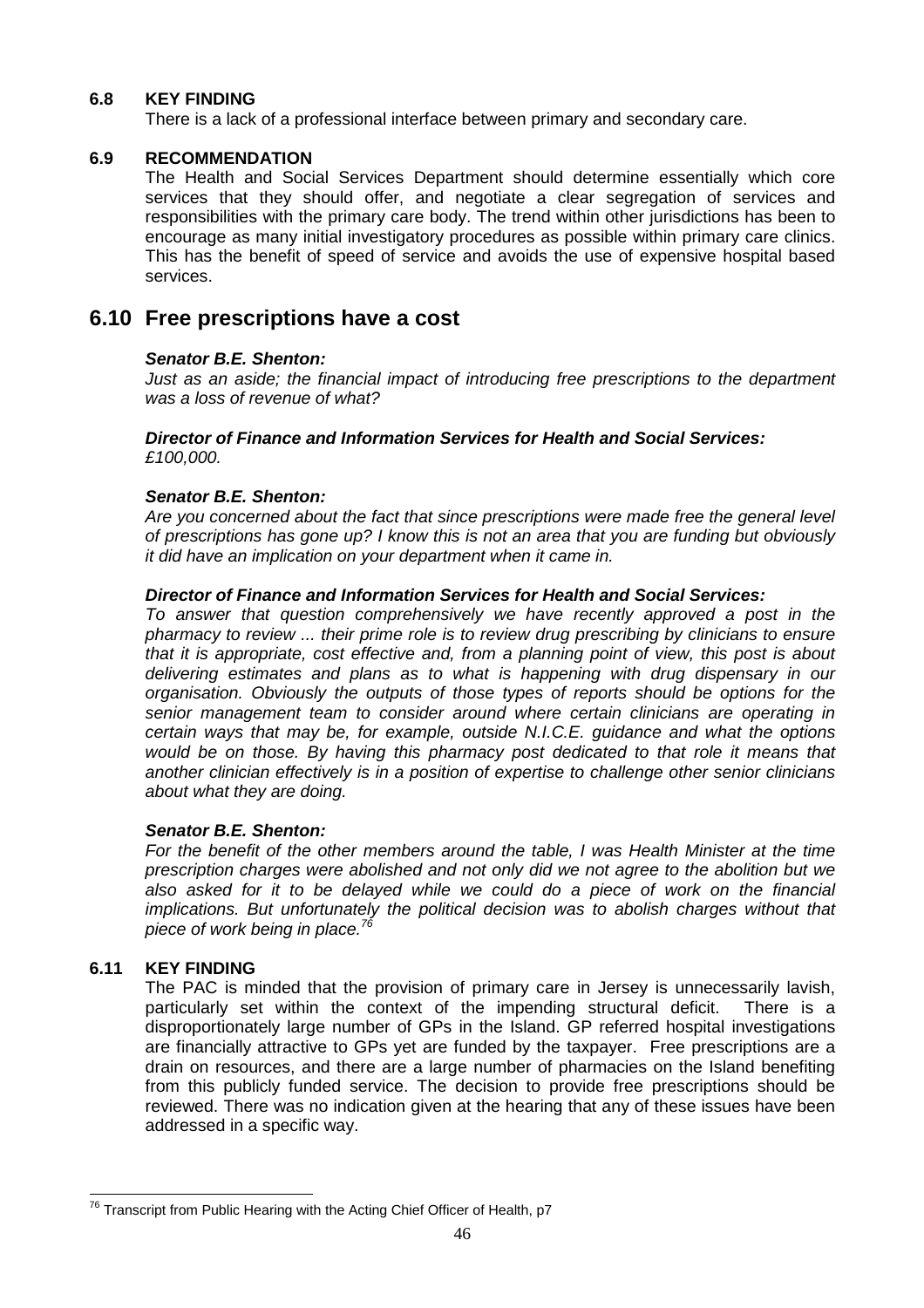**6.12** The PAC will hold hearings with the Social Services Department and other relevant bodies in the respect of the issues raised above.

## **6.13 'Health Tourism'**

The C&AG proposed the following saving:

Amount- £250,000 Timing -Medium-term Type of reduction- Efficiency Certainty -Speculative

The department should seek to reduce the costs which are incurred as a result of people without medical insurance cover or cover from reciprocal health cost agreements visiting the Island to receive treatment for pre-existing medical problems. In a number of cases, treatment of these cases involves the department in considerable expense including the provision of treatment in mainland specialist centres and the associated travel costs.<sup>77</sup>

#### 6.14 **Senator J.L. Perchard:**

Have you any idea what sort of expenditure you are paying out on an annual basis, of account you are looking at, potential health tourism? What the current cost to the Island is?

**Director of Finance and Information Services for Health and Social Services:**  We have not quantified that up in any detail

### **The Connétable of St. Peter:**

Ballpark.

 $\overline{a}$ 

**Director of Finance and Information Services for Health and Social Services:**  I would say in excess of £500,000.

6.15 The PAC are troubled that while health tourism, (i.e. foreign nationals coming to Jersey to seek treatment for high cost medical conditions that may not be available so readily in their home country) is an issue which could be tackled relatively quickly, little progress has been made to achieve these savings.

#### **Senator B.E. Shenton:**

It seems to me that nothing is happening in health tourism.

#### **Acting Chief Officer, Health and Social Services:**

There is a draft policy, I have forgotten its title.

#### **Director of Finance and Information Services for Health and Social Services:**

The provision of healthcare to overseas and foreign nationals.

#### **Acting Chief Officer, Health and Social Services:**

 $\ldots$  That policy is currently with the Scrutiny Panel for consideration.<sup>78</sup> We are waiting for it to come back from Scrutiny so that they can add their comments to it. We will take it from there to the Medical Staff Committee and then seek to introduce it. The only caveat on that is that we are looking at the ... the Minister has indicated that she would like to begin dialogue again with the U.K. with respect to a reciprocal health agreement and in doing so that may have implications about what would sit within this policy. I am not making any promises about policy will be on the desk in 3 months.

 $77$  Report by the C&AG – 'Emerging Issues – States Spending Review' Page 42

<sup>&</sup>lt;sup>78</sup> Since this hearing, Scrutiny has decided not to scrutinise the Health Tourism policy and this was confirmed in writing to the Department in January 2010.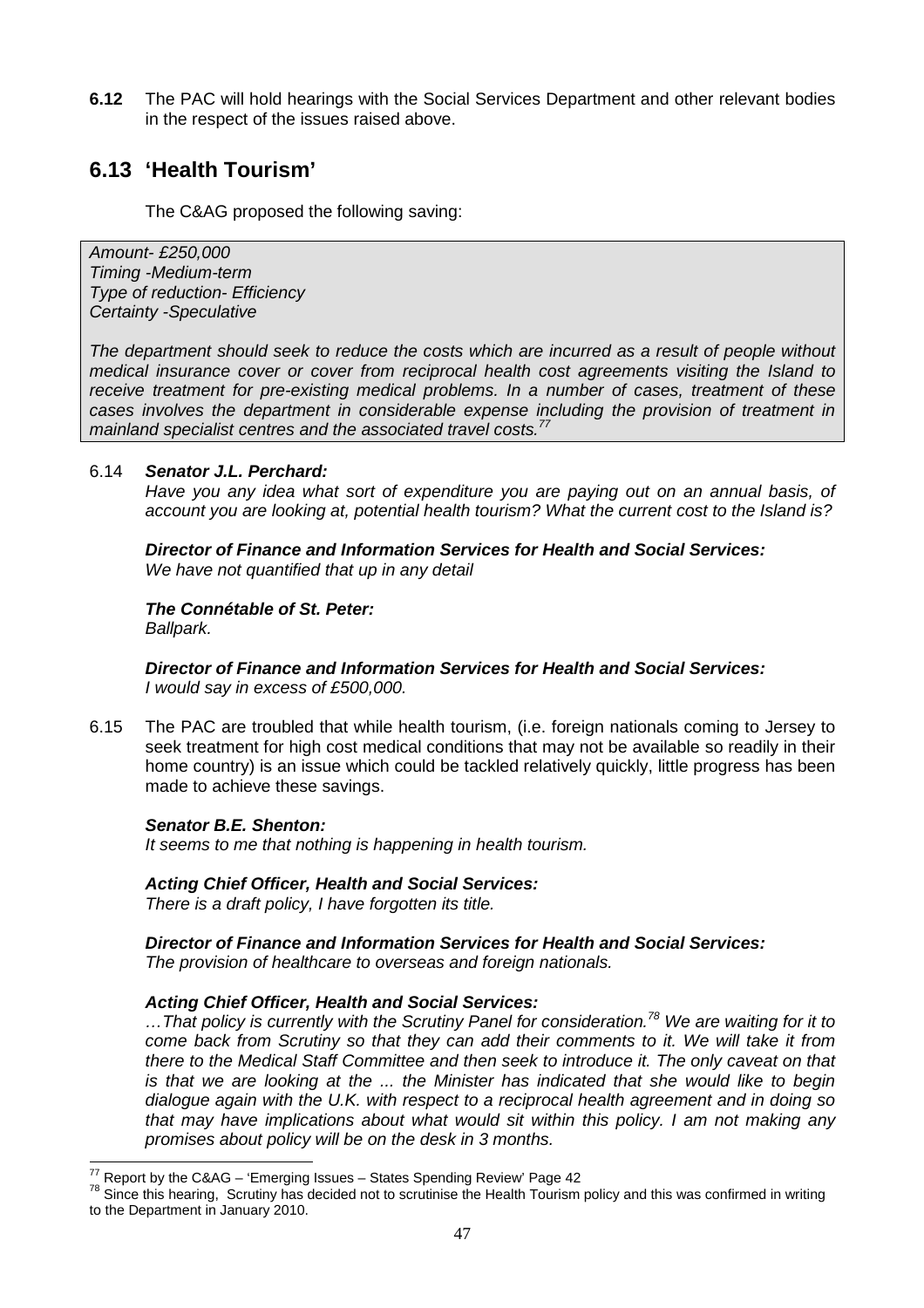6.16 The Director of Finance and Information Services for Health and Social Services explained the background to the draft policy:

#### **Director of Finance and Information Services for Health and Social Services:**

... what the policy is about is removing the big obvious loopholes that are high cost. We recognise that there will always, at this stage anyway, there will always be a level of hospital activity, outpatient appointment that sneaks through, through the route that they have got relatives on the Island, they give that address. If it is a relatively low cost procedure ... we need to concentrate our resources on removing the big abusers and those first of all. So this policy is designed to try and tackle that issue, to get on to those, and the whole policy principle really is about saying it is for the individual to demonstrate to the satisfaction of those on the ground who are accessing their status, that they are genuinely entitled to free treatment. So, where someone is essentially picked up as a risk, then the onus is pushed on to them to state that they would have to demonstrate that they are entitled to free treatment, rather than us trying to disprove that they are entitled to free treatment, which has been essentially the problem in the past.

6.17 The Director of Finance and Information Services for Health and Social Services cited lack of information resources as a stumbling block:

Because of the lack of information we are unable with the resources at H.S.S. to investigate all of these factors; we have been unable to disprove people's information. So it is about turning it around and saying ... We have done the same with the travel entitlement as well. We have said: "If someone wants to effect the benefit of supported travel it is for them to prove they are entitled to it.

#### **6.18 KEY FINDING**

 $\overline{a}$ 

The lack of data gathering and monitoring, both in terms of what costs are and in terms of patient information, is a recurrent theme within Health. Without the existence of such information, cost cutting measures will be difficult if not impossible to implement.

#### **6.19 RECOMMENDATION**

An appropriate Integrated Care Record system should be installed in order to achieve the identified savings.

6.20 Gathering of the kind of information required above, as well as collecting payment where appropriate, might well present a cost in itself, according to a written submission from the Health Department:

"Potentially investment will be required to increase resource necessary to monitor and collect the information about the patients on admission and to ensure that payment is received i.e. maybe 24 hour cover for someone to collate the information and if necessary obtain a credit card impress when a patient has been admitted late at night via a GP referral."<sup>79</sup>

6.21 The Department also seems pessimistic about the length of time the policy would take to implement, saying that: 'These savings will require the ICR system to be in place so realistically they are three to four years away.' Also, the Department warns that the policy will be challenged as it requires an 'acceptance of a policy that by definition will exclude certain patients from receiving free healthcare. Also the concept that patients may be required to provide additional evidence of their eligibility for free healthcare. The other main barrier internally is that clinicians on the front line will have to accept they also have a role in determining and explaining eligibility to patients as they are referred.<sup>80</sup>

<sup>&</sup>lt;sup>79</sup> Extract from Health Department's response within the Council of Ministers Report 7<sup>th</sup> May 2009

 $80$  Extract from Health Department's response within the Council of Ministers Report  $7<sup>th</sup>$  May 2009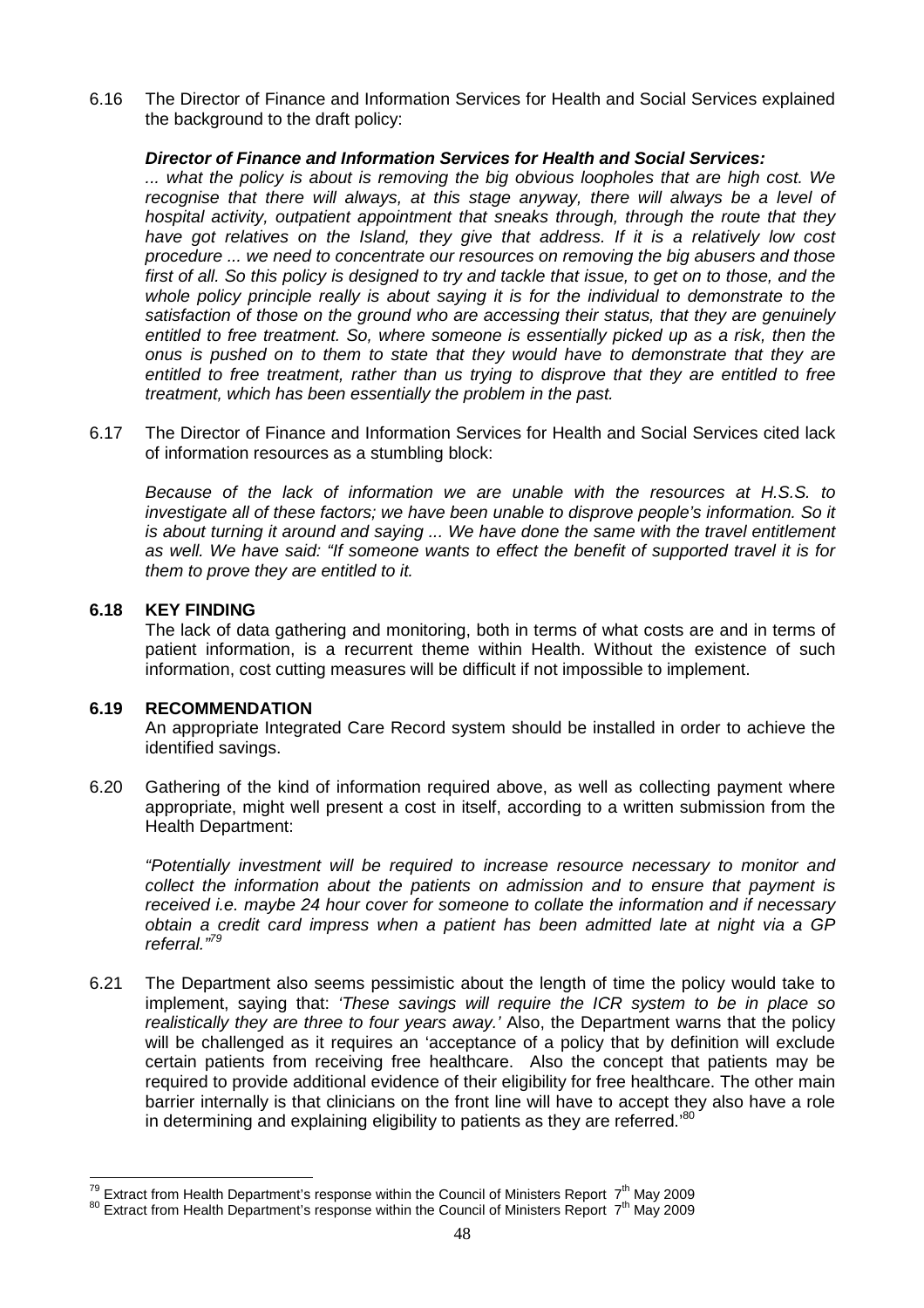6.22 The PAC is pleased to note that the draft policy is aiming to protect those with legitimate claims:

#### **Director of Finance and Information Services for Health and Social Services:**

I think they key thing is if someone is here for legitimate reasons associated with a partner, for example, who is working on the Island, we would not necessarily want to restrict their health care, even if it is genuinely high cost, because if the individual is here for legitimate reasons, then as a health service we are taking a stance at the moment that says they should be able to access free care. The ones we are looking to cut out of this policy are the ones who deliberately undertake actions to access high cost treatment because maybe they are unavailable in their own country, or, for example, it is an ability to access into the U.K. referral via a Jersey referral at the expense of the Jersey taxpayer. So, in order to clarify, the current draft at the moment talks about a 5-year residency period, in effect, before someone would be able to receive free long-term medical care.

6.23 However, a policy needs to be implemented as soon as possible for optimum savings to be achieved.

#### **6.24 KEY FINDING**

Although the PAC acknowledges the unpredictable nature of Health spending, Health Tourism is an area which has yet to be satisfactorily addressed.

#### **6.25 RECOMMENDATION**

Swift moves should be made to progress a Health Tourism policy.

### **6.26 United Kingdom treatment costs**

The C&AG proposed the following saving:

Amount- £200,000 Timing -Medium-term Type of reduction- Efficiency Certainty –Speculative

The department should review the costs incurred in flying patients to the United Kingdom for treatment through more rigorous assessment and the establishment of cost effective service level agreements with selected hospitals.  $81$ 

6.27 While rationalising the choice of available providers has been accepted by the Department as an achievable saving. H&SS staff resistance to having to restrict referrals to certain providers has been cited by the Department as the main barrier to this matter progressing. It states that 'difficult discussions around the clinicians' expectations that they can refer patients to wherever they/the patient chooses' will need to be had.<sup>82</sup>

#### **6.28 KEY FINDING**

 $\overline{a}$ 

When looking to make substantial savings such as those required now, 'difficult discussions' are unavoidable and should not be seen as a barrier to progress.

#### **6.29 RECOMMENDATION**

Political will is required to implement unpopular yet necessary decisions. Greater emphasis on overall costs should be undertaken in respect of the selection of the service provider.

### **6.30 Accident and Emergency**

The C&AG proposed the following saving:

 $81$ <sup>81</sup> Report by the C&AG – 'Emerging Issues – States Spending Review' Page 41

 $82$  Extract from Health Department's response within the Council of Ministers Report  $7<sup>th</sup>$  May 2009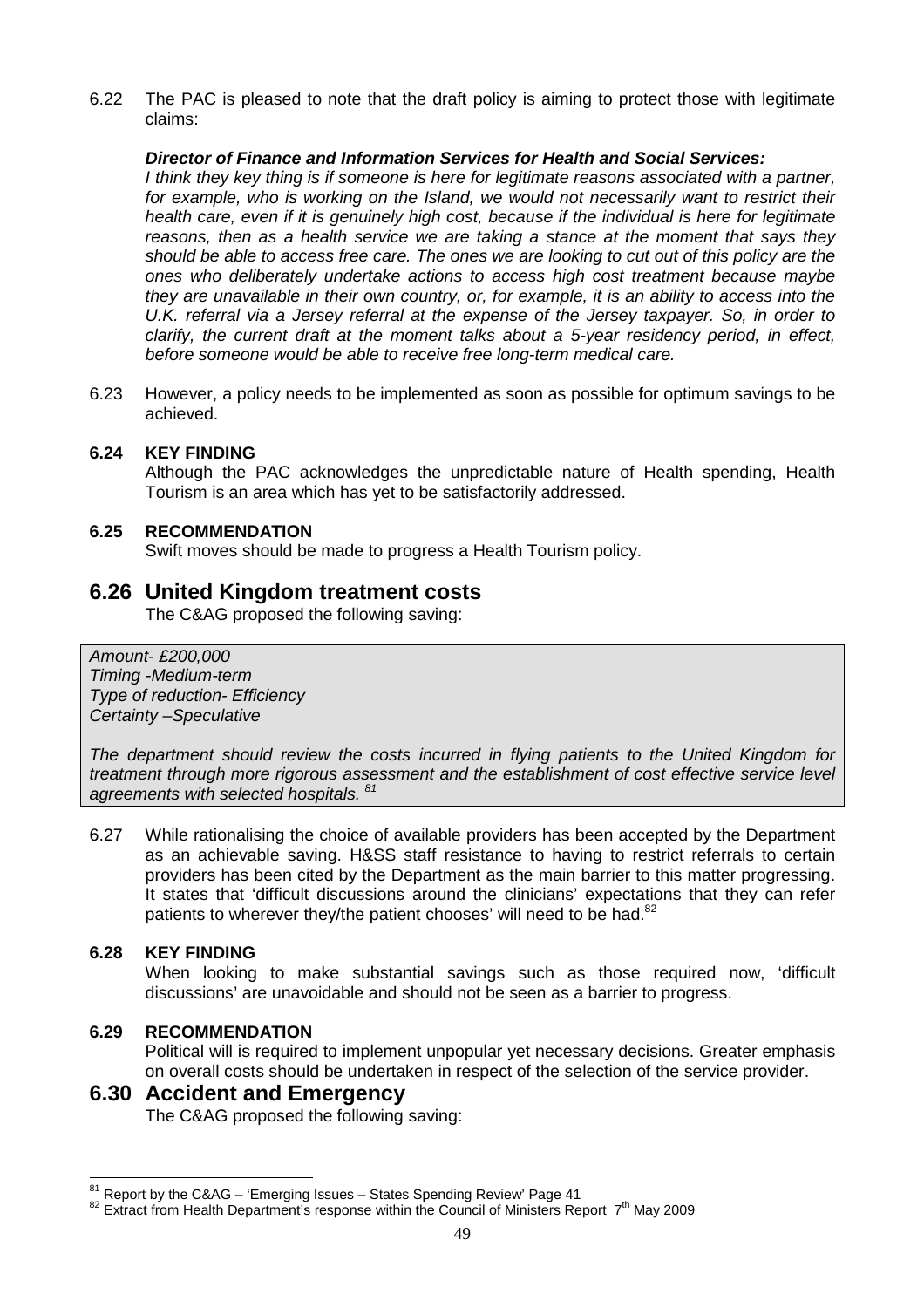Amount- £75,000 Timing -Medium-term Type of reduction- user pays Certainty –not Speculative

The department should introduce charges for patients accessing primary care by way of visits to the hospital's Accident and Emergency Department.<sup>83</sup>

6.31  $\cdot$  'Clinical attitudes<sup>84</sup> in A&E about the idea of collecting money from patients were cited as an obstacle to implementing this proposal by the Health Department.

### **6.32 'User pays' for ambulance services?**

The Acting Chief Officer confirmed that introducing user pays for ambulance services (as practised in Guernsey) was not in the pipeline.

#### **Senator B.E. Shenton:**

The ambulance ... in Guernsey you pay £150 for an ambulance.

#### **Acting Chief Officer – Health and Social Services:**  Absolutely.

#### **Senator B.E. Shenton:**

Is that on your radar to look at, at all?

#### **Acting Chief Officer – Health and Social Services:**

Personally, no. The reason that occurs in Guernsey is because Guernsey's ambulance is a charitable organisation. That is why it happens, it is not a user pay, it is a charitable organisation.

 However, he did say that user pays for A&E was on the agenda, awaiting public consultation.

#### **Acting Chief Officer – Health and Social Services:**

'…. yes it is on the agenda, the Minister has asked that there is a significant public consultation before she takes any of those issues into the States.

### **6.33 'User pays' for accident and emergency services?**

#### **Senator B.E. Shenton:**

….there is a doctors' surgery that does not charge, which is called the A.&E. (Accident and Emergency) Department, what actions are you looking to rid the Island of this anomaly? **Acting Chief Officer – Health and Social Services:** 

The Ministerial position on this is that seeking further user pays in A.&E. is supported but it would require public consultation before it occurs, significant public consultation, because the first child who dies of meningitis because a mother decides not to take that child to A.&E. because they thought they should go to the G.P. and they did not have money to spend on it, will cause us a significant problem. In other words, there are people currently who are accessing A.&E. because they are saying they cannot afford to go to their G.P.

#### **Senator B.E. Shenton:**

 $\overline{a}$ 

Yet those people would be on income support of which a component is for G.P. care.

#### **Acting Chief Officer – Health and Social Services:**

 $^{83}$  Report by the C&AG – 'Emerging Issues – States Spending Review' Page 42

 $84$  Extract from Health Department's response within the Council of Ministers Report  $7<sup>th</sup>$  May 2009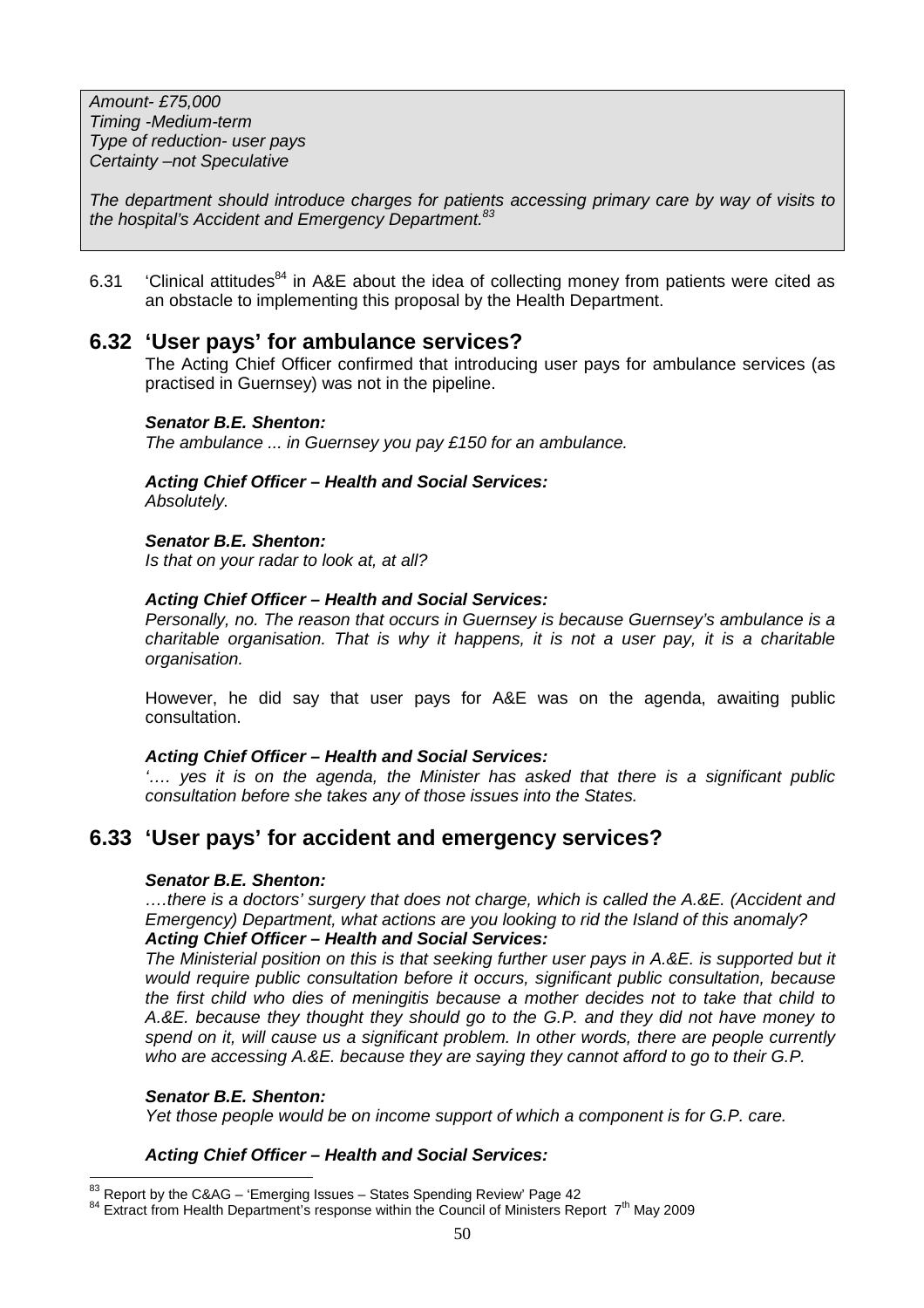As long as people are using the argument that there is a barrier to entry to G.P.s we have to sort out that anomaly. Okay, what I am saying is should we be introducing user pays into A.&E., I think acceptance of that would be a good idea but should it be a charge across the board or should it be a charge for inappropriate use, in other words using it as a primary care provider. That needs to be discussed, there needs to be a public consultation. From our perspective, I hold my hands up, the reason we are not doing that public consultation right now is because we have got a lot on. What we are doing in 2010 is around user pays. The user pays issue we are dealing with at the moment is around sorting out the path charges, the States approved that at the end of the last year, we are making sure that system works efficiently, working with the G.P.s about developing those links.

#### **6.34 KEY FINDING**

There appears to be little urgency to adopt a user pays policy within the Health Service. With Health costs likely to continue to rise at above inflation levels, this could lead to an inappropriate use of resources, with core services neglected as funds are diverted to areas where a user pays policy would be more appropriate.

#### **6.35 RECOMMENDATION**

Where appropriate, 'user pays' policies should be introduced, rather than waiting for them to be forced on the Department due to budget constraints.

### **6.36 Critical mass issues**

The C&AG proposed the following saving:

Amount- £250,000 Timing -Medium-term Type of reduction- efficiency Certainty – Speculative

In a number of instances, the unit cost of services provided by the department is higher than the costs that would be incurred by mainland health services because the size of the Island's population is relatively small. This suggest that opportunities may exist for unit costs to be reduced if it were possible to reach agreement with the States of Guernsey to collaborate in the management of the services concerned.<sup>85</sup>

- 6.37 The initial Departmental response to the above proposal to collaborate with Guernsey stated that the outcome would depend on the 'attitude of the States of Guernsey.<sup>86</sup>
- 6.38 The Acting Chief Officer Health and Social Services mentioned that there were talks in the pipeline with Guernsey regarding the possibility of joint air ambulance services:

#### **Acting Chief Officer – Health and Social Services:**

We have worked in the last couple of years trying to work with Guernsey in developing joint services and my own particular interest was around the air ambulance service. It seems an obvious thing to do to achieve the economies of scale. Actually the prize there in terms of ... the prize there from my perspective is around patient safety and effective and efficient services but there is a bigger financial prize, which is actually around the more routine movement of outpatients, which is significant numbers of patients moving from both hospitals to the south coast'

#### **6.39 KEY FINDING**

 $\overline{a}$ 

The initiative of working with Guernsey to develop joint services in health has merit, and should be pursued. The Public Accounts Committee shall seek to work closely with its

 $^{85}$  Report by the C&AG – 'Emerging Issues – States Spending Review' Page 43

 $86$  Extract from Health Department's response within the Council of Ministers Report  $7<sup>th</sup>$  May 2009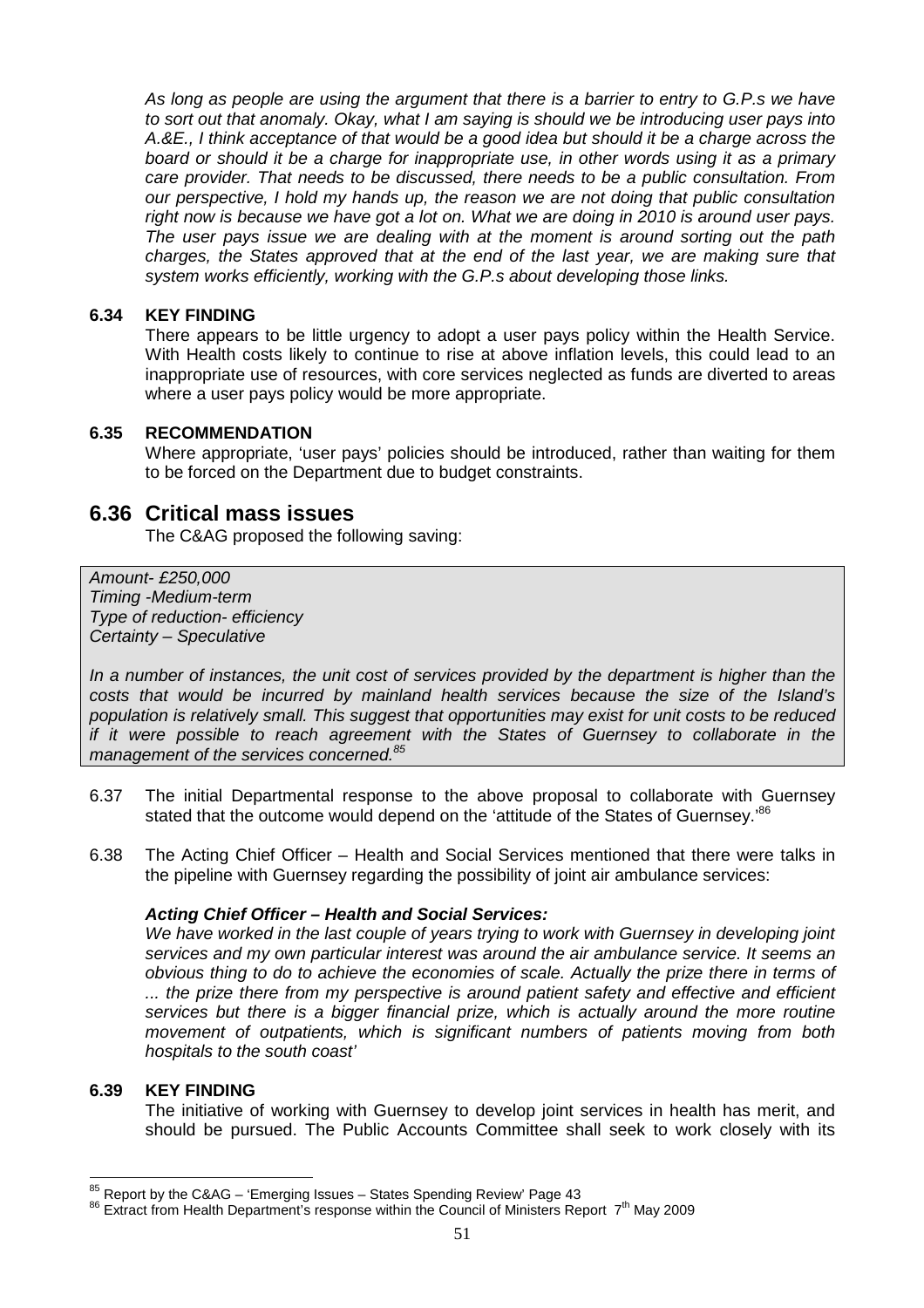Guernsey counterparts in order to advance inter-island co-operation, and a further meeting with the Guernsey Public Accounts Committee is currently being planned.

#### **6.40 RECOMMENDATION**

The financial model for the provision of all ambulance services should be reviewed. A benchmarking process using the taxpayer costs to the Guernsey taxpayer of a similar service published and reviewed.

## **6.41 Human resource management in Health and Social Services**

The C&AG proposed the following saving:

Amount- £100,000 Timing -Medium-term Type of reduction- efficiency Certainty – not speculative

The (Health and Social Services) Department has a number of staff who it recognised are not performing adequately either through long term illness or for other reasons. The responsible managers explain that their Departmental costs are unnecessarily high because appropriate procedures do not exist to deal with such cases. In contrast, the States' Human Resources department believes that appropriate procedures do exist. The Department should make use of the procedures that have been provided to release the posts which are currently occupied in this way.<sup>87</sup>

6.42 The Health Department has recognised in a written statement, that: 'Generally it is recognised that considerable sums are lost due to sickness/absence across the States."<sup>88</sup>

#### 6.43 **Senator B.E. Shenton:**

It is fairly well recorded that within the hospital type service across both Jersey and United Kingdom there is a higher level of sickness absence. That can easily be put down to not necessarily the fact there is a shortage of staff when people are sick. But quite clearly you would not want people with a cold coming into work on wards so therefore ... that probably gives you higher sort of numbers than anyone else would expect. But underlying all that, are you managing the absence rates of particular people. Are you monitoring people who are perhaps more sick than others and how are you doing that, and what measures you are bringing to make sure you are not wasting staff by not managing their attendance more closely and using sickness as an excuse not to come to work?

#### **Acting Chief Officer - Health & Social Services:**

Not wishing to contradict you, but I believe, and correct me if I am wrong, but our sickness and absence in Health and Social Services as a whole is rather good and it compares favourably both with the private sector and ...

#### **Senator B.E. Shenton:**

That was not the information I got from H.R. several weeks ago.

6.44 This view (that sickness levels are rather good) also contradicts the information in the C&AG report which states that: 'The Department has a number of staff who it recognised are not performing adequately either through long term illness or for other reasons. The responsible managers explain that their departmental costs are unnecessarily high because appropriate procedures do not exist to deal with such cases.' 89

 $\overline{\phantom{a}}$  $87$  Report by the C&AG – 'Emerging Issues – States Spending Review' Page 42

<sup>&</sup>lt;sup>88</sup> Extract from Health Department's response within the Council of Ministers Report 7<sup>th</sup> May 2009

<sup>89</sup> Report by the Comptroller and Auditor General – 'Emerging Issues- States Spending Review' p42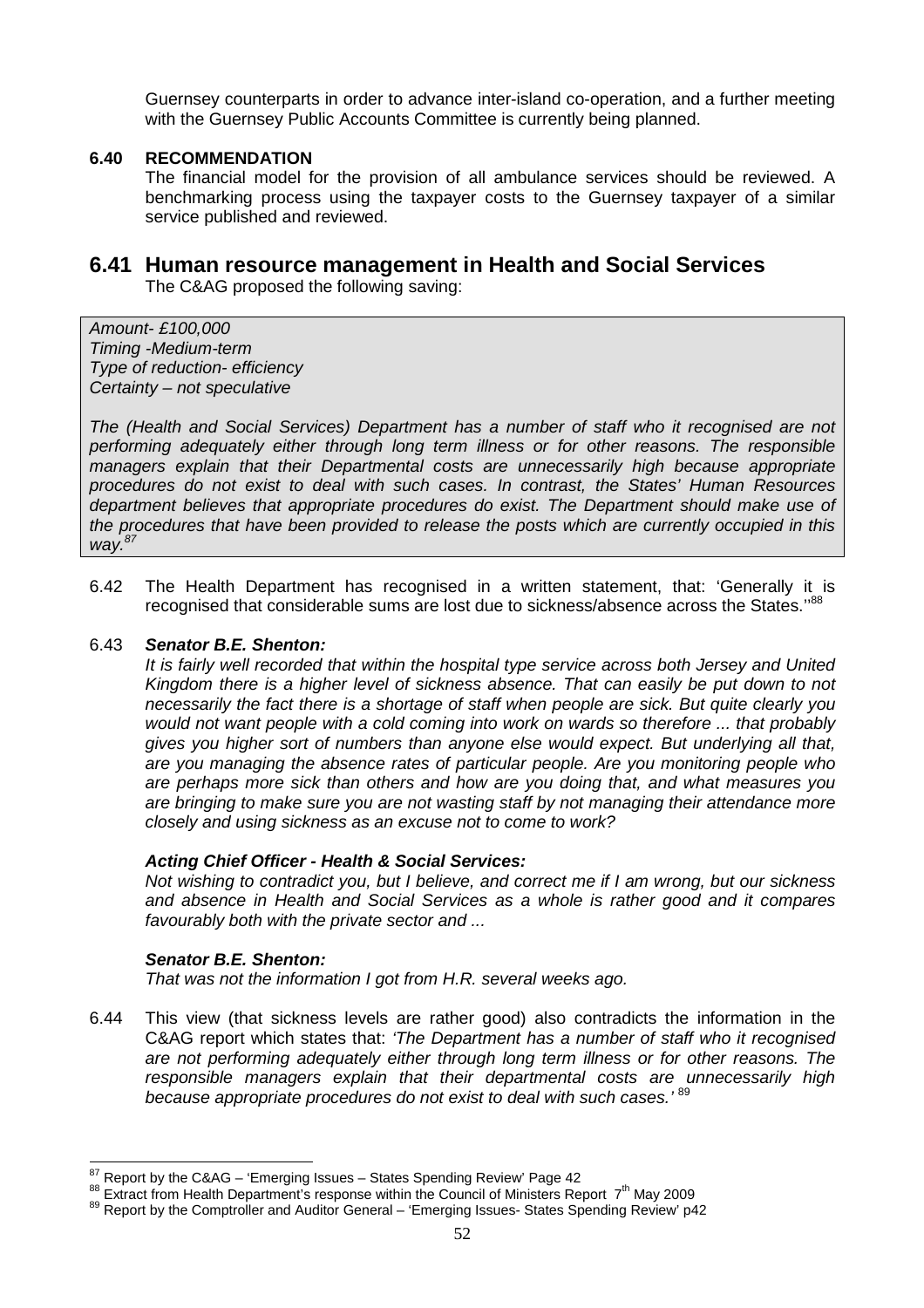6.45 The PAC is troubled that the Acting Chief Officer was expressing such markedly different views to those expressed to the C&AG by Managers in the Health Department.

#### 6.46 **Acting Chief Officer - Health & Social Services:**

We are a business where about 75 to 80 per cent of our expenditure is on people. So to ignore how those people are behaving would be foolish, we can recognise that. To ignore how they are feeling in the workplace and whether they are being used effectively would be foolish. I would suggest that a significant amount of our staff were experiencing quite high levels of dissatisfaction and low morale last year. If you went on to a ward as I would do and say: "What can I do to improve your lot?" they will say: "Give us more staff." It was not give us more money, it was give us more colleagues to work alongside us so we can do our job properly.

6.47 The Acting Chief Officer confirmed that staff morale in his Department could be better. However he did not consider that reducing sickness absence was something within his power:

#### **Acting Chief Officer - Health & Social Services:**

Absolutely. I mean Health and Social Services are a hugely diverse portfolio. It is 2,500 employees. But, as I say, the point is 80 per cent of the business cost is on people so you have got to get that bit right. Morale is not great, the business is running very hot, people need to ... and human resource practices are fundamentally important. We have got to get both ends of it right, though. You have got to get the bit about reducing the average sickness from 7.5 days to 6.5 days, is just as important in cost terms and in business terms as also sorting out the one or 2 outliers who are off sick for 2 years. You have got to do both of those things. Are there practices in train to deliver both of those? No. I do not think so. They are not within my power to control those, they exist as central States policies but I think they need to be addressed.

#### **6.48 KEY FINDING**

The Acting Chief Officer of Health saw the job of addressing high absence levels in his Department as beyond his control. He sees this task as a centralised function. The Public Accounts Committee was extremely concerned at the lack of ownership by H&SS management in respect of the management of sickness levels. Because HR had been centralized the problem had been passed away from the coalface – and lost at the centre. Good sickness management can achieve considerable savings for the taxpayer – yet there is a lack of ownership of the problem. The PAC sees no indication that the Acting Chief Officer of Health understands the relationship between effective resource management and the ability to achieve the desired outcomes in a Department. If there is no accord in working towards shared corporate objectives (in this case, making savings) then those objectives will not be achieved.

6.49 Furthermore, the Acting Chief Officer did not appear to view most people in his Department as being in an HR role at all.

#### **Senator B.E. Shenton:**

This is part of the problem because going back a couple of years to the H.R. function being centralised, it was not working as well as it should have done. It certainly was not when I was Health Minister. Going back to a previous hearing where the Director of Finance and Information Services for Health and Social Services appeared at, he said: "That when people come to me with and are over budget, they tell me they are over budget, and they believe that they have passed the problem on to me." Now I got the impression within Health and Social Services that if there is a H.R. problem they would pass it on to the Chief Minister's Department, the H.R. Department, and then they would pass the problem on. There were not a lot of people within H.S.S. actually taking ownership of H.R. resources because they were not responsible for it.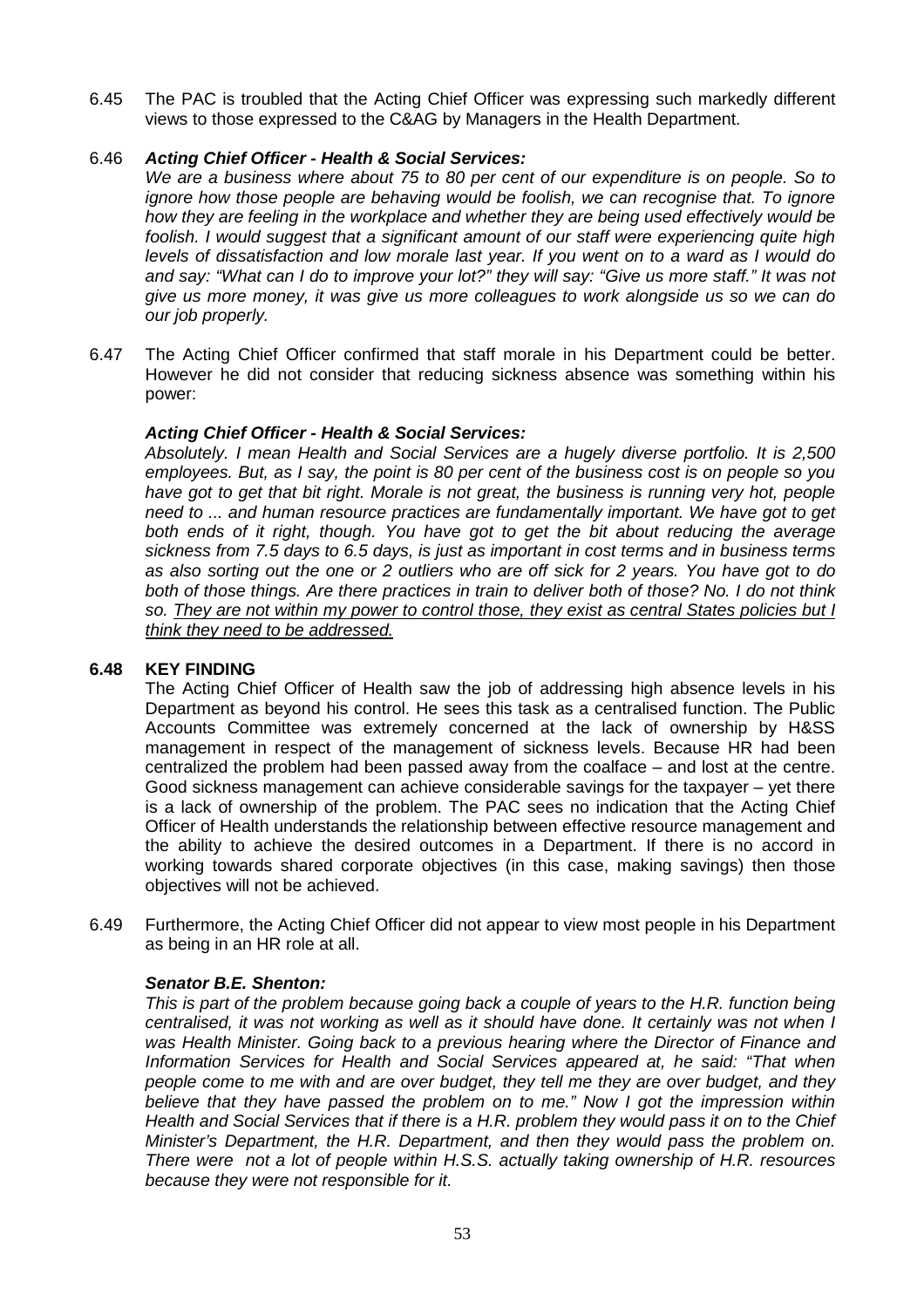#### **Acting Chief Officer – Health and Social Services:**

I agree up until the last line. There was not a lot of people in H.S.S. taking responsibility for H.R. issues because there is not a lot of people in H.S.S. in H.R. roles.

#### **Senator B.E. Shenton:**

But if you are a manager you are in an H.R. role.

#### **Acting Chief Officer – Health and Social Services:**

Yes, in terms of H.R. ...

#### **Senator B.E. Shenton:**

That is where, I think, if you are a manager of a department or supervisor you are in an H.R. role? You do not need to have the initial ...

#### **Acting Chief Officer – Health and Social Services:**

No, you are a manager of people but in terms of getting specific H.R. advice who would always look to the centre in terms of making sure that our decision making around suspension or whatever, or disciplinary process, is consistent across the board. That is what we would be looking to the centre for. But believe you me if we put somebody on long term sick or long term suspension it is something that we are absolutely wishing to address on a day by day basis because it is causing us pain.

6.50 The Acting Chief Officer confirmed that he did not support the centralisation of HR under the Chief Minister's Department, implying that central HR did not understand the business of recruiting:

#### **Senator B.E. Shenton:**

Can you put your hand on your heart and say that the centralisation of H.R. in the States is generally to be working well?

#### **Acting Chief Officer – Health and Social Services:**

I believe the centralisation and the devolution of H.R. on a 5-year rotation, it appears everywhere in the world, is a complete waste of time. I believe that we would work more effectively if we had a departmental H.R. Department which understood our business of recruiting.<sup>90</sup>

#### **6.51 KEY FINDING**

 $\overline{\phantom{a}}$ 

There are mixed messages from the Executive. There appears to be no consistency regarding whether sickness absence levels are a cause for concern and very little ownership of HR issues by the Departmental Chief Officer of Health. Without buy in from key officers and an acknowledgement of the problems that exist, progress on implementing savings arising from these issues is unlikely.

#### **6.52 RECOMMENDATION**

The absence of staff through sickness is considered more of a nuisance than a cost. Whilst the management of HR has been centralised, the management of sickness has not and this fact should be conveyed to all staff in management positions.

6.53 Moving on from the issue of sickness absence, the Committee discussed the issue of underperforming staff members, as mentioned in the C&AG's Emerging Issues report. The Acting Chief Officer for Health and Social Services and the Director of Finance and Information Services for Health and Social Services acknowledged that in Jersey, an individual's pay is protected much more than it would be in the NHS, meaning there was a

 $90$  The (now former) Acting Chief Officer for HSS has submitted the following clarification: "I was pointing out the cyclical nature of devolution and centralisation of HR and not problems with centralisation in itself." (correspondence to the PAC, 9<sup>th</sup> April 2010)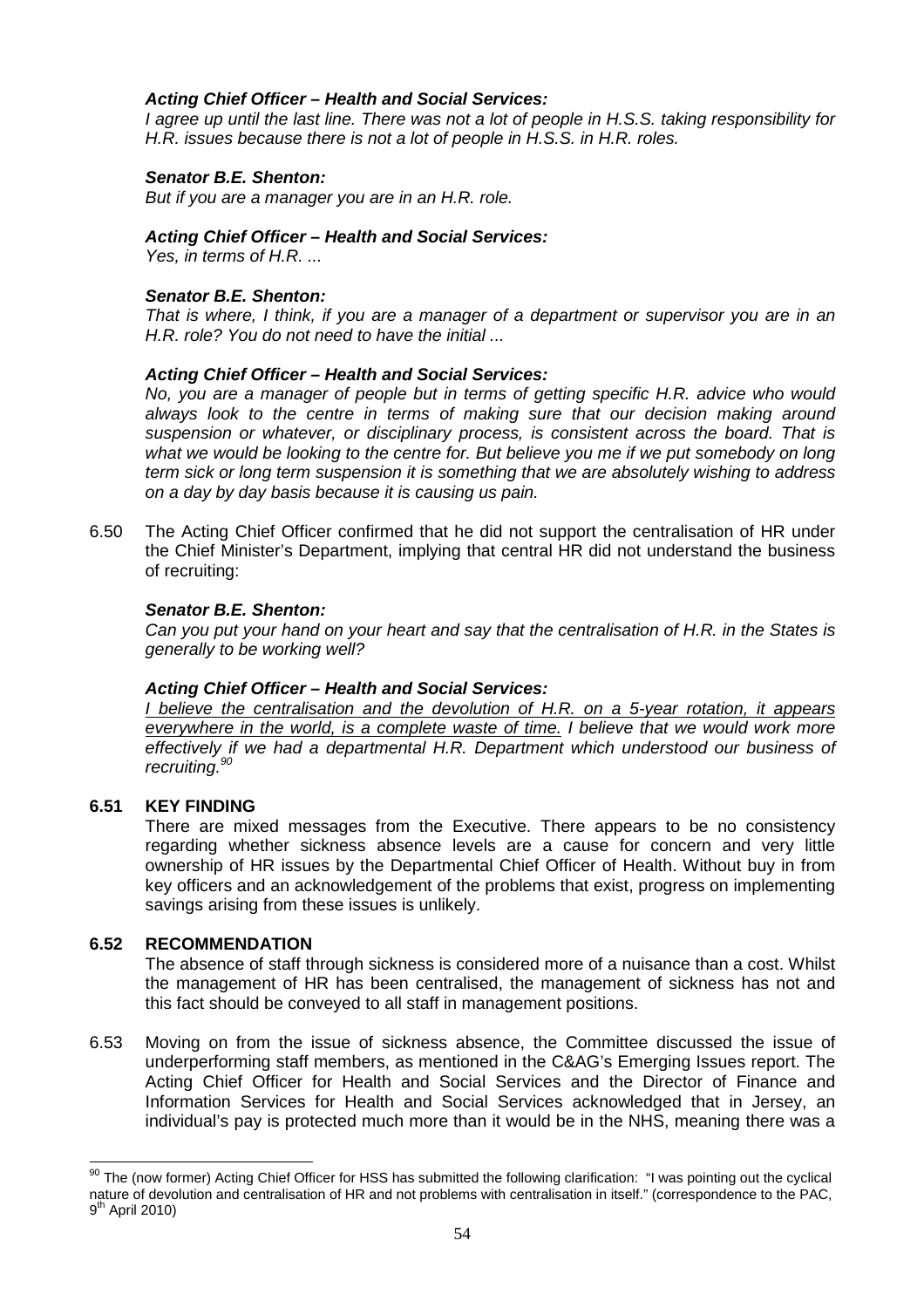lack of incentive for self improvement. That said, the view expressed seemed to be that the examination of terms and conditions and remuneration was a central function:

#### **Senator B.E. Shenton:**

You have got some staff within your Department, or within H.SS, that are perhaps, I think it is fair to say, grossly overpaid through evolution where their terms and conditions have got way out of sync with what they are doing. H.R. now comes under the Chief Minister's Department. Who looks at the remuneration of individuals within H.S.S. to see whether you are getting value for money from each role?

#### **Acting Chief Officer – Health and Social Services:**

I think, broadly speaking, in terms of the terms and conditions that that is something for the States Employment Board to consider**.** When we come down to the role of an individual, we were discussing this only the other day about protected pay and how those issues are worked through with respect to issues in N.H.S. and how that works in Jersey. In the U.K. you would be ... after 5 years there would be no further protected pay, but I believe in the States, it is for life. Now, that is a problem, because as an individual if you are going to protect my pay for 5 years and then no longer protect it, then I am looking pretty hard to find a suitable role for me to be in to ensure that I remain at my salary. But if you are going to put me in a position whereby I am going to be on that protected pay for life, and there is no incentive for me as an individual to move, then it is very difficult for the organisation to move that individual unless they are incompetent in that role. Now, do not forget, they are unlikely to be incompetent in that role because they have come from another role.

6.54 The witnesses considered that issue was largely a matter for central HR under Chief Minister's Department:

#### **Senator B.E. Shenton:**

But a finance director, working for a big entity, he may well turn round and say: "Well, Freddy in accounts is paid far too much, we are going to have to lose him" or something like that. I think that you do not look at salaries in any way, shape or form as you would in the private sector, because it is all just central and that is the States payment.

#### **Director of Finance and Information Services for Health and Social Services:**

I suppose, when I started in H.S.S. the first thing I asked for was effectively a list of all of the senior individuals, because I assumed those would be the ones I would be working closely with to deliver the various objectives of H.S.S. So we are aware of those and the line managers of those individuals will be aware of what they are paid. I would say it is the responsibility of the line managers, that is part of ... because we have touched on H.R. management already, to review the functions that that individual is carrying out to ensure that they are comfortable that they are competent etc. to do the job. If the States of Jersey terms and conditions dictate how that individual is remunerated for that, then I think that is more an issue for the H.R. team to take forward in regards to policy, rather than the manager in reviewing whether that person is adequate.

#### **Senator B.E. Shenton:**

But as finance director you would never ask a line manager or a manager, how can you justify paying him that much for doing that?

#### **Director of Finance and Information Services for Health and Social Services:**

I can do that, and I have done it with various individuals. But the reality is as long as the manager of that area can justify the individual, the post they are in and the costs that they are incurring, then depending on obviously how grossly out of line it is, then I would rely on that manager to make sure that they are achieving their objectives in value for money for the States of Jersey in employing that individual.

#### **Senator B.E. Shenton:**

The public sector is certainly a very different world to the private sector, is it not?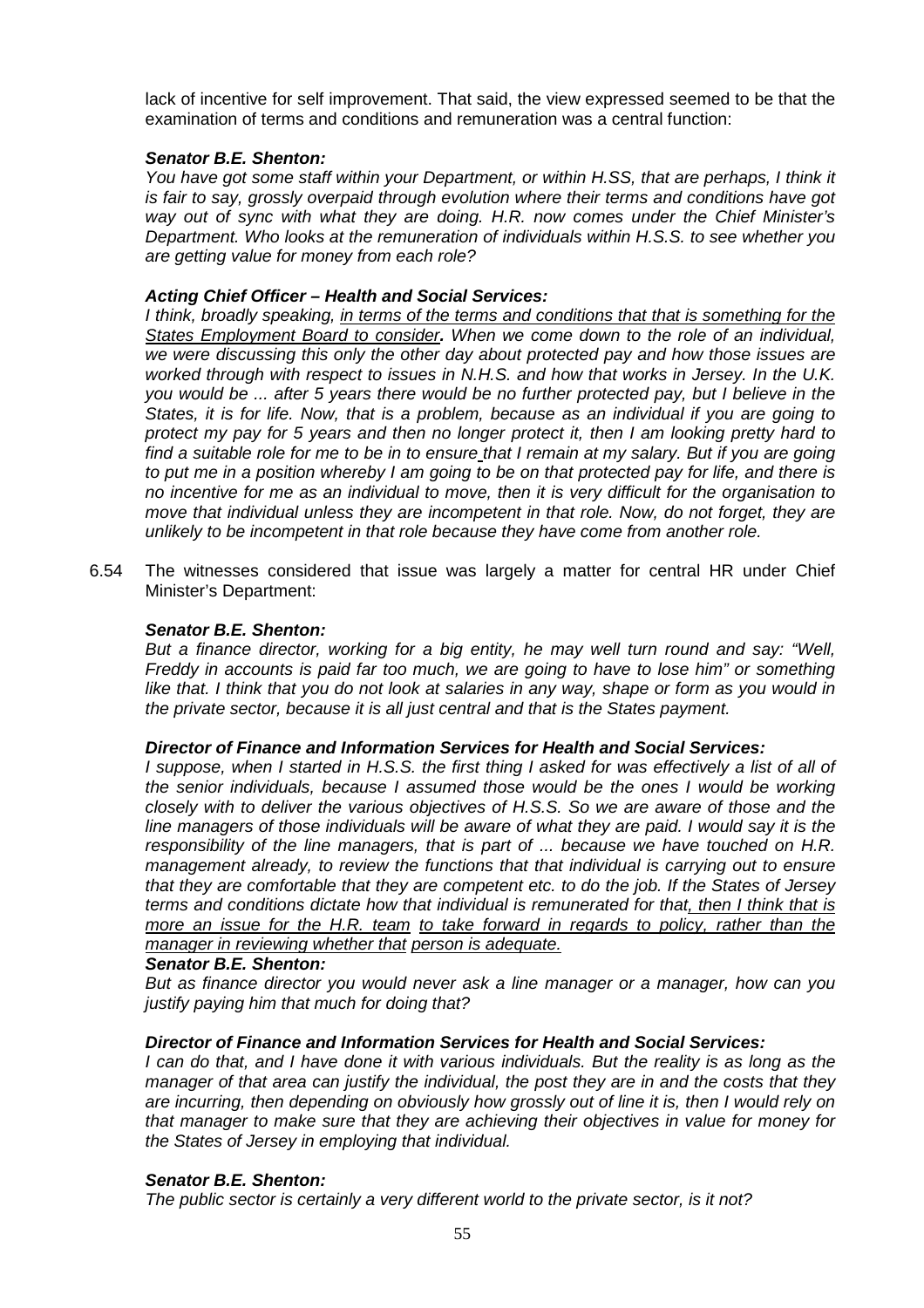#### **6.55 KEY FINDING**

The position of Hospital Director has been removed. Therefore there is no longer any distinction between the operational running of the hospital and the strategic management of the Department. Therefore long-term planning had been somewhat neglected in favour of day to day fire fighting.

#### **6.56 RECOMMENDATION**

There are two distinct spheres of HR management: process management and the way in which line managers manage. The latter cannot be outsourced. Managers need to take ownership and responsibility for of some aspects of HR management, otherwise certain issues, which are costing taxpayers' money, cannot be addressed

## **6.57 Locum services – Proposal by the C&AG**

Amount 600,000 Timing Medium-term Type of reduction Efficiency Certainty Not speculative

The department should review all of its staffing arrangements with a view to minimising its need to acquire the services of locums to cover staff absences.<sup>91</sup>

6.58 It was stated that the reliance on locums was to the detriment of other services:

#### **Director of Finance and Information Services for Health and Social Services:**

The Department does not have recurrent budgets set to the level of locum expenditure as being incurred, so the effect of that means that other things are stopped, usually temporarily, permanently where I can, but in nearly all instances they are temporarily, to ensure that the department can live within its cash limit, so we will slow down on a less priority or lower important service to release the money to pay for the excess locum costs generated possibly by a long term sickness of a middle grade doctor who therefore we are obviously paying their salary but we are also then paying for someone to come in and cover their job. So the reality of the budgeting currently is that there are not sufficient recurrent budgets to cover the level of locum expenditure that is being incurred. $92$ 

6.59 The problem of recruiting and retaining suitably qualified nursing staff was highlighted:

#### **The Connétable of St. Peter:**

How important do you see the importance of human resource management in driving your expectation or your wish for safety reasons to produce the requirement on locum and agency nurses and provide, at the end of the day, cost benefits back to the taxpayer?

#### **Acting Chief Officer – Health and Social Services:**

We have significant issues with recruiting nurses to Jersey. It is a worldwide problem but I would suggest our problems are more acute than elsewhere. We have got a 6.4 per cent vacancy rate for nurses. You have got 5 per cent in inner London, 2 per cent in Guernsey, we are ... this is one leader board that we do not want to be top of and we have got significant issues there. It is not a simple issue. $93$ 

#### **6.60 KEY FINDING**

 $\overline{\phantom{a}}$ 

There is significant overspending due to an over reliance on locum staff, and problems within the recruiting process.

 $91$  C&AG report – 'Emerging Issues – States Spending Review' p41

 $92$  Transcript of the Public Hearing with the Acting Chief Officer of Health p12

 $93$  Transcript of the Public Hearing with the Acting Chief Officer of Health p12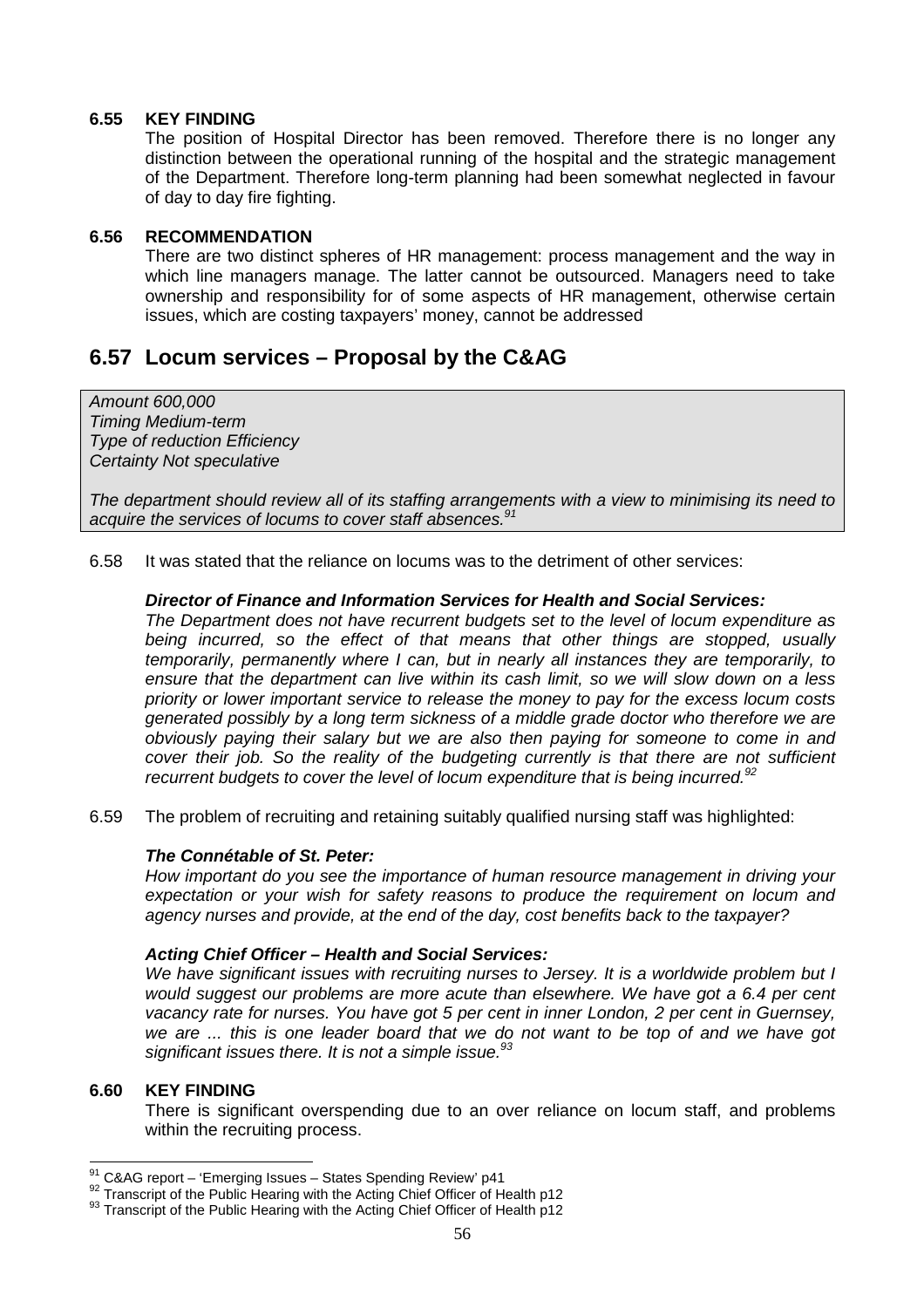## **6.61 Management of procurement – the C&AG Proposal**

Amount: £800,000 Timing: Medium term Type of reduction: efficiency Certainty: not speculative

The department should establish a centralised procurement function with a view to achieving savings though a more rigorous approach to purchasing. The department already purchases drugs through a mainland consortium but reductions could be achieved by extending good procurement practice to other areas of purchasing.

#### 6.62 **Senator B.E. Shenton:**

If we just start with procurement then, what steps have been taken to improve procurement since the report came out?

#### **Director of Finance and Information for Health and Social Services:**

Taking the management procurement, I believe firmly in the opportunities that are available from an effective procurement process in H.S.S. and possibly across the States of Jersey overall, so we have engaged with the head of States Procurement. She is working with us to develop a best practice system which ideally will be presented for all States departments, with H.S.S. being the pilot of that. Our view is if you can make it work in H.S.S. you are removing bits of it for other Departments rather than having to add bits in that no one thought of if you do a pilot in a different Department. So that work is being planned and prepared, initial presentation has been given to the H.S.S. S.M.T. (senior management team) who have fully supported the concept of that. Another presentation is coming on the detail of what that means in 2 to 3 weeks' time for final S.M.T. approval because there is resource needed to fund the consultants that the Director of Strategic Procurement will employ to undertake some of this work, and obviously the benefits accruing from that we are expecting to be in the region of £800,000-plus.

#### **Senator B.E. Shenton:**

Within these plans that you present forward, do they have fixed timeframes and who is ultimately responsible for hitting those timeframes?

#### **Director of Finance and Information for Health and Social Services:**

That is right, the project plan will be undertaken as per States of Jersey procurement office staff so there are clear cut-offs and review at certain stages on it to ensure it is still going to deliver what is expected and to make sure that it goes according to track. That is what is due to be presented to the Health S.M.T. in 2 to 3 weeks' time which will then hopefully endorse that approach and that will then be effectively a project that is in train.

### **Senator B.E. Shenton:**

Who is responsible?

#### **Director of Finance and Information for Health and Social Services:**

I am taking the S.M.T. lead on working ... from an H.S.S. perspective I am working with the Director of Strategic Procurement to deliver that project.

#### **Senator B.E. Shenton:**

You are taking the lead, does that mean you are responsible?

#### **Director of Finance and Information for Health and Social Services:**

I suppose the accounting officer always retains responsibility but while we did not directly discuss it I assume that it is a delegated function to me, to deliver on behalf of the accounting officer.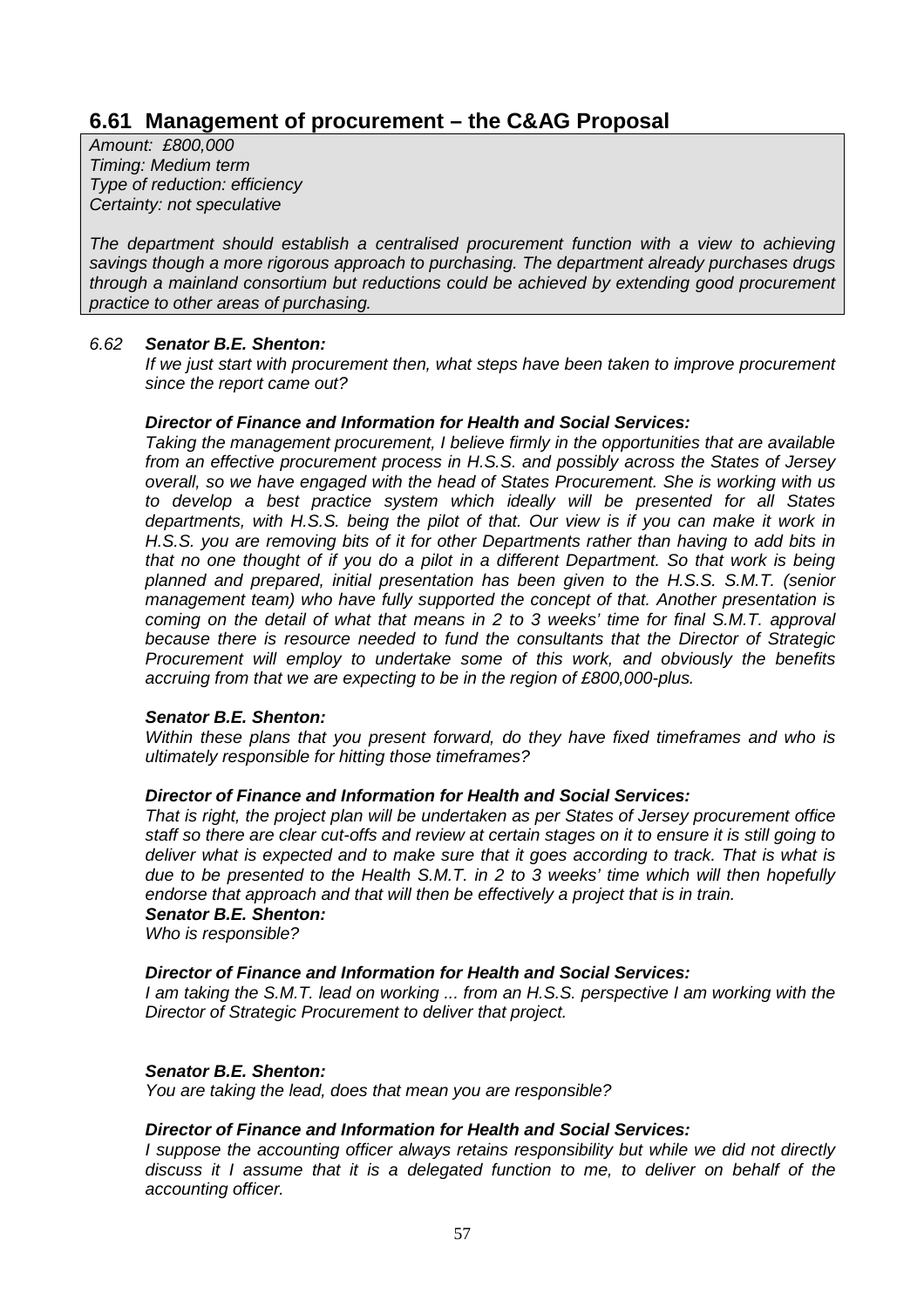## **6.63 Purchase Cards in Health and Social Services**

#### **Senator B.E. Shenton:**

There were a lot of purchasing cards within Health which sort of implies that purchases were being made on a piecemeal basis, have you done anything about reducing the number of purchasing cards and what have you done?

#### **Director of Finance and Information for Health and Social Services:**

Yes, we have undertaken a comprehensive review of all the purchase cards that are out there in H.S.S. The first job was to cull those quite spectacularly depending on what rationale the individual had for holding them, so for example all of the S.M.T. team said basically they held these cards purely when they are over in the U.K. to pay for incidental expenses. Well, to be quite frank, the risk of having all of those cards out there compared to the use they got and also the fact that we can reclaim our travel expenses via a different route, all of those cards have been pulled in. So I no longer have one, Richard no longer has one, et cetera. So various pieces of work are in train to ensure that only those who need to have a purchase card because of the essential nature of what they do, or the fact that there is not anothersystem in place to enable them to make up the types of purchase they need to at this stage, only those people have retained their cards.

#### **The Connétable of St. Peter:**

Can you give us an example of who that might be?

#### **Director of Finance and Information for Health and Social Services:**

An example is the senior nurses. The senior nurses in the acute unit, you tend to think: "Well, they should not need a purchase card because if there were incidental expenses they could reclaim them" but there is a unique situation that when patients effectively have an emergency transfer, out of hours of the H.S.S. travel office, and if their relatives need to go with them then obviously there needs to be a process of booking their flights for them. Because this all happens out of hours and the fact that an emergency transfer from the jet service has taken that patient off to, say, St. George's for example, the senior nurses have to get on the internet and book basically flights and pay for them. In no other circumstances should they need a purchase card and ideally we would come to a solution over time which says that there will be a different way of managing that particular problem …. There is an example of a piece of work where those individuals have been reviewed and hopefully we have got ourselves to a place where only those who for essential urgent reasons in the absence of any other systems will hold a purchase card.

6.64 The Committee asked for a confirmation for a timescale for this work:

#### **The Connétable of St. Peter:**

What is your timeframe to complete that piece of work?

### **Director of Finance and Information for Health and Social Services:**

Two to 3 months maximum.

### **6.65 KEY FINDING**

One of the reasons for believing that substantial procurement savings might be available was that the Department had issued a very large number of States purchasing cards. This indicates that many items are purchased on a piecemeal basis rather than by means of general contracts –where terms can be controlled.

#### **6.66 RECOMMENDATION**

The Procurement Manager at Treasury and Resources should be given overarching control over all HSS procurement functions.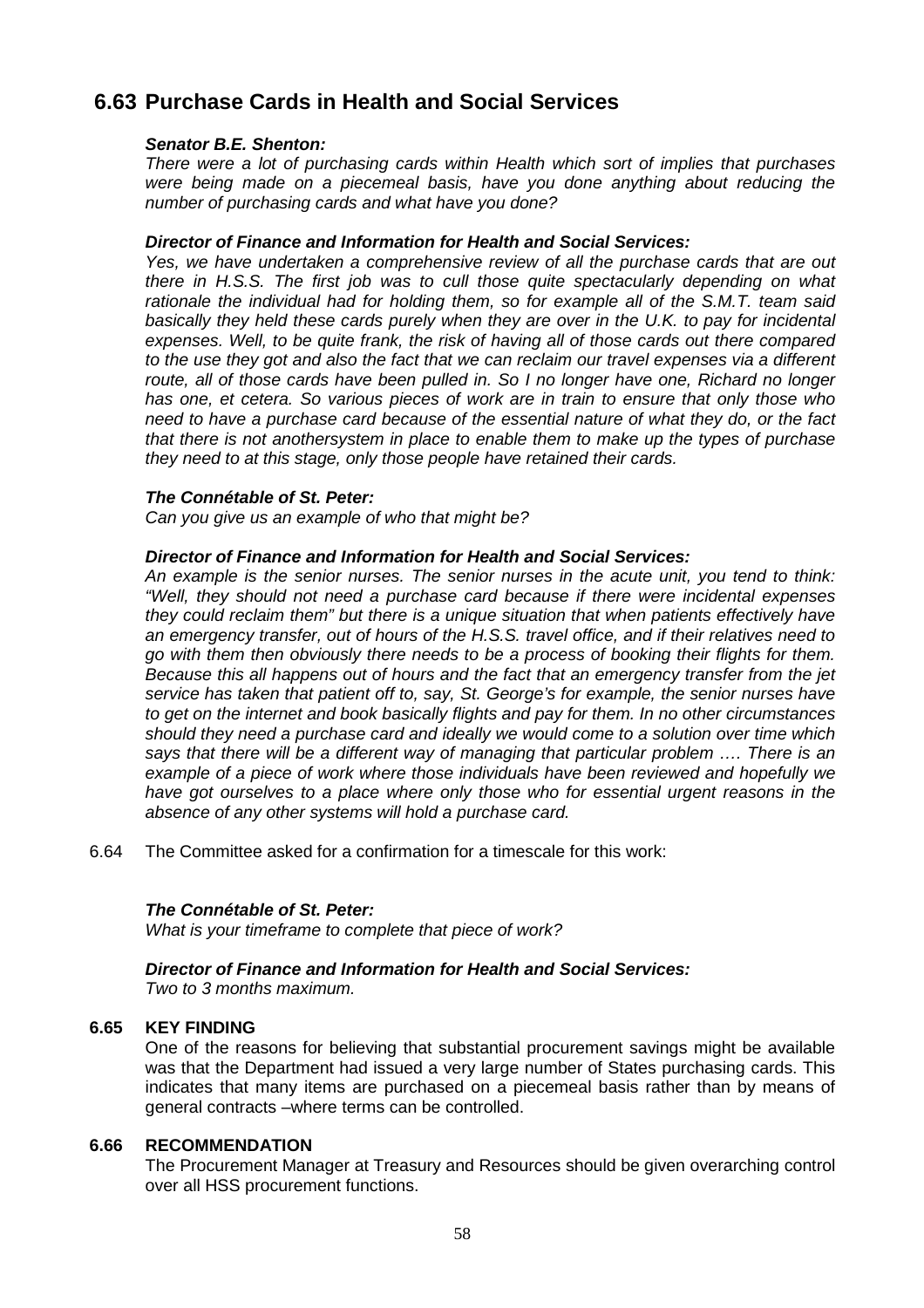## **6.67 Procurement: The Integrated Care Record Project**

#### **Senator B.E. Shenton:**

One of the things that did cause a little bit of sleepless nights was, of course, the massive investment into the new I.T. (information technology) software. Can you give us an update on how that is going and the process of that because it is obviously significant.

#### **Acting Chief Officer – Health and Social Services:**

I think from my perspective, I have obviously taken over as chair of the board more recently with respect to the I.C.R. (integrated care record) project, and having not been involved with it prior to October last year that did give me a degree of nervousness because it is a huge and complex process and I am aware of the NPfIT program in the U.K. spiralling massively out of control in terms of its cost control. So that is certainly something that has been on my radar to be concerned about. I am pleased to say that I think the project has been very well managed and it is about to deliver its first key deliverable, which is the RIS/PACS system on 2nd February, on time and on budget. I cannot really ask for more than that from an I.C.T. (information communications technology) project. That is the system whereby we introduce electronic digital imagery across the organisation. The real win here is if we can not just introduce the I.C.T. effectively and safely into the organisation, the key is that we can change the business processes around it and become more efficient and that is the trick. So that is what we have really got to watch, is that not just the successful implementation of the I.C.R. project but we see a change in how business operates so the people do not just do the same old thing using new kit, that they actually change the way in which they do their processes.

6.68 The PAC asked what was being done to manage the behavioural change required:

#### **Senator B.E. Shenton:**

You have got quite a big job ahead of you managing the behavioural change required for people to use that. Have you got structures in place to manage that? Do you know what the cost of that part of the project will be?

#### **Acting Chief Officer – Health and Social Services:**

What we are putting in at the moment is really the background infrastructure to the organisation so it can reap all the benefits in terms of order comms, which is the second phase of the programme which is not at this point in time funded. The future is that you put the consumer much more in control of the service so if you want to reduce non attendance at clinics then do not send them an automatic appointment which is when they are taking their kids to school, give them a choice to choose and book. The point is that choose and book in the U.K. is not working properly yet. There are lots of things that we need to do. It is very much ... I can book online for a variety of different services, airlines and such like, so we should be able to bring that technology. It is not new technology, it is not cutting edge. We should be able to bring that into the public sector. It does require a change of behaviour and a significant amount of investment over the next 5 years

#### **6.69 KEY FINDING**

While the PAC anticipates that savings will flow from the centralisation of IS under Chief Ministers, it is troubled that the savings mentioned above are promises for the future and that the above technology is not already in place. Installing and implementing ICT systems is only part of the picture. It appears that the rationale for procurement in this area has been simplistically based on the purchase of equipment, without consideration of the process design which will allow staff to use it properly.

**6.70 Procurement: the possibility of working with Guernsey and the UK**  When it came to other issues of joint procurement, it appeared that Guernsey had not been much considered, but that the UK had, particularly in the area of buying supplies in bulk: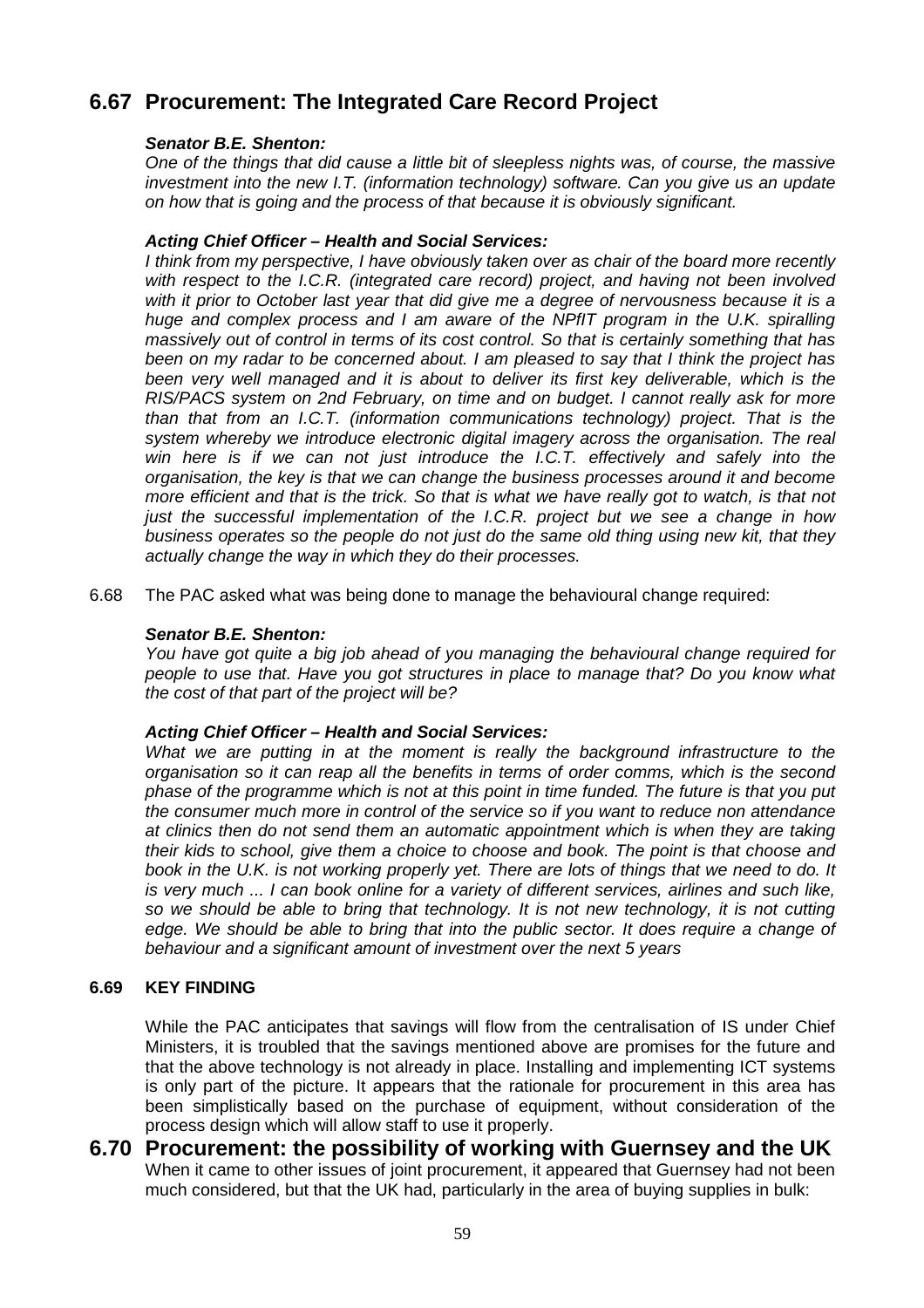#### **Senator B.E. Shenton:**

You have not really looked at procurement work in Guernsey yet? Apart from air ambulance?

#### **Director of Finance and Information for Health and Social Services:**

If you are talking about procurement of effectively hospital type supplies, we have undertaken a considerable development there working more on the U.K. side, so instead of lumping in with Guernsey, in effect, we took the approach in this - and has also been in agreement with Caroline Hastings - as saying that if we access an N.H.S. (National Health Service) contract that has been tendered with the purchasing power of the N.H.S. then that is considered adequate for States of Jersey financial directions and demonstrating value for money that we are piggy backing on the back of such a large purchasing power that by definition there is an assumption and expectation that that will be generating the best possible price and value for money.

#### **Senator B.E. Shenton:**

I am well aware of the N.I.C.E. (National Institute for Health and Clinical Excellence) guidelines and so on and so forth, and use an N.H.S. consortia for gross purchases.

#### **Director of Finance and Information for Health and Social Services:**

Indeed that is right and we are currently for other consumables, such as syringes, et cetera, instead of working with Guernsey on that we are accessing with N.H.S. logistics to take advantage of the prices that they can secure. The other key thing about going to that more single supplier is they batch up our orders effectively into one container and it comes over so we reduce our carriage costs as well rather than piecemeal ... single orders with single carriage costs being applied.

#### **6.71 KEY FINDING**

The PAC are heartened to note the efforts made in the Health Department to buy as a consortium.

#### **6.72 RECOMMENDATION**

More efforts should be made to co-operate with Guernsey in Health. The PAC recommends that potential avenues for making savings via joint purchases be thoroughly explored.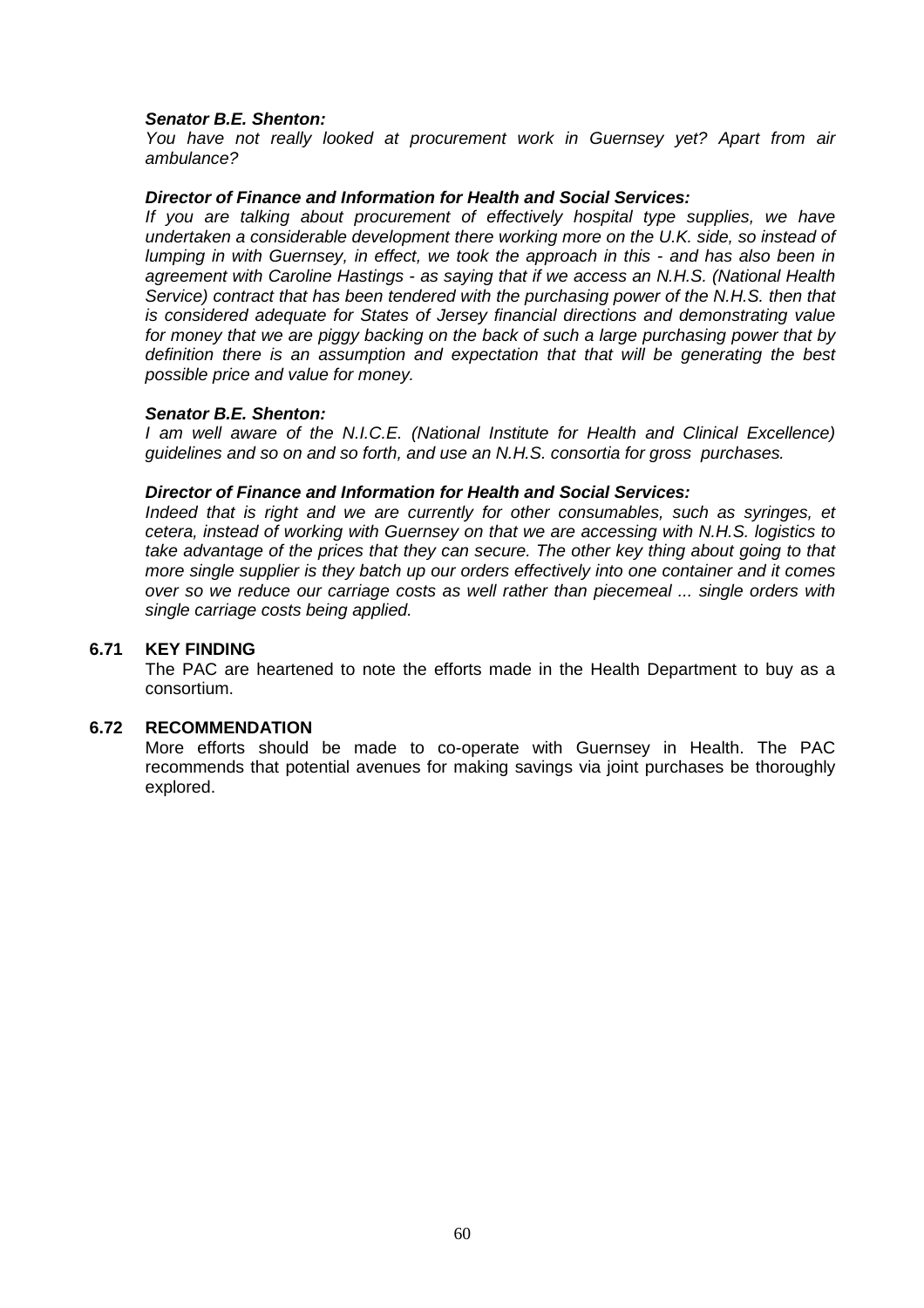# **7. Home Affairs Department**

## **7.1 The Proposed Closure of the Western Fire Station**

The Comptroller and Auditor General proposed the following saving with regard to the Western Fire Station:

Amount- £15,000 Timing -Short-term Type of reduction- Efficiency Certainty -Not speculative

The Western Fire Station would be closed and the retained fire fighters, currently associated with that fire station would either be associated with the principal fire station in St Helier or replaced by retained fire fighters recruited in St Helier. Incidental utility costs of approximately £5,000 per year would be avoided together with associated maintenance and supervision costs which may amount to approximately £10,000.

The Jersey Fire Service has been experiencing difficulty in recruiting retained fire fighters for the Western Fire Station. The result is that, irrespective of spending pressures, it may prove necessary to close the Western Fire Station for operational reasons.

Closure of the station would have some effect upon incident response times but appears unlikely to increase response times for incidents within the immediate vicinity of the station beyond response times experienced elsewhere in the Island.

The estimate of reduction of expenditure does not take any account of the proceeds of sale of the fire station site.<sup>94</sup>

## **7.2 What are the real savings?**

In its initial written response to the C&AG's proposal to close the Western Fire Station, the Home Affairs Department stated that the proposed saving had been overestimated:

Closure of the Western Fire station (WFS) could result in the £5,000 incidental utility costs and £10,000 maintenance and supervision costs not having to be borne (i.e. a £15,000 saving). The proposal does not however, consider the 'Fire House' (a dwelling on the site let to a member of staff who provides a security / oversight role as part of the tenancy agreement). The house, which is part of the overall site and was constructed as part of the same, provides an income to the Service of approximately £10,000 p.a. This income offsets the £15,000 expenditure which, therefore reduces the sum of the proposed saving. Due to the offset of the income from the 'Fire House' it is estimated that savings to be achieved would be closer to £5,000 than £15,000.

In addition to the revenue costs, there is a total annual capital cost of  $£13,800$  in respect of depreciation for the buildings on the site (£9,000 for the WFS over a period of 28 years and £4,800 for the Fire House over a period of 48 years). $95$ 

7.3 Furthermore, the Department warned that if the WFS were to close, extra costs would be incurred:

 $\overline{a}$  $94$  Report by the C&AG – 'Emerging Issues – States Spending Review' Page 43

<sup>&</sup>lt;sup>95</sup> Extract from Home Affairs Department's response within the Council of Ministers Report 7<sup>th</sup> May 2009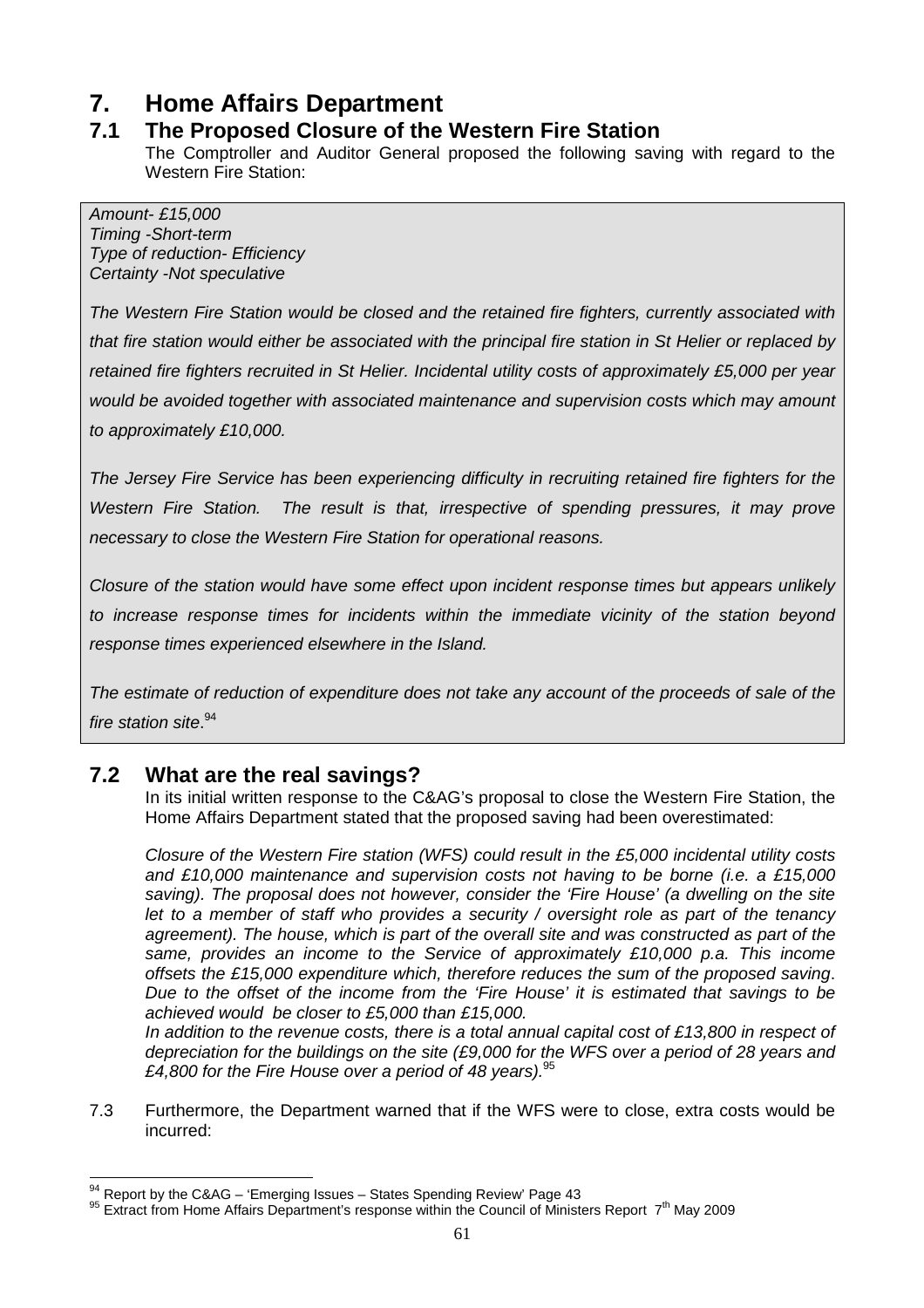Most Firefighters currently posted to WFS would not be eligible for service at the HQ station as they could not meet the required response times for attendance at the station. A significant recruitment campaign would therefore need to be undertaken and the associated costs of this would exceed the first year's savings.

New facilities for the Firefighters assigned to the HQ station would need to be secured however and, given that there is no capacity at the HQ facility, garaging for two or three heavy appliances would need to be funded.<sup>96</sup>

7.4 In a later response, the Chief Officer maintained that few savings would be made by closing the WFS:

The figures quoted relating to the running costs of the Western Fire Station itself have been reviewed and are much in line with those stated in the Department's initial response to the proposal. The core costs for 2008 were £6,431 which included utilities, servicing and insurance (although it should be emphasised that initiatives introduced this year should see a saving in 2010 of at least £500 p.a.). In addition to this expenditure, £3,511 was spent on replacing both front and rear doors; however, an outlay for repairs at this level is unusual and should, for the purpose of this report, be considered a `one off'. Nevertheless, in the circumstances, it would not be unreasonable to add a further £850 to the core costs (less the anticipated saving) to show an averaged annual spend.

From an administrative perspective, closure of the Western Station would have little effect on processing expenditure given that no more than 20 invoices per year relate to these premises. By far the greater percentage of Western Station administrative costs relate to the management and maintenance of Retained Fire-fighters. It should be noted that in order to maintain the Service's operational effectiveness, in the event of closure, the Western workforce would be transferred to HQ in St.Helier; an action that would see a reduction in neither staff nor administrative costs.

Issues such as equipment duplication and administrative burden are not significant given that the Western Fire Station is a base from which Retained (part-time) fire-fighters are mobilised to emergency calls and not a location from which the full range of functions undertaken at the HQ site are performed. Indeed, the cost-effectiveness provided by the facility is, coupled with its operational usefulness, one of the main reasons why the Service's Strategic Management Board has not proposed its disposal previously.<sup>97</sup>

- 7.5 The concept that the closure of the Western Fire Station will result in a £5,000 annual saving sums up what is wrong with public sector thinking.
- 7.6 Let us look at the difference between public and private sector by considering the approach if the Fire Service was actually privatised and the Company owned both the Central and Western Fire Stations. The Financial Director would be aware that the Company owned two properties and that both required maintenance and occasional renovation. Both would have a capital value in the books and there would therefore be a cost in maintaining the premises.

### **7.7 KEY FINDING**

The response to the PAC was that closure would result in a saving of £5,000. Yet in the private sector, the Finance Director would look at the sub-station as an asset – probably worth in excess of £500,000, as well as the running costs. He would also look at the cost of equipment duplication and the administrative burden. Based on site value, the elimination of maintenance and administration costs, and the fact that the capital sum released could be better utilised elsewhere, his conclusion may be that closure would result in significant savings to the Company and its shareholders. Yet in the public sector, the cost of the asset

 $\overline{a}$  $96$  Extract from Home Affairs Department's response within the Council of Ministers Report  $7<sup>th</sup>$  May 2009

<sup>&</sup>lt;sup>97</sup> Correspondence from the Chief Officer of Home Affairs 29<sup>th</sup> December 2009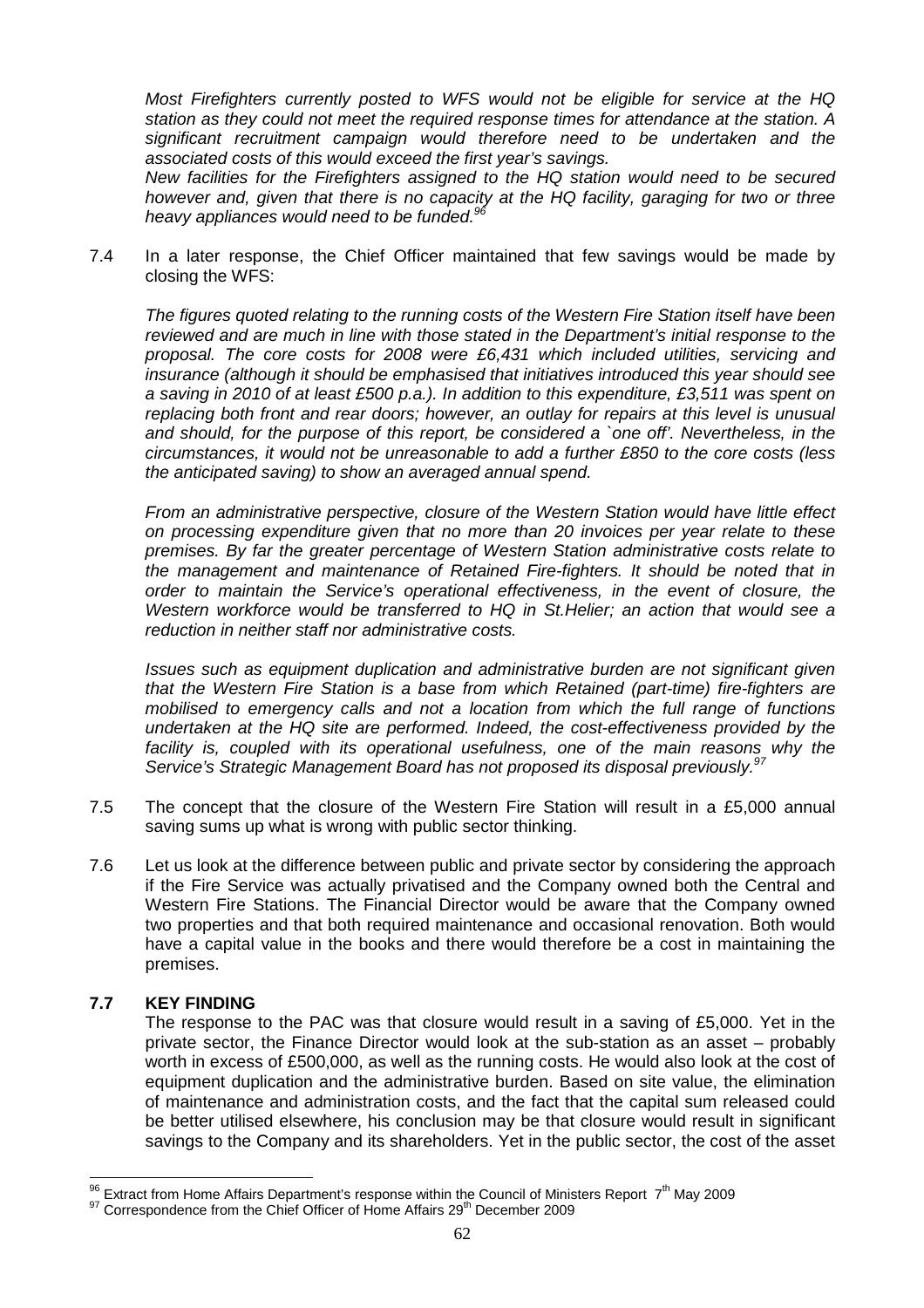is considered differently and the 'true' cost of a service is not costed correctly. The rental from the premises in no way covers the capital employed in maintaining the service.

#### 7.8 The Department also opposed the proposal on the following grounds:

**Health and Safety.** The Department cautioned that the proposal would entail 'the removal of a fire station from what has recently been established as a high risk Parish with regard to fire based upon UK risk criteria (States of Jersey Fire & Rescue Service Island Risk Profile 2008)…..The WFS also provides a forward dispatch point for Ambulance Service operations when the risk profile for life threatening illness increases in the Western Parishes (i.e. during periods when western beaches are well used).  $98$ 

The Department expresses concern that the safety of the west of the Island would be compromised by closing the Western Fire Station. By the same reasoning, we would ask for some clarification on whether there is therefore the optimum cover in town to service the east of the Island? Such a justification for the luxury of a second station logically implies that a third is required, which is clearly inappropriate?

7.9 The Chief Officer of Home Affairs maintains that two fire stations are necessary:

The SJFRS Island Risk Profile, among other `risk intelligence' sources, supports the Service's Integrated Risk Management Plan 2010-2012 and identifies St.Helier, St.Saviour and St.Brelade as 'High Risk' Parishes with regard to rate of fire, fire injury, fire rescues and other non-fire emergencies. St.Peter houses critical infrastructure (Jersey Airport), a notable transport incident risk site. The key point, however, is that the east of the Island does not present the same risk profile and therefore does not require the same response capacity. The fact that eastern parishes are equidistant from the St.Helier HQ fire station is of far less significance. The Western Fire Station forms part of the emergency response and recovery strategy and its provision is based upon risk as opposed to geography alone. In this sense, unlike with the western Parishes, the SJFRS does not consider there to be a case for the provision of a fire station in the east of the Island.

Analysis of sample colleague Fire & Rescue Services from the South of England and the Isle of Man representing Island, County and Metropolitan areas shows that the average area covered per station by the two fire stations in Jersey to be well within the typical range for UK Fire & Rescue Services. It is also worthy of note that the fire station based at the St.Helier HQ site has a default Island-wide emergency cover role and so, for this station specifically, a `cover area' of 45 sq miles is provided.

| Isle of Man FRS (7 Stations)       | Average station cover = $31.5$ sq miles |
|------------------------------------|-----------------------------------------|
| Hampshire FRS (52 Stations)        | Average station cover = $29$ sq miles   |
| States of Jersey FRS (2 Stations)  | Average station cover = $22.5$ sq miles |
| Isle of Wight FRS (10 Stations)    | Average station cover = $14.5$ sq miles |
| London Fire Brigade (112 Stations) | Average station cover = $13$ sq miles   |

The activity rate for both of Jersey's fire stations is high by any standard, particularly given their complement of operational personnel. For Wholetime, multi-appliance stations (like the St.Helier HQ station), the number of calls per station for large county services ranges from 122 to 225, and for the much busier metropolitan services, from 479 to 988 (not including false alarms); Jersey's St.Helier HQ responded to 913 emergency incidents in 2008 (not including false alarms). Indeed, those stations in English metropolitan services that are as busy as St.Helier's are commonly crewed by 18 fire-fighters with anywhere between 40 and 111 other fire stations able to support from within the same authority area; in Jersey the number of fire-fighters is normally 10 and sometimes 11 despite the fact that, unlike in the UK, mutual aid or 'over border' assistance is at best a number of hours away.

 $\overline{\phantom{a}}$  $^{98}$  Extract from Home Affairs Department's response within the Council of Ministers Report  $7^{\text{th}}$  May 2009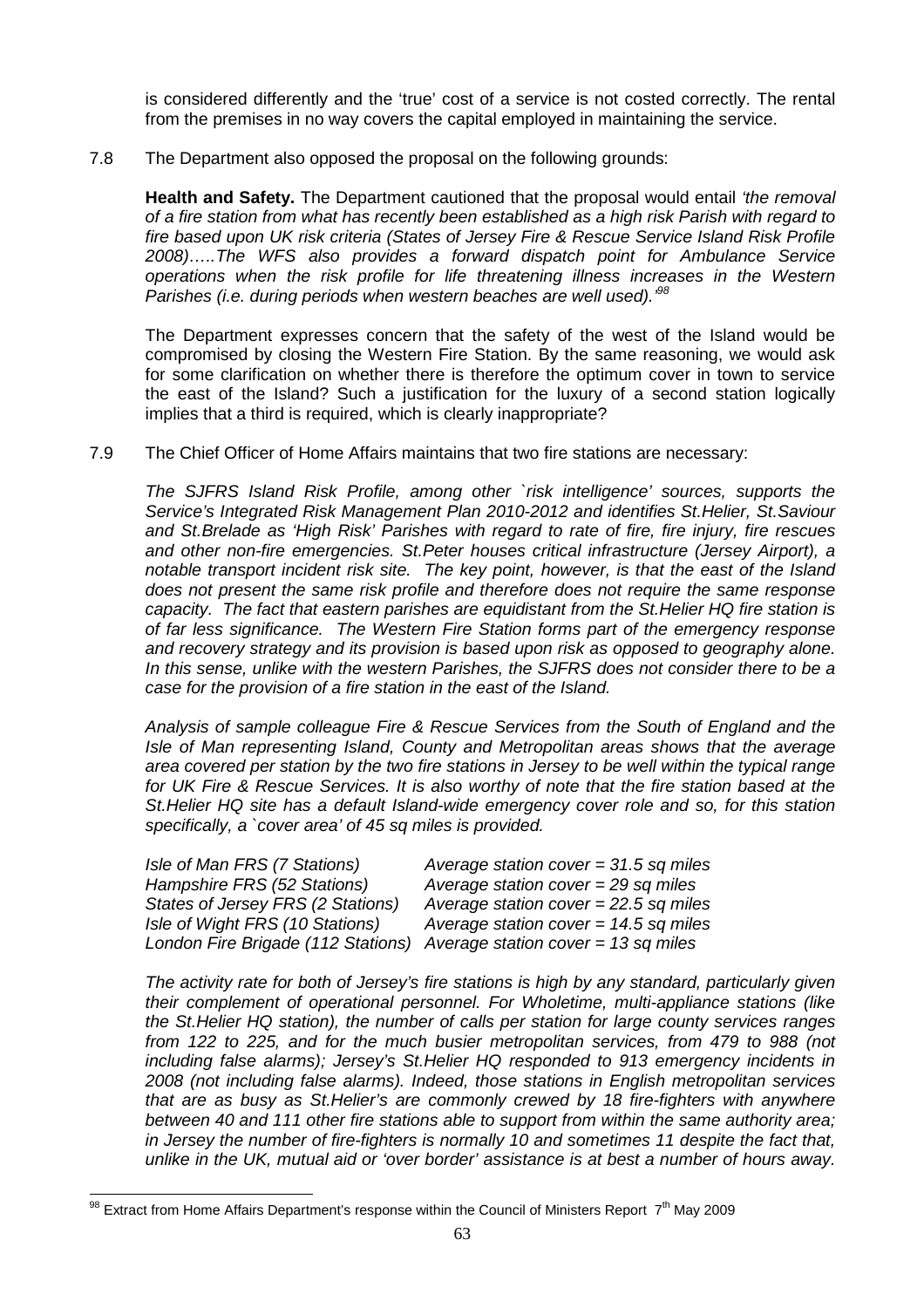The range for single pump, RDS (Retained Duty System) stations is from fewer than 25 up to 175 emergency responses; the Western Fire Station averages around 100 emergency responses a year.

Based upon this analysis, the Department considers that the provision of two fire stations for our Island environment which, unlike many county or metropolitan Fire Authorities, also contains our entire critical national infrastructure does not constitute an extravagance.<sup>99</sup>

Because of the overriding operational need for the Western Fire Station, based upon the Island Risk Profile, the Department decided not to apply its finite accounting resources to "fully costing" a closure option. Notwithstanding that decision, this could be carried out should the PAC consider it necessary in the light of this analysis, once we are through the year end accounting procedures.

As a further action emanating from the `Emerging Issues' report, the Department was asked to examine jointly with Jersey Airport the viability of a combined fire station in the west of the island co-located with the Airport Fire and Rescue Service. That research has been completed recently and the report will be considered by the Corporate Management Board in the New Year. This will no doubt be made available to the Public Accounts Committee in due course if required.<sup>100</sup>

**Training.** The response stated that 'the WFS also currently serves as a venue for special training and community engagement events (i.e. Prince's trust training and Ambulance Support Team training) and is in regular use for such purposes. The loss of the facility could not be fully mitigated through the use of the HQ facility due to it's high levels of operational activity.<sup>101</sup>

**Garaging Facilities.** The response stated that 'the WFS provides vital garaging facilities for a front line and reserve appliance. The HQ facility is already overcrowded to the point of concern with regard to garaging and the fleet could not be reduced in size without very significant consequences for the Service's operational capacity.<sup>102</sup>

#### **7.10 KEY FINDING**

 $\overline{\phantom{a}}$ 

It is perverse that a recommendation by the Department is then opposed so robustly. The PAC intends to undertake further work in respect of the efficiency of the Fire Service.

#### **7.11 RECOMMENDATION**

The PAC would like the option of closing the Western Fire Station to be fully costed and represented.

7.12 Overall, Home Affairs was adamant that the C&AG's proposal was not a realistic one on both a political and practical basis:

'Whilst an approximate £5,000 annual saving could be made through the closure of the WFS, the operational and business continuity benefits that would be lost coupled with the inevitable public opposition in the surrounding area outweigh the level of savings generated. The business or operational cases do not exist to pursue this option.'

 $99$  Correspondence from the Chief Officer of Home Affairs 29<sup>th</sup> December 2009

Correspondence from the Chief Officer of Home Affairs 29<sup>th</sup> December 2009

 $101$  Extract from Home Affairs Department's response within the Council of Ministers Report  $7<sup>th</sup>$  May 2009

<sup>102</sup> Extract from Home Affairs Department's response within the Council of Ministers Report 7<sup>th</sup> May 2009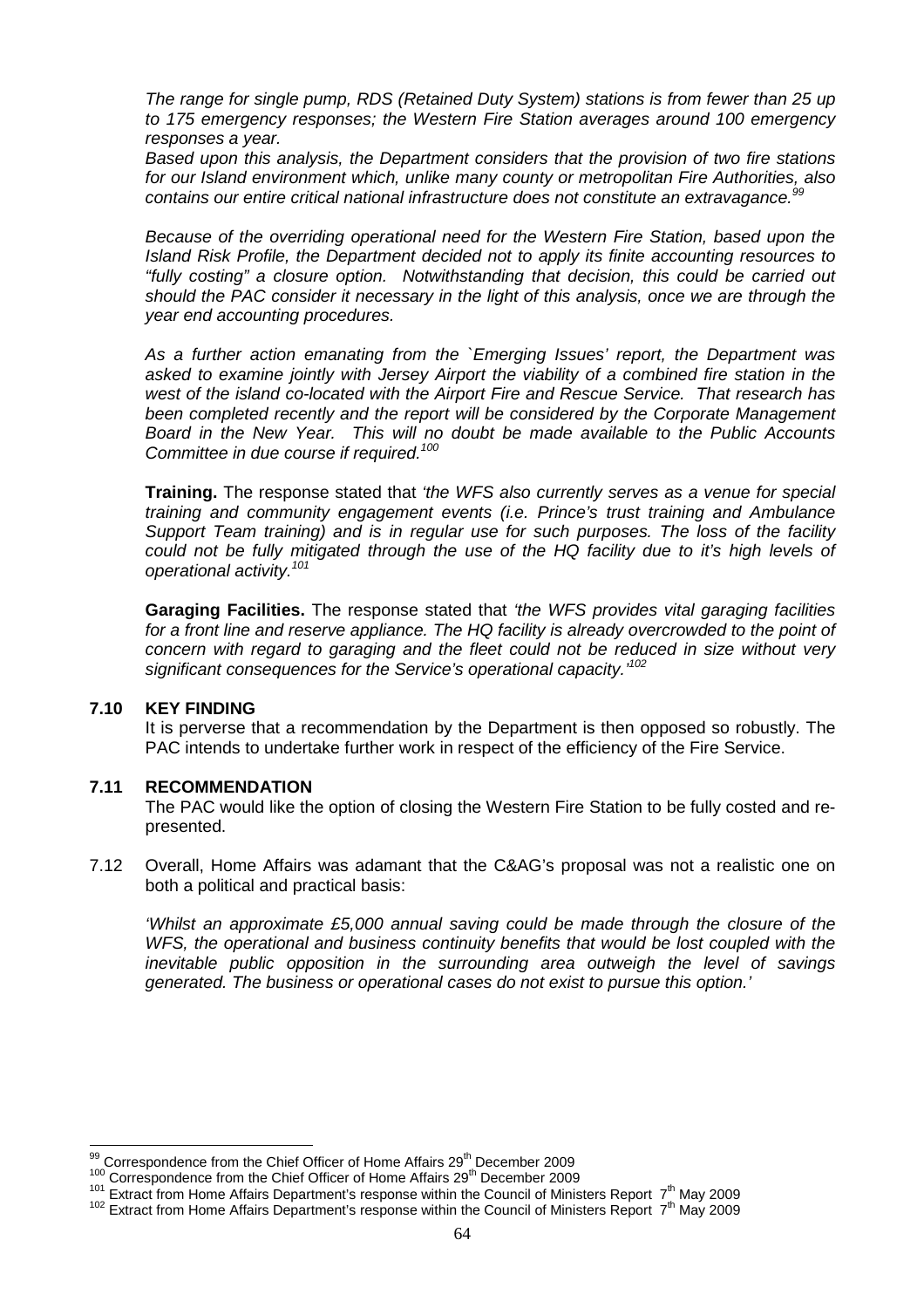## **7.13 A political issue?**

The Home Affairs Department stated:

There is little doubt that a decision to close the WFS would result in significant public dissatisfaction and concern, particularly in the area covered by the WFS. The contribution made by the WFS and its retained crew to recent high profile fires (Broadlands and Bellozanne) illustrate the operational advantages to the FRS and the decision to close may not be considered timely or reasonable by the communities that it serves.<sup>103</sup>

#### **7.14 KEY FINDING**

The PAC is concerned that political decisions seem to be being made at individual Departmental level.

a) It is not a civil servant's job to anticipate or make decisions based on an anticipated political reaction

b) Even if the public reaction were to be disapproving, it does not necessarily follow that the saving should not be made

There has to be a clearer and stronger direction by Ministers in respect of policy. The replies to the C&AG's Emerging Issues report were largely unacceptable in terms of quality and structure. However, they appear to have received the sanction of the Minister.

#### **7.15 RECOMMENDATION**

Ministers should ensure that policies determined by the States are upheld and not sidetracked by their Department. There appears to remain confusion as to where a Minister's loyalty lies. An oath of office should be sworn by each Minister promising to uphold his responsibilities to the public.

## **7.16 Charging for the Inspection of Commercial Premises:**

The Comptroller and Auditor General proposed the following saving with regard to Charging for the Inspection of Commercial Premises:

Amount- £50,000 Timing -Medium-term Type of reduction- user pays Certainty -Not speculative

The Jersey Fire Service inspects commercial premises during development to assess fire safety and the appropriateness of fire precautions. The Planning & Environment Department makes charges for inspection visits in similar circumstances. The estimate of the total amount of charges is indicative only.

Introduction of charges would require a change in the legislation governing the Fire & Rescue Service.<sup>104</sup>

 $\overline{a}$ <sup>103</sup> Extract from Home Affairs Department's response within the Council of Ministers Report  $7<sup>th</sup>$  May 2009

<sup>&</sup>lt;sup>104</sup> Report by the C&AG - 'Emerging Issues - States Spending Review' Page 44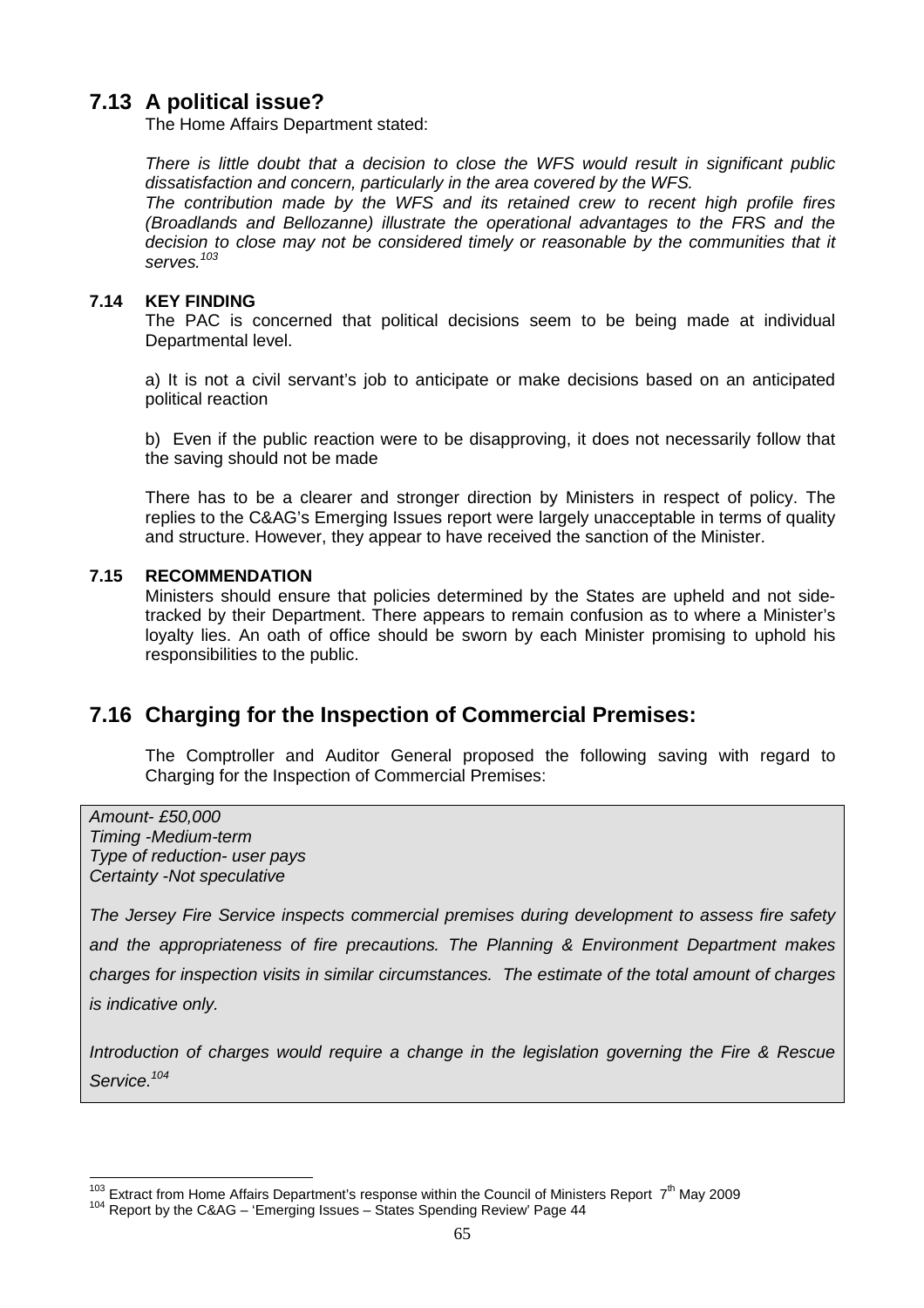- 7.17 The Home Affairs Department's initial response consisted of five main concerns:
	- That the sustainability of the income created by charging for inspection of commercial premises is very difficult to predict.
	- That to charge for such services might dissuade individuals from taking advice and may result in reduced fire safety or prohibition of use.
	- That the Service was already running on a skeleton basis with limited infrastructure that would struggle to provide advice on a commercial basis.
	- That the introduction of charges would face political and public opposition.
	- That there would need to be a change in legislation which would take at least 18 months to achieve.
- 7.18 The response also claimed that it was problematic to calculate 'how sustainable this income could be (i.e. anticipated levels of development of buildings that would require fire precautions) is very difficult to predict.'<sup>105</sup>
- 7.19 The concern is that the income stream would be highly dependent on the amount of new developments, which is a factor beyond the SJFRS control.

'the Fire & Rescue Service has no ability to influence the type and level of commercial property development planned or undertaken.<sup>106</sup>

7.20 This sentiment was echoed by a response from the Chief Officer in December 2009:

Any reduction in the amount of development in the built environment will therefore naturally reduce the amount of involvement of the SJFRS during these phases and therefore reduce the amount of business undertaken. During 2009 the Service has experienced a 60% reduction in income derived from undertaking file searches on commercial premises being sold and this, in the Department's view, is a good example of how external factors can have a significant and detrimental effect on income.<sup>107</sup>

7.21 There were also concerns for safety:

 $\overline{\phantom{a}}$ 

The introduction of charges may, under certain circumstances, have the effect of dissuading owners of developments from seeking necessary advice with the outcome being either reduced fire safety in the affected building or prohibition of the use of the building upon discovery of any avoidance. There may also be potential for some confusion in the minds of customers as to which fire safety services are "chargeable" and which are free which may serve to hinder progress on community safety engagement.<sup>108</sup>

<sup>&</sup>lt;sup>105</sup> Extract from Home Affairs Department's response within the Council of Ministers Report  $7<sup>th</sup>$  May 2009

<sup>106</sup> Extract from Home Affairs Department's response within the Council of Ministers Report 7<sup>th</sup> May 2009

<sup>107</sup> Correspondence from the Chief Officer of Home Affairs 29<sup>th</sup> December 2009

 $108$  Extract from Home Affairs Department's response within the Council of Ministers Report  $7<sup>th</sup>$  May 2009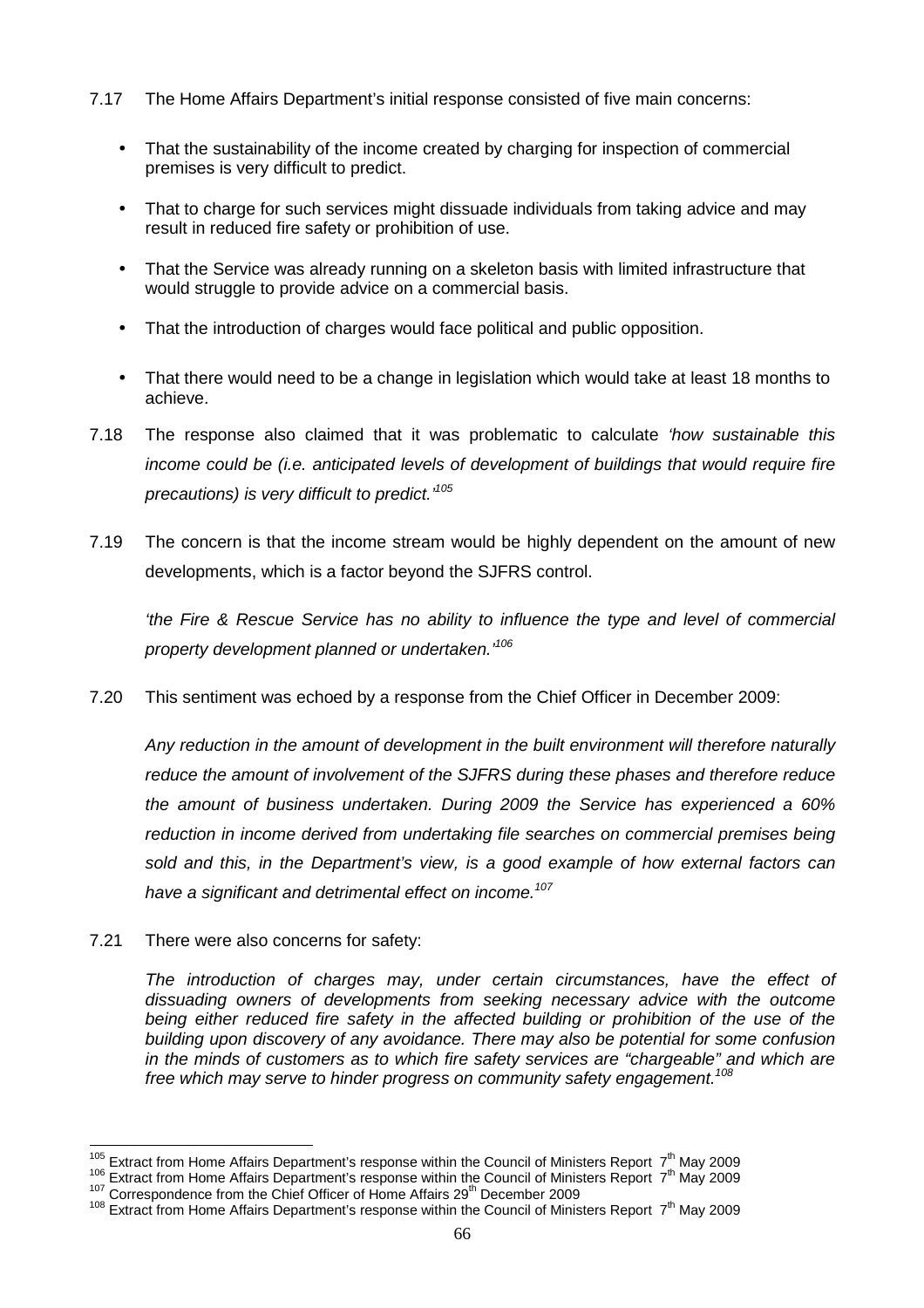7.22 The Chief Officer also reminded the Committee that any financial gain needed to be balanced against strategic objectives, on which improvement in safety was one:<sup>109</sup>

Whilst the States is, in effect, providing a free service to these businesses, the benefit is an improvement in safety for the occupants and this is a strategic objective. Whilst research has already commenced on reviewing the legislation and supporting regulations for all technical fire safety activity as mentioned, the risk that some, if given the choice, may not request safety advice because of cost implications must be considered.<sup>110</sup>

7.23 and the feasibility of having the staff or infrastructure to provide a commercial service was in doubt without added investment:

The final risk to be considered is the experience of the Planning & Environment Department when charging was introduced for services. In introducing charges (following very extensive consultation specifically on the issue), the customer expectation with regard to service performance issues such as speed of response / processing and technical reports and drawings was raised significantly and much initial investment was required to bring the infrastructure (including resources) to the required standard to meet them. The Technical Fire Safety team is very small (5 plus a seconded officer) and is constantly looking to reduce its workload in enforcing the Fire Precautions Law, Petroleum Law and other legislation. An increased expectation on performance is unlikely to be met without the resource to do so… Technical infrastructure and resource development would be required to meet the enhanced expectations of a service which becomes a "commercial factor" for businesses and developers..<sup>111</sup>

7.24 Also:

'Crewing levels are already considered to be at minimum levels to meet adequate health and safety standards. $112$ 

7.25 The Department also predicted opposition to the introduction of charges:

The main barrier would be the likely opposition from relevant lobby groups (developers, architects, quantity surveyors, property owners and the business community) over what may well be seen as a further "tax" on commercial developments, particularly as charges are already applied through the Planning and Environment Department for similar services. There could also be opposition from States members who are not in favour of any new 'User Pays' charges.<sup>113</sup>

 $\overline{\phantom{a}}$ <sup>109</sup> Strategic Priority 7: 'Protect the Public and Keep our Community Safe' - Strategic Plan 2009-2014 page 5

<sup>&</sup>lt;sup>110</sup> Correspondence from the Chief Officer of Home Affairs 29<sup>th</sup> December 2009

<sup>&</sup>lt;sup>111</sup> Extract from Home Affairs Department's response within the Council of Ministers Report  $7<sup>th</sup>$  May 2009

<sup>112</sup> Correspondence from the Chief Officer of Home Affairs 29<sup>th</sup> December 2009

<sup>&</sup>lt;sup>113</sup> Extract from Home Affairs Department's response within the Council of Ministers Report  $7<sup>th</sup>$  May 2009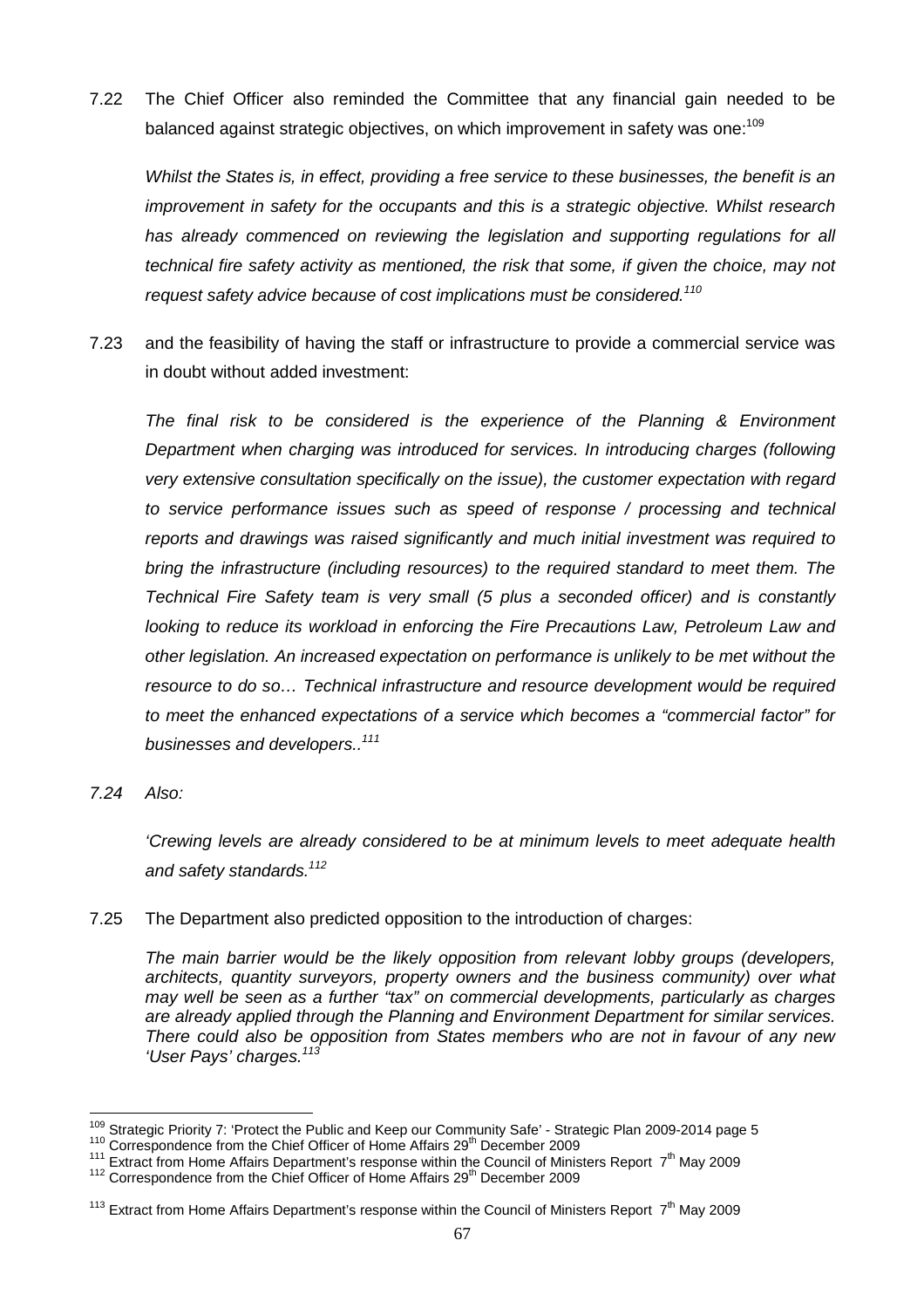### **7.26 KEY FINDING**

The Department's conclusion here cautions that there would be "significant risks" to the "sustainability of the business" if charges were implemented. Our Committee is unconvinced as to what these risks would be. Are "commercial expectations" really so much more demanding? In terms of safety implications, this is a worrying statement. We are also sceptical towards the assertion that the introduction of charges would dissuade individuals or companies from taking the appropriate advice. Surely compliance with safety regulations is mandatory, regardless of costs? Also, we are aware that many developments are undertaken by large companies who can more than afford to pay.

### **7.27 RECOMMENDATION**

The Jersey Fire Service inspection unit should be reduced to a size whereby self-financing is possible. An internal transfer from Planning and Environment to cover services provided should be introduced. Alternatively, Planning and Environment could provide this service internally – reducing the fire service staffing in this area.

#### 7.28 Current status as of April 2010

These 'User Pays' charges now have a new impetus as part of the Comprehensive Spending Review (CSR) process. The Fire and Rescue Service is being pro-active in researching what would be an achievable level of income by way of providing advice to commercial organisations. This includes the changes required to legislation, new charging scales and the impact on promoting fire safety in the Island.

# **8. Planning and Environment Department**

### **8.1 Privatisation of the Jersey Meteorological Office?**

The Comptroller and Auditor General proposed the following saving with regard to the Met Office:

Amount £500,000 Timing Medium-term Type of reduction Certainty Speculative

There are strong arguments for ensuring that there is a local weather forecasting service within the Island. These arguments do not necessarily lead to the conclusion that such a service should be provided by the States.

**Consideration should be given to 'privatising' the Meteorological Office**. Whilst accepting the arguments which appear to justify the maintenance of a local core meteorological service, the ability of the service to sell its services to other commercial entities appears unreasonably constrained by its location within the States' organisation. It is likely to be necessary in early years for the States to guarantee to the office a certain level of business thus the full cost of the office could not be avoided by privatisation.<sup>114</sup>

8.2 In Planning and Environment Department's preliminary response to the above proposal, it was clear that the option to privatise was opposed without reservation, stating that the saving was not achievable:

No – Not in its current form as a pure privatisation into a separate organisation. There is a minimum level of meteorological services that would need to be provided on community safety grounds. Warnings of severe weather, wind warnings etc. This would be inline with similar services provided by other National Meteorological services in Europe funded by

 $\overline{\phantom{a}}$  $114$  Report by the C&AG – 'Emerging Issues – States Spending Review' Page 46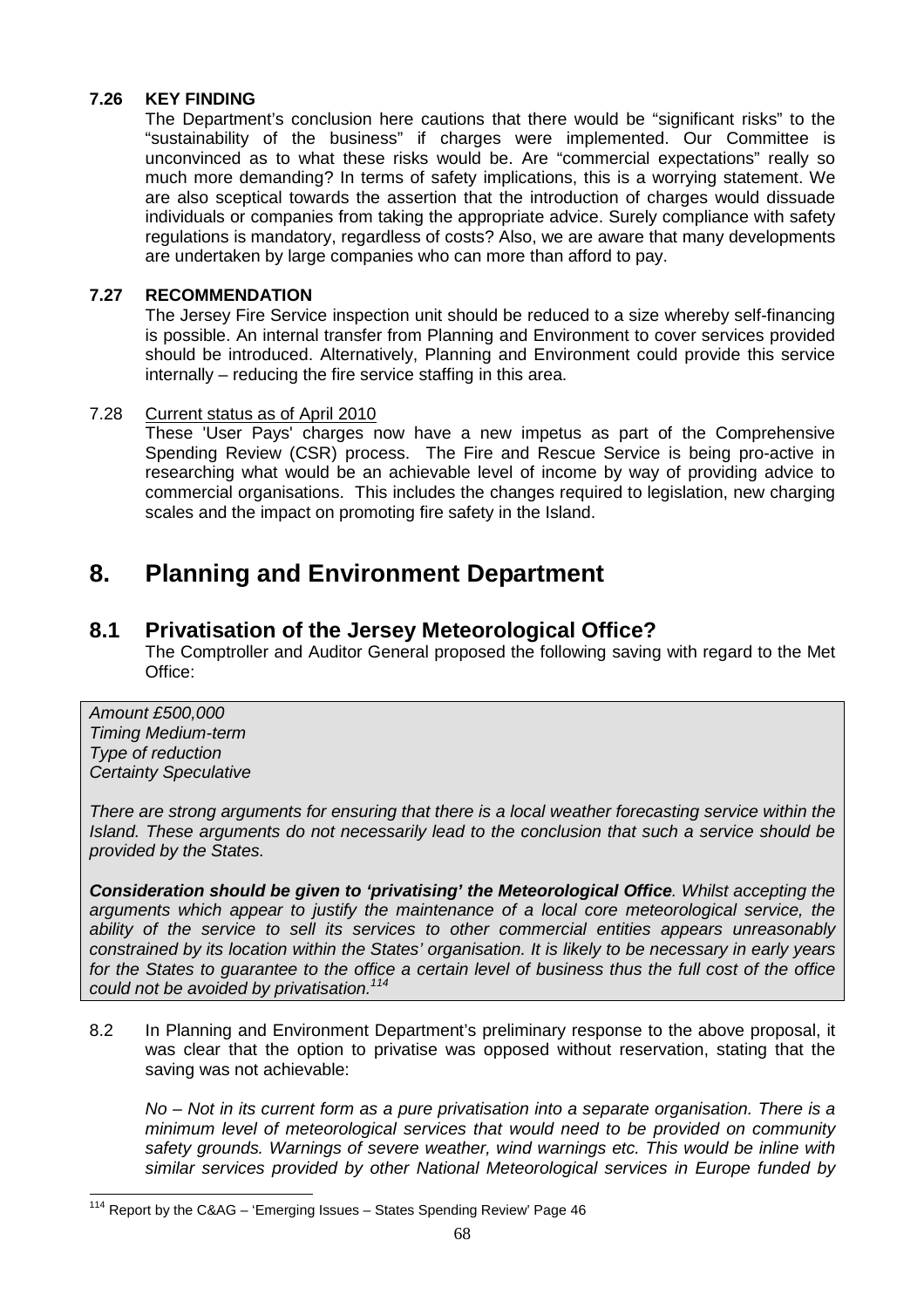the public purse, and still require funding by the States. Of the order of £200,000 to £300,000 p.a. $^{115}$ 

- 8.3 A main barrier to the saving was cited as: Fierce competition from other commercial Met service providers, operating in a much larger market place, benefiting from economies of scale and many years experience.<sup>116</sup>
- 8.4 The Department also cautioned that any savings made would need to be offset against the expense of buying in services which are currently obtained for free:

A fully privatised Met. Service would be viewed differently by the United Kingdom Meteorological Office and Météo France, from whom much of the core data needed to complete the forecast is received. Currently this data is provided free of charge however, in a commercial world the Jersey Office would be expected to pay for the data, in line with other commercial operations in Europe. This would represent an increase in operational costs of between £250,000 and £750,000.<sup>117</sup>

- 8.5 In fact, the Department baldly stated that: 'There would be no saving. The implication of privatisation is a Met Service that can no longer deliver the highly specialised or dedicated service currently enjoyed by Channel Islanders."<sup>118</sup>
- 8.6 The Department also warned that the IT infrastructure would need to be significantly enhanced to the point that either computer models were capable of providing detailed forecasts over a European scale to meet the various requirements of individual customers or to post-process computer model output from other larger Met. providers. Either way there would need to be a significant investment in IT of the order of £500,000 to £1M plus additional ongoing costs to support the technical staff and developers.

#### **8.7 RECOMMENDATION**

 $\overline{\phantom{a}}$ 

The Public Accounts Committee is perplexed by the statement that a large investment into the IT infrastructure would be required "of the order of £500,000 to £1m plus additional ongoing costs." The C&AG was not necessarily suggesting the creation of a hefty independent entity to compete immediately in the European market place. The Committee does however think it is fair to question whether the wholesale funding of a local weather forecasting service by the taxpayers money is entirely justified. With this in mind, we suggest that other options including outsourcing need to be examined more realistically.

### **8.8 The current financial situation at the Jersey Met Office**

#### **8.9 The relationship with the Airport**

The current Met service level contract with the Airport runs out in 2011, although the likelihood is that this will be extended. Met Equipment at the airport is maintained by Air Traffic Control Engineers, and the Met pay the Airport for this. IT support is provided by a dedicated engineer rather than the IS Dept, due to the specialised nature of the equipment. The Met also pay the airport £25k p.a. rent.

The Met Office has a service level agreement with the airport. For example the Met provides the airport with aviation weather reports. Currently the Met receives £350,000 p.a. from the airport as remuneration for these services. The other main clients are Guernsey

<sup>&</sup>lt;sup>115</sup> Extract from Planning and Environment Development Department's response within the Council of Ministers Report 7<sup>th</sup> May 2009

<sup>&</sup>lt;sup>116</sup> Extract from Planning and Environment Development Department's response within the Council of Ministers Report 7<sup>th</sup> May 2009

<sup>&</sup>lt;sup>117</sup> Extract from Planning and Environment Development Department's response within the Council of Ministers Report 7<sup>th</sup> May 2009

<sup>&</sup>lt;sup>118</sup> Extract from Planning and Environment Development Department's response within the Council of Ministers Report 7<sup>th</sup> May 2009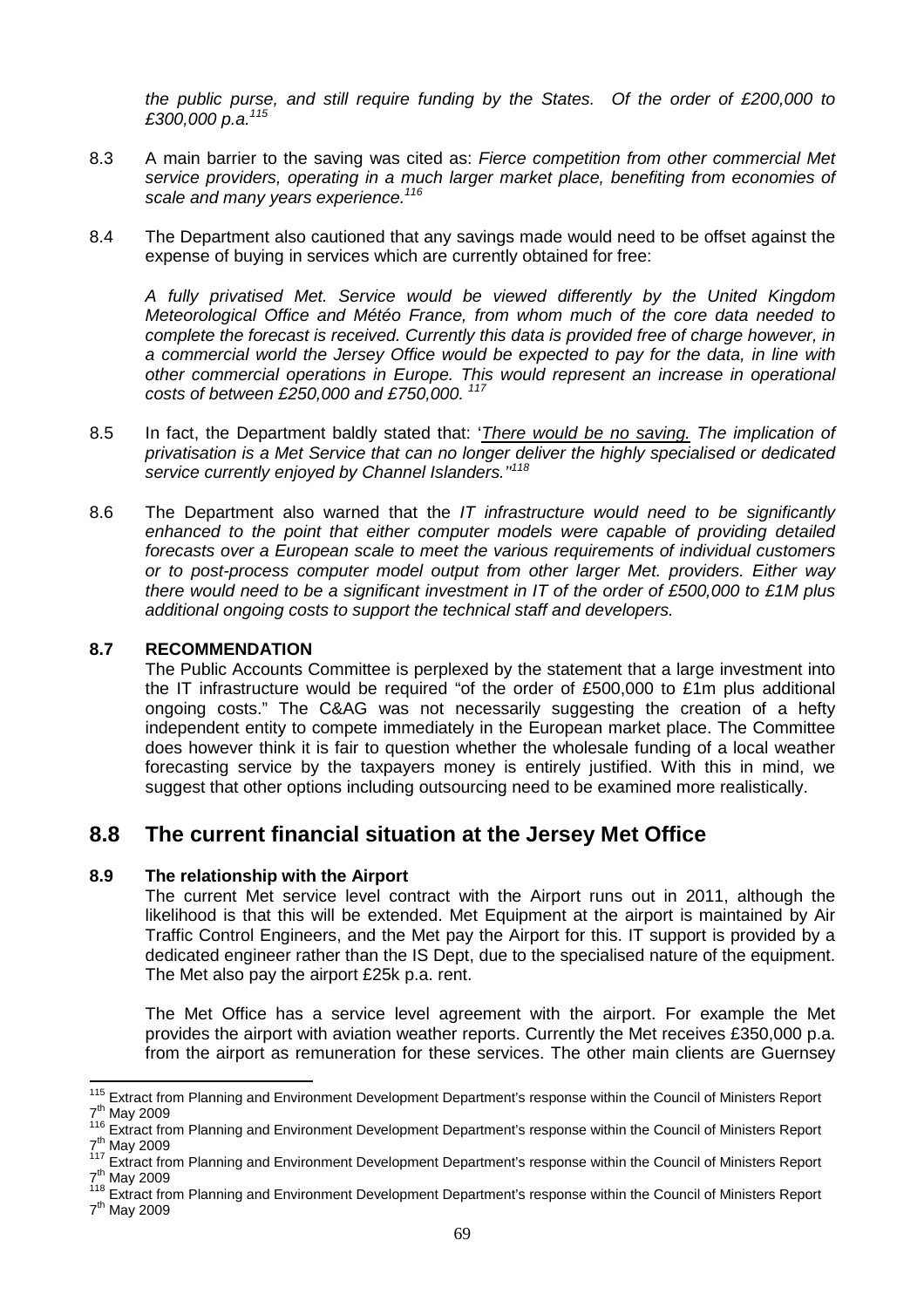Airport, the States of Jersey and the States of Guernsey. Around £60-70 k is obtained from other services such as premium phone lines. The total income p.a. to the Jersey Met is £700,000 and it's net cost is c.£650,000.

#### **8.10 The relationship with Air Traffic Control**

After negotiations, Air Traffic Control has agreed to buy new equipment jointly with the Met office. There is an issue of overlapping services. It is possible in the future that Air Traffic will undertake their own weather observations (as happens at Southampton airport for example), and this would mean a loss of income for the Met.

#### **8.11 The relationship with UK Met**

The Jersey Met Office uses satellite and radar data, supplied by the UK Met Office. Jersey Met enjoys this data without charge (although there have been questions as to whether Jersey should contribute to the cost.) As it stands, as a crown dependency the UK has an obligation to provide this data free of charge to Jersey and there is a letter of agreement conforming this. If the Jersey Met was privatised the concern is that this would change, and any savings anticipated would need to be offset against the expense of buying data in from UK Met or Meteo France. The Chief Officer was minded that a contract with an outside agency such as UK Met would need to be undertaken with caution, bearing in mind that they are a commercial outfit and future costs could rise once Jersey was in thrall to their services.<sup>119</sup>

#### **8.12 The international weather exchange agreement**

There is an international agreement to exchange weather information. In order to forecast the weather in one place it is important to know what the weather is like 'upwind', and this is why exchange of information is so important. This information is exchanged via a computer network. Observers produce a 'code' every hour on the hour (or every half hour during airport operating hours) which correlates to a weather condition and this is distributed worldwide. This exchange is free except in times of war.

#### **8.13 The Jersey Met in Europe**

OPRA (OPerational European RAdars) is a meteorological European working group, and Jersey sits on this group. Even though Jersey does not contribute financially, it is very much regarded as an active member rather than as an observer.

#### **8.14 Jersey Met Income**

The Met provide a six day forecast on a subscription basis. They describe this as their flagship product  $120$  and it brings in £10-12k per annum.

#### **8.15 RECOMMENDATION**

The PAC believes that this service (the six day forecast) could be marketed much more effectively than it is now, as there are many groups (farmers/ builders/ etc) who would buy the service. The report is currently posted and/or emailed out. If it were available online via a subscription service which was effectively advertised, more income could be obtained. Services to all media organisations should be reviewed and charges introduced where appropriate.

#### **8.16 The wage bill**

Manpower is the main cost to the Met office. In an extensive re-organisation in 2002-2003 after an Oxera report, staff were cut from 21 to 15. This has resulted in staff becoming more multi-faceted in their skills e.g. forecasters can also perform observations. This is also the trend in the UK and other jurisdictions.

 $\overline{a}$ <sup>119</sup> Meeting between PAC and the Chief Officer of Planning and Environment, 12<sup>th</sup> January 2010

<sup>120</sup> Meeting with Principal Meteorological Officer 12<sup>th</sup> January 2010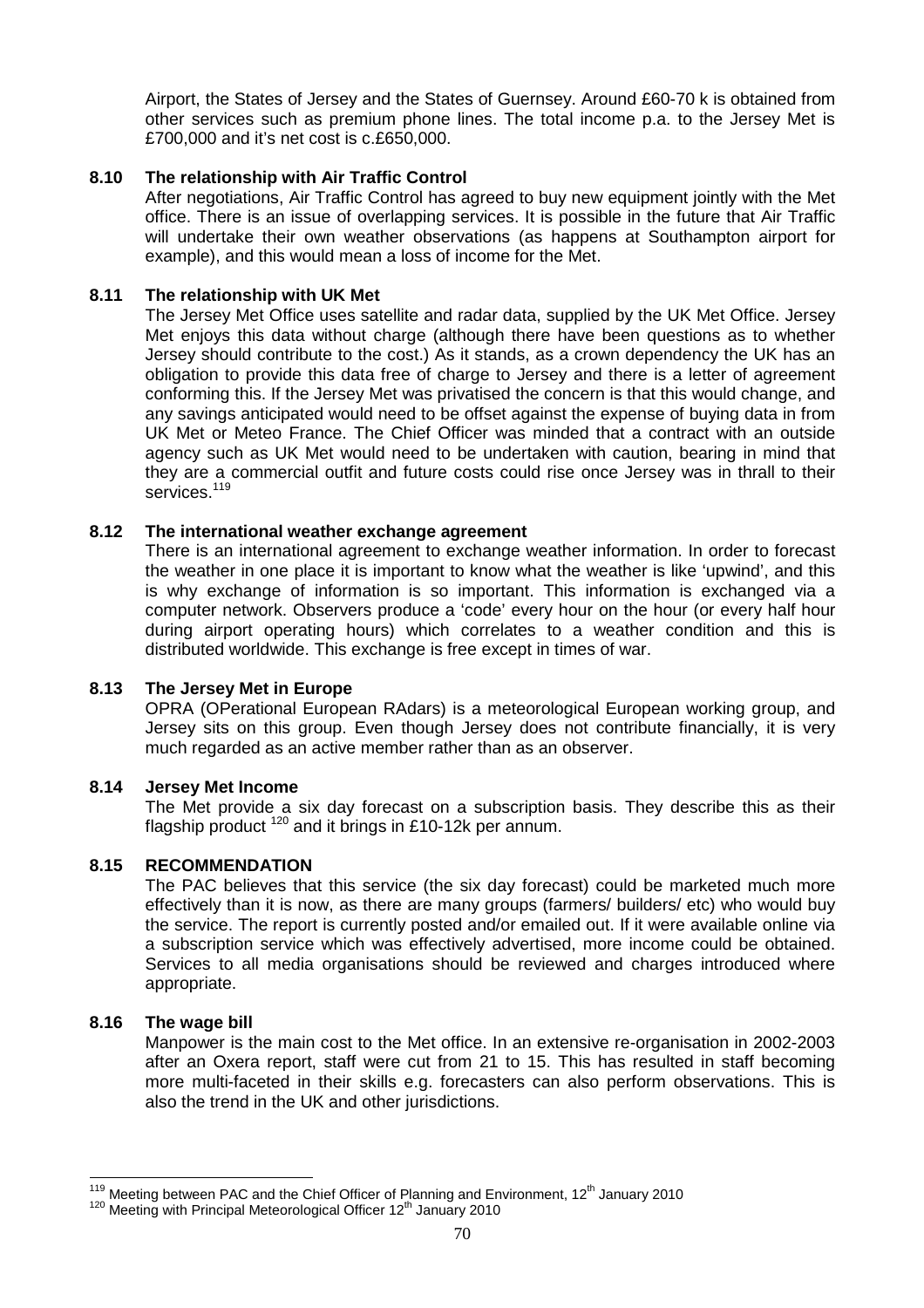# **KEY FINDING**

Manpower is the main cost to the Met office.

# **8.18 RECOMMENDATION**

The PAC considers that it is possible to cut staff further, particularly as an entirely automated night observation could be technically possible in the future. A saving could be made with a move away from shift work pay to normal working hours.

8.19 The PAC notes that technology is always improving. Radar has trouble differentiating between rain snow and drizzle but soon, improved technology will mean that they can be more easily distinguished. Also, unmanned night time monitoring is technically feasible, meaning less staff are required.

# **8.20 Met Office 'real estate'**

The Met Office rents out Maison St Louis and also various weather aerials. However, this revenue goes to property holdings and the Met does not enjoy this income.

# **8.21 RECOMMENDATION**

A rental income should be transferred to the Met Office in order to facilitate its transformation to a standalone entity

# **8.22 Other jurisdictions**

# **8.23 Meteorological Service of New Zealand**

The Meteorological Service of New Zealand (MetService) was established in 1992 as a States owned enterprise, as a result of increasing pressure on government funding for New Zealand Met Services and a government wide move to 'user pays' services.

MetService is a State owned enterprise but also highly commercial, selling its products in the international marketplace.



MetService describes itself a 'a global leader in providing relevant, timely and accurate weather information services, benefitting billions of people throughout the world.<sup>'121</sup>

#### **8.24 KEY FINDING**

The establishment of a Met Office as a QUANGO has been very successful in New Zealand.

# **8.25 RECOMMENDATION**

Rather than total privatisation, Jersey Met could be re-established as a States owned commercial trading enterprise.

#### **8.26 The UK Met Office in crisis**

The review of the Jersey Met Office is timely, given the potential predicament that faces the UK Met Office, whose contract to provide data and presenters to the BBC expires in April 2010. Metra, the international commercial subsidiary of The Meteorological Service of New Zealand (MetService) has come forward as a competitor.

The BBC confirmed that when choosing the successful tender, cost has to be its main concern:

 $\overline{\phantom{a}}$ <sup>121</sup> www.metservice.com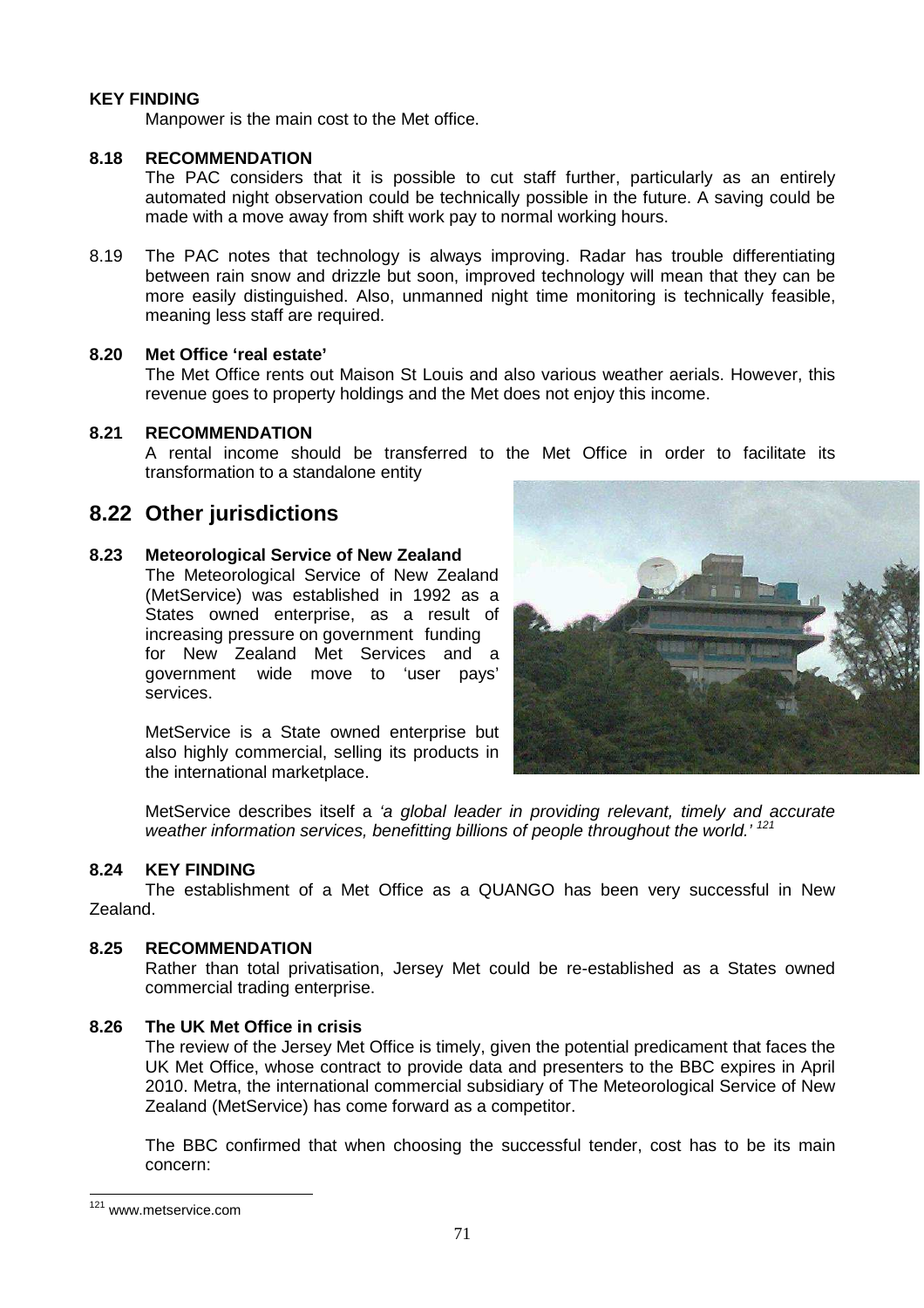'It is common practice to look at the options available when a contract is about to expire to ensure we get the best value for money for our licence-fee payers.<sup>122</sup>

# **8.27 The Met Office Review**

In the Business Plan, one of Planning and Environment Department's stated objectives is to "provide and review options for future provision of a local weather service to meet the needs of Channel Island communities." 123

8.28 The Chief Officer of Planning and Environment agreed that in order to provide an extensive and evidence based response to the C&AG's proposals, a full review of the Met Office is required, and confirmed that this review will be undertaken in 2010.<sup>124</sup>

The Chief Officer for Planning and Environment explained that the review will need to be transparent and independent and to be seen to be so. It would need to reviewed by the Chief Internal Auditor, Corporate Procurement and also receive some kind of external validation.

# 8.29 The review will be in three parts:

- Breaking down Met services and looking at what it does now and how much it costs
- Asking what Jersey wants. Do we want our own Met office? Examining identity and resilience, bearing in mind that Jersey is currently viewed as an equal in Europe. A political steer would be required and long term implications would need to be looked at, taking into considerations such as changes to European airspace and other factors. Consideration of what services are essential due to statutory obligations.
- The way forward. Examining alternative models of operations and calculating costs. The costs of buying in data need to be factored in to any potential savings. The New Zealand model was discussed. New Zealand has a 'halfway house' between a public service and a privatised one- a State owned enterprise with a subsidiary company. It would be possible to formally test the market by putting a contract out to tender but this would need to be done with extreme caution.

The Chief Officer also stated that he wants the review to test the CAG's recommendation of 500K savings, as he was of the view that this saving would be challenging given the figures above. $125$ 

8.30 The Public Accounts Committee looks forward to the reviews which are planned to take place, including a review of the different departmental and business model options available, driving off the C&AG's initial observations made in the May 2008 Emerging Issues report.

# **9. Treasury and Resources Department**

# **9.1 Property Holdings and the efficient use of resources**

During the public hearing with the Committee on the  $15<sup>th</sup>$  January 2010, the Deputy Chief Executive and Chief Officer of Resources spoke about the States' property portfolio, and his aim to establish a strategy to make more efficient use of it:

Now, I need to answer these specifically. In terms of property, we know we have a very large property portfolio, some of which is ... well, most of which is quite old and much of which is inefficient. Now, in terms of gaining success in improving performance of the

 $\overline{\phantom{a}}$ 

 $122$  The Times, January 18<sup>th</sup> 2010

<sup>123</sup> Annual Business Plan 2010 page 30

<sup>&</sup>lt;sup>124</sup> Meeting between PAC and the Chief Officer of Planning and Environment, 12<sup>th</sup> January 2010

<sup>&</sup>lt;sup>125</sup> Meeting between PAC and the Chief Officer of Planning and Environment, 12<sup>th</sup> January 2010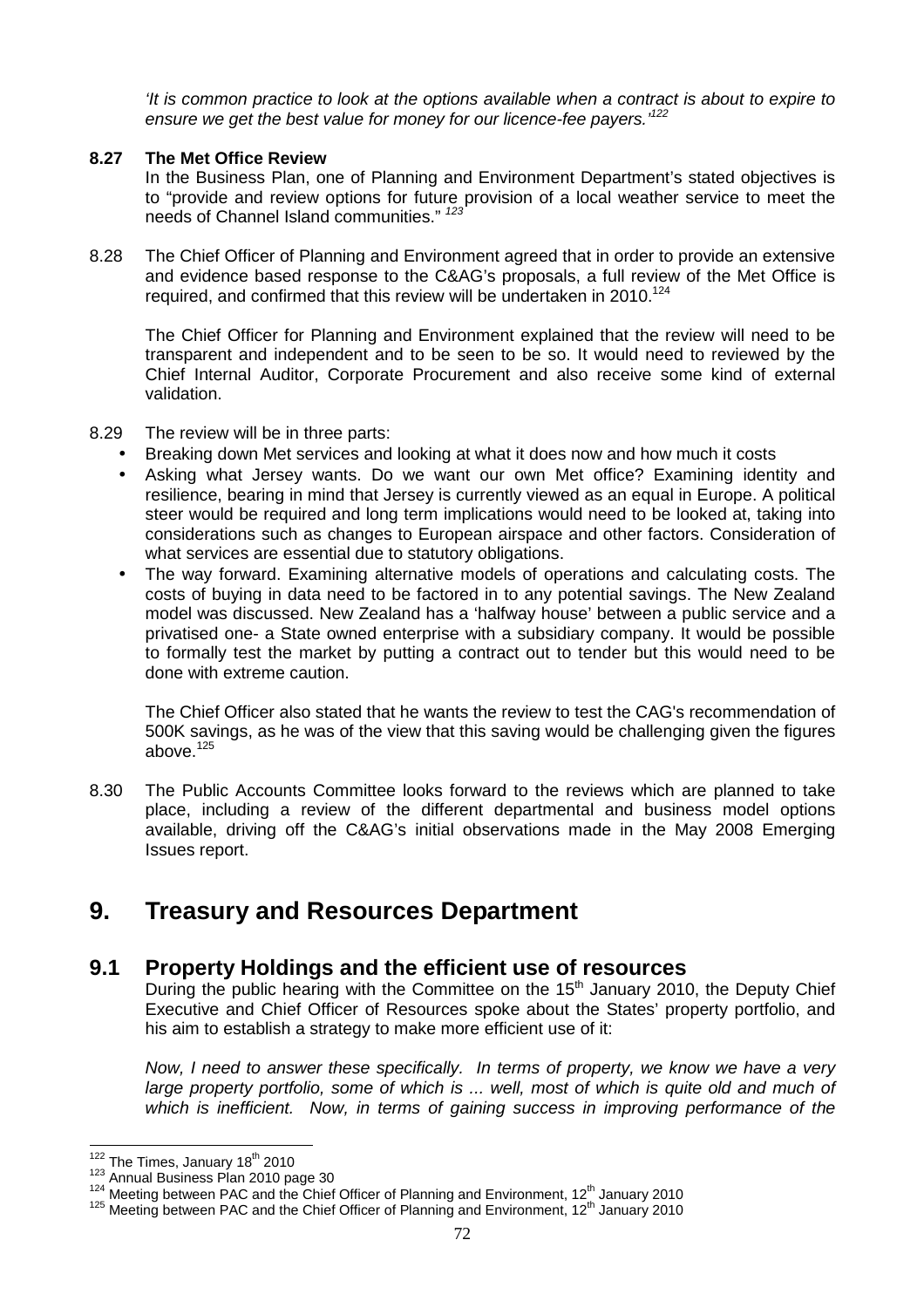property portfolio, it has to be the understanding of the needs of the major service areas of Health, of Education, and of the organisation - the Government side of it - for the next 15- 20 years and coming up with a strategy that will allow us to provide modern, efficient building to meet those services and then dispose of what is not required.<sup>126</sup>

9.2 When the States approved P.93/2005, they agreed the creation of a new department to be known as 'States of Jersey Property Holdings', in order to develop a modern, innovative approach to the management of property. They also approved:

a) the development of a fully integrated landlord and tenant system of property provision and maintenance between States of Jersey Property Holdings and States Departments, regulated through Service Level Agreements;

b) the introduction of a charging mechanism for all property assets to reflect the true cost of occupation.<sup>127</sup>

- 9.3 In short, under P.93/2005 the States (in 2006) approved charging Departments a rent for the use of property, and also to identify and sell redundant property. PAC considers this a prudent decision to reduce costs and to create an incentive for Departments to reduce their property needs.
- 9.4 However, when questioned on this issue, the Chief Officer of Resources gave a perturbing response. Not only did he omit to acknowledge that the States had made a clear decision on the above in 2006, he indicated that he was not inclined to carry out that decision. He said he did not want the cost of redundant properties that failed to sell on his budget:

# **Chief Officer of Resources:**

The question of paying rent for properties has been raised … I think it has been in the last 2 Business Plans and I think it is referred to in this Business Plan.

#### **Senator J.L. Perchard:**

It is a criteria … success criteria, in fact.

#### **Chief Officer of Resources:**

It is absolutely right that we have clear accountability and these departments must ultimately have full knowledge of the cost of the service they deliver to include the property side of it. So I have no question whatsoever about that is where we need to be. The question is how we are going to get there and how do we deliver that in a way that we do not end up with a lot of redundant property, departments offloading redundant property? If for whatever reason it cannot be sold or it gets bogged down in the disposal side of it then someone has got to carry that cost.

# **9.5 KEY FINDING**

It is clear that the Chief Officer of Resources has no appetite to identify a lot of redundant properties. The implications of this are serious, in that this is an example of a Chief Officer failing to implement a decision of the States Assembly. This Chief Officer is also allowing personal concerns (his budget) take precedence over corporate objectives and goals. The PAC is concerned by not only is the lost opportunity to save public funds, but there is also an overarching issue of the lack of accountability of a Chief Officer in carrying out States decisions.

#### **9.6 RECOMMENDATION**

All property assets should be assigned to relevant Departments as a matter of urgency. A full list of all assets, detailing both their capital value and rental value should be submitted to the States Assembly as a report within 6 months.

 $\overline{a}$  $126$  Public Hearing with Chief Officer of Resources 15<sup>th</sup> January 2010, page 4

<sup>&</sup>lt;sup>127</sup> Corporate Services Scrutiny Report S.R.9 / 2008 page 13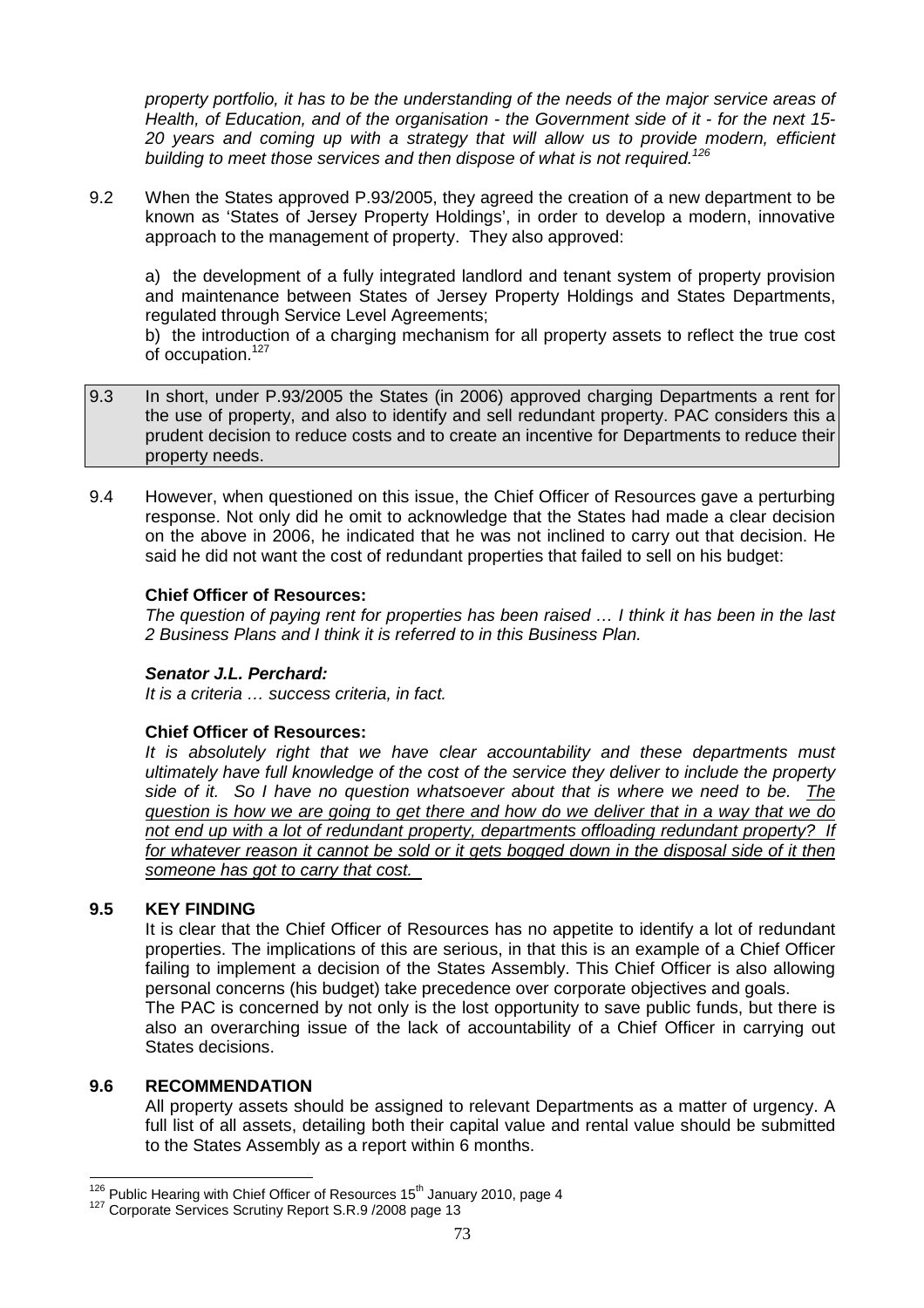# **Senator J.L. Perchard:**

In the Annual Business Plan a success criteria, and I will read it out: "The introduction of a charging mechanism to recover the full cost of property from occupying departments." So it is … you know, you are charged with that. Just, again, I will ask when do you think we will achieve this?

#### **Deputy Chief Executive and Chief Officer for Resources:**

I have said it twice, I have said it 3 times, when we get a property plan and we get approval for it and we can deliver it. $128$ 

9.7 Since the States approved charging rents for Property over 4 years ago, this is a puzzling response, as outlined by an independent member of the PAC during the hearing, which received an equally inconclusive answer:

# **Mr. M. Magee (Independent member):**

… the thing we find frustrating is things seem to take so long to get anything done within the States. In 2006 the States Assembly approved a proposition to create Jersey Property Holdings. The main goals were take over the ownership of properties, responsibility of management and taking over the responsibility for rationalisation and maximising benefits obtained through the ownership and minimising the costs attached to occupation by the States. Now, to me that is a bit like what you are talking about now 4 years later and you are not willing to commit to a date when a conclusion will be forthcoming. I think that is the difficulty we have because when is this going to happen? Is it going to be 5 years after they said it was going to happen? Why does it take so long to get anything done because it does not give us confidence? If this was a business it would have gone bust by now. That is the issue I have.

# **Deputy Chief Executive and Chief Officer for Resources:**

I think I share a lot of your concerns, and a lot of the concerns I have, about trying to deliver this is about getting to the point where we can deliver those services. I am frustrated many times by the time it takes to get to an end point and there are many examples that we could use - I do not think we need to go into them today - of why we get there. But this is now about trying to get to a point where we all recognise the need for this change and we are all prepared to work together and work to deliver it and not keep getting deflected off into other directions. The amount of time my staff spend on non-delivery of the subject we are talking about today - I have not analysed it but sometimes I think it would be worth doing - it would be quite frightening.<sup>129</sup>

9.8 Having noted the acknowledgement of the difficulties and inefficiency of implementing change above, the Committee pressed the Deputy Chief Executive and Chief Officer for Resources for information regarding charging Departments rent – a policy which has been agreed by the States, as previously outlined:

# **Mr. K. Keen:**

 $\overline{a}$ 

….So why are you not getting on with that and getting that done? You have got quite a big department there and they are highly qualified people. Why can they not fix rents for the non-office accommodation so we can at least get this moving?

# **Deputy Chief Executive and Chief Officer for Resources:**

Which ones do you have in mind?

 $128$  Public Hearing with Chief Officer of Resources 15<sup>th</sup> January 2010, page 9

 $129$  Public Hearing with Chief Officer of Resources  $15<sup>th</sup>$  January 2010, page 13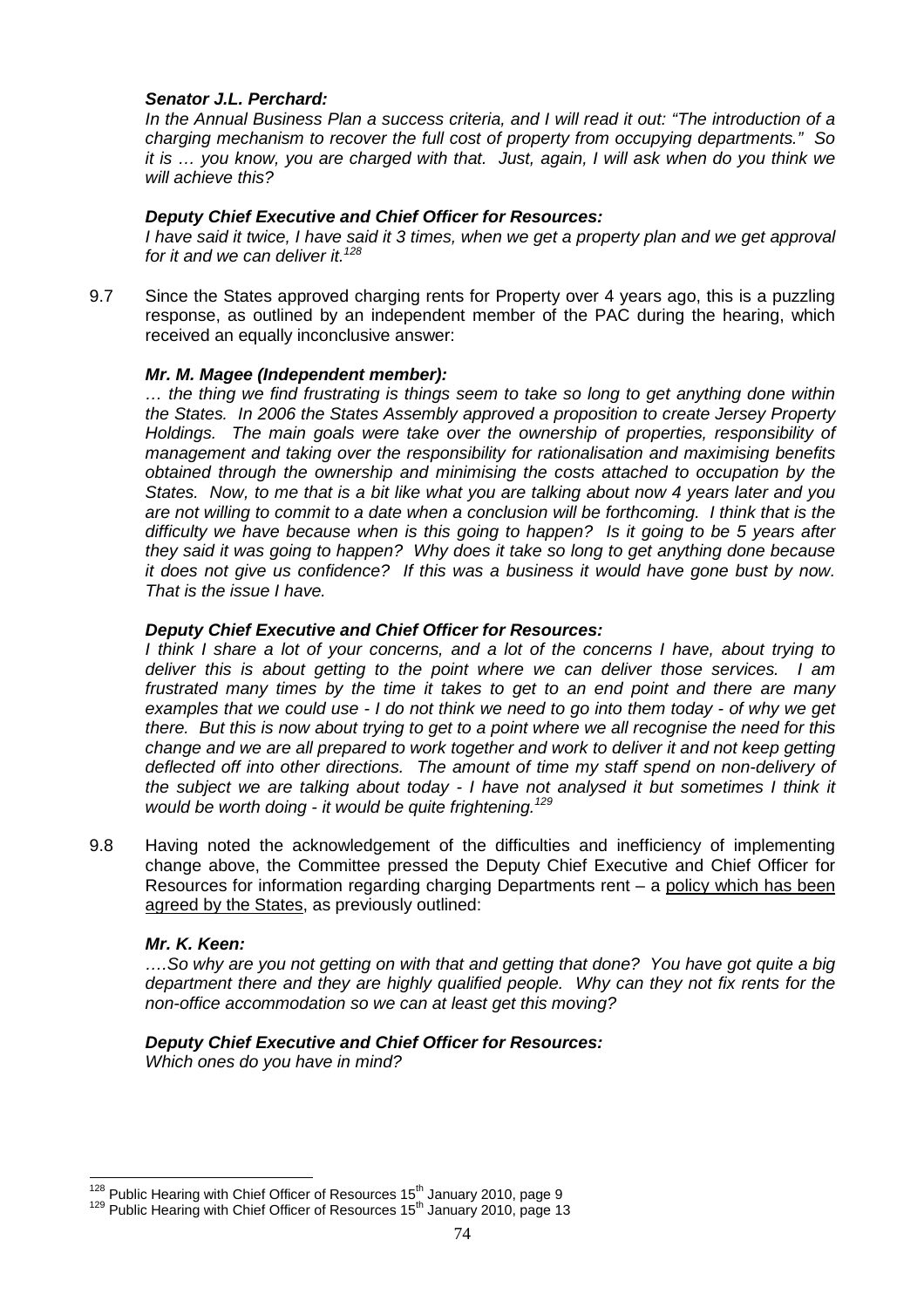# **Mr. K. Keen:**

Well, you have got light industrial; you have only got Fort Regent, you have got car parks, you have got all sorts of things where you operate a business. Why can you not fix rents for those properties? Sports halls, College of Further Education …

# **Deputy Chief Executive and Chief Officer for Resources:**

I struggle a little bit …

# **Mr. K. Keen:**



I think that is the … I thought that was the purpose of these market rents so that you can … so that when you operate your business you know the true, full cost of that, especially when you try to do a … especially if you try to do a user-pays policy so you can recover the proper costs.

# **Deputy Chief Executive and Chief Officer for Resources:**

All right. I struggle a little bit with your concept of the College of Further Education being in competition with others. I do not quite understand how that one would go in, but the principle - I think if we just stick with the principle of it **-** there is no reason why that could not be pursued. There is then a funding mechanism required in order to achieve that route, but obviously it will have a knock-on effect on to other user departments. The simple reality is we have limited resources to deliver that sort of change, but it is one that could be looked at at some stage in the future. There is no reason why it cannot be done and some of those areas where they are sole, unique trading operations, they could start looking at it as part of their trading function.<sup>130</sup>

#### **9.9 KEY FINDING**

There appears to be a fundamental failure by the Public Sector in properly accounting for the services that they deliver. Furthermore, there is a failure in understanding the importance of this concept.

#### **9.10 RECOMMENDATION**

There appears to be a significant deficiency in the mind-set of Public Sector Managers in respect of understanding the time cost of the service or Department that they are responsible for. The PAC recommends that the Treasury a policy of 'education' amongst its Public Sector Managers in order that they fully understand their role and the true costs of running their Departments.

# **9.11 An Office Strategy for the States?**

It became clear that the States has no office strategy, something that would be considered usual in the public sector.

#### **Senator B.E. Shenton:**

So the States of Jersey will never have an office strategy?

#### **Deputy Chief Executive and Chief Officer for Resources:**

I cannot see one which I would be comfortable to sign up to and say: "I can deliver this for you." I am starting saying: "I have not got one" and I am going to develop ... I am in the process of developing one, but there are a number of questions that we have got to go through first. One of the key questions is if we are going through a significant Comprehensive Spending Review, which might result in change, then I need to make sure that what we put forward as an office strategy reflects that change. **Senator B.E. Shenton:** 

 $\overline{\phantom{a}}$  $130$  Public Hearing with Chief Officer of Resources 15<sup>th</sup> January 2010, page 11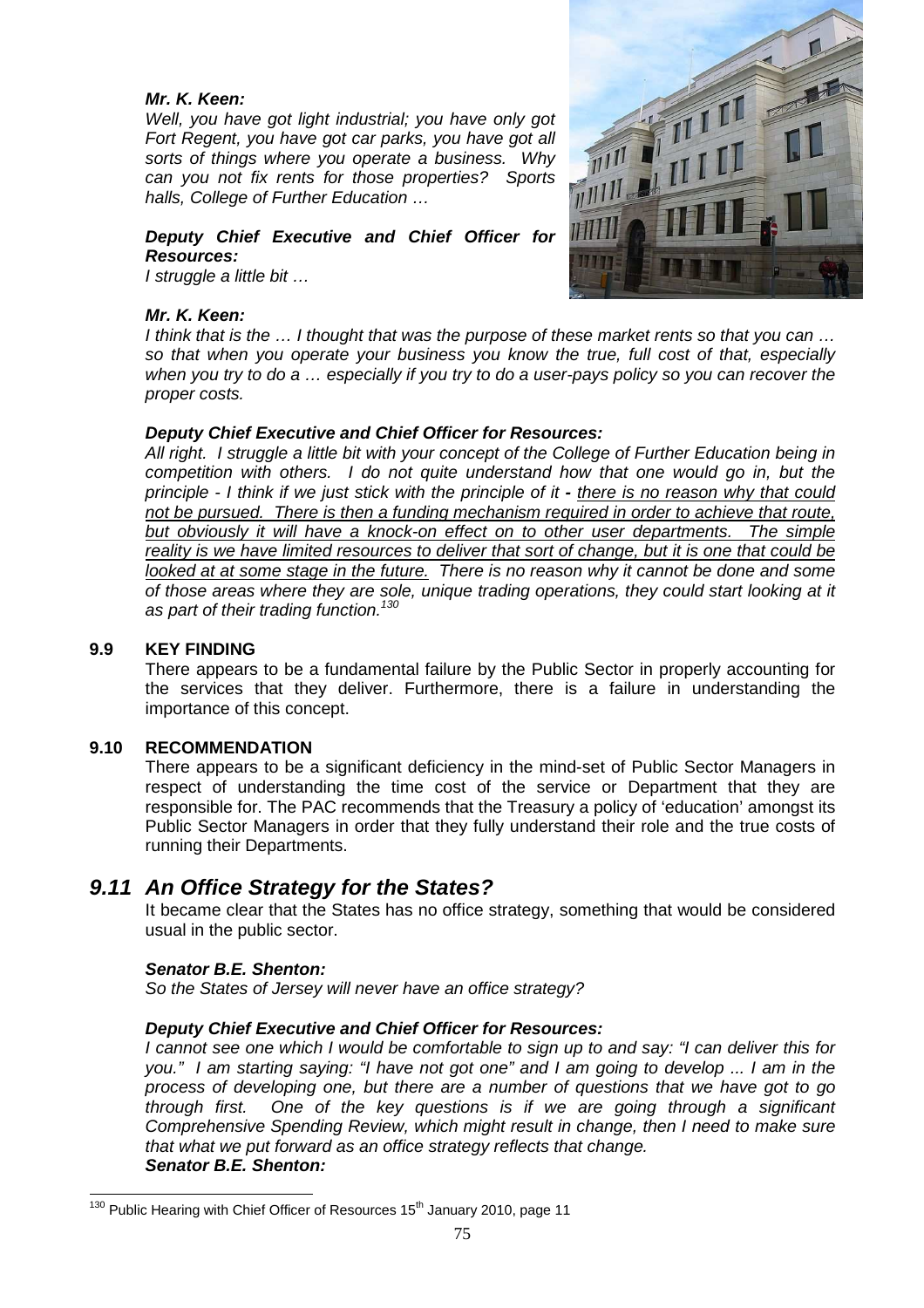Why do you think the States ... I mean, it is commonsense to have an office strategy, would you not say? I mean, why has the States never had an office strategy?

# **Deputy Chief Executive and Chief Officer for Resources:**

Traditionally we have lived in days of old under the committee structure and if we turn the clock back to committee structure of being ... each committee being a very autonomous organisation and structure and at that stage, certainly prior to Ministerial Government, there probably was not the culture within the organisation to look at significant change. I have heard the word used many times by many people of "silo" operation and I think that reflects on how we occupied our accommodation.

# **Senator B.E. Shenton:**

So can you give us a date as to when the office strategy will be in place?

# **Deputy Chief Executive and Chief Officer for Resources:**

Well, we have said we are going to have an outline by the middle of this year of where we want to be. If it boils down, I ... certainly I am following the line at the moment that we need to understand fully what Education require, because they have a very big estate and clearly we need to provide for them for the future. We need to understand exactly what Health require because they have a huge estate and there is much of that estate which they have already said … and certainly we are working with them now within Property Holdings to see how best we can consolidate that for them and free up property and parts of the estate that could be sold or redeveloped. Then I split into 3, so it is Education, Health and then general property, which is predominantly the office accommodation. It is then review that office accommodation and determine what is the right solution.

# **Senator B.E. Shenton:**

In your reply you said you had to have an outline by the middle of this year. That is really not a response to the question, is it? When do you hope to have a property strategy in place?

#### **Deputy Chief Executive and Chief Officer for Resources:**

In place? I am not going to set a date on that very simply because I want to see what the outcome of the Comprehensive Spending Review is and what change might come about as a result of that review before we set a strategy.

#### **Senator B.E. Shenton:**

So when will the Comprehensive Spending Review be completed?

#### **Deputy Chief Executive and Chief Officer for Resources:**

That is very much down to the Ministers and the States to determine.<sup>131</sup>

# **9.12 KEY FINDING**

Basic management deadlines are not in place which dilutes accountability and urgency.

#### **9.13 RECOMMENDATION**

All policies should have set time frames for implementation together with regular review. The Property Plan has the consent of the Assembly and should be implemented forthwith.

 $\overline{\phantom{a}}$  $131$  Public Hearing with Chief Officer of Resources 15<sup>th</sup> January 2010, page 5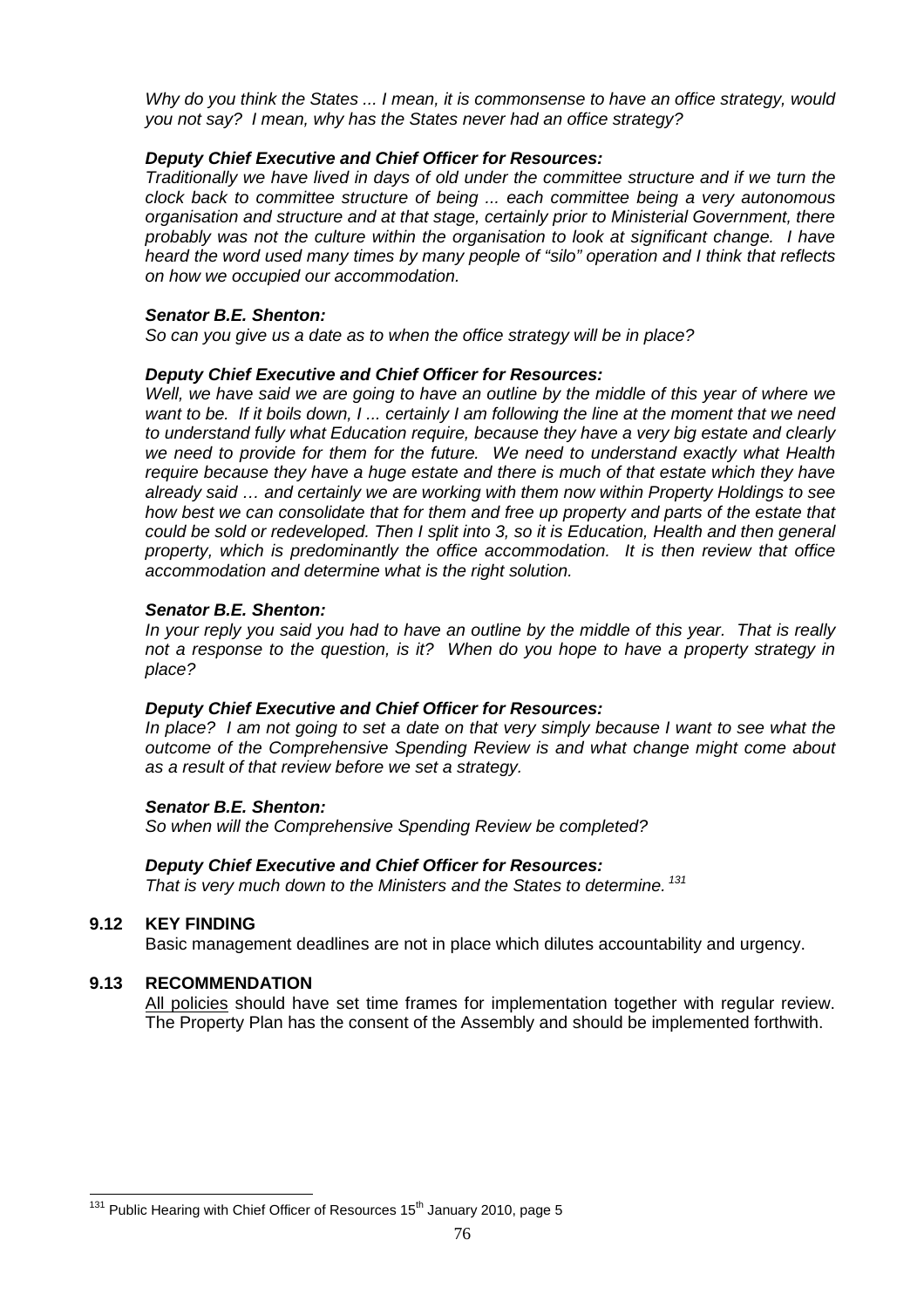# **9.14 The role of the Chief Officer of Resources**

On 14<sup>th</sup> September 2009, a pack of Departmental Responses to the C&AG's Emerging Issues report was forwarded to the PAC. The Deputy Chief Executive and Chief Officer of Resource's covering letter accompanying this pack stated:

I hope this provides sufficient detail for any further work the PAC will be undertaking and would suggest you speak directly to departments if you require more details as at present. I am not undertaking any further work in this area.<sup>132</sup>

9.15 This is concerns for PAC for two reasons:

a) Surely it the job of the Chief Officer of Resources to identify savings on a continuous basis?

b) The advice to speak to particular Departments is worrying, and possibly indicative of a silo mentality, which was echoed in the public hearing, where the Chief Officer of Resources said that it was not within his power to oblige Departments to do anything: that his role was more to provide expertise:

# **Senator A. Breckon:**

… I might have picked up a contradiction there. Initially you said you could not get involved at departmental level and yet as an office strategy, there is a coming together for some savings on space and resources, so how can you do that if you have got that tension?

# **Deputy Chief Executive and Chief Officer for Resources**

It is about working with departments to provide professional property expertise, understanding their requirements from a service provision point of view, and then matching that service provision with suitable accommodation.

# **Senator A. Breckon:**

How could you tell them to do it and make them do it?

# **Deputy Chief Executive and Chief Officer for Resources**

I cannot tell them to do it. What I can do is provide them with the opportunities that whatever the new solution is we will provide savings overall, which we as ...

**Senator A. Breckon:**  How would you make them do it?

# **Deputy Chief Executive and Chief Officer for Resources**

Ultimately, that is a decision for the respective Minister to make.

**Senator A. Breckon:**  So they could still be in that silo then?

# **Deputy Chief Executive and Chief Officer for Resources**

That is how we are constituted. Well, how … sorry, how you are constituted as a government.

# **Mr. K. Keen (Independent member):**

Kevin Keen. Can I ask about that? I suppose when you sort of see that there is the Office of the Chief Executive and there is a Corporate Management Board one gets the impression that the … that it is the Corporate Management Board and the Chief Officers are driving things forward. When we are talking about a £50 million structural deficit it seems to be close to a crisis in my mind. It seems a clarity of leadership and who is

 $\overline{\phantom{a}}$  $132$  Letter from the Deputy Chief Executive to the PAC, 14<sup>th</sup> September 2009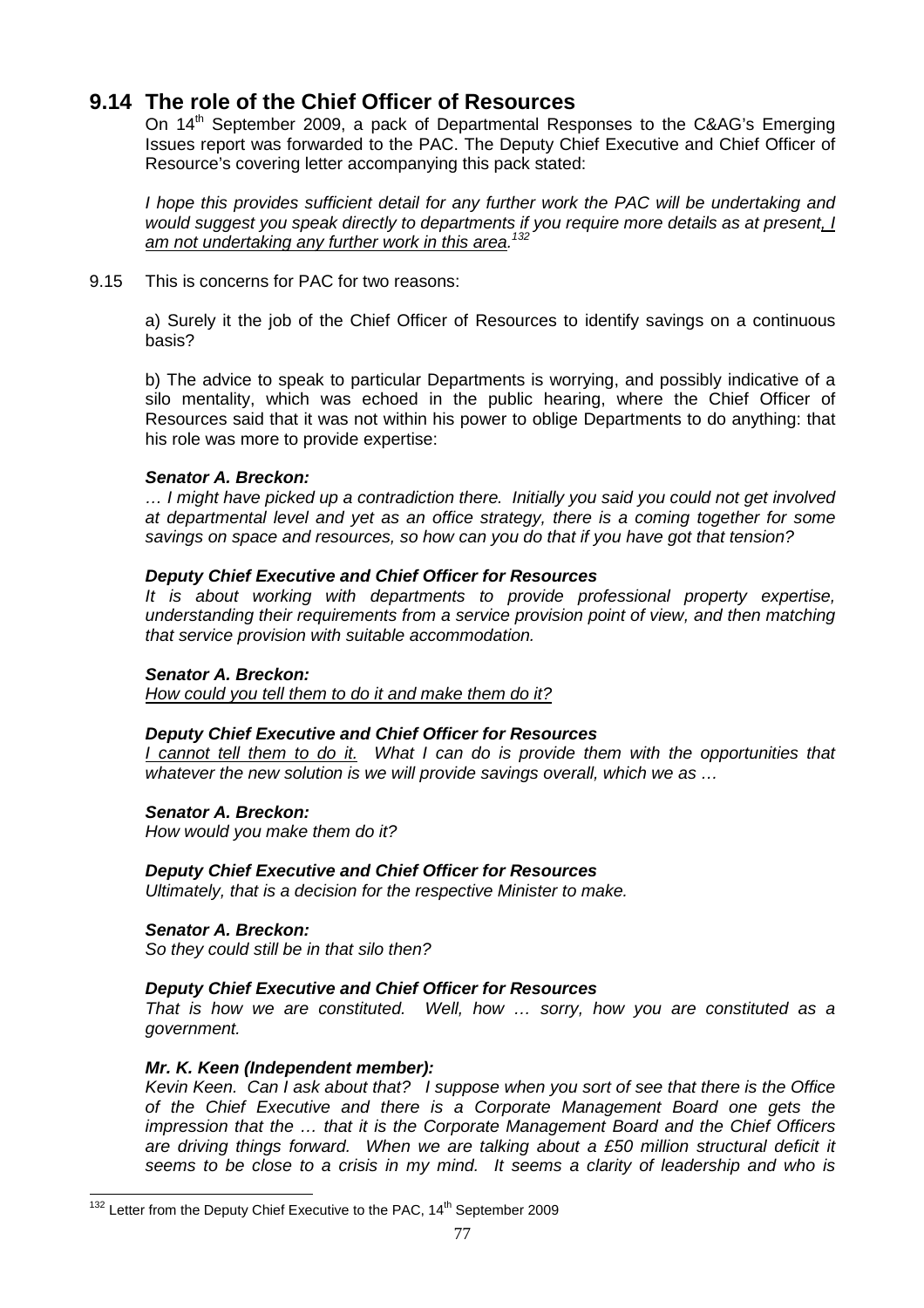responsible for what is pretty essential if it is going to be resolved. Are you saying really as the Deputy Chief Executive that you do not … that really we are back to a sort of silo mentality where you do not have any control over the departments to deliver on these efficiencies?

# **Deputy Chief Executive and Chief Officer for Resources**

No, I think we have joint working, which is about trying to deliver results for the good of the Island. So I do not accept … it is not silo mentality in the … and we do not work that way. We work a very different way with respective Chief Officers and departments. Ultimately, the Minister for their respective department will make the decision with the Council of Ministers, and ultimately the States, as to what the Education requirements will be for the future or Health requirements and from that we will then provide the most modern office accommodation, if it is office we are talking about, or facilities, to enable Health to deliver their services.<sup>133</sup>

# **9.16 KEY FINDING**

The Chief Officer of Resources does not appear to consider it his role to ensure that policies are implemented in Departments. He sees is as the job of the respective Ministers. He sees his role as to provide 'opportunities' for savings and 'expertise.' There is a vast financial cost difference between giving Departments 'what they want' as opposed to 'what they need.' There appears to be no incentive in place to ensure that public funds are not wasted.

# **9.17 RECOMMENDATION**

The extent of the savings now required calls for consistent and strong leadership from the centre. Political will is required to effect unpopular yet necessary decisions. The Chief Officer of Resources requires the mandate to implement and cascade these political decisions, insisting on changes if necessary. The provision of this mandate will require changes to the Public Finances (Jersey) Law 2005.

# **9.18 Who has the overall responsibility for prudent financial management?**

In his report – 'Public Finances (Jersey) Law 2005- a Review in the Light of Experience' February 2010, the C&AG echoes the issue of Chief Officers being responsible for providing advice, but not implementation. In fact, this seems to be an endemic, States wide problem. For example, in the case of the Treasurer-

'Article 28(3)(a) of the Law provides that the Treasurer is only responsible for advising on (key strategic) controls thus implying that the Treasurer is not responsible for ensuring they are implemented.<sup>134</sup>

9.19 The C&AG points to the fact that the Public Finances (Jersey) Law 2005 does not explicitly state who has responsibility for guaranteeing prudent public expenditure:

'If the Treasurer is not the person responsible for monitoring expenditure control, **it is not clear who has the responsibility.** At least, it is clear that the 2005 Law does not refer to anyone else who might be thought to have responsibility **and that appears to be a significant weakness in the 2005 Law.** It is unsatisfactory that the 2005 Law is precise in its description of Departmental responsibilities but silent on States-wide control and responsibilities.<sup>'135</sup>

 $\overline{\phantom{a}}$  $133$  Public Hearing with Chief Officer of Resources 15<sup>th</sup> January 2010, page 7

<sup>134 &#</sup>x27;Public Finances (Jersey) Law 2005- a Review in the Light of Experience' February 2010, page 15

<sup>135</sup> 'Public Finances (Jersey) Law 2005- a Review in the Light of Experience' February 2010, page 15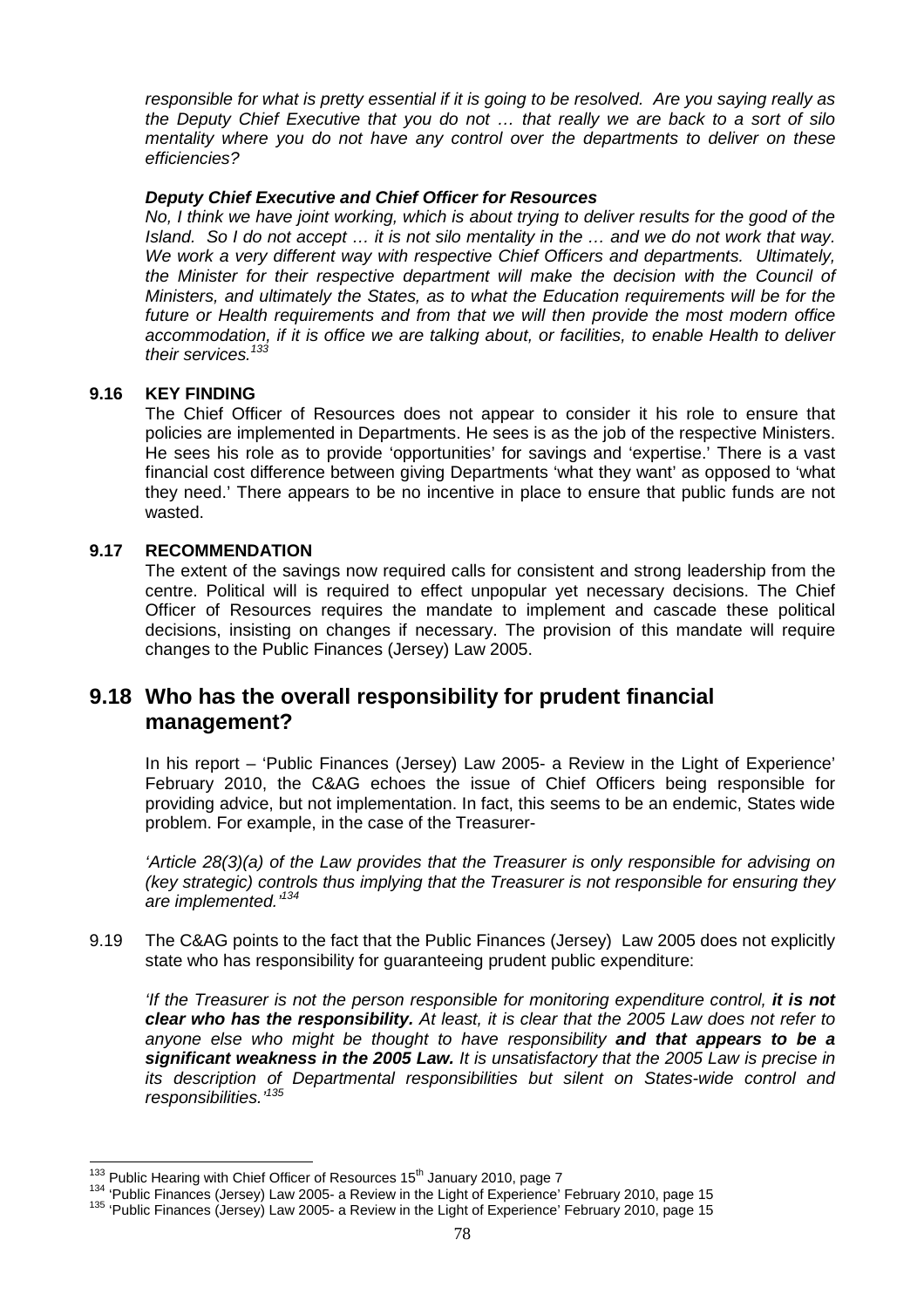9.20 In local authorities in the United Kingdom, responsibility for correct financial management is clearly assigned:

Typically, local authorities would then establish a financial framework identifying all those financial management functions which must be discharged to ensure that the highest standards are achieved and identifying the officials who are to be responsible for each individual function. The Section 151 Officer would have a key responsibility for establishing the framework and maintaining it.<sup>136</sup>

This Section 151 Officer has to abide by specific obligations, notably:

(1) a duty to report unlawful expenditure, a loss or deficiency or an unlawful item of account as a result of the exercise of executive functions; and (2) a duty to report a failure to set or keep a balanced budget.<sup>137</sup>

#### **9.21 KEY FINDING**

 $\overline{a}$ 

In other jurisdictions, including the UK, an officer is assigned with the specific responsibility for financial management. No such framework exists in the States of Jersey.

# **9.22 RECOMMENDATION**

The PAC recommends that the responsibilities for financial management (in line with the 'Section 151 Officers' in the UK) are added to the duties of the Treasurer, so that his responsibility is enshrined in law.

<sup>&</sup>lt;sup>136</sup> 'Public Finances (Jersey) Law 2005- a Review in the Light of Experience' February 2010, page 16

<sup>137 &#</sup>x27;Public Finances (Jersey) Law 2005- a Review in the Light of Experience' February 2010, page 17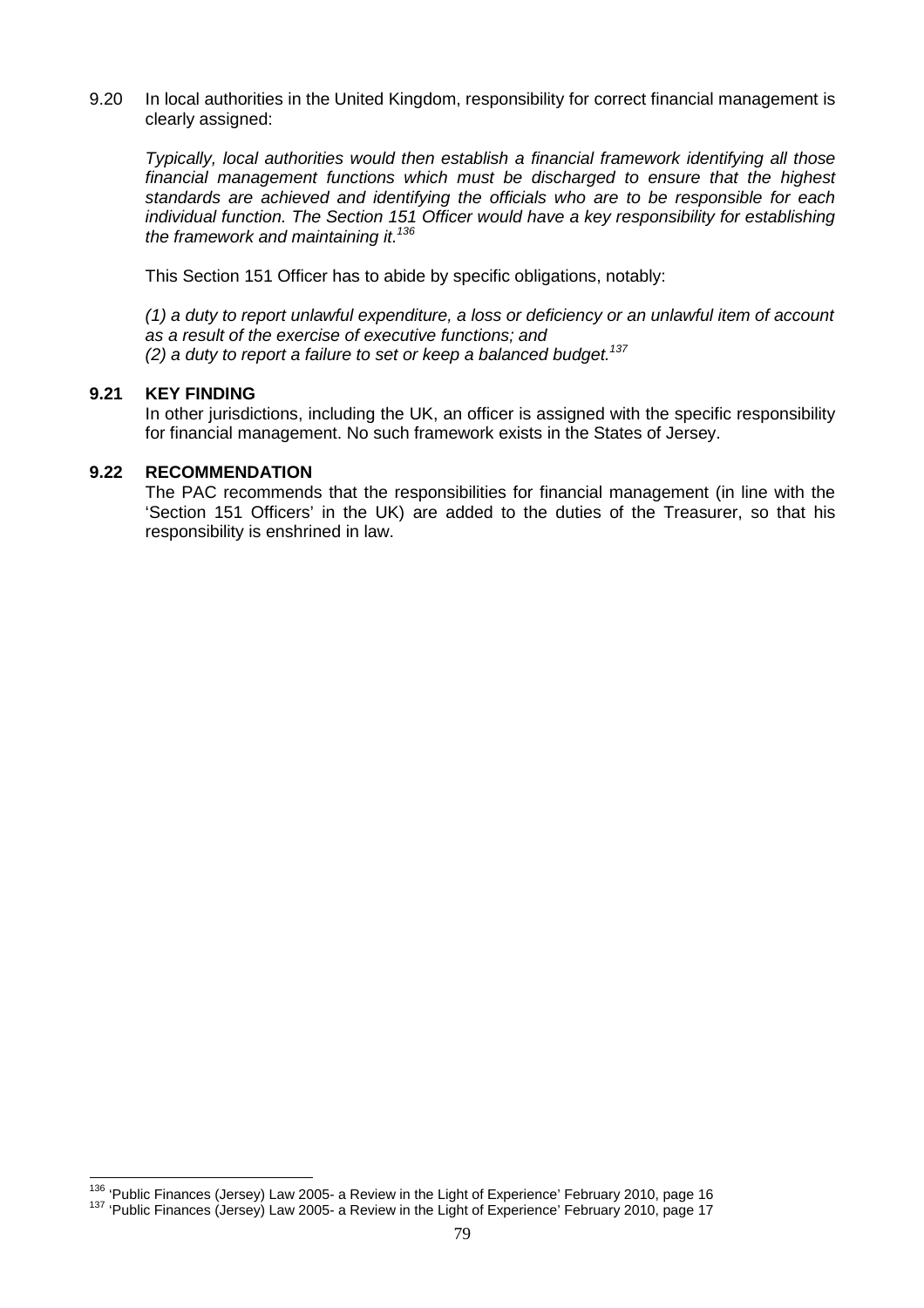# **Appendix Proposed reviews in Education Sport and Culture**

| <b>Title of ESC Review and</b><br><b>Terms of Reference</b>                                                                                                                                                                                                                                                                                                                                                                                                                                                                                                                                                   | Date for<br><b>Reference</b><br>to<br><b>Scrutiny</b> | <b>Planned</b><br><b>Completion</b><br>Date and<br><b>Estimated</b><br>Cost |
|---------------------------------------------------------------------------------------------------------------------------------------------------------------------------------------------------------------------------------------------------------------------------------------------------------------------------------------------------------------------------------------------------------------------------------------------------------------------------------------------------------------------------------------------------------------------------------------------------------------|-------------------------------------------------------|-----------------------------------------------------------------------------|
| (1) Funding of Primary and Secondary education                                                                                                                                                                                                                                                                                                                                                                                                                                                                                                                                                                | May 2010                                              | Sept 2010                                                                   |
| - A strategic review of the funding arrangements for education in<br>Jersey looking both at the system for allocating resources to the<br>Department from the States and the systems used by the<br>Department to allocate resources to institutions.<br>- Consideration will be given to whether the arrangements are fit for<br>purpose in the light of challenges that can be envisaged over the<br>next ten years, including demographic changes, the economic<br>downturn and changing patterns of participation.<br>- The review will also consider the funding arrangements for fee<br>paying schools. |                                                       | £16,000                                                                     |
| (2) Secondary education $-$ a review of options for the Island's<br>secondary education system                                                                                                                                                                                                                                                                                                                                                                                                                                                                                                                | April 2010                                            | <b>June 2010</b>                                                            |
| - A strategic review of the demographic and curricular pressures on<br>arrangements for secondary education in Jersey to develop options<br>which will enable the service to improve and broaden its curriculum<br>offer to students in a cost effective and efficient way.                                                                                                                                                                                                                                                                                                                                   |                                                       | £13,800<br>including 3<br>below                                             |
| (3) Vocational provision for 14-19 year olds                                                                                                                                                                                                                                                                                                                                                                                                                                                                                                                                                                  | April 2010                                            | <b>June 2010</b>                                                            |
| - A review of vocational provision for 14-19 year olds in Jersey.<br>- A number of previous studies have concluded that students would<br>benefit from a broader curriculum offer which includes vocational<br>options.                                                                                                                                                                                                                                                                                                                                                                                       |                                                       | included in 2<br>above                                                      |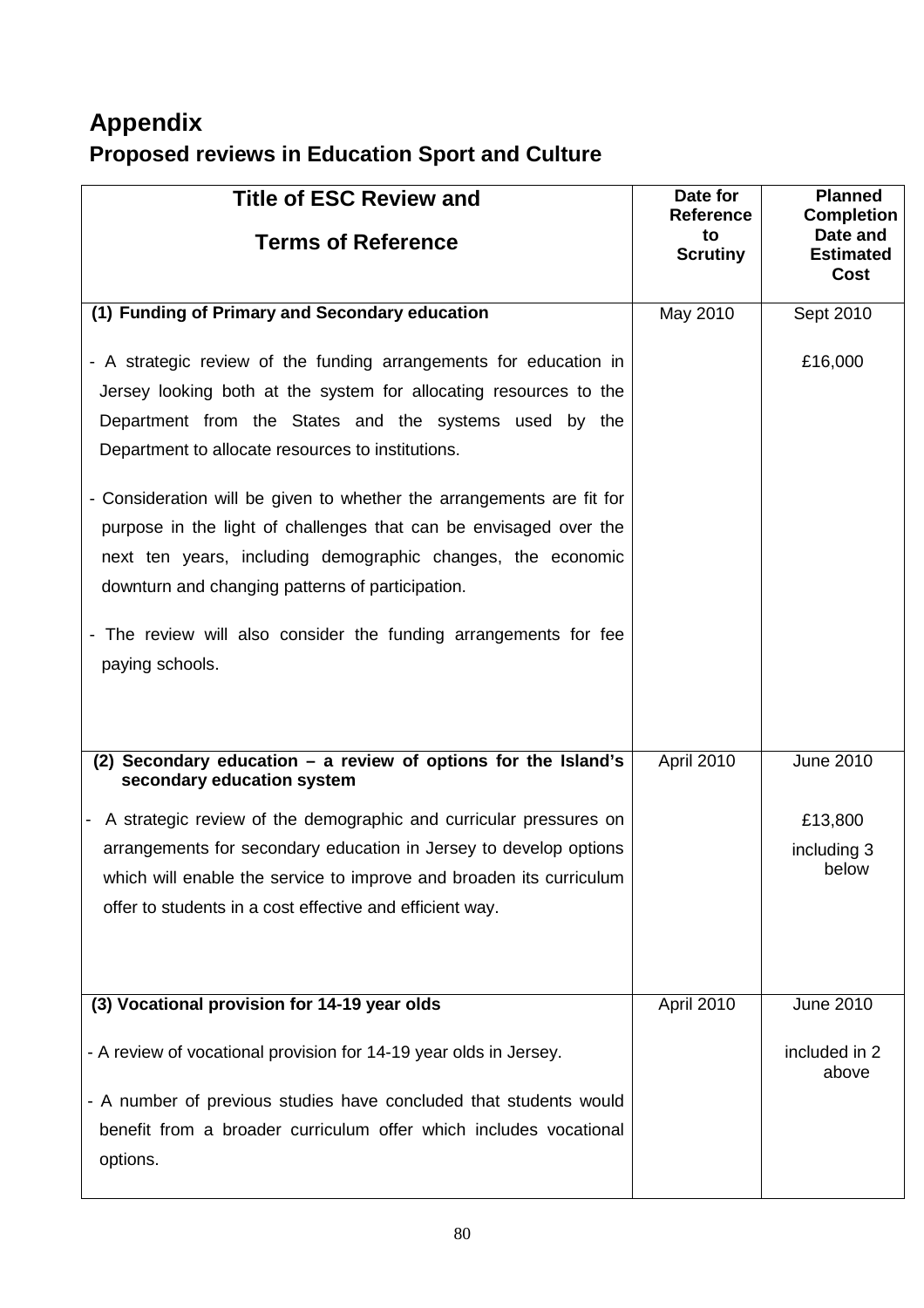| - Part of this review will be completed within the work described in (2)                          |              |                  |
|---------------------------------------------------------------------------------------------------|--------------|------------------|
| above. Additionally however, the Skills Board in 2010 will be making                              |              |                  |
| recommendations regarding improvements to existing apprenticeship                                 |              |                  |
| arrangements.                                                                                     |              |                  |
|                                                                                                   |              |                  |
|                                                                                                   |              |                  |
| (5) Review of current arrangements for the financial support of                                   | October 2010 | Dec 2010         |
| students following programmes of higher education                                                 |              |                  |
|                                                                                                   |              |                  |
| - A full review of the current arrangements for financial support, taking                         |              | £38,000          |
| account of the position of divorced and separated parents, as well as                             |              |                  |
| changes in the overall level of support since 2001.                                               |              |                  |
|                                                                                                   |              |                  |
|                                                                                                   |              |                  |
| - The review will also examine potential changes to university funding                            |              |                  |
| by the U.K. Government which may have an impact on local                                          |              |                  |
| arrangements.                                                                                     |              |                  |
|                                                                                                   |              |                  |
|                                                                                                   |              |                  |
| (6) Review of Impact of demographic trends                                                        | April 2010   | <b>July 2010</b> |
|                                                                                                   |              |                  |
| - A review of the impact of demographic trends on the primary and                                 |              | Internal         |
| secondary education sectors in the period up to 2020, including                                   |              |                  |
| catchment areas.                                                                                  |              |                  |
|                                                                                                   |              |                  |
|                                                                                                   |              |                  |
|                                                                                                   |              |                  |
| (7) Social inclusion:                                                                             | April 2010   | <b>June 2010</b> |
|                                                                                                   |              |                  |
| - A review of the support arrangements for students with additional                               |              | £31,000          |
| needs.                                                                                            |              |                  |
|                                                                                                   |              |                  |
|                                                                                                   |              |                  |
| (8) Review of Jersey Library Service:                                                             | October 2010 | Dec 2010         |
| Development of next four year strategic plan for the Library Service,<br>$\overline{\phantom{a}}$ |              | Internal         |
| taking account of the work on the ESC Strategic Plan.                                             |              |                  |
|                                                                                                   |              |                  |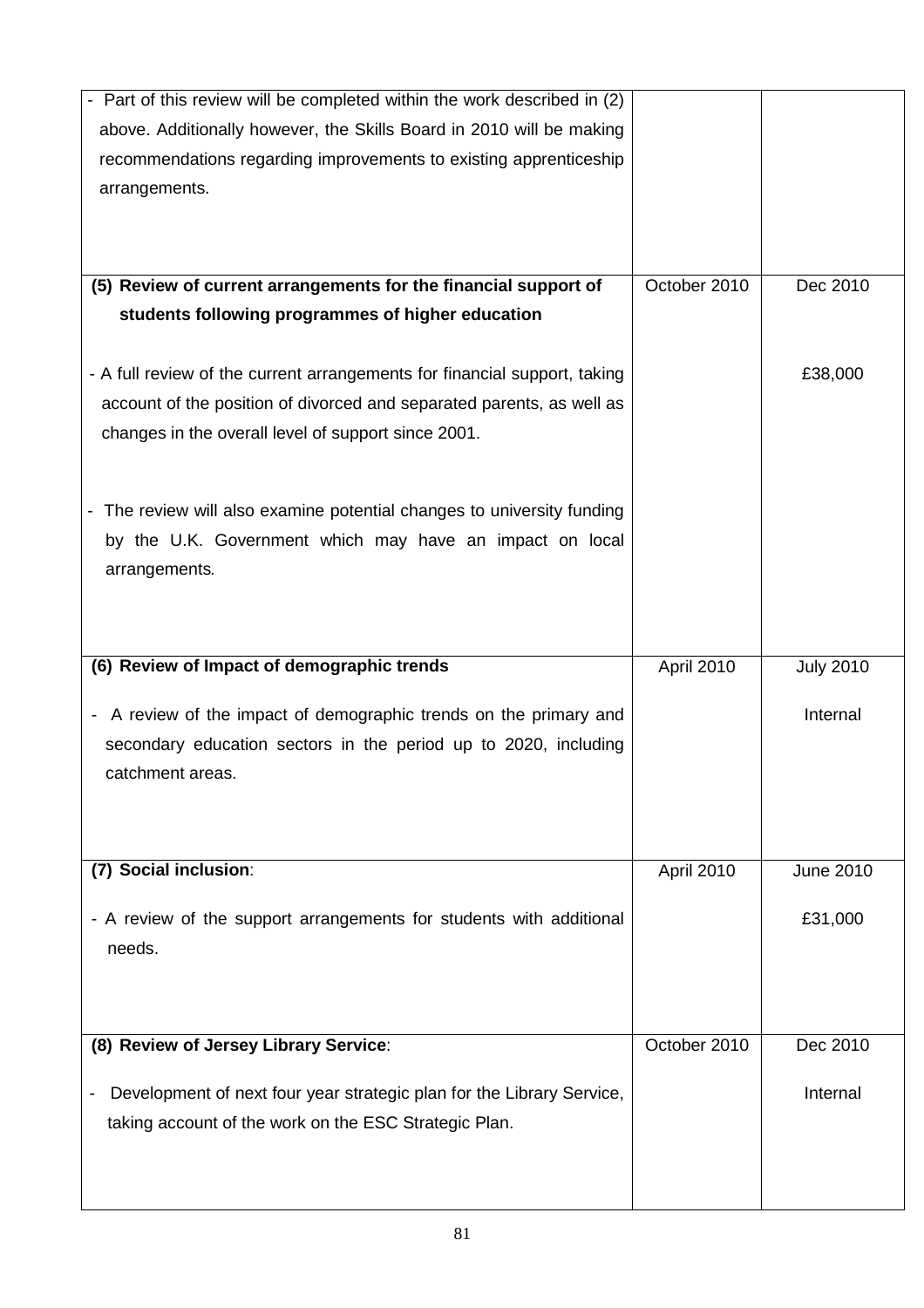| The Library Service's strategic plan will take account of                                        |               |            |
|--------------------------------------------------------------------------------------------------|---------------|------------|
| developments in library services in the UK and elsewhere.                                        |               |            |
|                                                                                                  |               |            |
|                                                                                                  |               |            |
|                                                                                                  |               |            |
| In addition to setting out a programme for the next four years, the                              |               |            |
| strategic plan will develop a vision and roadmap for the Library                                 |               |            |
| Service for the period up to 2024.                                                               |               |            |
|                                                                                                  |               |            |
|                                                                                                  |               |            |
|                                                                                                  |               |            |
| (9) Review of management structure across the ESC service                                        | February 2010 | April 2010 |
| An external review of the management structure of the ESC<br>$\overline{\phantom{a}}$            |               | £7,500     |
| Department, including the management structure of the Youth                                      |               |            |
|                                                                                                  |               |            |
| Service.                                                                                         |               |            |
|                                                                                                  |               |            |
|                                                                                                  |               |            |
| (10) Review of Cultural Strategy                                                                 | n/a           | April 2010 |
|                                                                                                  |               |            |
|                                                                                                  |               |            |
|                                                                                                  |               |            |
| - A review of progress in implementing the objectives of the Cultural                            | (See Note 1)  | Internal   |
| Strategy, adopted by the States in 2005.                                                         |               |            |
|                                                                                                  |               |            |
|                                                                                                  |               |            |
| - This review will take account of changes since 2005 with a view to                             |               |            |
| developing a new vision and strategy to cover the period up to 2015.                             |               |            |
|                                                                                                  |               |            |
|                                                                                                  |               |            |
|                                                                                                  |               |            |
| The review will also identify the total projected costs of<br>$\qquad \qquad \blacksquare$       |               |            |
| implementation.                                                                                  |               |            |
|                                                                                                  |               |            |
|                                                                                                  |               |            |
| This review will be progressed in two parts: the first will take the<br>$\overline{\phantom{a}}$ |               |            |
|                                                                                                  |               |            |
| form of a report and proposition (to be lodged in the near future)                               |               |            |
| setting out options for the future development of the Jersey                                     |               |            |
| Heritage Trust, and the second (to be presented to the States by                                 |               |            |
| the end of April 2010) will address the wider aspects of the Cultural                            |               |            |